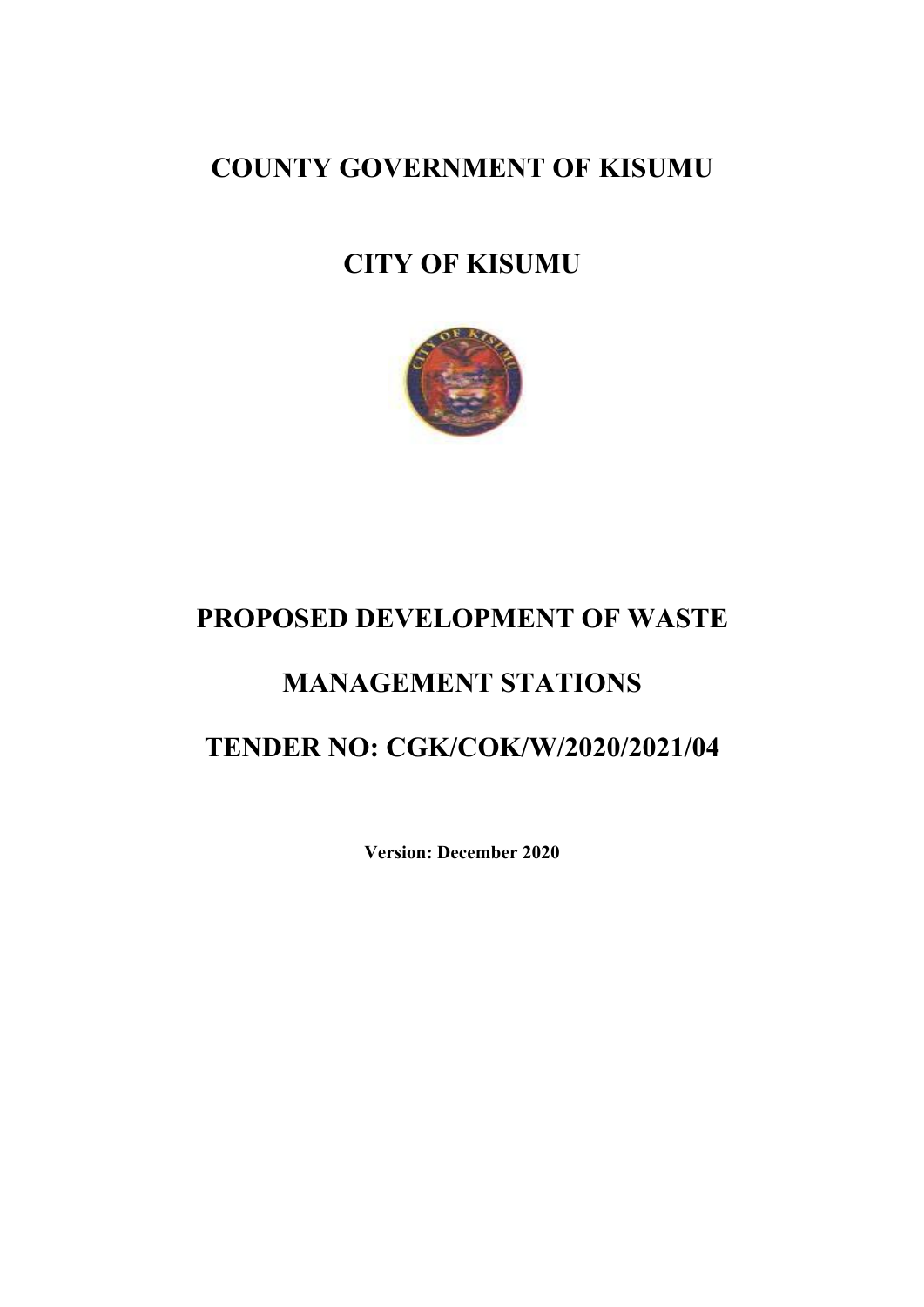### TABLE OF CONTENTS

| <b>SECTION XI: APPLICATION TO PUBLIC PROCUREMENT</b> |  |
|------------------------------------------------------|--|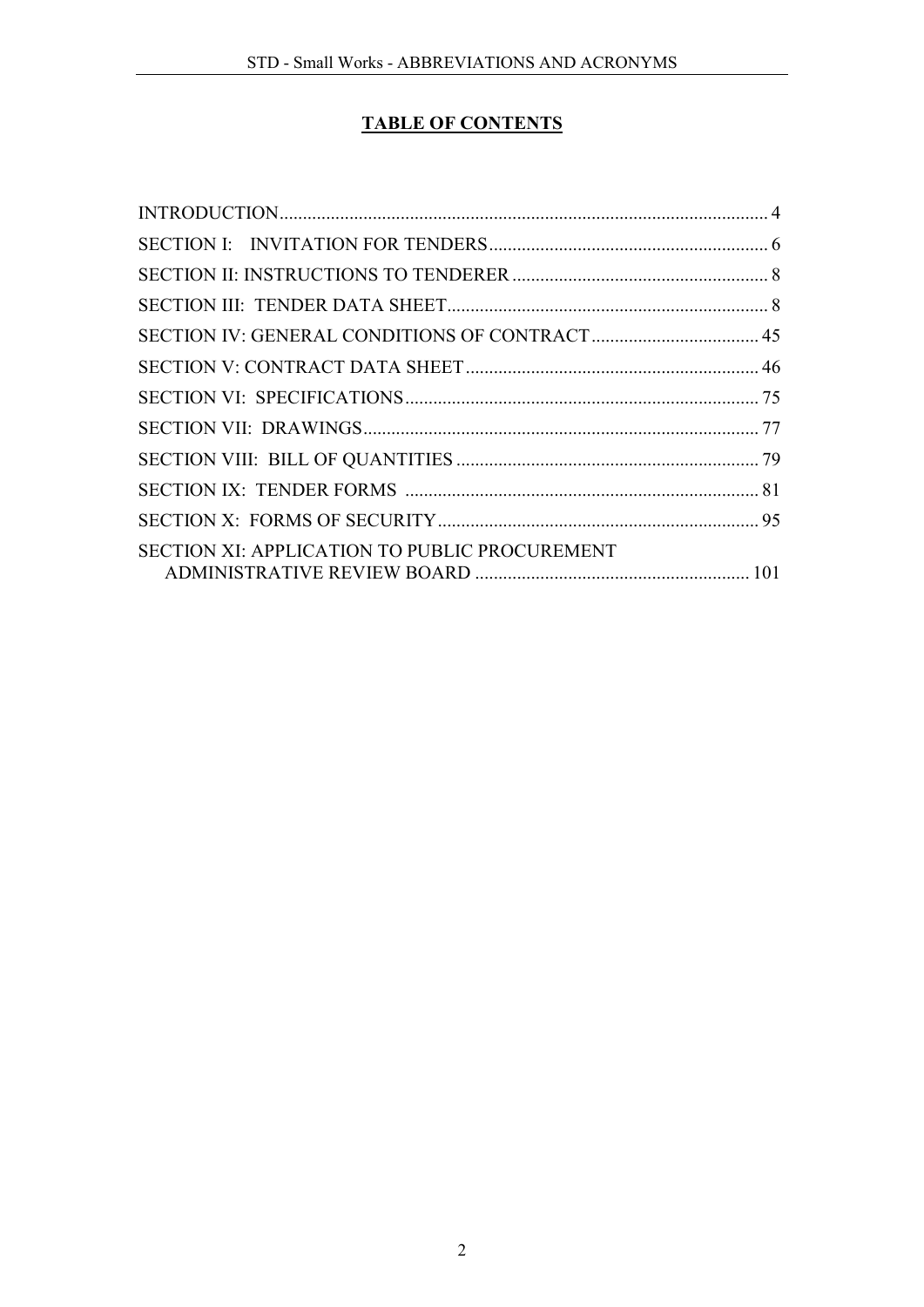## ABBREVIATIONS AND ACRONYMS

| <b>CDS</b>       | <b>Contract Data Sheet</b>                           |
|------------------|------------------------------------------------------|
| GCC              | General Conditions of Contract                       |
| <b>IFT</b>       | <b>Invitation for Tender</b>                         |
| <b>ITT</b>       | <b>Instruction to Tenderers</b>                      |
| PE               | <b>Procuring Entity</b>                              |
| PM               | Project Manager                                      |
|                  | PPADA 2015 Public Procurement and Disposal Act, 2015 |
| <b>PPDR 2020</b> | Public Procurement and Disposal Regulations, 2020    |
| <b>PPRA</b>      | <b>Public Procurement Regulatory Authority</b>       |
| <b>STD</b>       | <b>Standard Tender Documents</b>                     |
| <b>SOR</b>       | <b>Statement of Requirements</b>                     |
| SP               | Service Provider                                     |
| <b>TDS</b>       | <b>Tender Data Sheet</b>                             |
| VAT              | Value Added Tax                                      |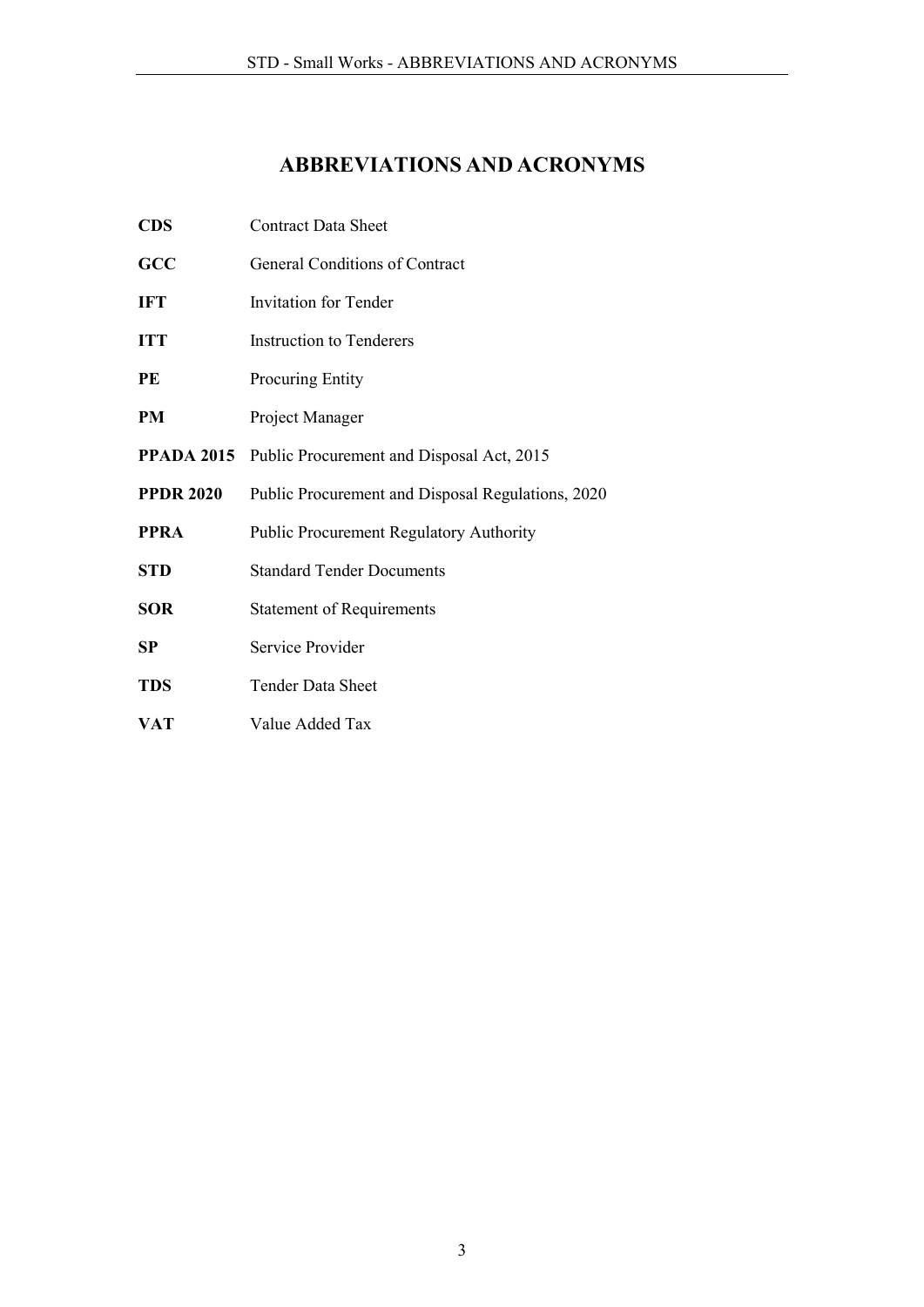## INTRODUCTION

- <span id="page-3-0"></span>1.1 Procurement for works under public-financed projects is carried out in accordance with policies and procedures laid down in The Public Procurement and Asset Disposal Act 2015 and The Public Procurement and Disposal Regulations 2020.
- 1.2 This Standard Tendering Document (SBD) for procurement of works has been prepared for use by the PPRA in Kenya in the procurement of Works through National Competitive Tendering (NCB) procedures.
- 1.3 This SBD is mandatory for use in works contracts of a value not exceeding KShs.200 million, as defined in The Public Procurement and Asset Disposal Act 2015 and The Public Procurement and Disposal Regulations 2020.
- 1.4 The following guidelines should be observed when using the document:
	- (i). Specific details should be furnished in the Invitation for Tenders and in the Contract Data Sheet (where applicable). The Tender document issued to Tenderers should not have blank spaces or options;
	- (ii). The Instructions to Tenderers and the General Conditions of Contract should remain unchanged. Any necessary amendments to these parts should be made through the Tender Data Sheet and Contract Data Sheet respectively;
	- (iii). Information contained in the Invitation for Tenders shall conform to the data and information in the Tender documents to enable prospective Tenderers to decide whether or not to participate in the Tender and shall indicate any important Tender requirements;
	- (iv). The Invitation for Tenders shall be as an advertisement in accordance with the regulations or a letter of invitation addressed to Tenderers who have been prequalified following a request for prequalification.
- 1.5 The cover of the document shall be modified to include:
	- a. Tender number;
	- b. Tender name;
	- c. Name of Procuring Entity;
	- d. Delete name of PPRA at front and address at the back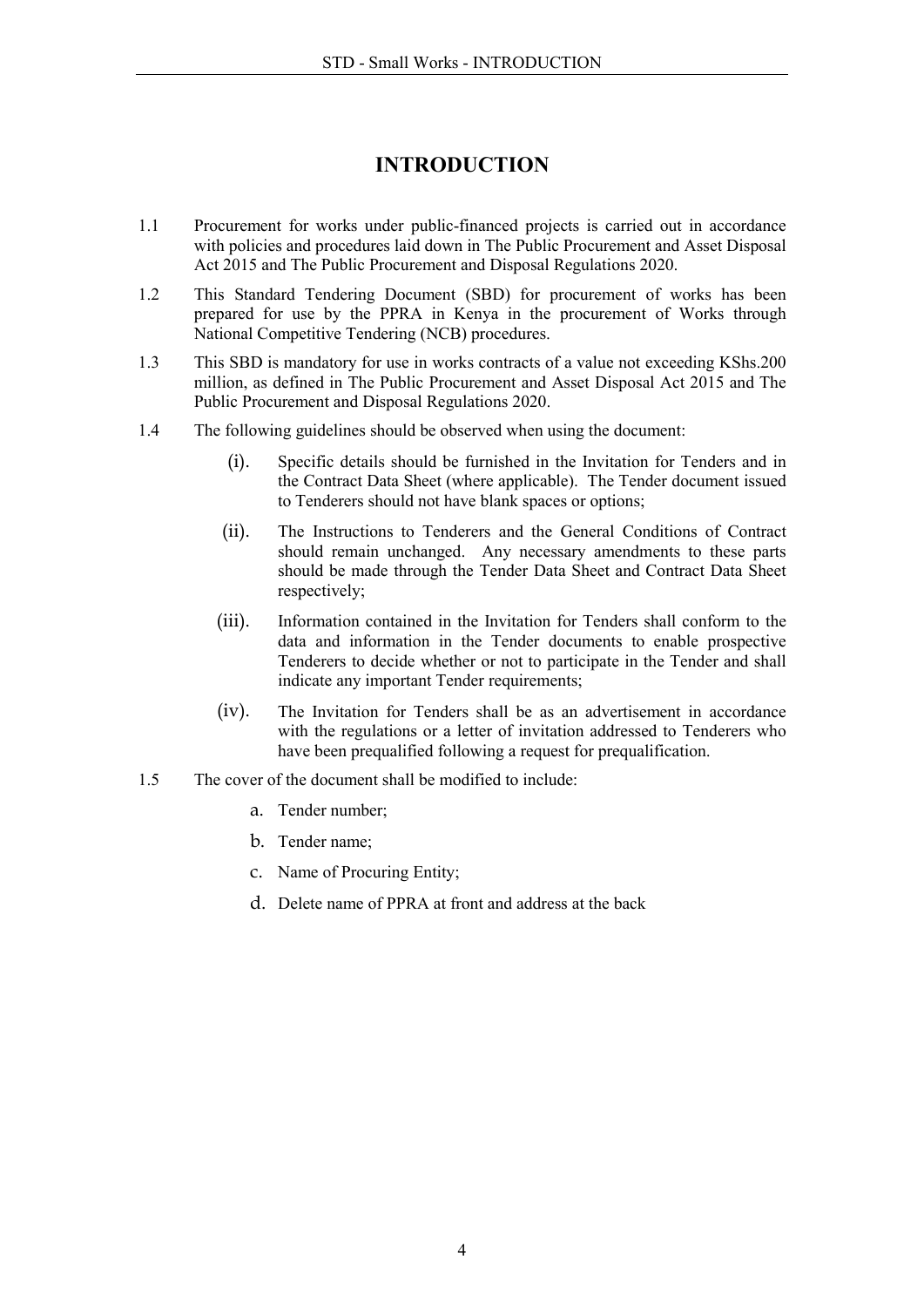#### NEWSPAPER ADVERTISEMENT

#### [*Insert Logo*]

#### Tender No. …………………….

For

#### [*Insert title or brief description of the Works*]

[*Insert Name of Procuring Entity*]

[*insert address*]

[*insert telephone and facsimile number(s)*]

[*insert email address*]

invites sealed Tenders for the following works [*insert brief description or list of the works to be procured including an indication of size by value or other means such as sq m or route km, and location*].

Funding: [*Government of Kenya or state source*]

Expected start date on site: [*insert date*]

Expected completion date: [*insert date*]

Interested eligible Tenderers may obtain further information from and inspect the Tendering Documents at the above office [*or on the website: www….go.ke*].

Cost of documents: [*insert the currency and amount to cover cost of copying and binding only to a maximum of KShs.5,000*]. Payment should either be by Cash, Banker's Draft, or Banker's Cheque, payable to [*state organ to which payments are to be made].*

All Tenders in accordance with the instructions to tenderers must be delivered to *[insert physical address]* at or before *[insert time and date]*. Tenders will be opened promptly thereafter in public and in the presence of Tenderers' representatives who choose to attend.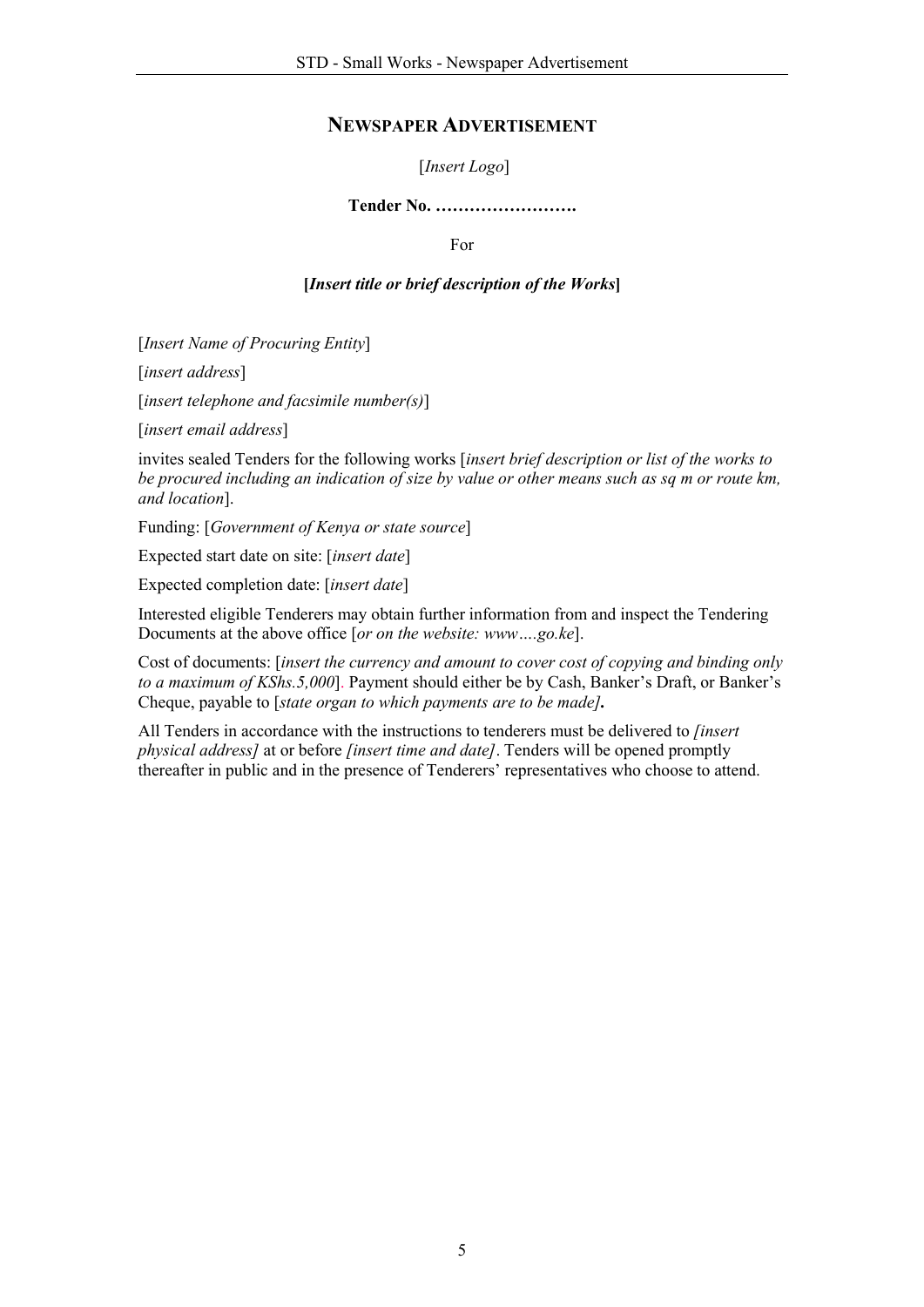## <span id="page-5-0"></span>SECTION I: INVITATION FOR TENDERS (IFT)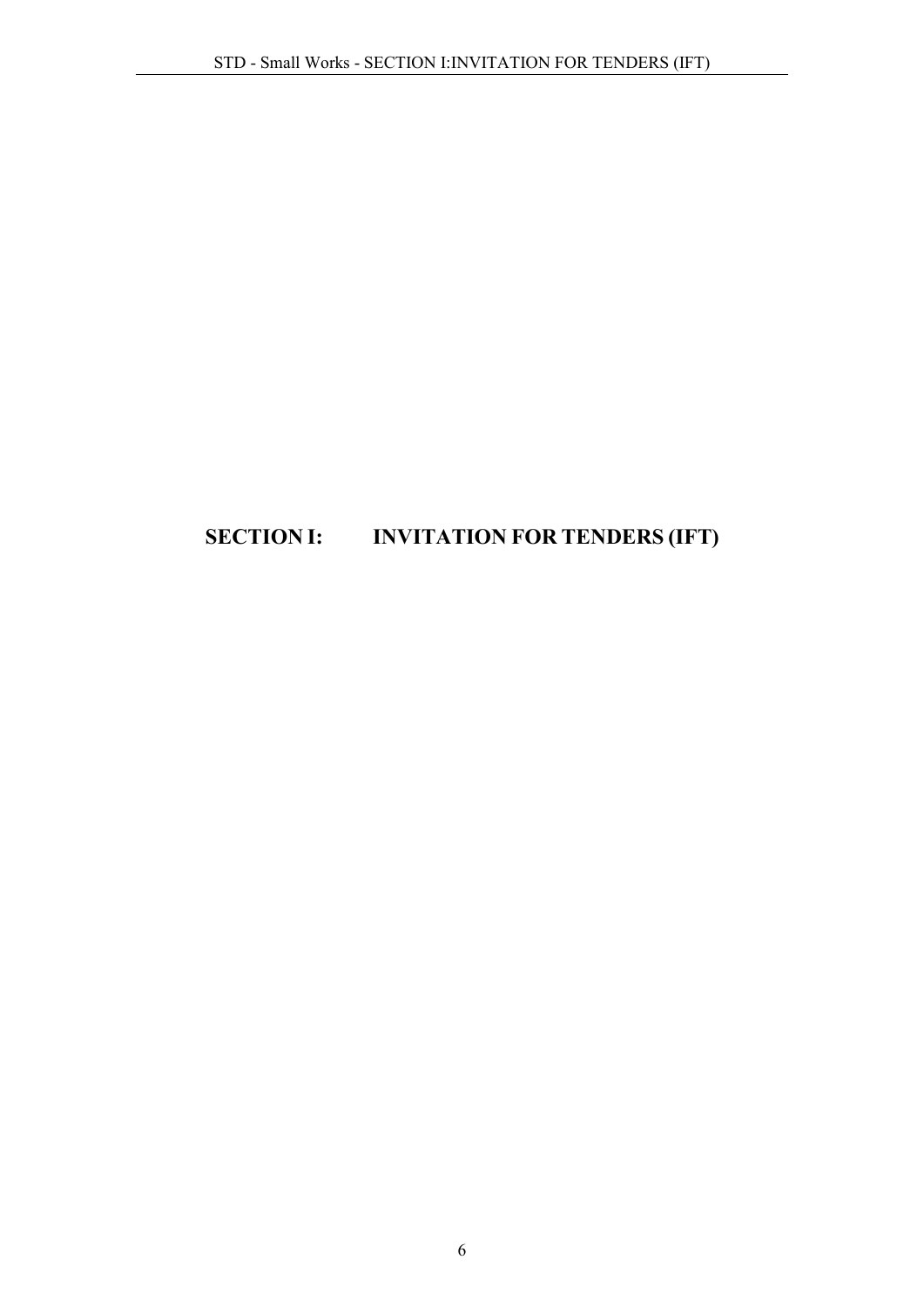#### COUNTY GOVERNMENT OF KISUMU

#### CITY OF KISUMU



#### Tender No. CGK/COK/W/2020/2021/04

For

#### Proposed Development of Waste Management Stations

#### Invitation for Tenders (County Revenue Funded)

Date: ………………..

- 1. The [*City of Kisumu*] now invites sealed Tenders from eligible contractors registered or capable of being registered in *[NCA 6 and above]* for carrying out the [*Proposed Development of Waste Management Stations in three sites; Lot 1: Kibuye Market, Lot 2: Maendeleo site and Lot 3: Obunga Market*]
- 2. The Procuring Entity has funds for use during the financial year(s) [*2020/2021*]. It is intended that part of the proceeds of the fund will be used to cover eligible payments under the contract for the [*Proposed Development of Waste Management Stations*].
- 3. Tendering will be conducted through the [*Open National Tender*] procedures specified in the Public Procurement and Asset Disposal Act, 2015 and the Public Procurement and Disposal Regulations, 2020 and is open to all Tenderers as defined in the Regulations.
- 4. *Bidders may choose to bid for Lot 1, Lot 2, Lot 3 or all Lots.*
- 5. Interested eligible Tenderers may obtain further information from and inspect the Tendering Documents at the offices of the Procurement Unit [*City of Kisumu, City Hall, and Court Road. P. O. Box 105 – 40100 Kisumu*] from *[8:00 am to 4:30 pm*] on Mondays to Fridays inclusive except on public holidays or the website (*www.kisumu.go.ke)* at your convenience.
- 6. A complete set of Tendering Document(s) can be obtained by interested Tenderers free of charge on County website *www.kisumu.go.ke*.
- 7. All Tenders in one original, properly filled in, and enclosed in plain envelopes must be delivered to the address below *[City of Kisumu, City Hall first floor, Court Rod. P.O. Box 105-40100 Kisumu]* at or before *[19th January 2021 at 12:00 noon]*. Tenders will be opened promptly thereafter in the presence of Tenderers' representatives who choose to attend the opening at [*City Hall Chambers at exactly 12:00 noon*]*.*
- 8. Late or incomplete Tenders shall not be accepted.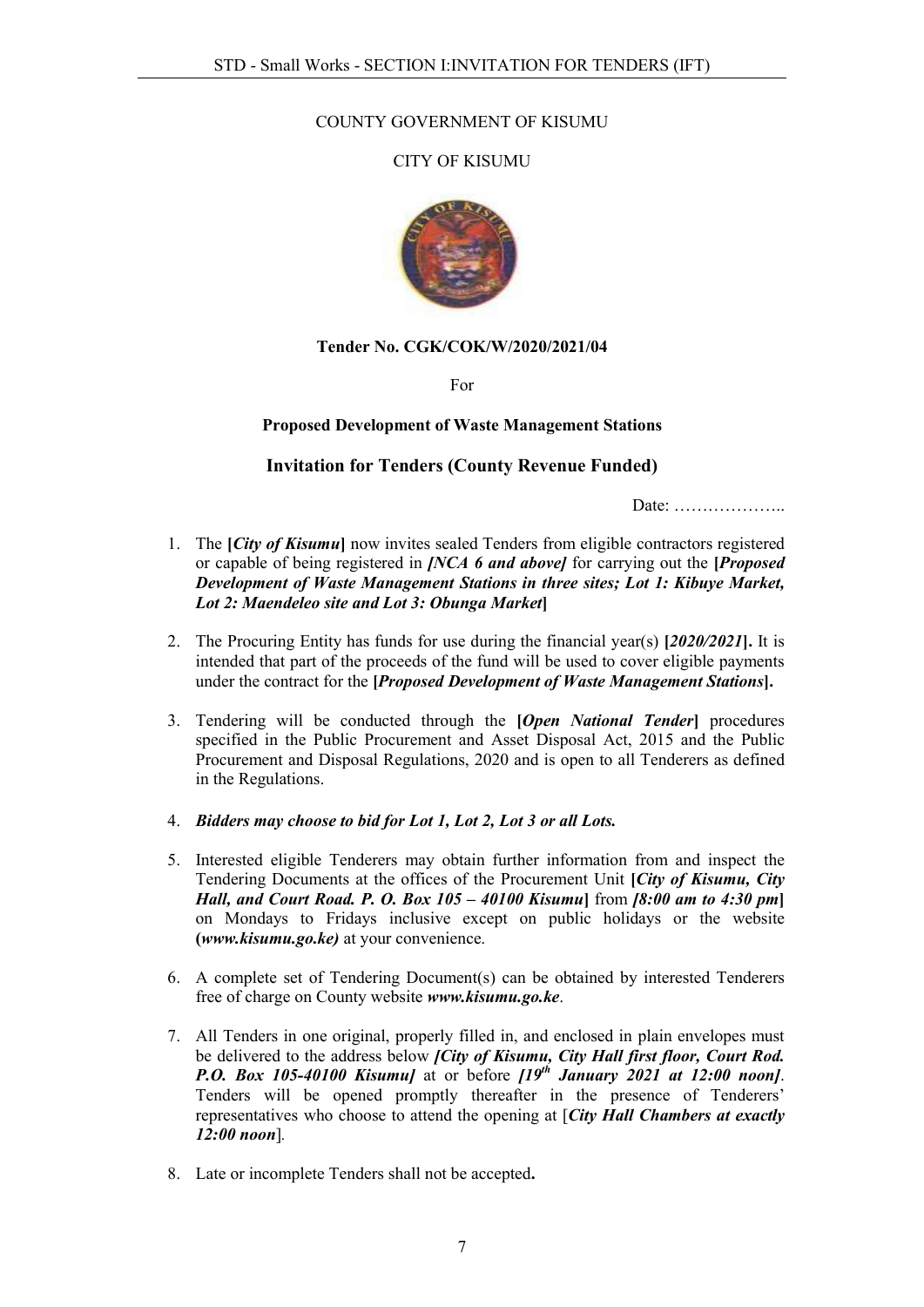## <span id="page-7-1"></span><span id="page-7-0"></span>SECTION II: INSTRUCTIONS TO TENDERERS (ITT)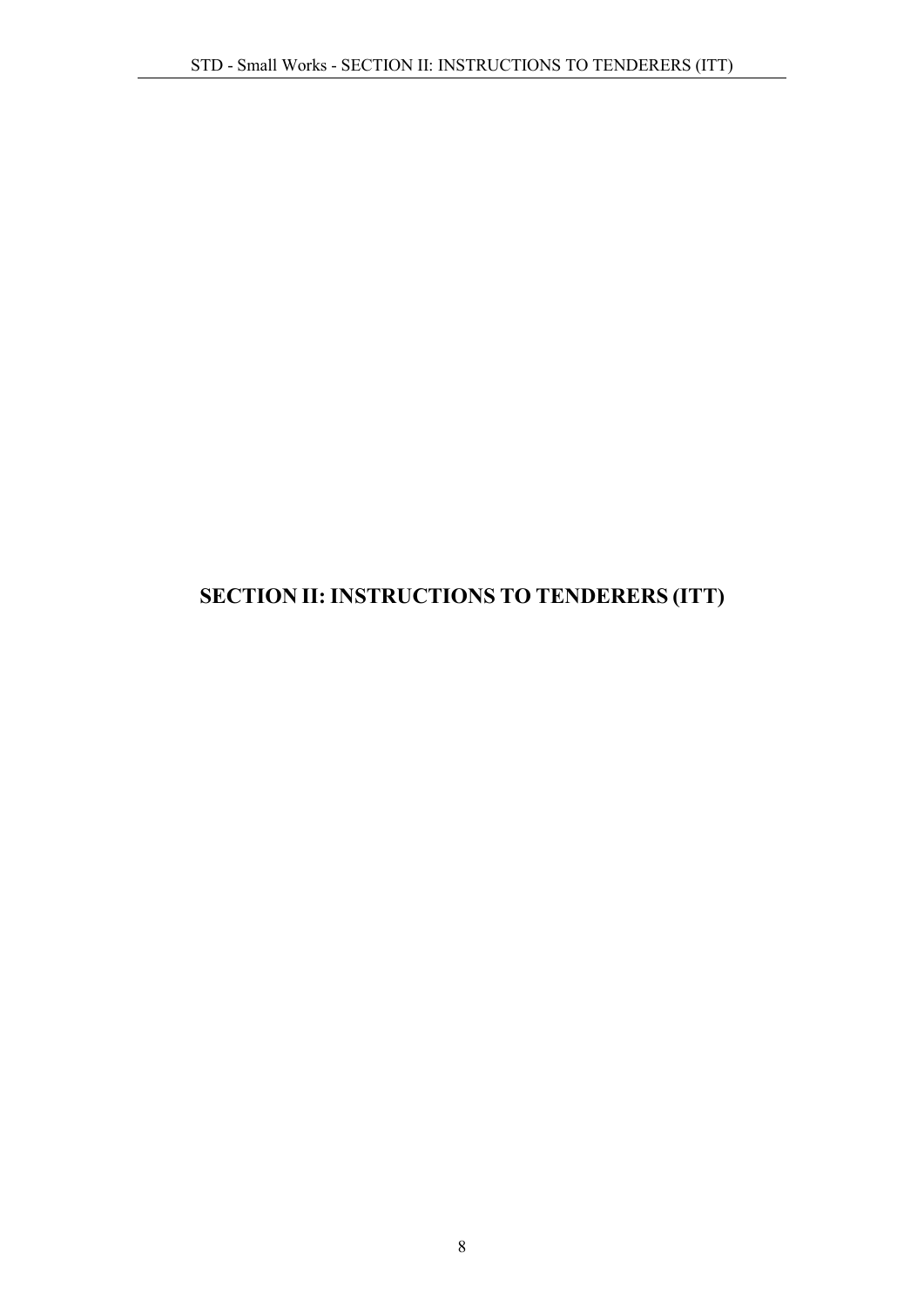### **Table of Clauses**

| $\mathsf{A}$     |                                                                                    |  |
|------------------|------------------------------------------------------------------------------------|--|
| 1.               |                                                                                    |  |
| 2.               |                                                                                    |  |
| 3.               |                                                                                    |  |
| $\overline{4}$ . |                                                                                    |  |
| 5.               |                                                                                    |  |
| 6.               |                                                                                    |  |
| 7.               |                                                                                    |  |
| <b>B.</b>        |                                                                                    |  |
| 8.               |                                                                                    |  |
| 9.               |                                                                                    |  |
| 10.              |                                                                                    |  |
| C.               |                                                                                    |  |
| 11.              |                                                                                    |  |
| 12.              |                                                                                    |  |
| 13.              | Documents Establishing Eligibility and Qualifications of the Tenderer 17           |  |
| 14.              |                                                                                    |  |
| 15               |                                                                                    |  |
| 16.              |                                                                                    |  |
| 17.              |                                                                                    |  |
| 18.              |                                                                                    |  |
| 19.              |                                                                                    |  |
| 20.              |                                                                                    |  |
| D.               |                                                                                    |  |
| 21.              |                                                                                    |  |
| 22.              |                                                                                    |  |
| 23.              |                                                                                    |  |
| 24.              |                                                                                    |  |
| Е.               |                                                                                    |  |
| 25.              |                                                                                    |  |
| 26.              |                                                                                    |  |
| 27.              |                                                                                    |  |
| 28.              |                                                                                    |  |
| 29.              |                                                                                    |  |
| 30.              |                                                                                    |  |
| 31.              |                                                                                    |  |
| 32.              |                                                                                    |  |
| 33.              |                                                                                    |  |
| 34.              |                                                                                    |  |
| $F_{\perp}$      |                                                                                    |  |
| 35.              |                                                                                    |  |
| 36.              |                                                                                    |  |
| 37.              | Procuring Entity's Right to Accept any Tender and to Reject any or all Tenders. 29 |  |
| 38.              |                                                                                    |  |
| 39.              |                                                                                    |  |
| 40.              |                                                                                    |  |
| 41.              |                                                                                    |  |
| 42.              |                                                                                    |  |
| 43.              |                                                                                    |  |
| G.               |                                                                                    |  |
| 44.              |                                                                                    |  |
|                  |                                                                                    |  |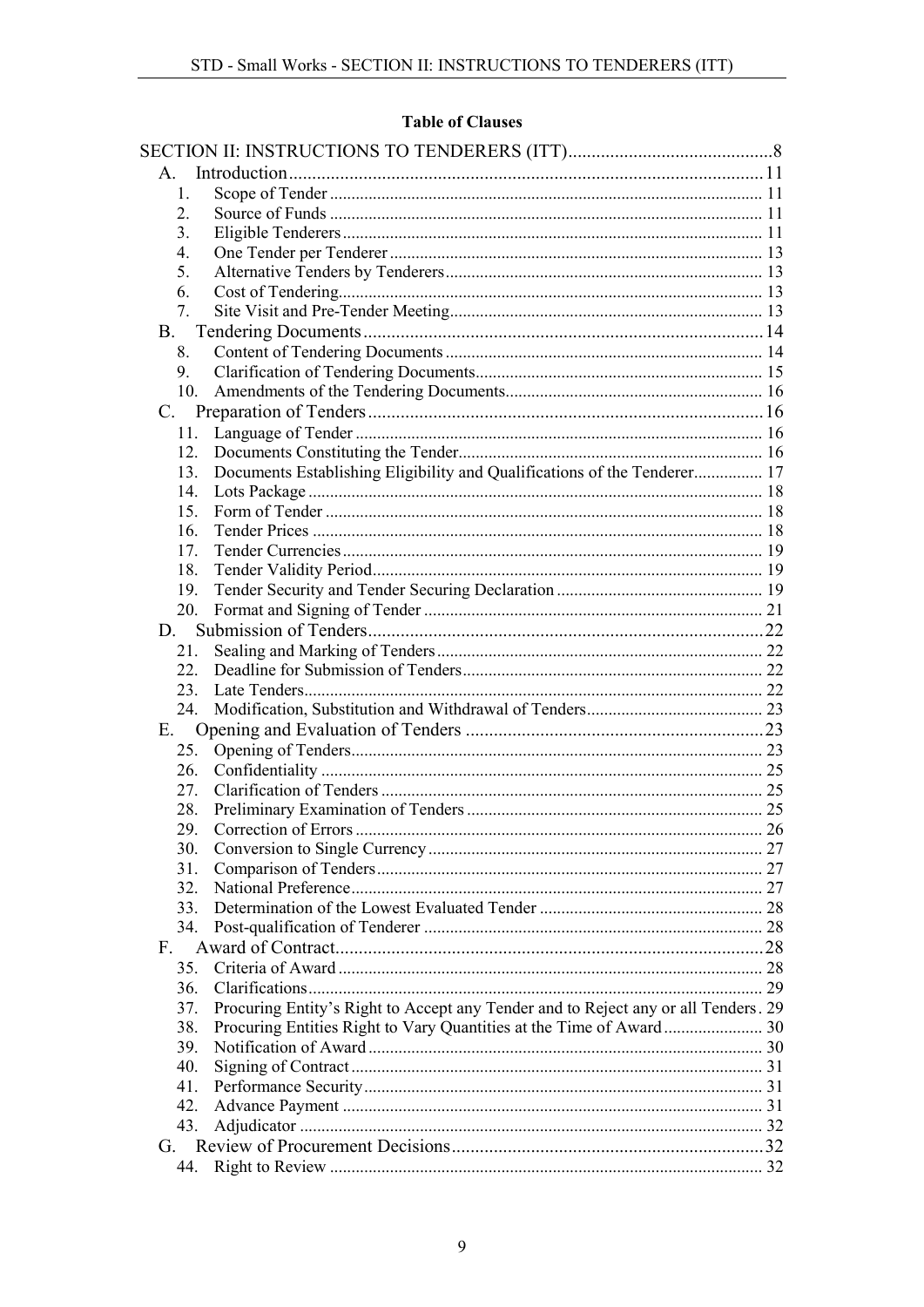| 46. Submission of Applications for Review by the Public Procurement Administrative |  |
|------------------------------------------------------------------------------------|--|
|                                                                                    |  |
|                                                                                    |  |
|                                                                                    |  |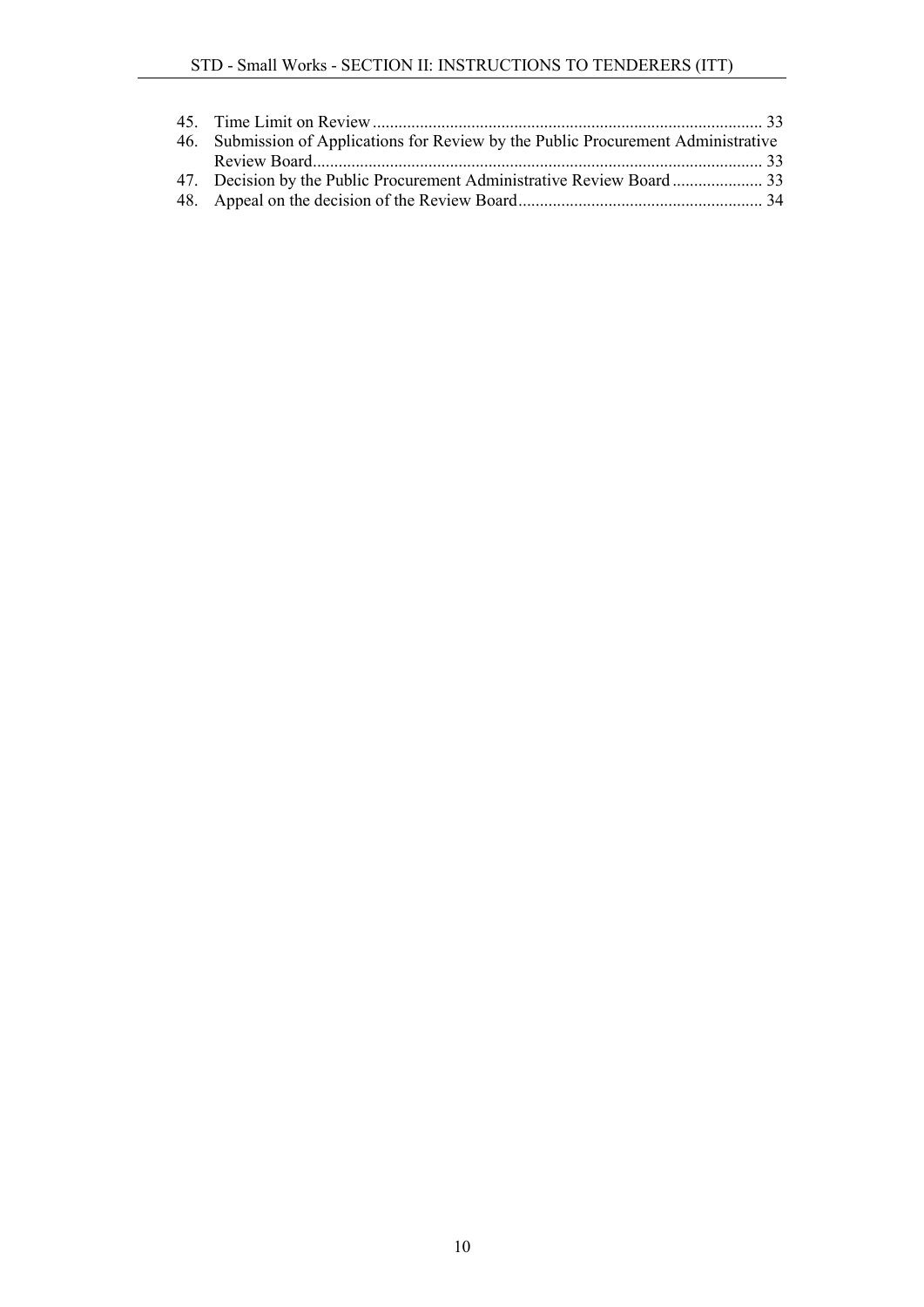#### A. Introduction

<span id="page-10-3"></span><span id="page-10-2"></span><span id="page-10-1"></span><span id="page-10-0"></span>

|    | 1. Scope of<br><b>Tender</b> | 1.1 | The Procuring Entity indicated in the Tender Data Sheet (TDS)<br>invites Tenders for the construction of works as specified in the<br><b>Tender Data Sheet and Sections VI (Technical Specifications)</b><br>and VII (Drawings).                                                                                                                                                                                                                                                      |
|----|------------------------------|-----|---------------------------------------------------------------------------------------------------------------------------------------------------------------------------------------------------------------------------------------------------------------------------------------------------------------------------------------------------------------------------------------------------------------------------------------------------------------------------------------|
|    |                              | 1.2 | The successful Tenderer will be expected to complete the works<br>by the required completion date specified in the Tender Data<br>Sheet.                                                                                                                                                                                                                                                                                                                                              |
|    |                              | 1.3 | The objectives of the works are listed in the Tender Data Sheet.<br>These are mandatory requirements. Any subsequent detail is<br>offered to support these objectives and must not be used to dilute<br>their importance.                                                                                                                                                                                                                                                             |
|    | 2. Source of<br><b>Funds</b> | 2.1 | The County Government of Kisumu has set aside funds for the<br>use of the Procuring Entity named in the Tender Data Sheet<br>during the Financial Year indicated in the Tender Data Sheet. It<br>is intended that part of the proceeds of the funds will be applied<br>to cover eligible payments under the contract for the works as<br>described in the Tender Data Sheet.                                                                                                          |
|    |                              |     | <b>Or</b>                                                                                                                                                                                                                                                                                                                                                                                                                                                                             |
|    |                              |     | The County Government of Kisumu through Procuring Entity<br>named in the Tender Data Sheet has applied for/received/<br>intends to apply for a [loan/credit/grant] from the financing<br>institution named in the Tender Data Sheet towards the cost of<br>the Project named in the Tender Data Sheet. The Government<br>of Kenya intends to apply a part of the proceeds of this<br>[loan/credit/grant] to payments under the Contract described in<br>the Tender Data Sheet.        |
|    |                              | 2.2 | Payments will be made directly by the Procuring Entity (or by<br>financing institution specified in the Tender Data Sheet upon<br>request of the Procuring Entity to so pay) and will be subject in<br>all respects to the terms and conditions of the resulting contract<br>placed by the Procuring Entity.                                                                                                                                                                          |
| 3. | Eligible<br><b>Tenderers</b> | 3.1 | A Tenderer may be a natural person, private or public company,<br>government-owned institution, subject to sub-Clause 3.4 or any<br>combination of them with a formal intent to enter into an<br>agreement or under an existing agreement in the form of a joint<br>venture, consortium, or association. In the case of a joint venture,<br>consortium, or association, unless otherwise specified in the<br>Tender Data Sheet, all parties shall be jointly and severally<br>liable. |
|    |                              | 3.2 | The Invitation for Tenders is open to all suppliers as defined in<br>the Public Procurement and Disposal Act, 2005 and the Public<br>Procurement and Disposal Regulations, 2006 except as provided<br>hereinafter.                                                                                                                                                                                                                                                                    |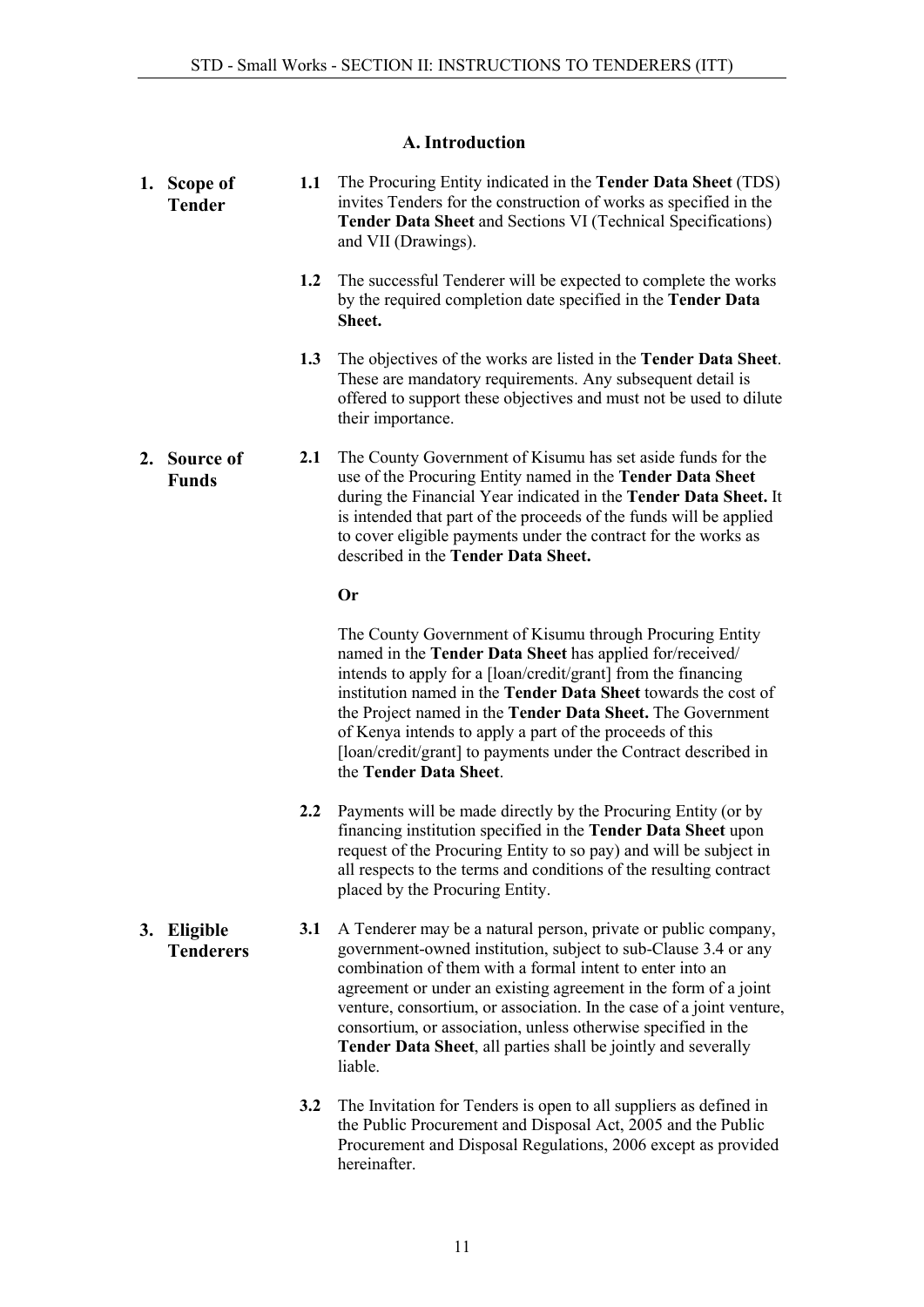- 3.3 National Tenderers shall satisfy all relevant licensing and/or registration with the appropriate statutory bodies in Kenya, such as the Ministry of Public Works or the Energy Regulatory Commission.
- 3.4 A Tenderer shall not have a conflict of interest. All Tenderers found to have a conflict of interest shall be disqualified. A Tenderer may be considered to have a conflict of interest with one or more parties in this Tendering process, if they:
	- a) Are associated or have been associated in the past directly or indirectly with employees or agents of the Procuring Entity or a member of a board or committee of the Procuring Entity;
	- b) Are associated or have been associated in the past, directly or indirectly with a firm or any of its affiliates which have been engaged by the Procuring Entity to provide consulting services for the preparation of the design, specifications and other documents to be used for the procurement of the works under this Invitation for Tenders;
	- c) Have controlling shareholders in common; or
	- d) Receive or have received any direct or indirect subsidy from any of them; or
	- e) Have the same legal representative for purposes of this Tender; or
	- f) Have a relationship with each other, directly or through common third parties, that puts them in a position to have access to information about or influence on the Tender of another Tenderer, or influence the decisions of the Procuring Entity regarding this Tendering process; or
	- g) Submit more than one Tender in this Tendering process, However, this does not limit the participation of subcontractors in more than one Tender, or as Tenderer and subcontractor simultaneously.
- 3.5 A Tenderer will be considered to have a conflict of interest if they participated as a consultant in the preparation of the design or technical specification of the project and related services that are the subject of the Tender.
- 3.6 Tenderers shall not be under a declaration of ineligibility for corrupt and fraudulent practices issued by the Government of Kenya in accordance with GCC sub-Clause 3.2.
- 3.7 Government owned enterprises in Kenya may participate only if they are legally and financially autonomous, if they operate under commercial law, are registered by the relevant registration board or authorities and if they are not a dependent agency of the Government.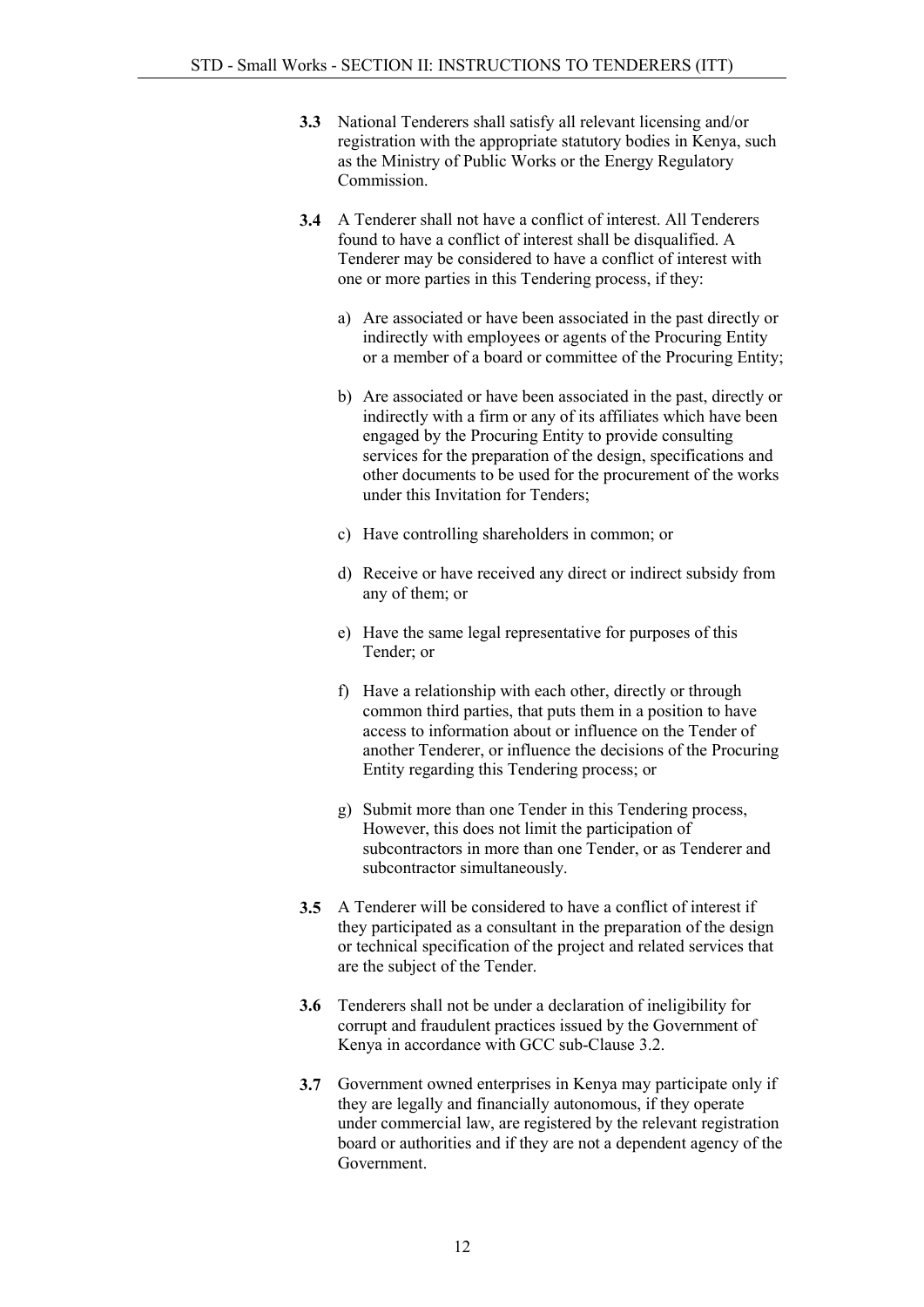- 3.7 Tenderers shall provide such evidence of their continued eligibility satisfactory to the Procuring Entity, as the Procuring Entity shall reasonably request.
- <span id="page-12-0"></span>4. One Tender per Tenderer 4.1 A firm shall submit only one Tender, in the same Tendering process, either individually as a Tenderer or as a partner in a joint venture pursuant to ITT Clause 5.
	- 4.2 No firm can be a subcontractor while submitting a Tender individually or as a partner of a joint venture in the same Tendering process.
	- 4.3 A firm, if acting in the capacity of subcontractor in any Tender, may participate in more than one Tender but only in that capacity.
	- 4.4 A Tenderer who submits or participates in more than one Tender (other than as a subcontractor or in cases of alternatives that have been permitted or requested) will cause all the Tenders in which the Tenderer has participated to be disqualified.
- <span id="page-12-1"></span>5. Alternative Tenders by **Tenderers** 5.1 Tenderers shall submit offers that comply with the requirements of the Tendering documents, including the basic Tenderer's technical design as indicated in the specifications and Drawings and Bill of Quantities. Alternatives will not be considered, unless specifically allowed for in the **Tender Data Sheet**. If so allowed, sub-Clause 5.2 and 5.3 shall govern.
	- 5.2 When alternative times for completion are explicitly invited, a statement to that effect will be included in the Tender Data Sheet as will the method of evaluating different times for completion.
	- 5.3 If so allowed in the Tender Data Sheet, Tenderers wishing to offer technical alternatives to the requirements of the Tendering documents must also submit a Tender that complies with the requirements of the Tendering documents, including the basic technical design as indicated in the specifications. In addition to submitting the basic Tender, the Tenderer shall provide all information necessary for a complete evaluation of the alternative by the Procuring Entity, including technical specifications, breakdown of prices, and other relevant details. Only the technical alternatives, if any, of the lowest evaluated Tenderer conforming to the basic technical requirements shall be considered by the Procuring Entity.
- <span id="page-12-2"></span>6. Cost of Tendering 6.1 The Tenderer shall bear all costs associated with the preparation and submission of its Tender, and the Procuring Entity shall in no case be responsible or liable for those costs, regardless of the conduct or outcome of the Tendering process.
- <span id="page-12-3"></span>7. Site Visit and Pre-Tender Meeting 7.1 The Tenderer, at the Tenderer's own responsibility and risk, is advised to visit and examine the Site of Works and its surroundings and obtain all information that may be necessary for preparing the Tender and entering into a contract for
	-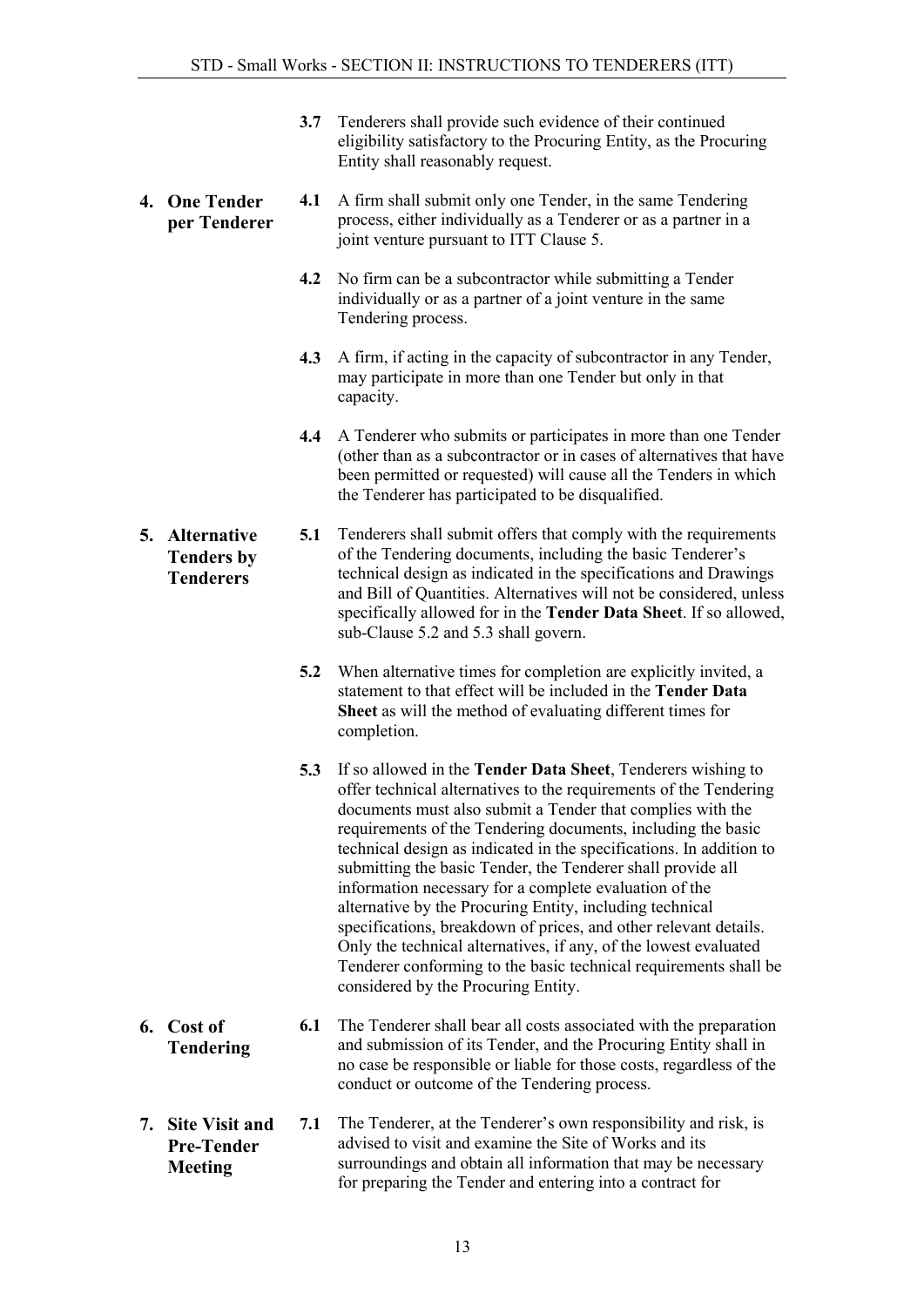construction of the Works. The costs of visiting the Site shall be at the Tenderer's own expense.

- 7.2 The Procuring Entity may conduct a site visit and a pre-Tender meeting. The purpose of the pre-Tender meeting will be to clarify issues and to answer questions on any matter that may be raised at that stage.
- 7.3 The Tenderer's designated representative is invited to attend a site visit and pre-Tender meeting which, if convened, will take place at the venue and time stipulated in the Tender Data Sheet.
- 7.4 The Tenderer is requested as far as possible, to submit any questions in writing or by electronic means to reach the procuring Entity before the pre-Tender meeting. It may not be practicable at the meeting to answer all questions, but questions and responses will be transmitted in accordance with sub-Clause 7.5.
- 7.5 Minutes of the pre-Tender meeting, including the text of the questions raised and the responses given together with any responses prepared after the pre-Tender meeting will be transmitted within the time stated in the Tender Data Sheet to all purchasers of the Tendering documents. Any modification of the Tendering documents listed in sub-Clause 8.1 that may become necessary as a result of the pre-Tender meeting shall be made by the Procuring Entity exclusively through the issue of an Addendum pursuant to ITT sub Clause 10.2 and not through the minutes of the pre-Tender meeting.
- 7.6 Non attendance during the site visit or pre-Tender meeting will not be a cause for disqualification of a Tenderer unless specified to the contrary in the Tender Data Sheet.

#### B. Tendering Documents

8.1 The works required, Tendering procedures, and contract terms are prescribed in the Tendering Documents. In addition to the Section I Invitation for Tenders, Tendering documents which should be read in conjunction with any addenda issued in accordance with ITT sub Clause 10.2 include:

| Section II        | <b>Instructions to Tenderers</b> |
|-------------------|----------------------------------|
| Section III       | Tender Data Sheet                |
| <b>Section IV</b> | General Conditions of Contract   |
| Section V         | Contract Data Sheet              |
| Section VI        | Specifications                   |
| Section VII       | Drawings                         |
| Section VIII      | <b>Bill of Quantities</b>        |
| Section IX        | Forms of Tender                  |
|                   | Form of Tender                   |

- Appendix to Tender
- Confidential Business Questionnaire

<span id="page-13-1"></span><span id="page-13-0"></span>8. Content of Tendering **Documents**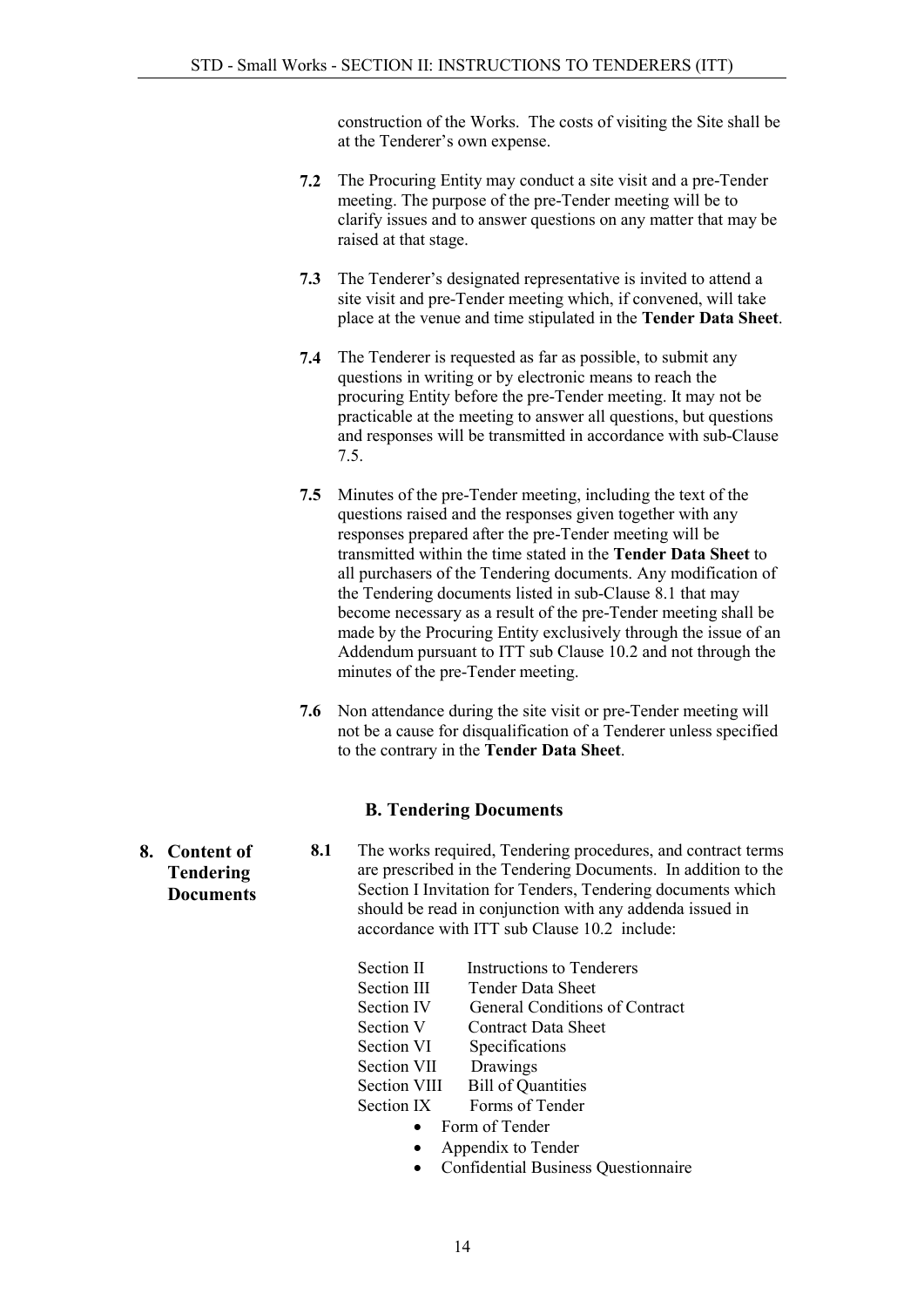- Integrity Declaration
- Letter of Acceptance
- Form of Contract Agreement<br>Section X Forms of Security
	- - Forms of Security • Tender Security Form
		- Tender Securing Declaration
		- Performance Bank or Insurance Guarantee
		- Advance Payment Guarantee
- Section XI Form RB 1 Application to Public Procurement Administrative Review Board
- 8.2 The number of copies to be completed and returned with the Tender is specified in the Tender Data Sheet.
- 8.3 The Invitation for Tenders (Section I) issued by the Procuring Entity is not part of the Tendering Documents and is included for reference purposes only. In case of discrepancies between the Invitation for Tenders and the Tendering Documents listed in sub-Clause 8.1 above, the said Tendering Documents will take precedence.
- 8.4 The Procuring Entity is not responsible for the completeness of the Tendering Documents and their addenda, if they were not obtained directly from the authorized staff of the Procuring Entity.
- 8.5 The Tenderer is expected to examine all instructions, forms, terms and specifications in the Tendering documents. Failure to furnish all information required by the Tendering Documents or to submit a Tender substantially responsive to the Tendering documents in every respect will be at the Tenderer's risk and may result in the rejection of its Tender.
- <span id="page-14-0"></span>9. Clarification of Tendering Documents 9.1 A prospective Tenderer requiring any clarification of the Tendering documents may notify the Procuring Entity in writing, e-mail or facsimile at the Procuring Entity's address indicated in the Tender Data Sheet.
	- 9.2 The Procuring Entity will within the period stated in the Tender Data Sheet respond in writing to any request for clarification provided that such request is received no later than the period indicated in the Tender Data Sheet prior to the deadline for the submission of Tenders prescribed in sub-Clause 22.1.
	- 9.3 Copies of the procuring entity's response will be forwarded to all Purchasers of the Tendering documents, including a description of the inquiry, but without identifying its source.
	- 9.4 Should the Procuring Entity deem it necessary to amend the Tendering documents as a result of a clarification, it shall do so following the procedure under ITT Clause 10.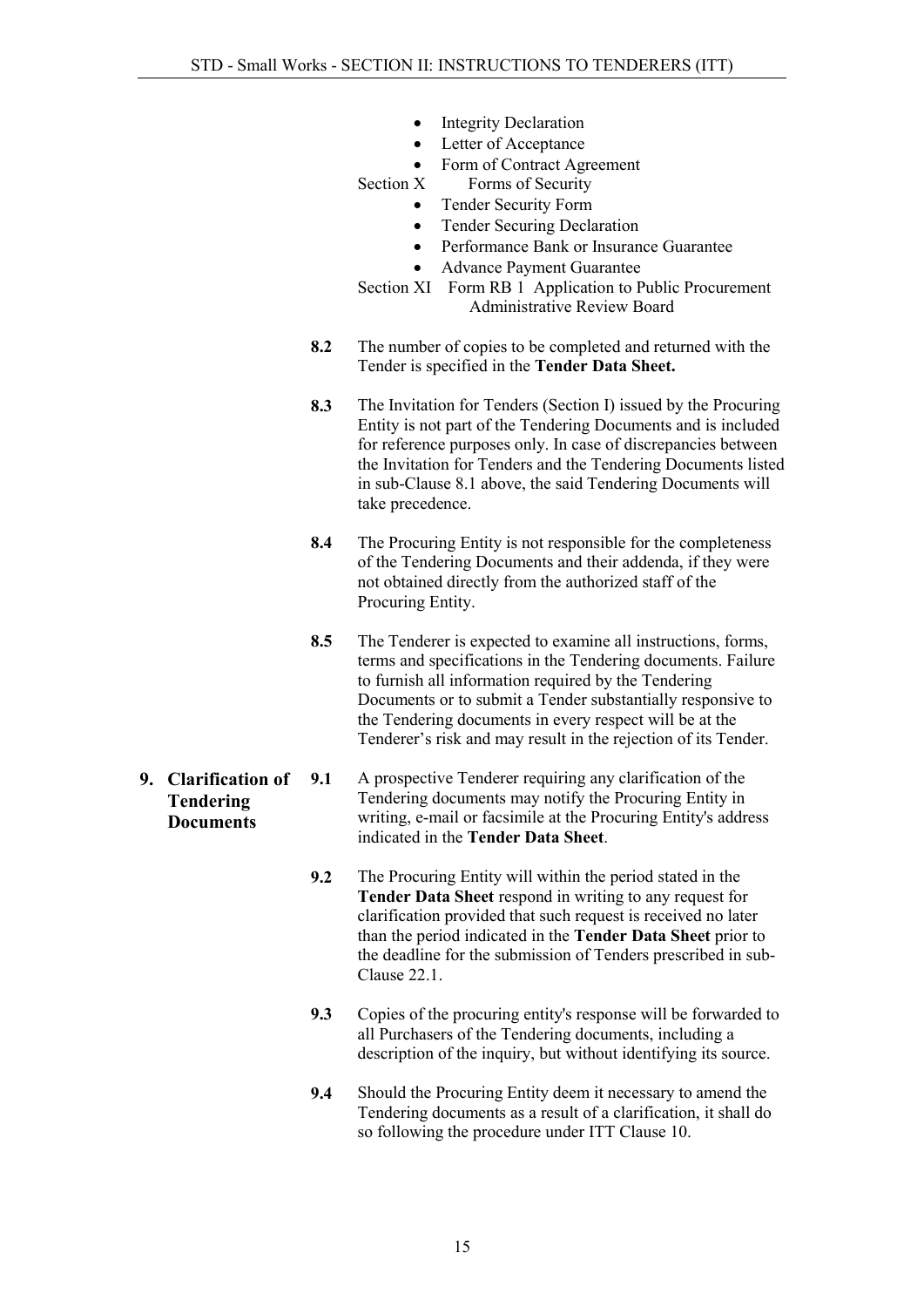<span id="page-15-3"></span><span id="page-15-2"></span><span id="page-15-1"></span><span id="page-15-0"></span>

| 10. Amendments of<br>the Tendering<br><b>Documents</b> | 10.1 | Before the deadline for submission of Tenders, the Procuring<br>Entity may, for any reason, whether at its own initiative or in<br>response to a clarification requested by a prospective<br>Tenderer, modify the Tendering documents by issuing<br>addenda.                                                                                                                                                                                                                                                                                   |  |
|--------------------------------------------------------|------|------------------------------------------------------------------------------------------------------------------------------------------------------------------------------------------------------------------------------------------------------------------------------------------------------------------------------------------------------------------------------------------------------------------------------------------------------------------------------------------------------------------------------------------------|--|
|                                                        | 10.2 | Any addendum issued shall be part of the Tender documents<br>pursuant to sub-Clause 8.1 and shall be communicated in<br>writing, by e-mail or facsimile to all who have obtained the<br>Tendering documents directly from the Procuring Entity.                                                                                                                                                                                                                                                                                                |  |
|                                                        | 10.3 | In order to allow prospective Tenderers reasonable time in<br>which to take an addendum into account in preparing their<br>Tenders, the Procuring Entity at its discretion shall extend, as<br>necessary, the deadline for submission of Tenders, in<br>accordance with sub-Clause 22.2                                                                                                                                                                                                                                                        |  |
|                                                        |      | <b>C. Preparation of Tenders</b>                                                                                                                                                                                                                                                                                                                                                                                                                                                                                                               |  |
| 11. Language of<br><b>Tender</b>                       | 11.1 | The Tender, and all correspondence and documents<br>related to the Tender exchanged by the Tenderer and the<br>Procuring Entity shall be written in the Tender language<br>stipulated in the Tender Data Sheet. Supporting<br>documents and printed literature furnished by the<br>Tenderer may be in another language provided they are<br>accompanied by an accurate translation of the relevant<br>passages in the above stated language, in which case, for<br>purposes of interpretation of the Tender, the translation<br>shall prevail. |  |
| 12. Documents<br><b>Constituting the</b>               | 12.1 | The Tender submitted by the Tenderer shall consist of the<br>following components:                                                                                                                                                                                                                                                                                                                                                                                                                                                             |  |
| <b>Tender</b>                                          |      | a) The Form of Tender (in the format indicated in<br>Section IX) completed in accordance with ITT Clause<br>15, 16 and 17;                                                                                                                                                                                                                                                                                                                                                                                                                     |  |
|                                                        |      | b) Information requested by Instructions to Tenderers<br>ITT sub-Clause 13.2; 13.3 and 13.4;                                                                                                                                                                                                                                                                                                                                                                                                                                                   |  |
|                                                        |      | c) Tender Security or Tender Securing Declaration in<br>accordance with Instructions to Tenderers ITT Clause<br>19;                                                                                                                                                                                                                                                                                                                                                                                                                            |  |
|                                                        |      | d) Priced Bill of Quantities;                                                                                                                                                                                                                                                                                                                                                                                                                                                                                                                  |  |
|                                                        |      | e) Qualification Information Form and Documents;                                                                                                                                                                                                                                                                                                                                                                                                                                                                                               |  |
|                                                        |      | f) Alternative offers where invited in accordance with<br>Instructions to Tenderers ITT Clause 5;                                                                                                                                                                                                                                                                                                                                                                                                                                              |  |
|                                                        |      | g) Written confirmation authorizing the signatory of the<br>Tender to commit the Tenderer in accordance with<br>Instructions to Tenderers ITT sub Clause 19.2; and                                                                                                                                                                                                                                                                                                                                                                             |  |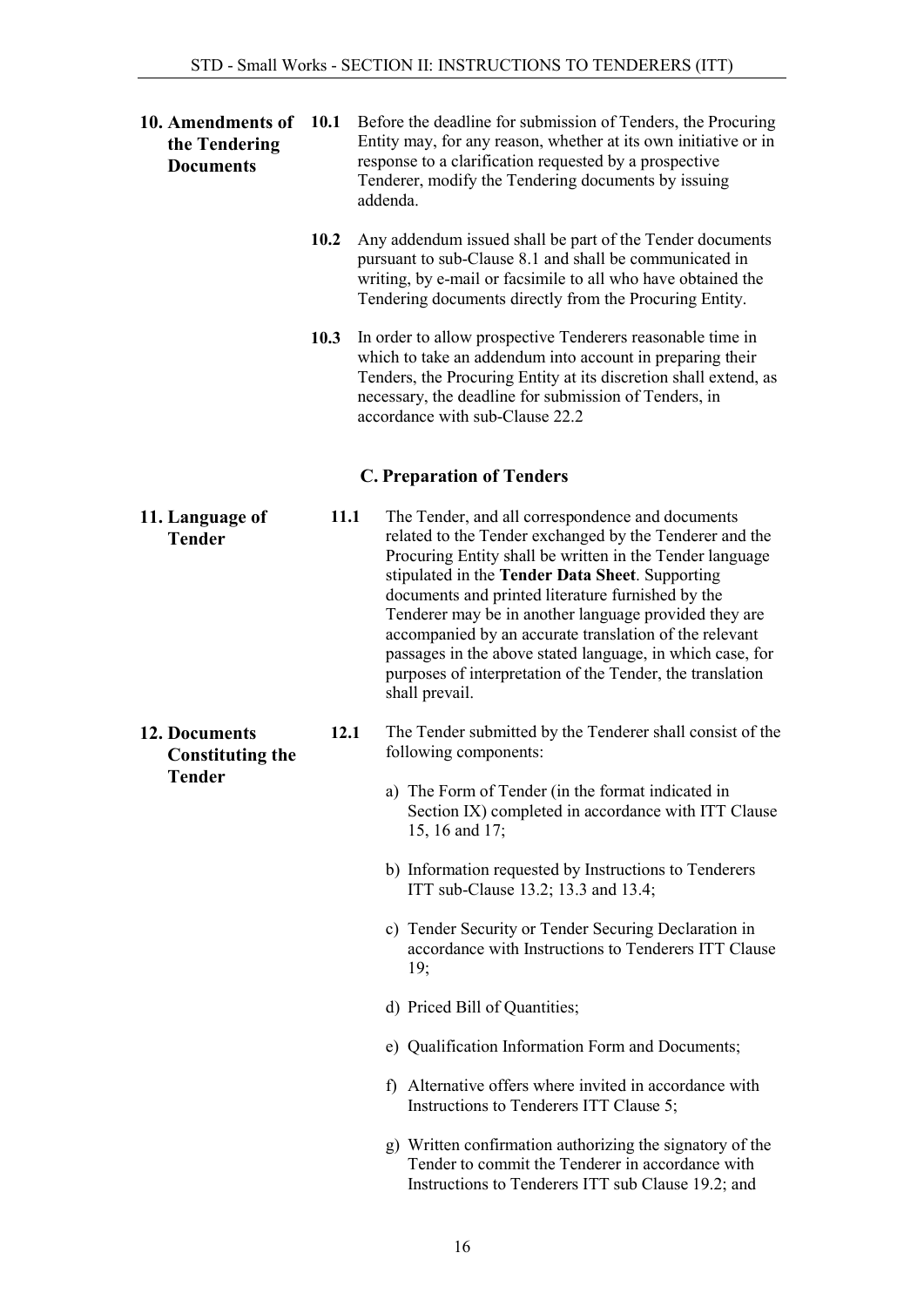- h) And any information or other materials required to be completed and submitted by Tenderers, as specified in the Tender Data Sheet.
- <span id="page-16-0"></span>13. Documents Establishing Eligibility and Qualifications of the Tenderer
- 13.1 Pursuant to ITT Clause 13, the Tenderer shall furnish, as part of its Tender, documents establishing the Tenderer's eligibility to Tender and its qualifications to perform the contract if its Tender is accepted.
- 13.2 In the event that pre-qualification of potential Tenderers has been undertaken, only Tenders from pre-qualified Tenderers will be considered for award of contract. These qualified Tenderers should submit their Tenders with any information updating the original pre-qualification applications or, alternatively, confirm in their Tenders that the originally submitted pre-qualification information remains essentially correct as of the date of Tender submission. The update or confirmation should be provided in Section IX.
- 13.3 If the Procuring Entity has not undertaken prequalification of potential Tenderers, to qualify for award of the contract, Tenderers shall meet the minimum qualifying criteria specified in the Tender Data Sheet:
- 13.4 Tenders submitted by a joint venture of two or more firms as partners shall comply with the following requirements, unless otherwise stated in the Tender Data Sheet:
	- a) The Tender shall include all the information listed in the Tender Data Sheet pursuant to sub-Clause 13.3 above for each joint venture partner;
	- b) The Tender shall be signed so as to be legally binding on all partners;
	- c) One of the partners will be nominated as being in charge, and this authorization shall be evidenced by submitting a power of attorney signed by legally authorized signatories of all the partners;
	- d) The partner in charge shall be authorized to incur liabilities and receive instructions for and on behalf of any and all partners of a joint venture and the entire execution of the Contract, including payment, shall be done exclusively with the partner in charge;
	- e) All partners of the joint venture shall be liable jointly and severally for the execution of the contract in accordance with the contract terms and a statement to this effect shall be included in the authorization mentioned under (c) above as well as in the Tender and in the Agreement (in case of a successful Tender); and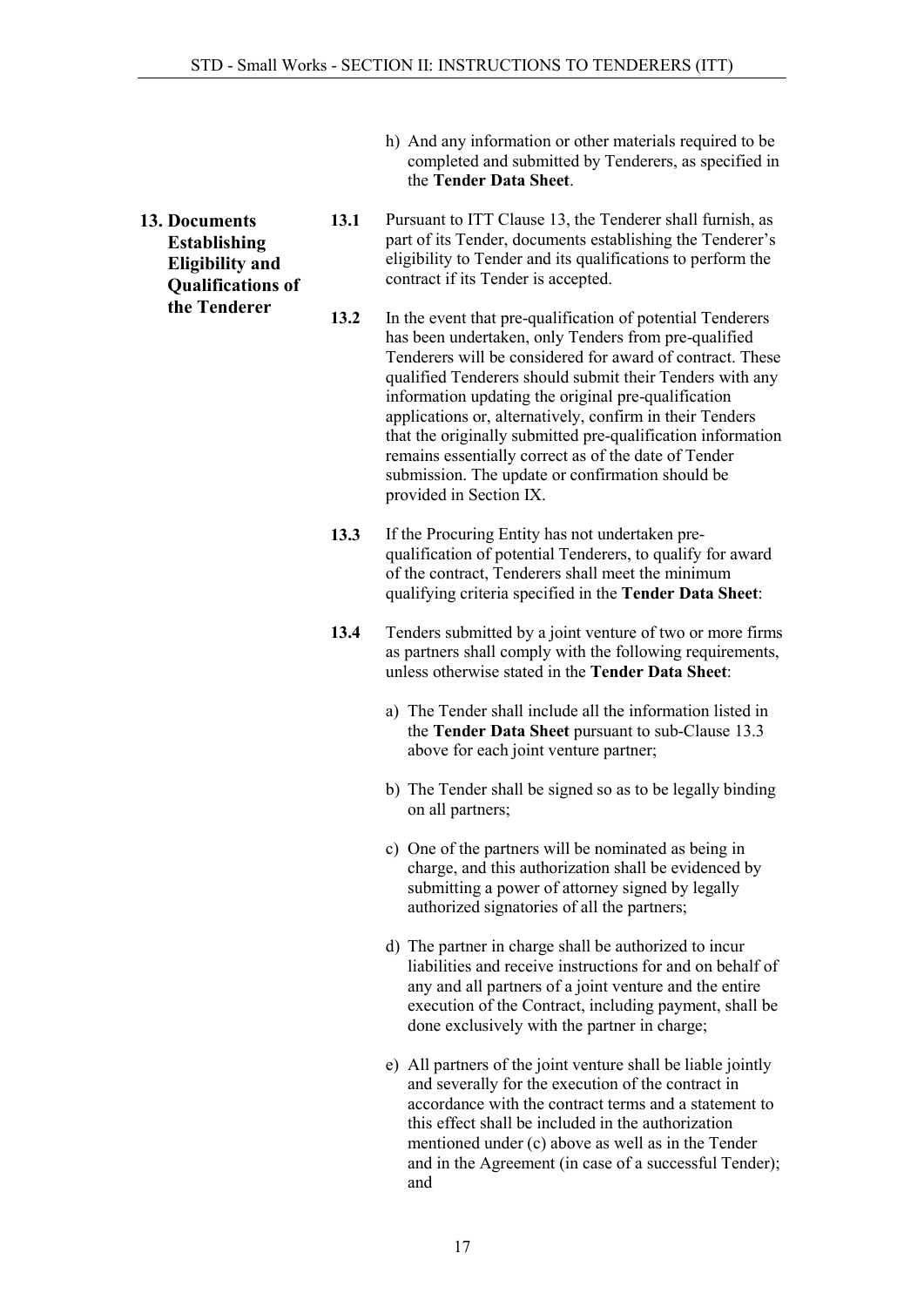<span id="page-17-2"></span><span id="page-17-1"></span><span id="page-17-0"></span>

|                          |      | f) A copy of the joint venture agreement entered into by<br>all partner shall be submitted with the Tender.<br>Alternatively, a Letter of Intent to execute a joint<br>venture agreement in the event of a successful Tender<br>shall be signed by all partners and submitted with the<br>Tender, together with a copy of the proposed<br>Agreement. |
|--------------------------|------|------------------------------------------------------------------------------------------------------------------------------------------------------------------------------------------------------------------------------------------------------------------------------------------------------------------------------------------------------|
|                          |      | g) The Tender Security and Tender Securing Declaration<br>as stated in accordance with ITT Clause 19, and in<br>case of a successful Tender, the Agreement, shall be<br>signed so as to be legally binding on all partners.                                                                                                                          |
| 14. Lots Package         | 14.1 | When Tendering for more than one contract under the lots<br>arrangements, the Tenderer must provide evidence that it<br>meets or exceeds the sum of all the individual<br>requirements for the lots being tendered in regard to:                                                                                                                     |
|                          |      | a) Average annual turnover;<br>b) Particular experience including key production rates;<br>c) Financial means, etc;<br>d) Personnel capabilities; and<br>e) Equipment capabilities.                                                                                                                                                                  |
|                          | 14.2 | In case the Tenderer fail to fully meet any of these<br>criteria, it may be qualified only for those lots for which<br>the Tenderer meets the above requirement.                                                                                                                                                                                     |
| 15. Form of Tender       | 15.1 | The Tenderer shall fill the Form of Tender furnished in<br>the Tendering Documents. The Form of Tender must be<br>completed without any alterations to its format and no<br>substitute shall be accepted.                                                                                                                                            |
| <b>16. Tender Prices</b> | 16.1 | The Contract shall be for the whole Works, as described<br>in sub-Clause 1.1, based on the priced Bill of Quantities<br>submitted by the Tenderer.                                                                                                                                                                                                   |
|                          | 16.2 | The Tenderer shall fill in rates and prices for all items of<br>the Works described in the Bill of Quantities. Items for<br>which no rate or price is entered by the Tenderer will not<br>be paid for by the Procuring Entity when executed and<br>shall be deemed covered by the other rates and prices in<br>the Bill of quantities.               |
|                          | 16.3 | All duties, taxes and other levies payable by the<br>Contractor under the Contract, or for any other cause, as<br>of the date 15 days prior to the deadline for submission of<br>Tenders, shall be included in the rates, prices and total<br>Tender price submitted by the Tenderer.                                                                |
|                          | 16.4 | The rates and prices quoted by the Tenderer shall be<br>subject to adjustment during the performance of the<br>Contract if provided for in the Tender Data Sheet and<br>the provisions of the Conditions of Contract. The                                                                                                                            |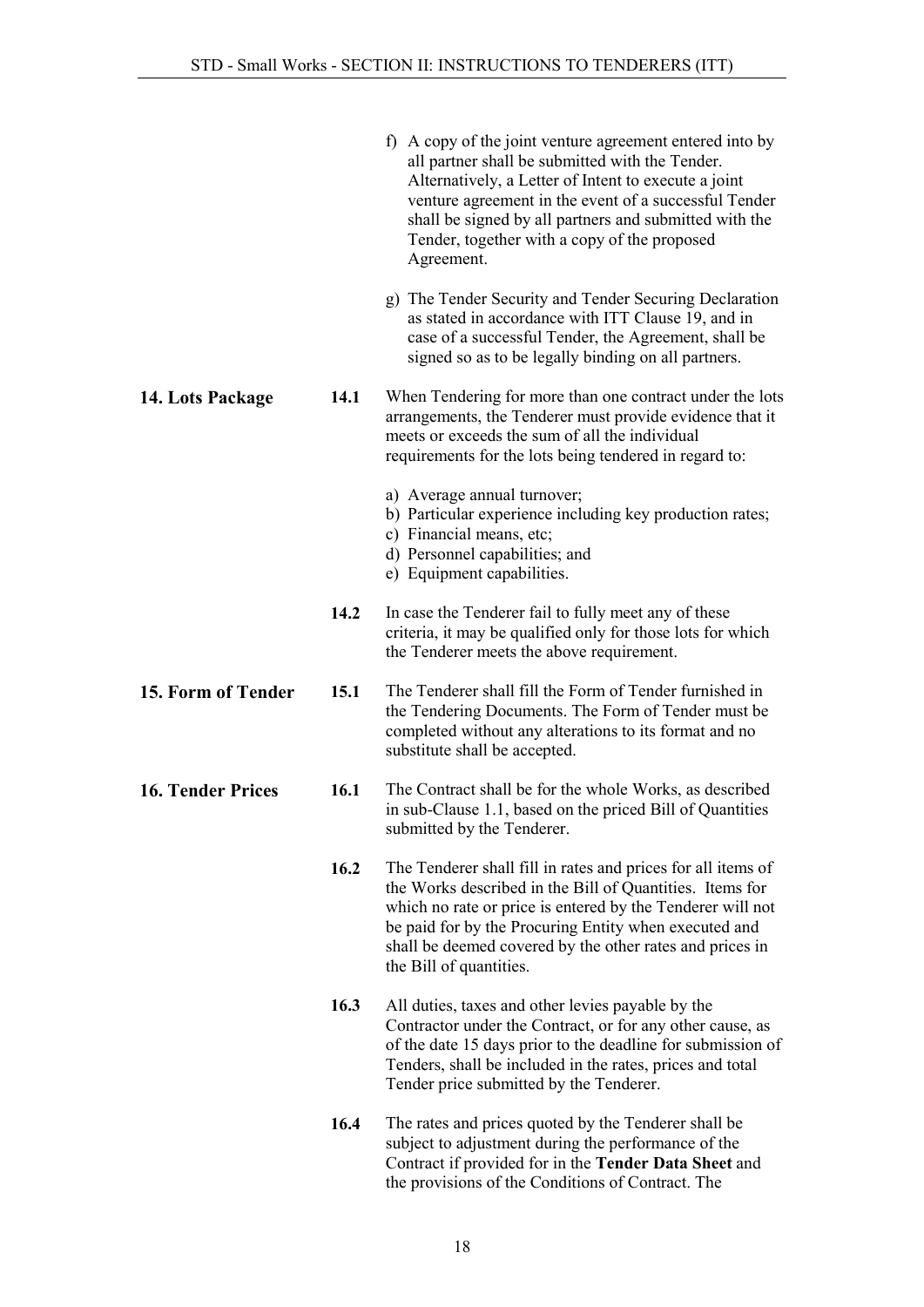Tenderer shall submit with the Tender all the information required under the Contract Data Sheet.

#### <span id="page-18-0"></span>17. Tender Currencies 17.1 The unit rates and prices shall be quoted by the Tenderer in the currency as specified in the Tender Data Sheet.

- 17.2 Tenderers shall indicate details of their expected foreign currency requirements in the Tender, if any. The rates of exchange to be used by the Tenderers in arriving at the local currency equivalent shall be the selling rates for similar transactions established by the authority specified in the Tender Data Sheet prevailing on the date 28 days prior to the latest deadline for submission of Tenders. These exchange rates shall apply for all payments so that no exchange risk will be borne by the Tenderer. In any case, payments will be computed using the rates quoted in the Tender.
- 17.3 Tenderers may be required by the Procuring Entity to clarify their foreign currency requirements and to substantiate that the amounts included in the rates and prices and in the Contract Data Sheet are reasonable and responsive to sub-Clause 17.1.
- <span id="page-18-1"></span>18. Tender Validity 18.1 Tenders shall remain valid for the period specified in the Tender Data Sheet after the Tender submission deadline prescribed by the Procuring Entity, pursuant to ITT Clause 22. A Tender valid for a shorter period shall be rejected by the Procuring Entity as non responsive.
	- 18.2 In exceptional circumstances, prior to expiry of the original Tender validity period, the Procuring Entity may request that the Tenderers extend the period of validity for a specified additional period. The request and the Tenderers' responses shall be made in writing or by cable. A Tenderer may refuse the request without forfeiting its Tender Security or causing to be executed its Tender Securing declaration. A Tenderer agreeing to the request will not be required or permitted to otherwise modify the Tender, but will be required to extend the validity of its Tender Security or Tender Securing declaration for the period of the extension, and in compliance with ITT Clause 19 in all respects.
	- 18.3 In the case of fixed price contracts, if the award is delayed by a period exceeding sixty (60) days beyond the expiry of the initial Tender validity period, the contract price will be increased by a factor specified in the request for extension. The Tender evaluation shall be based on the Tender price without taking into consideration on the above correction.
- 19. Tender Security and Tender 19.1 Pursuant to ITT Clause 12, where required in the Tender Data Sheet, the Tenderer shall furnish as part of its Tender, a Tender Security in original form and in the

Period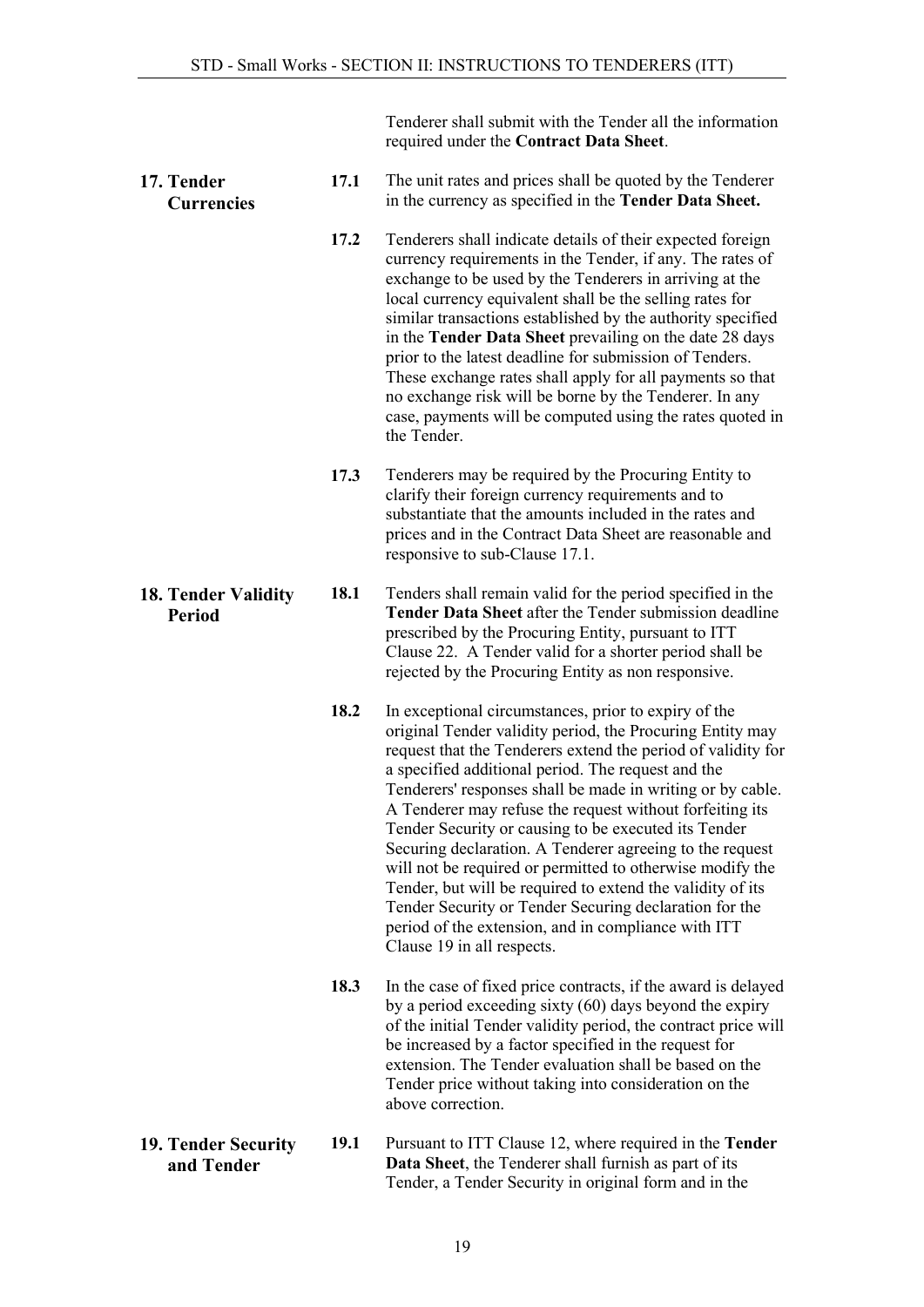<span id="page-19-0"></span>

| <b>Securing</b>    | amount and currency specified in the Tender Data Sheet                                                                                                                                                                         |
|--------------------|--------------------------------------------------------------------------------------------------------------------------------------------------------------------------------------------------------------------------------|
| <b>Declaration</b> | A Tender Securing Declaration as specified in the Tender<br><b>Data Sheet</b> in the format provided in section X shall be<br>provided as a mandatory requirement.                                                             |
| 19.2               | The Tender Security or Tender Securing Declaration is<br>required to protect the Procuring Entity against the risk of<br>Tenderer's conduct which would warrant the security's<br>forfeiture, pursuant to ITT sub-Clause 19.9. |
| 19.3               | The Tender Security shall be denominated in the currency<br>of the Tender and shall be in one of the following forms:                                                                                                          |
|                    | a) Cash;                                                                                                                                                                                                                       |
|                    | b) A Bank Guarantee;                                                                                                                                                                                                           |
|                    | c) An Insurance Bond issued by an insurance firm<br>approved by the PPOA located in Kenya;                                                                                                                                     |
|                    | d) An irrevocable letter of credit issued by a reputable<br>bank.                                                                                                                                                              |
| 19.4               | The Tender Security shall be in accordance with the Form<br>of the Tender Security included in Section X or another<br>form approved by the Procuring Entity prior to the Tender<br>submission.                                |
| 19.5               | The Tender Security shall be payable promptly upon<br>written demand by the Procuring Entity in case any of the<br>conditions listed in sub-Clause 19.8 are invoked.                                                           |
| 19.6               | Any Tender not accompanied by a Tender Security in<br>accordance with sub-Clauses 19.1 or 19.3 shall be<br>rejected by the Procuring Entity as non-responsive,<br>pursuant to ITT Clause 28.                                   |
| 19.7               | The Procuring Entity shall immediately release any<br>Tender Security if:                                                                                                                                                      |
|                    | a) The procuring proceedings are terminated;                                                                                                                                                                                   |
|                    | b) The Procuring Entity determines that none of the<br>submitted Tenders is responsive;                                                                                                                                        |
|                    | c) A contract for the procurement is entered into.                                                                                                                                                                             |
| 19.8               | The Tender Security shall be forfeited and the Tender<br>Securing Declaration executed if the Tenderer:                                                                                                                        |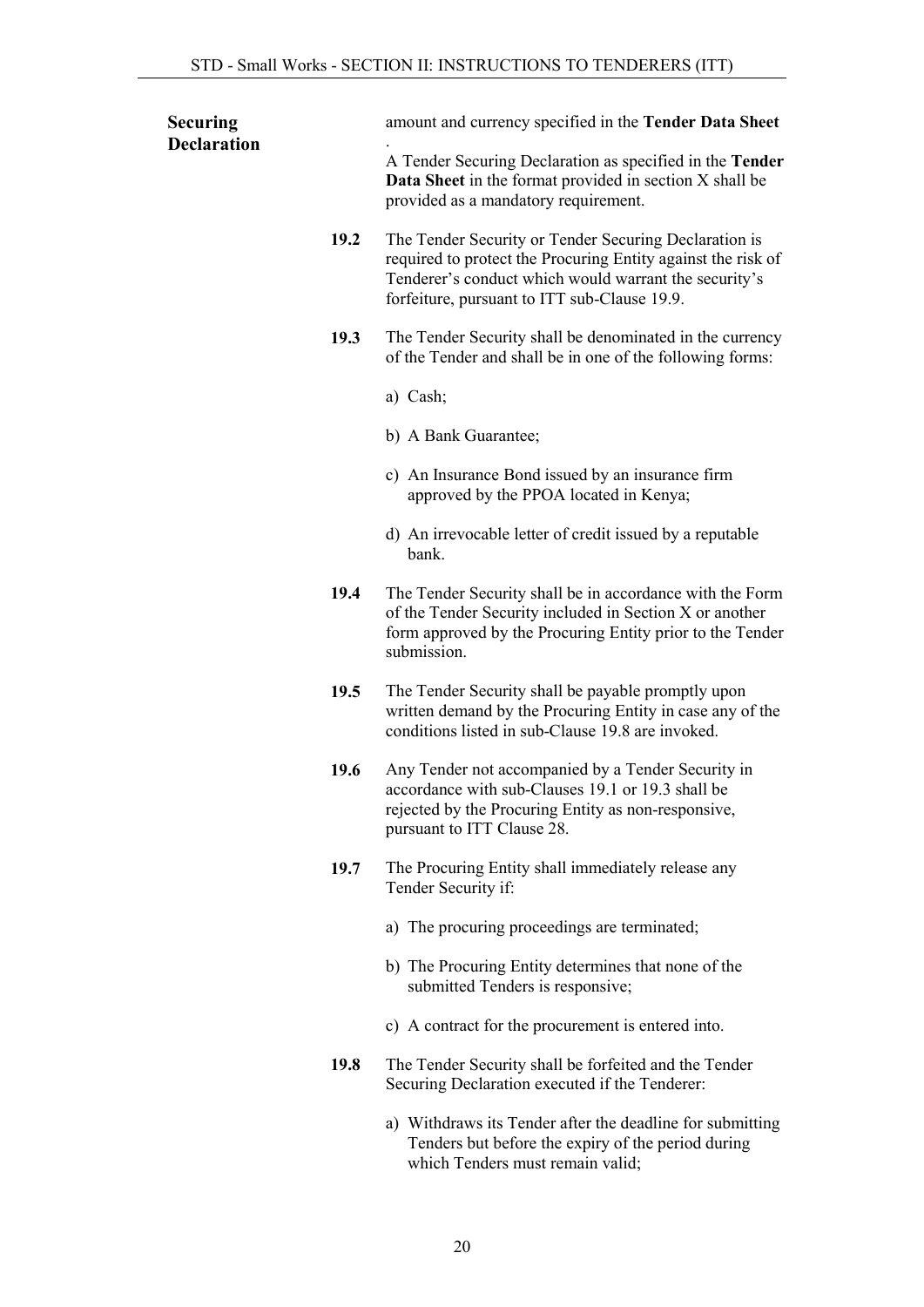- b) Rejects a correction of an arithmetic error pursuant to sub-Clause 29.2;
- c) Refuse to enter into a written contract in accordance with ITT Clause 40;
- d) Fails to furnish the Performance Security in accordance with ITT Clause 41.
- 19.9 The Tender Security and Tender Securing Declaration of a joint venture must be in the name of the joint venture submitting the Tender.
- 19.10 A Tenderer shall be suspended from being eligible for Tendering in any contract with the Procuring Entity for the period of time indicated in the Tender Securing Declaration:
	- a) If the Tenderer withdraws its Tender, except as provided in ITT sub-Clauses 18.2 and 29.2; or
	- b) In the case of a successful Tenderer, if the Tenderer fails within the specified time limit to:
		- (i) Sign the contract; or
		- (ii) Furnish the required Performance Security.
- Signing of Tender 20.1 The Tenderer shall prepare one original of the documents comprising the Tender as described in ITT Clause 12 of these Instructions to Tenderers, with the Form of Tender, and clearly marked "ORIGINAL". In addition, the Tenderer shall submit copies of the Tender, in the number specified in the Tender Data Sheet, and clearly marked as "COPIES". In the event of discrepancy between them, the original shall prevail.
	- 20.2 The original and all copies of the Tenders shall be typed or written in indelible ink and shall be signed by a person or persons duly authorized to sign on behalf of the Tenderer. This authorization shall consist of a written confirmation as specified in the Tender Data Sheet and shall be attached to the Tender. The name and position held by each person signing the authorization must be typed or printed below the signature. All pages of the Tender, except for un-amended printed literature, shall be initialled by the person or persons signing the Tender.
	- 20.3 Any interlineations, erasures, or overwriting shall be valid only if they are initialled by the person or persons signing the Tender.
	- 20.4 The Tenderer shall furnish information as described in the Form of Tender on commissions or gratuities, if any, paid or to be paid to agents relating to this Tender and to

# <span id="page-20-0"></span>20. Format and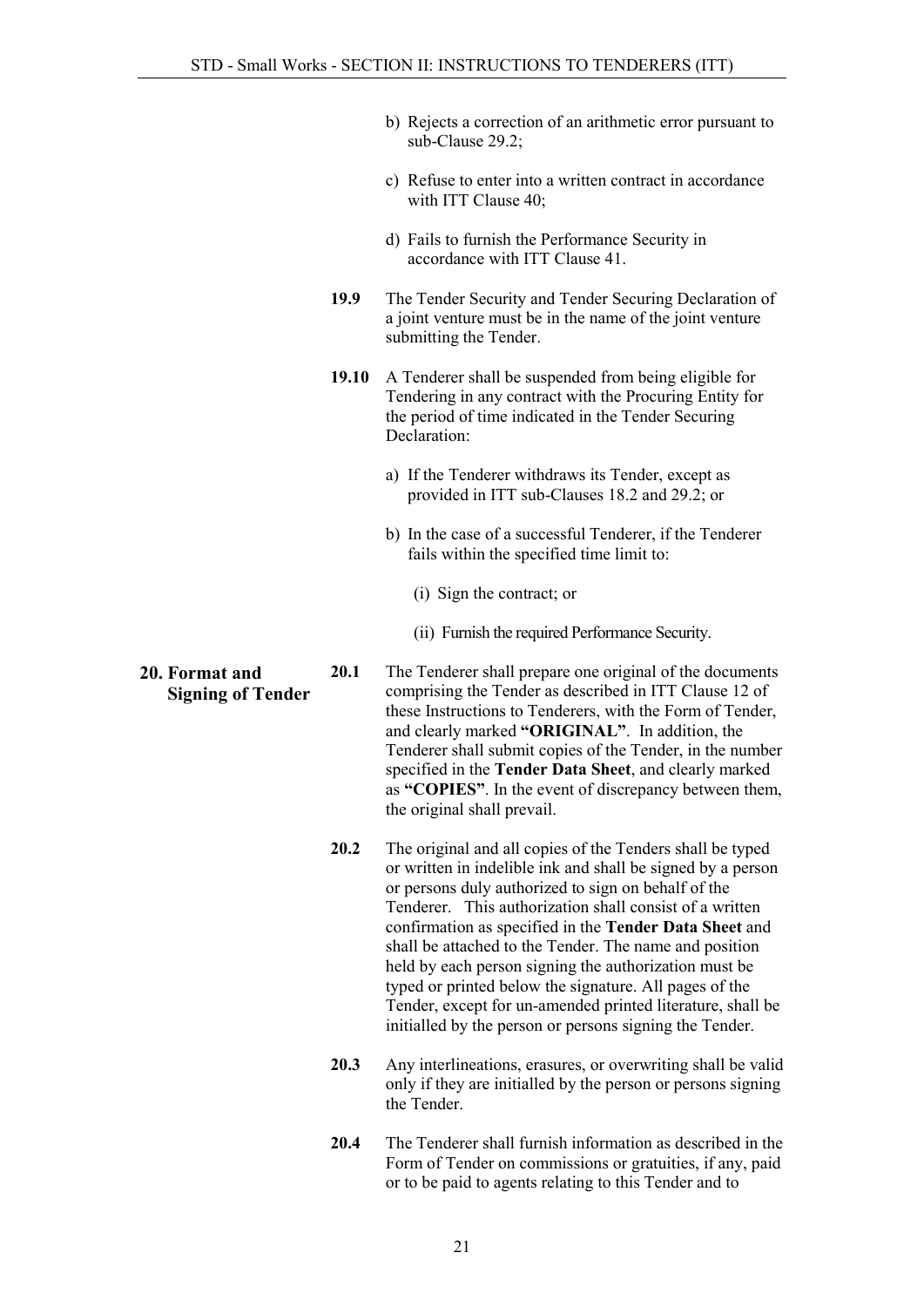contract execution if the Tenderer is awarded the contract

#### D. Submission of Tenders

<span id="page-21-3"></span><span id="page-21-2"></span><span id="page-21-1"></span><span id="page-21-0"></span>

| 21. Sealing and<br><b>Marking of</b><br><b>Tenders</b>     | 21.1 | The Tenderer shall seal the original and each copy of the<br>Tender in separate envelopes, duly marking the envelopes<br>as "ORIGINAL" and "COPY". The envelopes shall then<br>be sealed in an outer envelope securely sealed in such a<br>manner that opening and resealing cannot be achieved<br>undetected.                                                                           |
|------------------------------------------------------------|------|------------------------------------------------------------------------------------------------------------------------------------------------------------------------------------------------------------------------------------------------------------------------------------------------------------------------------------------------------------------------------------------|
|                                                            | 21.2 | The inner and outer envelopes shall:                                                                                                                                                                                                                                                                                                                                                     |
|                                                            |      | a) Be addressed to the Procuring Entity at the address<br>given in the Tender Data Sheet; and                                                                                                                                                                                                                                                                                            |
|                                                            |      | b) Bear the Project name indicated in the <b>Tender Data</b><br>Sheet, the Invitation for Tenders (IFB) title and number<br>indicated in the Tender Data Sheet, and a statement:<br>"DO NOT OPEN BEFORE," to be completed with<br>the time and the date specified in the Tender Data<br>Sheet, pursuant to ITT sub-Clause 22.1.                                                          |
|                                                            | 21.3 | In addition to the identification required in sub-Clause<br>21.2, the inner envelopes shall also indicate the name and<br>address of the Tenderer to enable the Tender be returned<br>unopened in case it is declared late, pursuant to sub-Clause<br>22.1 and for matching purpose under ITT Clause 23                                                                                  |
|                                                            | 21.4 | If the outer envelope is not sealed and marked as required<br>by ITT sub clause 21.2, the Procuring Entity shall assume<br>no responsibility for misplacement or premature opening of<br>the Tender.                                                                                                                                                                                     |
| 22. Deadline for<br><b>Submission of</b><br><b>Tenders</b> | 22.1 | Tenders shall be received by the Procuring Entity at the<br>address specified under ITT sub-Clause 21.2 no later than<br>the date and time specified in the Tender Data Sheet.                                                                                                                                                                                                           |
|                                                            | 22.2 | The Procuring Entity may, in exceptional circumstances<br>and at its discretion, extend the deadline for the submission<br>of Tenders by amending the Tendering documents in<br>accordance with ITT Clause 9, in which case all rights and<br>obligations of the Procuring Entity and Tenderers<br>previously subject to the deadline will thereafter be subject<br>to the new deadline. |
|                                                            | 22.3 | The extension of the deadline for submission of Tenders<br>shall not be made later than the period specified in the<br>Tender Data Sheet before the expiry of the original<br>deadline.                                                                                                                                                                                                  |
| <b>23. Late Tenders</b>                                    | 23.1 | The Procuring Entity shall not consider for evaluation any<br>Tender that arrives after the deadline for submission of<br>Tenders, in accordance with ITT Clause 22.                                                                                                                                                                                                                     |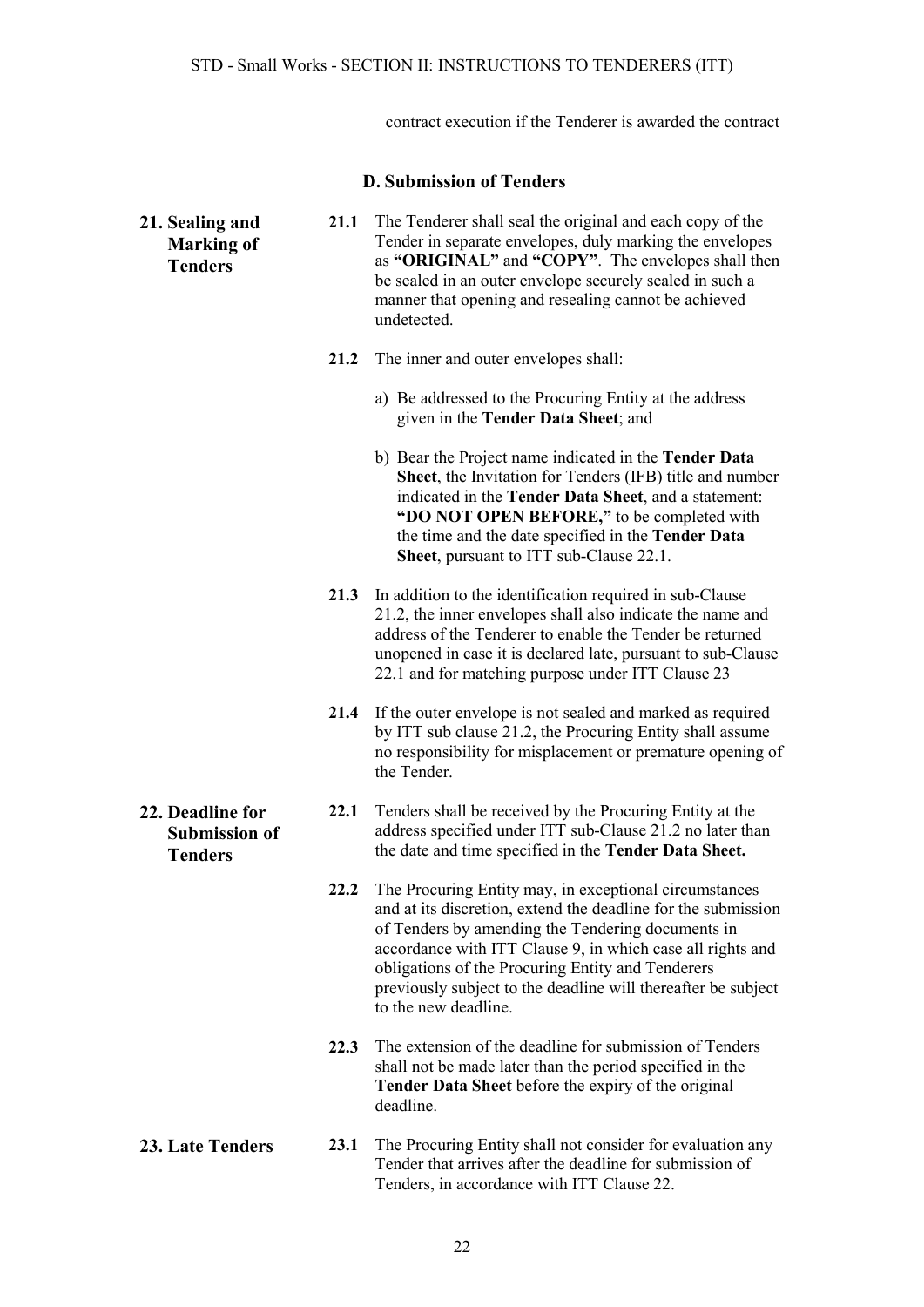- 23.2 Any Tender received by the Procuring Entity after the deadline for submission of Tenders shall be declared late, rejected and returned unopened to the Tenderer
- <span id="page-22-0"></span>24. Modification, Substitution and Withdrawal of Tenders
- 24.1 A Tenderer may modify or substitute or withdraw its Tender after it has been submitted, provided that written notice of the modification, including substitution or withdrawal of the Tender, is received by the Procuring Entity prior to the deadline prescribed for submission of Tenders prescribed under ITT sub-Clause 22.1.
- 24.2 The Tenderer's modification or substitution or withdrawal notice shall be prepared, sealed, marked, and dispatched in accordance with the provisions of ITT Clauses 20 and 21 with the outer and inner envelopes additionally marked "MODIFICATION" or SUBSTITUTION or "WITHDRAWAL" as appropriate. The notice may also be sent by electronic mail and facsimile, but followed by a signed confirmation copy, postmarked not later than the deadline for submission of Tenders.
- 24.3 No Tender may be withdrawn, replaced or modified in the interval between the deadline for submission of Tenders and the expiration of the period of Tender validity specified by the Tenderer on the Tender Form. Withdrawal of a Tender during this interval shall result in the Tenderer's forfeiture of its Tender Security or execution of Tender Securing Declaration, pursuant to the ITT sub-Clause 19.9.
- 24.4 Withdrawal of a Tender between the deadline for submission of Tenders and the expiration of the period of Tender validity specified in the Tender Data Sheet or as extended pursuant to sub-Clause 22.2 shall result in the forfeiture of the Tender Security and execution of Tender Securing Declaration pursuant to ITT sub-Clause 19.9.
- 24.5 Tenderers may only offer discounts to, or otherwise modify the prices of their Tenders by submitting Tender modifications in accordance with this Clause, or included in the original Tender submission.

### E. Opening and Evaluation of Tenders

- 25.1 The Procuring Entity will open all Tenders including modifications, substitution or withdraw notices made pursuant to ITT Clause 24, in public, in the presence of Tenderers or their representatives who choose to attend and other parties with legitimate interest and Tender proceedings, at the place on the date and at time specified in the Tender Data Sheet. The Tenderers' representatives who are present shall sign a register as proof of their attendance.
	- 25.2 Envelopes marked "WITHDRAWAL" shall be opened

#### <span id="page-22-2"></span><span id="page-22-1"></span>25. Opening of Tenders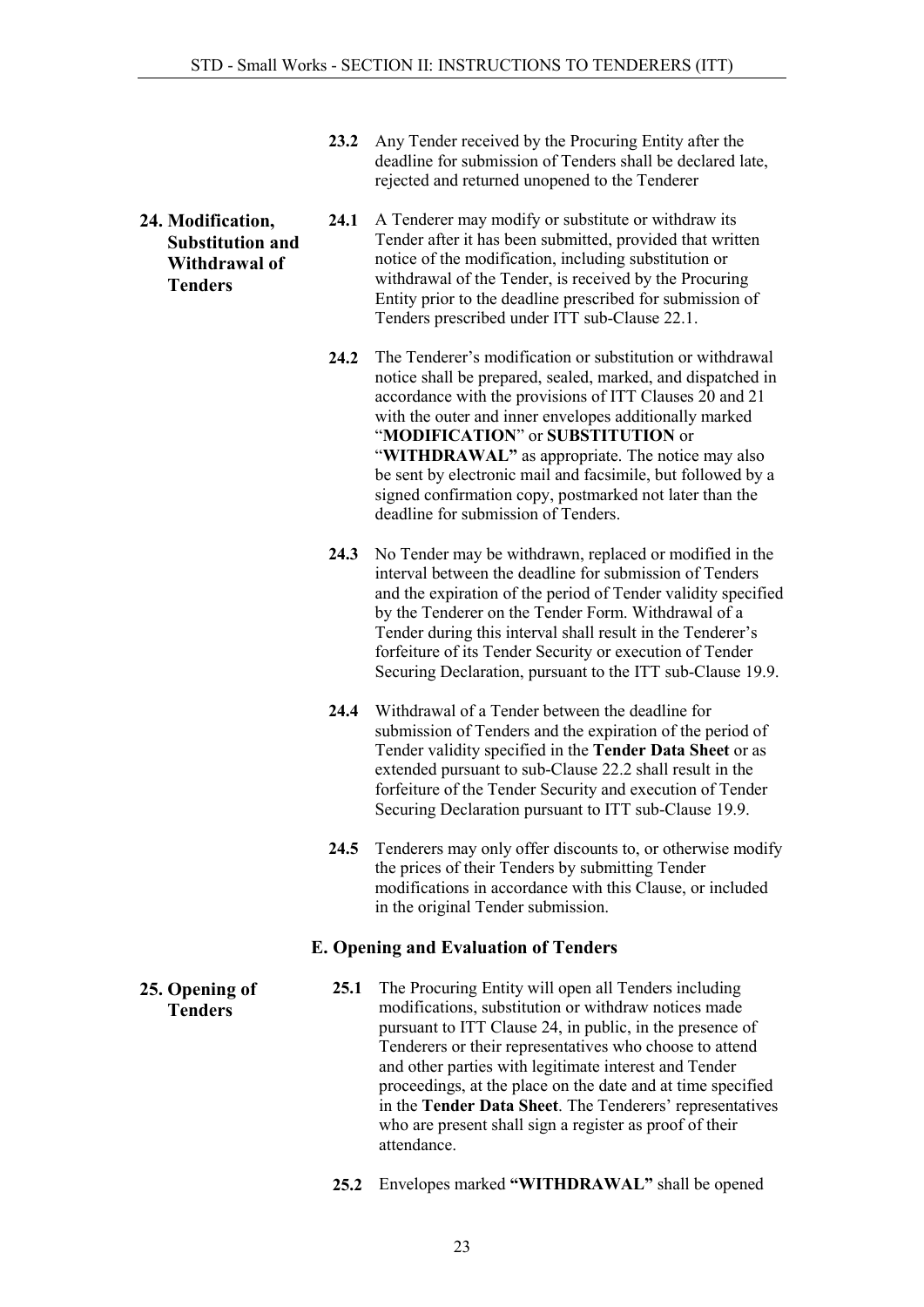and read out first. Tenders for which an acceptable notice of withdrawal has been submitted pursuant to ITT Clause 24 shall not be opened but returned to the Tenderer. If the withdrawal envelope does not contain a copy of the "Power of Attorney" confirming the signature as a person duly authorized to sign on behalf of the Tenderer, the corresponding Tender will be opened. Subsequently, all envelopes marked "MODIFICATION" shall be opened and the submissions therein read out in appropriate detail. Thereafter all envelopes marked or "SUBSTITUTION" opened and the submissions therein read out in appropriate detail.

- 25.3 All other envelopes shall be opened one at a time. The Tenderers' names, the Tender prices, the total amount of each Tender and of any alternative Tender (if alternatives have been requested or permitted), any discounts, the presence or absence of Tender security, and such other details as the appropriate tender opening committee may consider appropriate, will be announced by the Secretary of the Tender Opening Committee at the opening.
- 25.4 Tenders or modifications that are not opened and not read out at Tender opening shall not be considered further for evaluation, irrespective of the circumstances. In particular, any discount offered by a Tenderer which is not read out at Tender opening shall not be considered further.
- 25.5 Tenderers are advised to send in a representative with the knowledge of the content of the Tender who shall verify the information read out from the submitted documents. Failure to send a representative or to point out any un-read information by the sent Tenderer's representative shall indemnify the Procuring Entity against any claim or failure to read out the correct information contained in the Tenderer's Tender.
- 25.6 No Tender will be rejected at Tender opening except for late Tenders which will be returned unopened to the Tenderer, pursuant to ITT Clause 23.
- 25.7 The Secretary of the appropriate tender opening committee shall prepare minutes of the Tender opening. The record of the Tender opening shall include, as a minimum: the name of the Tenderers and whether or not there is a withdrawal, substitution or modification, the Tender price per Lot if applicable, including any discounts and alternative offers and the presence or absence of a Tender Security or Tender Securing Declaration.
- 25.8 The Tenderers' representatives who are present shall be requested to sign the record. The omission of a Tenderer's signature on the record shall not invalidate the contents and affect the record.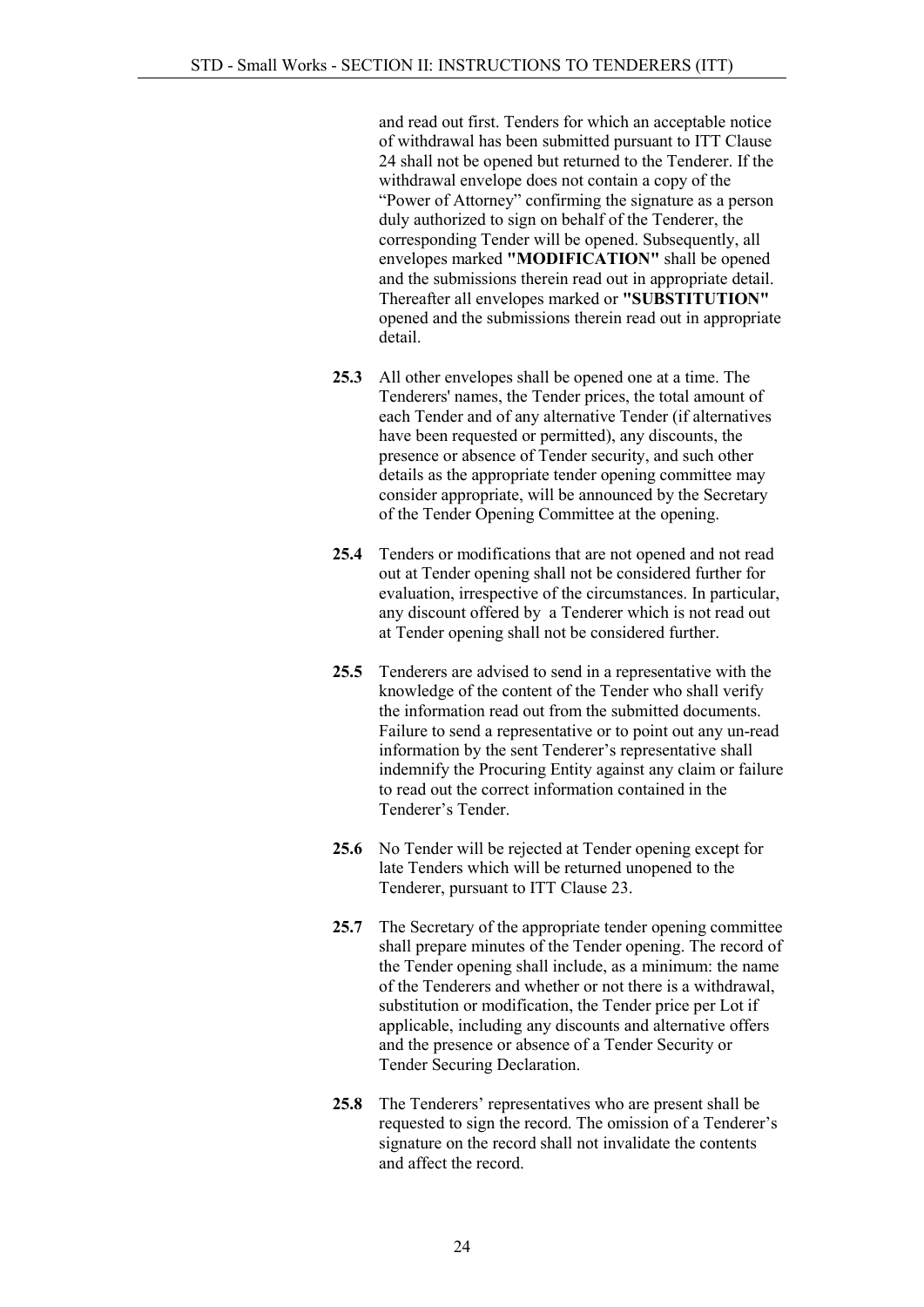- <span id="page-24-2"></span><span id="page-24-1"></span><span id="page-24-0"></span>25.9 A copy of the minutes of the Tender opening shall be furnished to individual Tenderers upon request. 26. Confidentiality 26.1 Information relating to the examination, clarification, evaluation, and comparison of Tenders and recommendations for the award of a Contract shall not be disclosed to Tenderers or any other persons not officially concerned with such process until the award to the successful Tenderer has been announced. 26.2 Any effort by a Tenderer to influence the Procuring Entity's processing of Tenders or award decisions may result in the rejection of his Tender. 26.3 Notwithstanding sub-Clause 26.2, from the time of Tender opening to the time of Contract award, if any Tenderer wishes to contact the Procuring Entity on any matter related to the Tendering process, it should do so in writing. 27. Clarification of Tenders 27.1 To assist in the examination, evaluation, comparison of Tenders and post-qualification of the Tenderer, the Procuring Entity may, at its discretion, ask a Tenderer for clarification of its Tender including breakdown of prices. Any clarification submitted by a Tenderer that is not in response to a request by the Procuring Entity shall not be considered. 27.2 The request for clarification and the response shall be in writing. No change in the prices or substance of the Tender shall be sought, offered, or permitted except to confirm the correction of arithmetic errors discovered by the Procuring Entity in the evaluation of Tenders in accordance with ITT Clause 29. 27.3 From the time of Tender opening to the time of Contract award if any Tenderer wishes to contact the Procuring Entity on any matter related to the Tender it should do so in writing. 28. Preliminary Examination of **Tenders** 28.1 Prior to the detailed evaluation of Tenders, the Procuring Entity will determine whether: a) The Tender has been submitted in the required format; b) Any Tender Security submitted is in the required form, amount and validity period; c) The Tender has been signed by the person lawfully authorized to do so; d) The required number of copies of the Tender have been submitted;
	- e) The Tender is valid for the period required;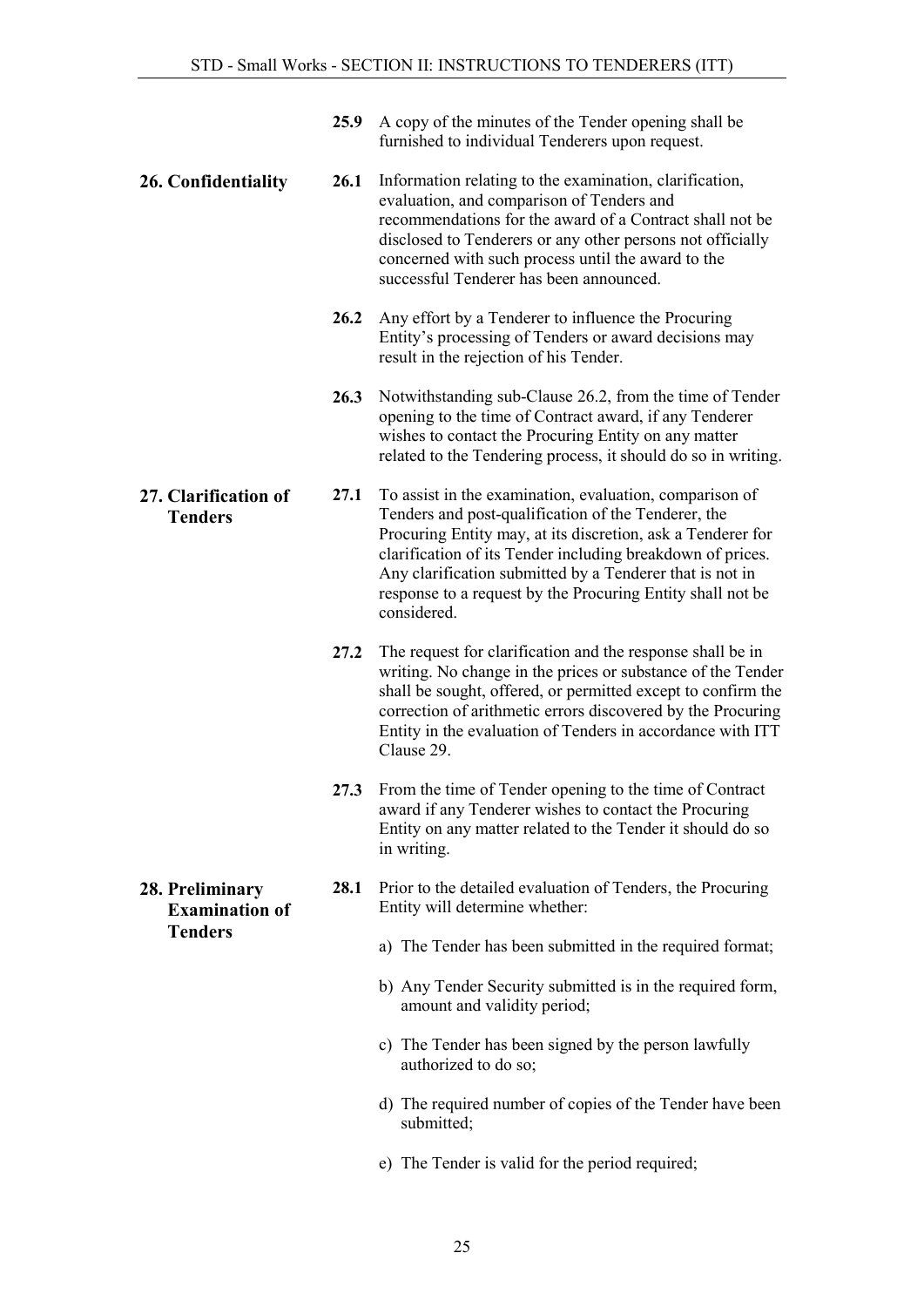- f) All required documents and information have been submitted; and
- g) Any required samples have been submitted.
- 28.2 The Procuring Entity will confirm that the documents and information specified under ITT Clause 12 and ITT Clause 13 have been provided in the Tender. If any of these documents or information is missing, or is not provided in accordance with the Instructions to Tenderers, the Tender shall be rejected.
- 28.3 The Procuring Entity may waive any minor informality, nonconformity, or irregularity in a Tender which does not constitute a material deviation, provided such waiver does not prejudice or affect the relative ranking of any Tenderer
- 28.4 A substantially responsive Tender is one which conforms to all the terms, conditions, and specifications of the Tendering documents, without material deviation or reservation. A material deviation or reservation is one that:
	- a) Affects in any substantial way the scope, quality, or execution of the Works;
	- b) Limits in any substantial way, inconsistent with the Tendering documents, the Procuring Entity's rights or the Tenderer's obligations under the Contract; or
	- c) If rectified, would affect unfairly the competitive position of other Tenderers presenting substantially responsive Tenders.
- 28.5 If a Tender is not substantially responsive, it will be rejected by the Procuring Entity, and may not subsequently be made responsive by correction or withdrawal of the non-conforming deviation or reservation.
- 29.1 Tenders determined to be substantially responsive will be checked by the Procuring Entity for any arithmetic errors. Errors will be corrected by the Procuring Entity as follows:
	- a) If there is a discrepancy between unit prices and the total price that is obtained by multiplying the unit price and quantity, the unit price shall prevail, and the total price shall be corrected, unless in the opinion of the Procuring Entity there is an obvious misplacement of the decimal point in the unit price, in which the total price as quoted shall govern and the unit price shall be corrected;
	- b) If there is an error in a total corresponding to the addition or subtraction of subtotals, the subtotals shall prevail and the total shall be corrected; and

<span id="page-25-0"></span>29. Correction of Errors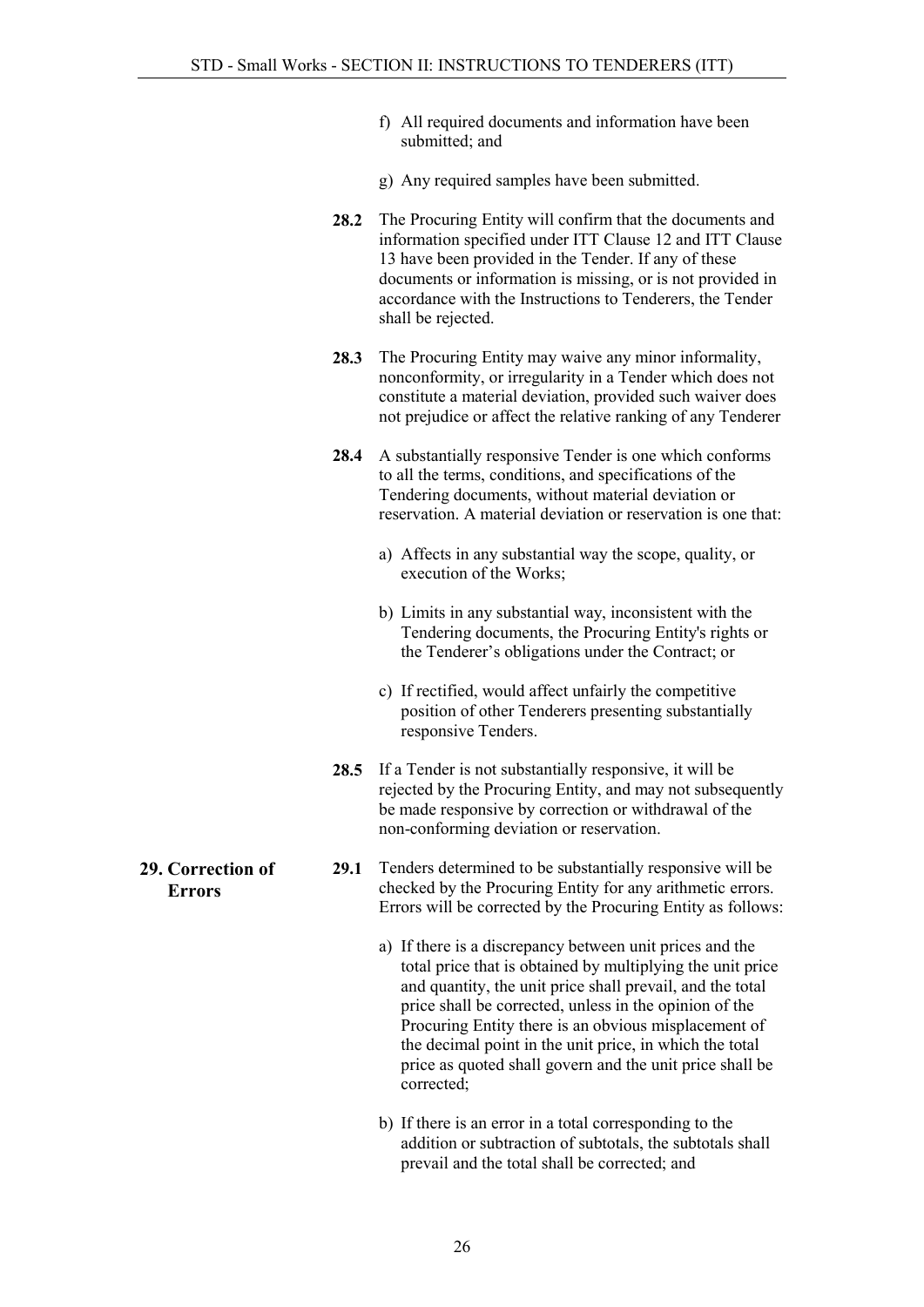- c) Where there is a discrepancy between the amounts in figures and in words, the amount in words will govern.
- 29.2 The amount stated in the Tender will, be adjusted by the Procuring Entity in accordance with the above procedure for the correction of errors and, with, the concurrence of the Tenderer, shall be considered as binding upon the Tenderer. If the Tenderer does not accept the corrected amount, its Tender will then be rejected, and the Tender Security may be forfeited and the Tender Securing Declaration may be executed in accordance with sub-Clause 19.9.
- 30.1 To facilitate the evaluation and comparison, the Procuring Entity will convert all Tender prices expressed in the amounts in various currencies in which the Tender prices are payable to Kenya Shillings at the selling exchange rate established for similar transactions by the Central Bank of Kenya ruling on the date specified in the Tender Data Sheet.
	- 31.1 The Procuring Entity shall evaluate and compare only the Tenders determined to be substantially responsive in accordance with ITT Clause 28.
		- 31.2 In evaluating the Tenders, the Procuring Entity will determine for each Tender the evaluated Tender price by adjusting the Tender price as follows: Making any correction for errors pursuant to ITT Clause 29; Excluding provisional sums and the provision, if any for contingencies in the Bill of Quantities, but including Day work , where priced competitively ; and Making appropriate adjustments to reflect discounts or other price modifications offered in accordance with sub-Clause 24.5.
		- 31.3 The Procuring Entity may waive any minor informality or non-conformity, which does not constitute a material deviation, provided such waiver does not prejudice or affect the relative standing of any Tenderer. Variations, deviations, and alternative offers and other factors, which are in excess of the requirements of the Tendering documents or otherwise result in unsolicited benefits for the Procuring Entity will not be taken into account in Tender evaluation.
		- 32.1 In the evaluation of Tenders the Procuring Entity shall apply exclusive preference to citizens of Kenya where:
			- a) The funding is 100% from the Government of Kenya or a Kenyan body;
			- b) The amounts are below the prescribed threshold of KShs.200 million;

#### <span id="page-26-0"></span>30. Conversion to Single Currency

<span id="page-26-1"></span>31. Comparison of **Tenders** 

<span id="page-26-2"></span>32. National Preference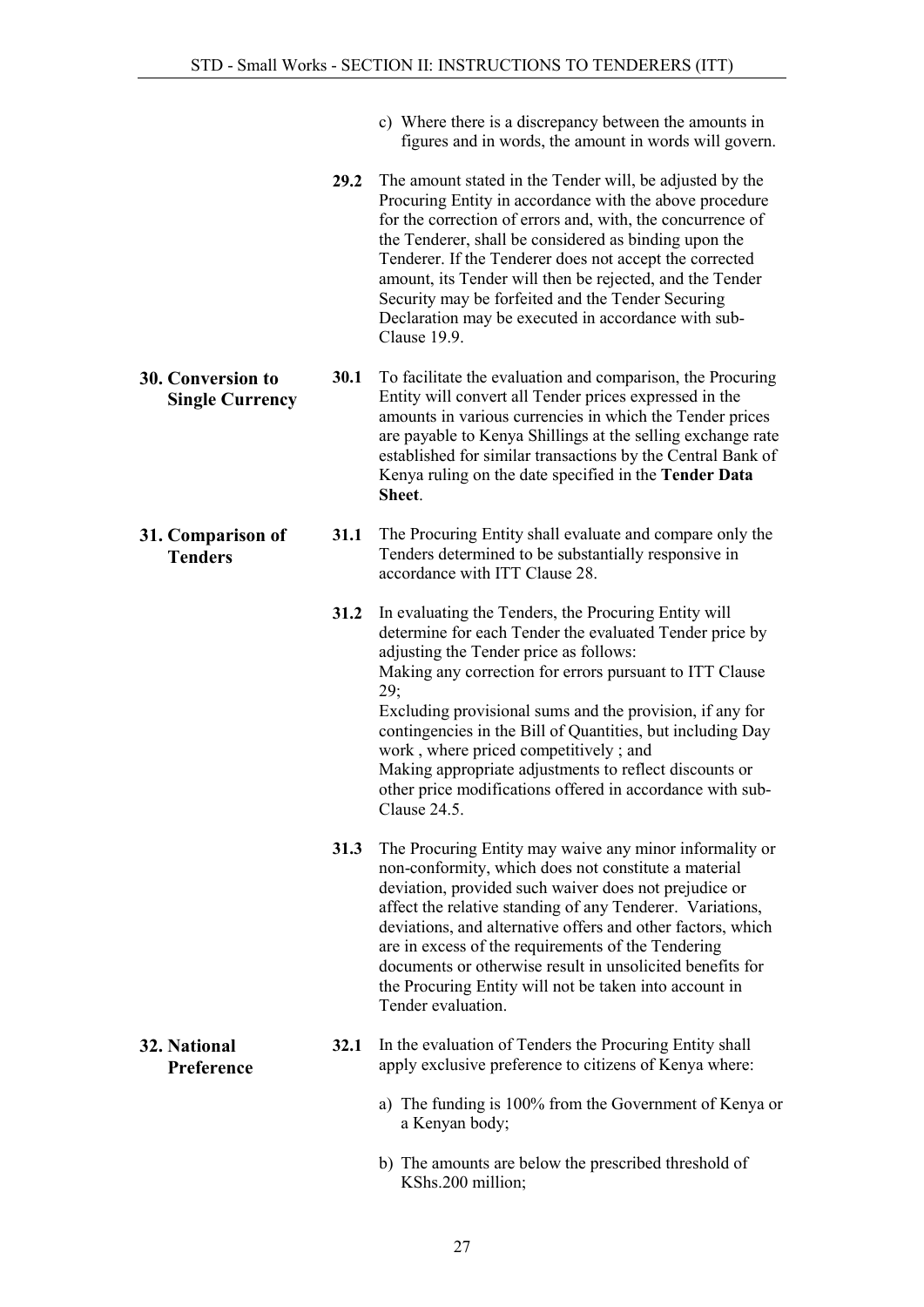- 32.2 To qualify for the preference the candidate shall provide evidence of eligibility by:
	- a) Proving Kenyan citizenship by production of a Kenyan Identity Card; or
	- b) Providing proof of being a "citizen contractor" in terms of section 3(1) of the Act, i.e. being a natural person or an incorporated company wholly owned and controlled by persons who are citizens of Kenya.
- 32.3 The Minister of Finance may prescribe additional preference and/or reservation schemes, for example for procurements above these thresholds. If such additional preference schemes apply, details will be given in the Tender Data Sheet.
- <span id="page-27-0"></span>33. Determination of the Lowest Evaluated Tender
- <span id="page-27-1"></span>34. Post-qualification of Tenderer
- 33.1 The Tender with the lowest evaluated price from among those which are eligible, compliant and substantially responsive shall be the lowest evaluated Tender.
- 34.1 If specified in the Tender Data Sheet, post-qualification shall be undertaken.
- 34.2 The Procuring Entity will determine to its satisfaction whether the Tenderer that is selected as having submitted the lowest evaluated responsive Tender is qualified to perform the contract satisfactorily, in accordance with the criteria listed in sub-Clause 13.3.
- 34.3 The determination will take into account the Tenderer's financial, technical, and production capabilities. It will be based upon an examination of the documentary evidence of the Tenderer's qualifications submitted by the Tenderer, pursuant to sub-Clause 13.3, as well as such other information as the Procuring Entity deems necessary and appropriate. Factors not included in these Tendering documents shall not be used in the evaluation of the Tenderer's qualifications.
- 34.4 An affirmative determination will be a prerequisite for award of the contract to the Tenderer. A negative determination will result in rejection of the Tenderer's Tender, in which event the Procuring Entity will proceed to the next lowest evaluated Tender to make a similar determination of that Tenderer's capabilities to perform satisfactorily.

#### F. Award of Contract

<span id="page-27-3"></span><span id="page-27-2"></span>35. Criteria of Award 35.1 Subject to ITT Clause 35 and 36, the Procuring Entity will award the Contract to the Tenderer whose Tender has been determined to be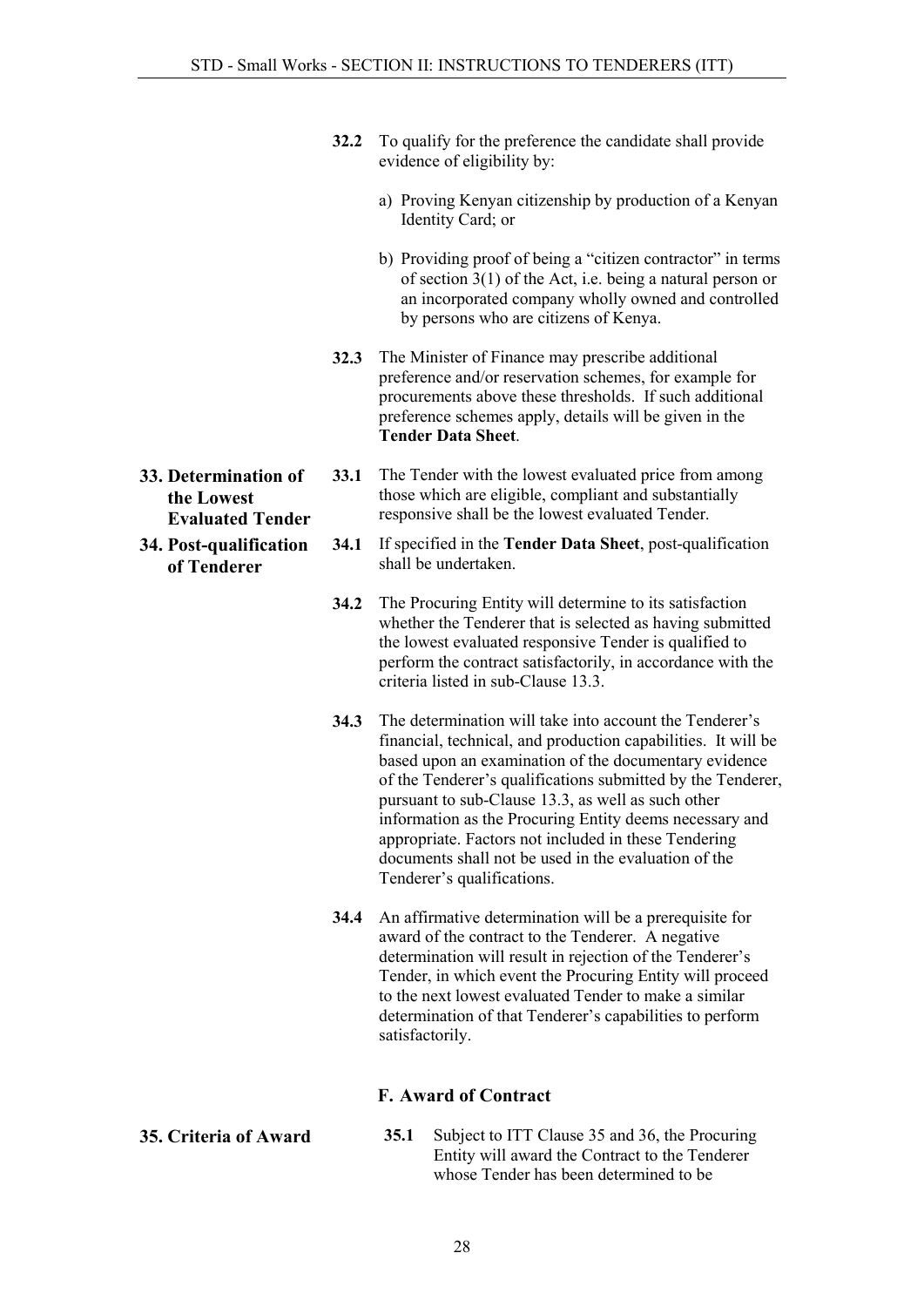substantially responsive to the Tendering documents and who has offered the lowest Evaluated Tender Price, provided that such Tenderer has been determined to be:

- a) Eligible in accordance with the provisions of ITT Clause 3;
- b) Is determined to be qualified to perform the Contract satisfactorily;
- c) Successful negotiations have been concluded.
- 35.2 If, pursuant to sub-Clause 14.1, this Contract is being awarded on a "lot and package" basis, the lowest evaluated Tender price will be determined when evaluating this Contract in conjunction with other Contracts to be awarded concurrently, taking into account any discounts offered by the Tenderer for award of more than one Contract.
- <span id="page-28-0"></span>36. Clarifications 36.1 Clarifications may be undertaken with the lowest evaluated Tenderer relating to the following areas:
	- a) A minor alteration to the technical details of the statement of requirements;
	- b) Reduction of quantities for budgetary reasons, where the reduction is in excess of any provided for in the Tendering documents;
	- c) A minor amendment to the Contract Data Sheet;
	- d) Finalizing payment arrangements;
	- e) Mobilization arrangements;
	- f) Agreeing final delivery or work schedule to accommodate any changes required by the Procuring Entity;
	- g) The methodology or staffing; or
	- h) Clarifying details that were not apparent or could not be finalized at the time of Tendering.
	- 36.2 Clarifications shall not change the substance of the tender.
- <span id="page-28-1"></span>37. Procuring Entity's Right to Accept any Tender and to Reject any or all **Tenders** 37.1 Notwithstanding ITT Clause 35, the Procuring Entity reserves the right to accept or reject any Tender, and to cancel the Tendering process and reject all Tenders, at any time prior to the award of Contract, without thereby incurring any liability to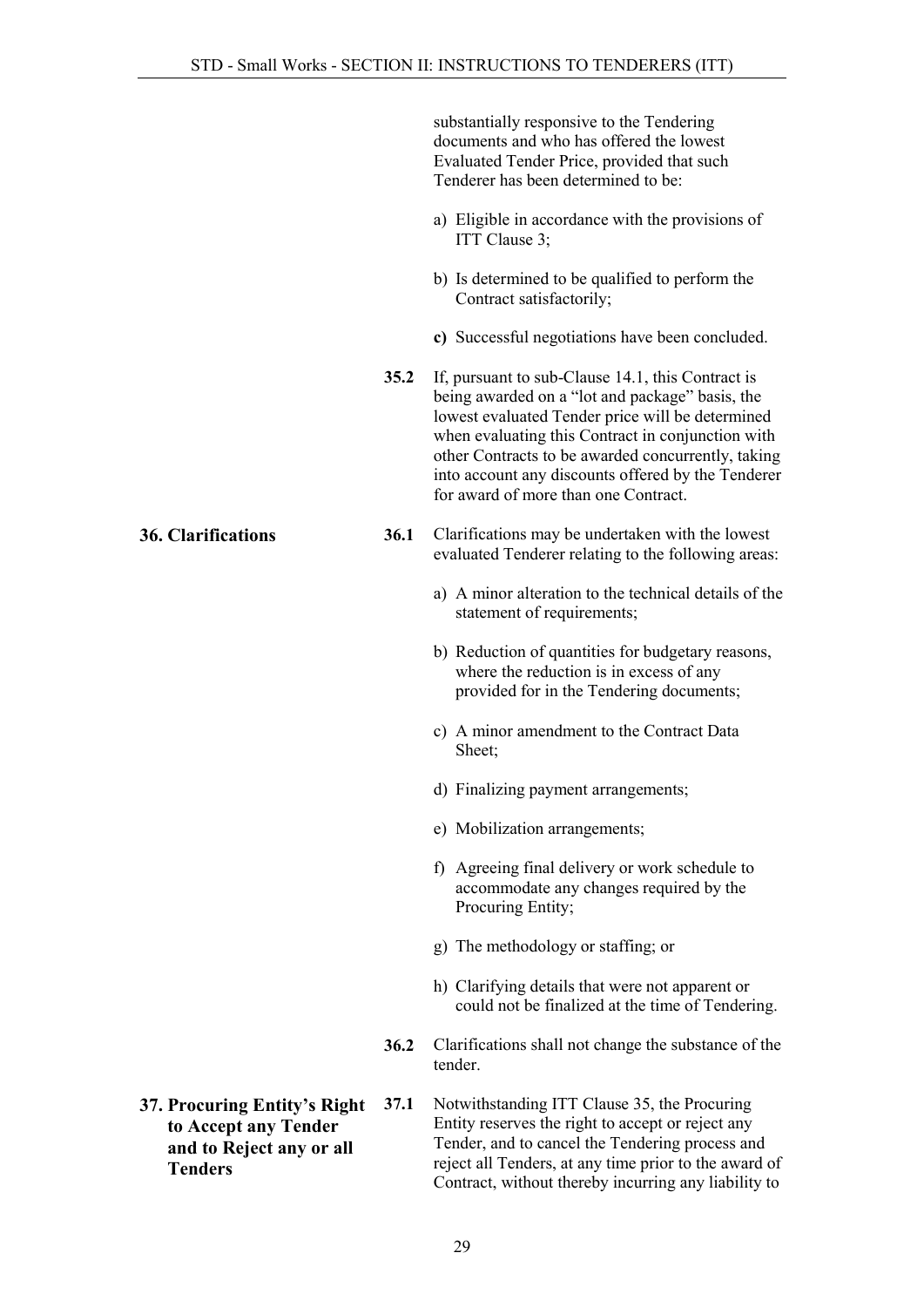the affected Tenderer or Tenderers.

- 37.2 Notice of the rejection of all Tenders shall be given promptly within 14 days to all Contractors that have submitted Tenders.
- 37.3 The Procuring Entity shall upon request communicate to any Tenderer the grounds for its rejection of its Tenders, but is not required to justify those grounds.

to Vary Quantities at the Time of Award 38.1 The Procuring Entity reserves the right at the time of contract award to increase or decrease the quantity of goods or related services originally specified in these Tendering documents (schedule of requirements) provided this does not exceed by the percentage indicated in the Tender Data Sheet, without any change in unit price or other terms and conditions of the Tender and Tendering documents.

<span id="page-29-1"></span>39. Notification of Award 39.1 The Tenderer whose Tender has been accepted will be notified of the award by the Procuring Entity prior to expiration of the Tender validity period by e-mail or facsimile confirmed by registered letter. This letter (hereinafter and in the Conditions of Contract called the "Letter of Acceptance") will state the sum that the Procuring Entity will pay the Contractor in consideration of the provision and maintenance of the Work(s) as prescribed by the Contract (hereinafter and in the Contract called the "Contract Price").

- 39.2 The notification of award will constitute the formation of the Contract, subject to the Tenderer furnishing the Performance Security in accordance with ITT Clause 41 and signing the Contract in accordance with sub-Clause 40.2
- 39.3 At the same time as the person submitting the successful Tender is notified, the Procuring Entity will notify each unsuccessful Tenderer, the name of the successful Tenderer and the Contract amount and will discharge the Tender Security and Tender Securing Declaration of the Tenderer pursuant to ITT sub Clause 19.7.
- 39.4 If, after notification of award, a Tenderer wishes to ascertain the grounds on which it's Tender or application for pre-qualification was unsuccessful, it should address its request to the secretary of the Tender Committee that authorized the award of contract. The secretary of the Tender Committee shall, within fourteen days after a request, provide written reasons as to why the Tender, proposal or

<span id="page-29-0"></span>38. Procuring Entities Right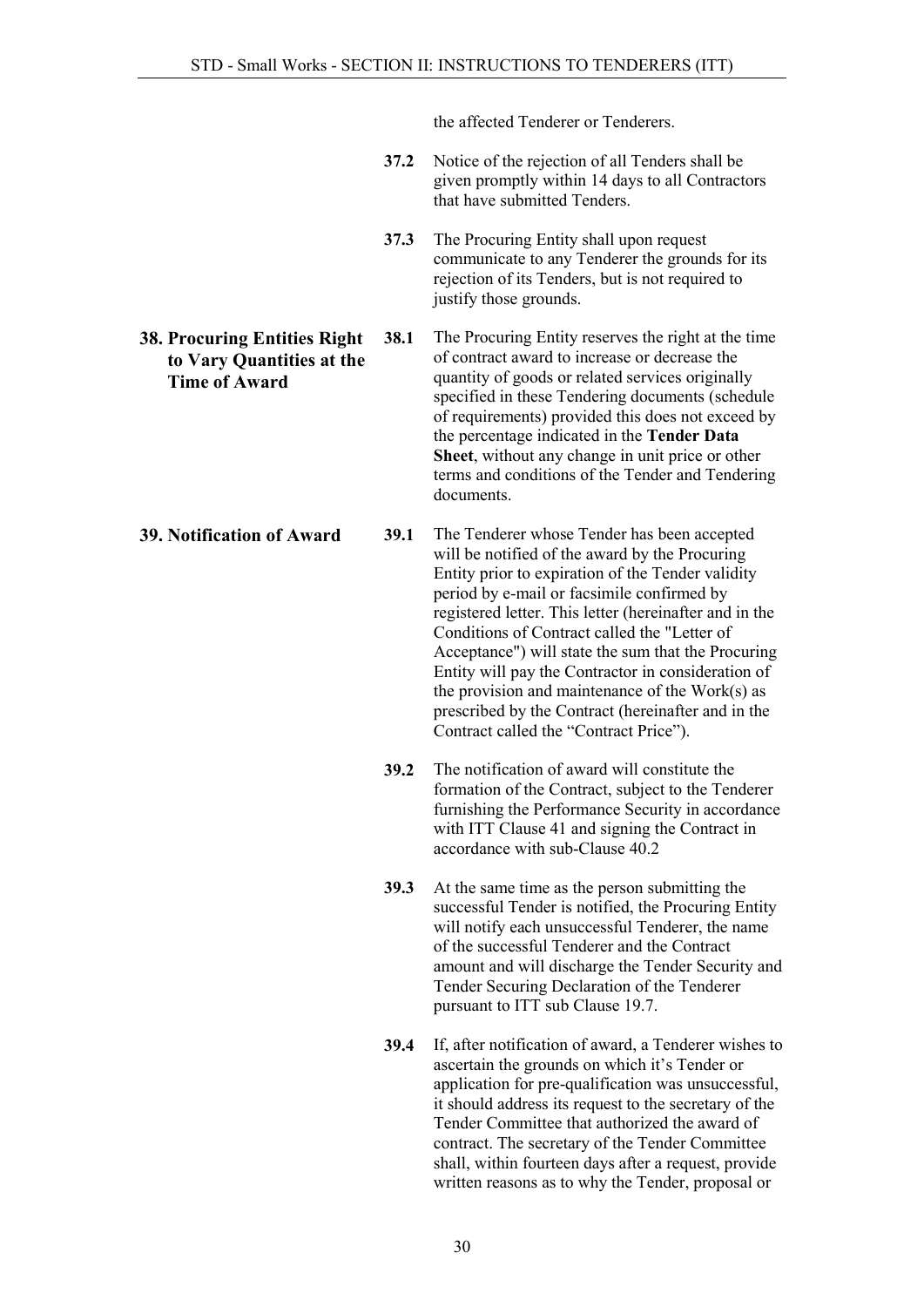application to be pre-qualified was unsuccessful. However, failure to take this opportunity to clarify the grounds for rejection does not affect the Tenderer's right to seek immediate review by the Public Procurement Administrative Review Board under Clause 45.

<span id="page-30-0"></span>40. Signing of Contract 40.1 Promptly, and in no case later than 14 days, after notification, Procuring Entity shall send the successful Tenderer the Agreement and Contract Data Sheet, incorporating all agreements between the parties obtained as a result of Contract negotiations.

> 40.2 Within the period specified in the notification or Tender Data Sheet but not earlier than fourteen (14) days since notification of award of contract, the successful Tenderer shall sign and date the contract and return it to the Procuring Entity.

<span id="page-30-1"></span>41. Performance Security 41.1 Within thirty (30) days but after 14 days after receipt of the Letter of Acceptance, the successful Tenderer shall deliver to the Procuring Entity a Performance Security in the amount and in the form stipulated in the Tender Data Sheet and the Contract Data Sheet, denominated in the type and proportions of currencies in the Letter of Acceptance and in accordance with the Conditions of Contract.

- 41.2 If the Performance Security is provided by the successful Tenderer in the form of a Bank Guarantee or Insurance Bond, it shall be issued either:
	- a) At the Tenderer's option, by a bank or insurance firm located in Kenya, or a foreign bank or insurance firm through a correspondent bank or insurance firm located in Kenya;
	- b) With the consent of the Procuring entity, directly by a foreign bank acceptable to the Procuring entity.
- 41.3 Failure of the successful Tenderer to comply with the requirement of sub-Clause 41.1 shall constitute sufficient grounds for the annulment of the award and forfeiture of the Tender Security, in which event the Procuring Entity may make the award to the next lowest evaluated Tenderer or call for new Tenders.
- <span id="page-30-2"></span>42. Advance Payment 42.1 The Procuring Entity will provide an Advance Payment as stipulated in the Conditions of Contract, subject to a maximum amount, as stated
- 

#### 31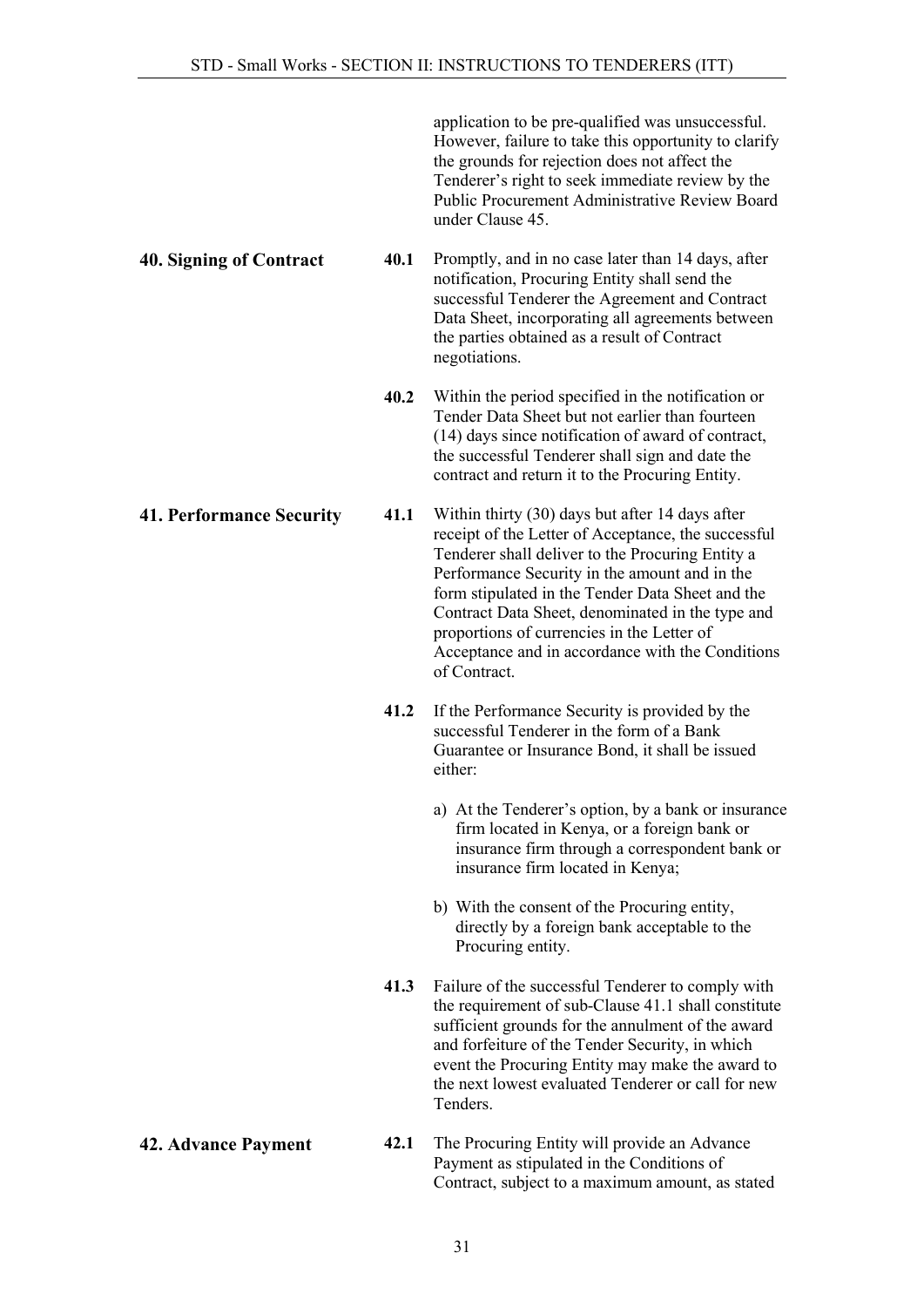in the Tender Data Sheet.

| The Advance Payment request shall be               |
|----------------------------------------------------|
| accompanied by an Advance Payment Security         |
| (Guarantee) in the form provided in Section X. For |
| the purpose of receiving the Advance Payment, the  |
| Tenderer shall make an estimate of, and include in |
| its Tender, the expenses that will be incurred in  |
| order to commence work. These expenses will        |
| relate to the purchase of equipment, machinery,    |
| materials, and on the engagement of labour during  |
| the first month beginning with the date of the     |
| Procuring Entity's "Notice to Commence" as         |
| specified in the Contract Data Sheet.              |
|                                                    |

<span id="page-31-0"></span>43. Adjudicator 43.1 The Procuring Entity proposes the person named in the Tender Data Sheet to be appointed as Adjudicator under the Contract, at an hourly fee specified in the Tender Data Sheet, plus reimbursable expenses. If the Tenderer disagrees with this proposal, the Tenderer should so state in the Tender. If, in the Letter of Acceptance, the Procuring Entity has not agreed on the appointment of the Adjudicator, the Adjudicator shall be appointed by the Appointing Authority designated in the Contract Data Sheet at the request of either party.

#### G. Review of Procurement Decisions

<span id="page-31-2"></span><span id="page-31-1"></span>44. Right to Review 44.1 A Tenderer who claims to have suffered or risk suffering, loss or damage or injury as a result of breach of a duty imposed on a Procuring Entity or an Approving Authority by the Public Procurement and Disposal Act, 2005 and the Public Procurement and Disposal Regulations 2006, the procurement proceedings or processes, may seek administrative review as prescribed by the Act. The following matters, however, shall not be subject to the administrative review:

- a) The choice of procurement method;
- b) a decision by the Procuring Entity to reject all Tenders, proposals or quotations;
- c) Where a contract is signed in accordance to Section 68 of the Public Procurement and Disposal Act,2005;
- d) Where an appeal is frivolous.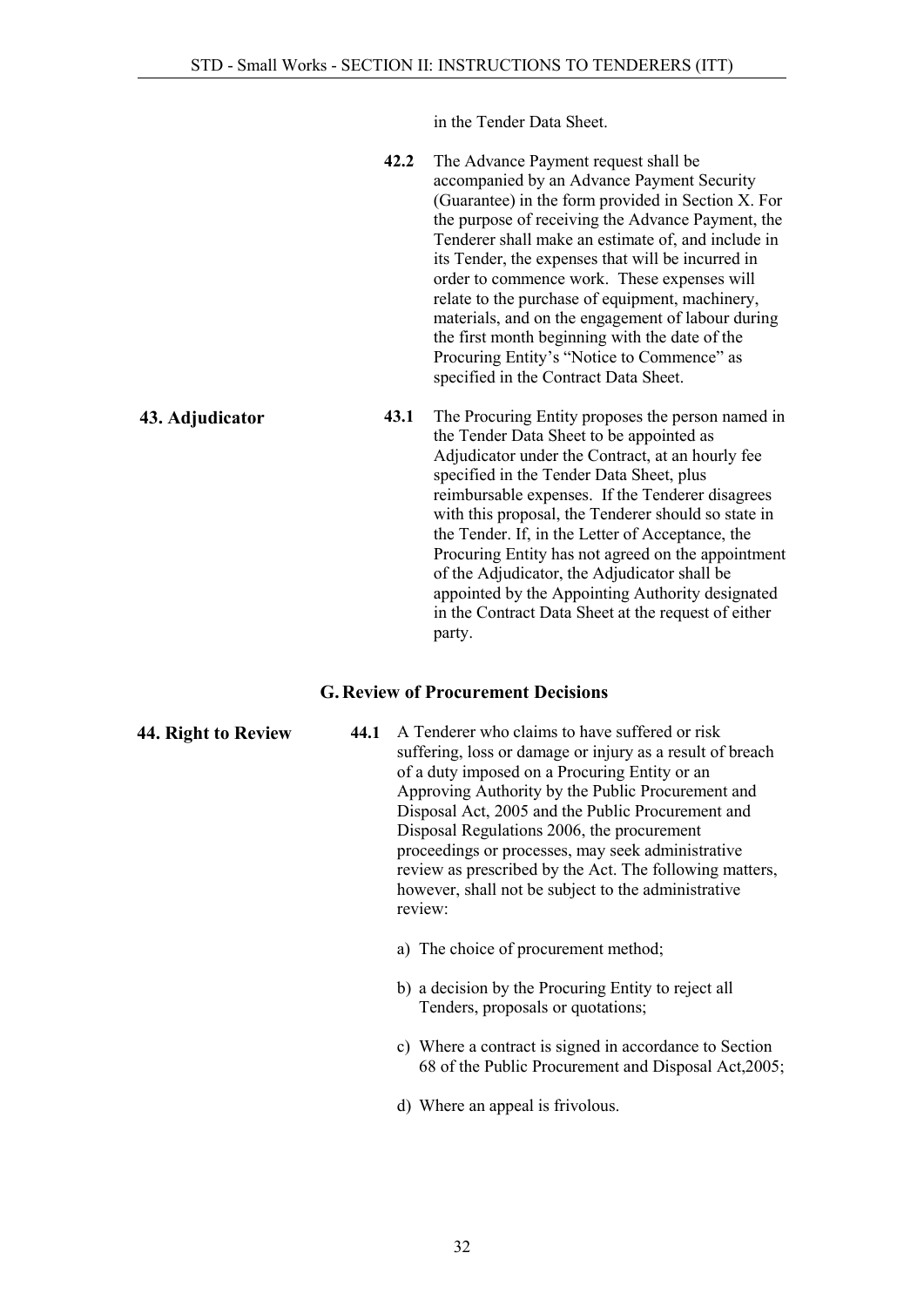- <span id="page-32-0"></span>45. Time Limit on Review
- <span id="page-32-1"></span>46. Submission of Applications for Review by the Public Procurement Administrative Review Board
- 45.1 The Tenderer shall submit an application for review in the number of copies and pay fees as prescribed by the Public Procurement and Disposal Regulations 2006 within fourteen (14) days of the time the Tenderer became or should have become aware of the circumstances giving rise to the complaint or dispute.
- 46.1 Any application for administrative review shall be submitted in writing to the Secretary, Public Procurement Administrative Review Board on Form RB 1 at the address shown in the Tender Data Sheet. The secretary to the review board shall immediately after filing of the request, serve a copy thereof on the Procuring Entity or Director-General as the case may be.
- 46.2 The application for administrative review shall be in accordance with the requirements of Regulation 73 of the Public Procurement and Disposals Regulations,2006, including:
	- a) Reasons for the complaint ,including any alleged breach of the Act or Regulations;
	- b) An explanation of how the provisions of the Act and or Regulation has been breached or omitted, including the dates and name of the responsible public officer, where known;
	- c) Statements or other evidence supporting the complaint where available as the applicant considers necessary in support of its request;
	- d) Remedies sought;
	- e) Any other information relevant to the complaint.
- 47.1 The Administrative Review Board shall within thirty days after receipt of an application for administrative review deliver a written decision which shall indicate:
	- a) Annulling anything the Procuring Entity has done in the procurement proceedings, including annulling the procurement proceedings in their entirety;
	- b) Giving directions to the Procuring Entity with respect to anything to be done or redone in the procurement proceedings;
	- c) Substituting the decision of the Review Board for any decision of the Procuring Entity in the procurement proceedings;
	- d) Order the payment of costs as between parties to the review.

<span id="page-32-2"></span>47. Decision by the Public Procurement Administrative Review Board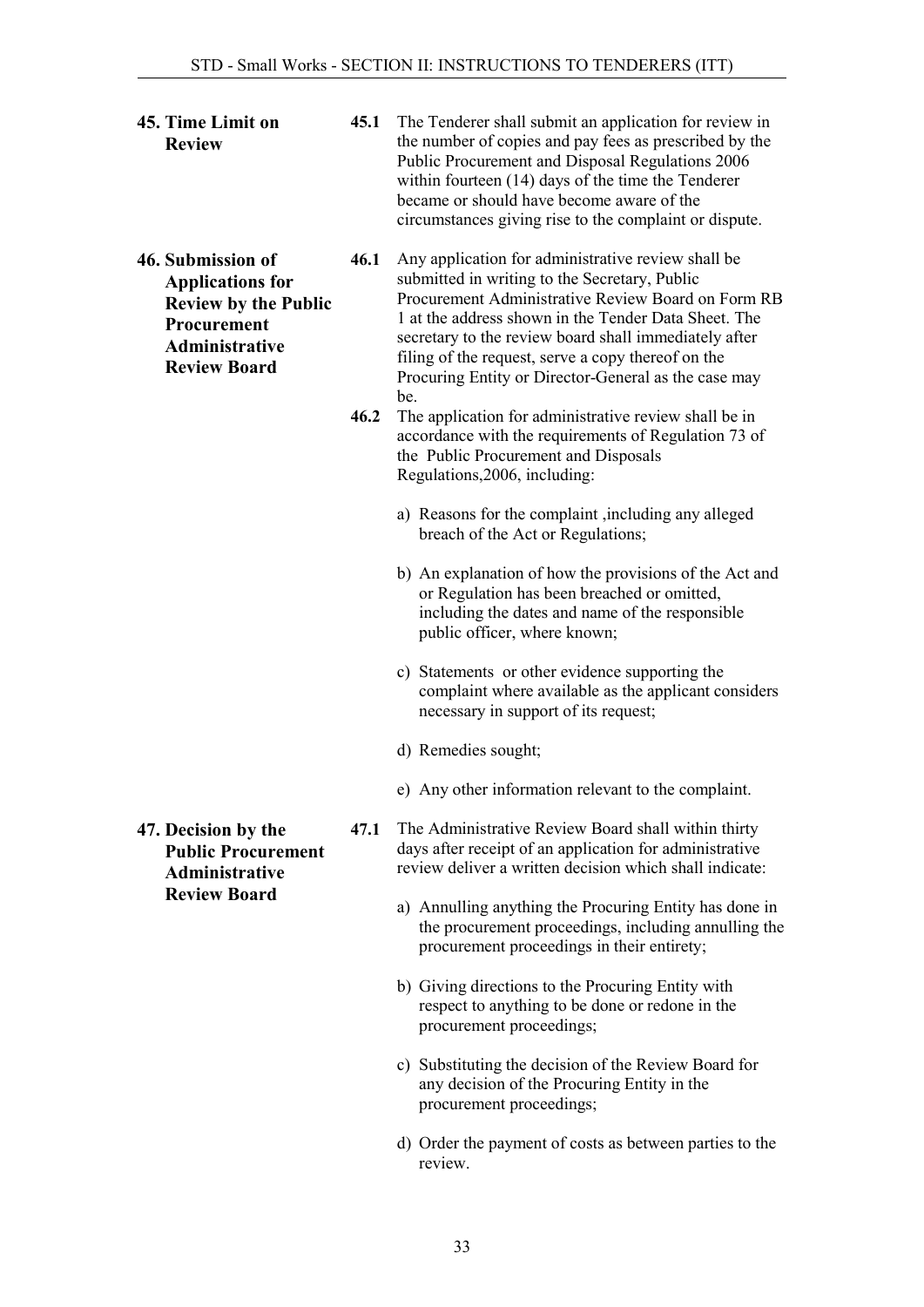- 47.2 The decision made by the Review Board shall, be final and binding on the parties unless judicial review thereof commences within fourteen (14) days from the date of the Review Board's decision.
- <span id="page-33-0"></span>48. Appeal on the decision of the Review Board 48.1 Any party to the review aggrieved by the decision of the Review Board may appeal to the High Court and the decision of the High Court shall be final.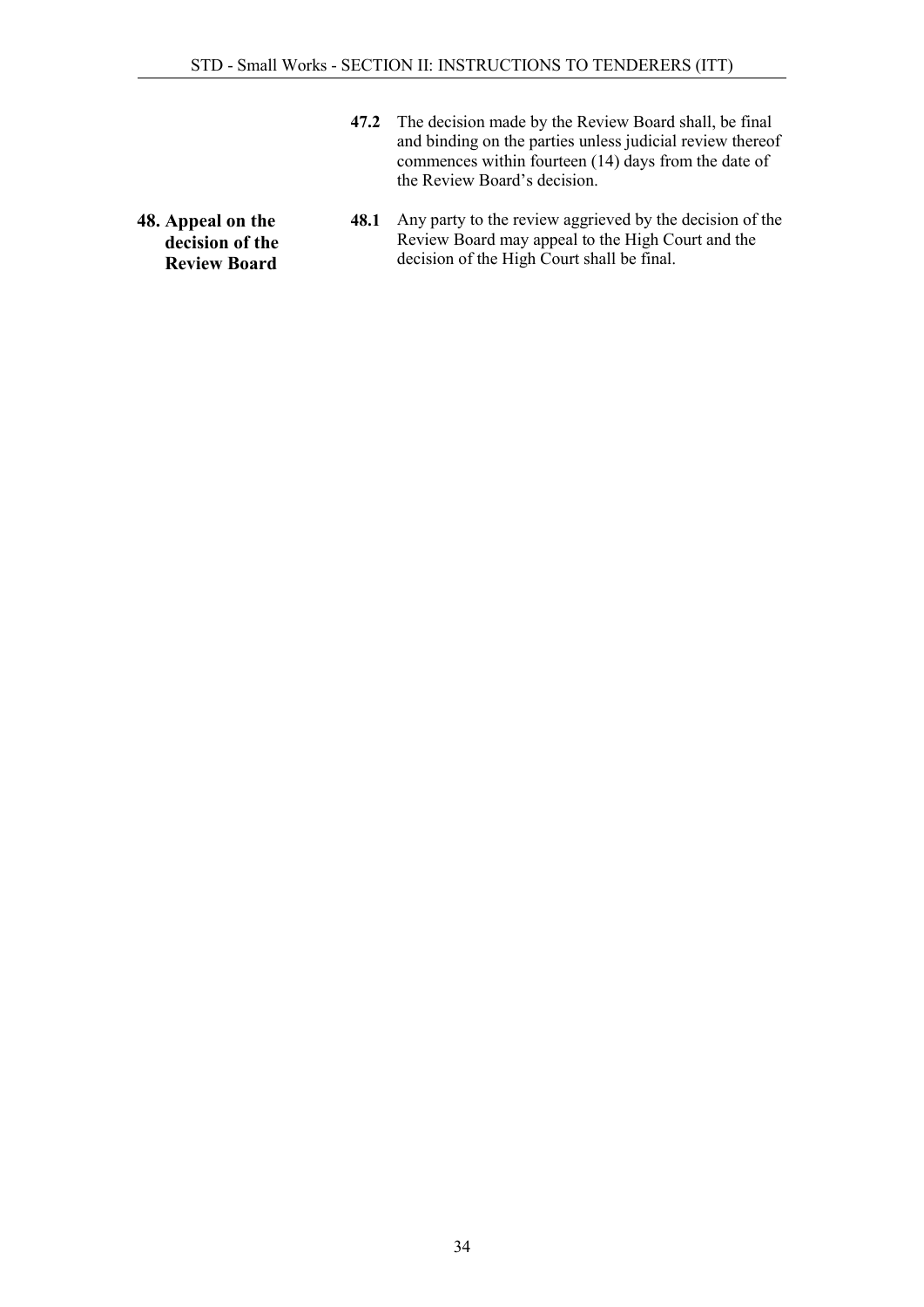## <span id="page-34-0"></span>SECTION III: TENDER DATA SHEET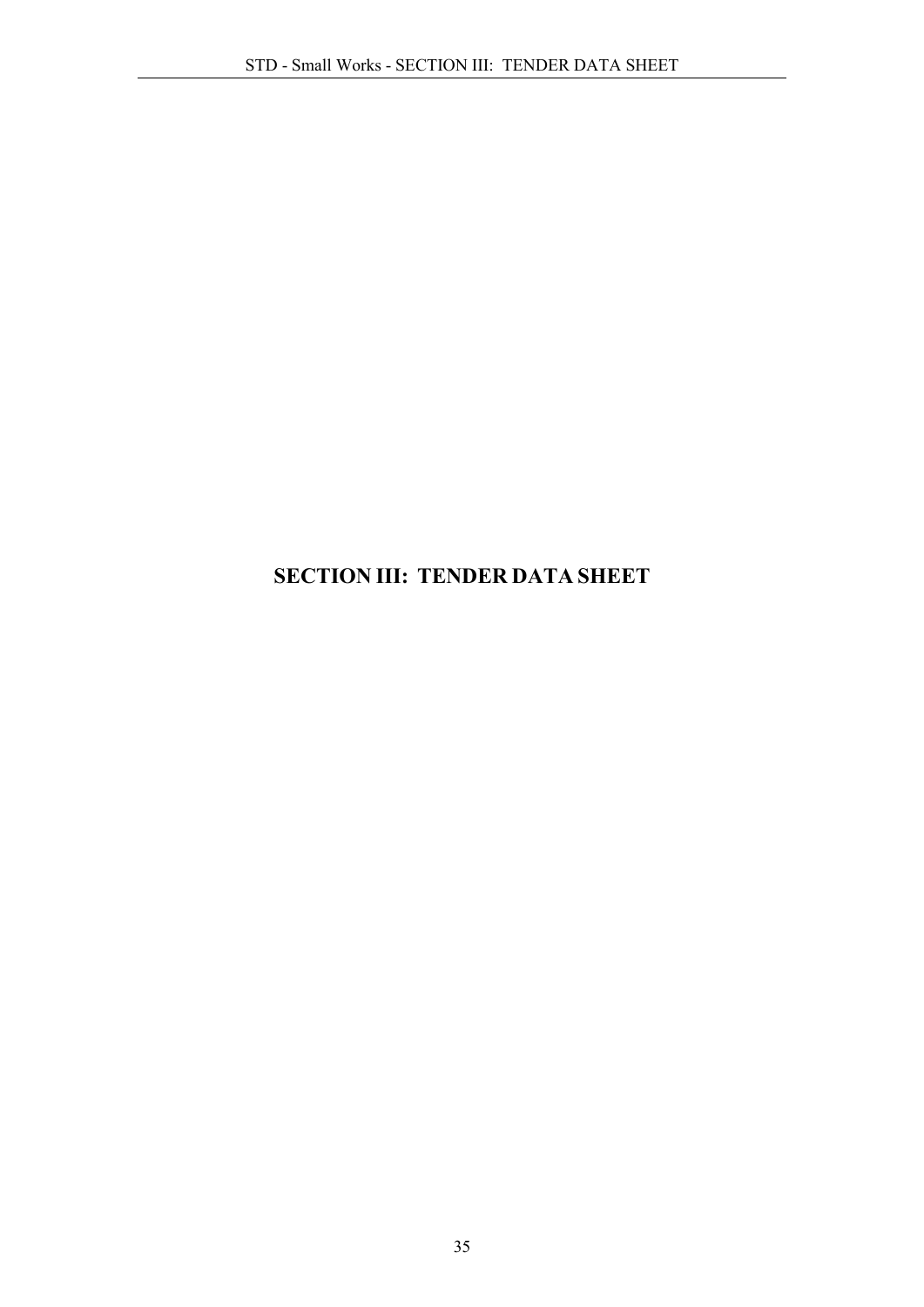#### Tender Data Sheet (TDS)

## Instructions to Tenderers Clause Reference

| <b>TDS</b><br><b>ITT</b> |                 | Amendments of, and Supplements to, Clauses in the Instruction                                                                                                                                                                       |  |  |  |
|--------------------------|-----------------|-------------------------------------------------------------------------------------------------------------------------------------------------------------------------------------------------------------------------------------|--|--|--|
| <b>Reference</b>         | <b>Clause</b>   | to Tenderers                                                                                                                                                                                                                        |  |  |  |
| <b>Number</b>            | <b>Number</b>   |                                                                                                                                                                                                                                     |  |  |  |
|                          |                 |                                                                                                                                                                                                                                     |  |  |  |
|                          | A. Introduction |                                                                                                                                                                                                                                     |  |  |  |
| 1.                       | 1.1             | The Procuring Entity is County Government of Kisumu, City of<br><b>Kisumu</b>                                                                                                                                                       |  |  |  |
| 2.                       | 1.1             | Name of Project is Proposed Development of Waste Management<br><b>Stations</b>                                                                                                                                                      |  |  |  |
| 3.                       | 1.2             | The expected completion date of the works is 3 Months                                                                                                                                                                               |  |  |  |
| 4.                       | 1.3             | The Objectives of the Project are to manage solid waste within the<br>City                                                                                                                                                          |  |  |  |
| 5.                       | 2.1             | Name of financing institution is County Government of Kisumu                                                                                                                                                                        |  |  |  |
|                          |                 | Name of the Procuring is City of Kisumu                                                                                                                                                                                             |  |  |  |
|                          |                 | Financial Year (insert FY) 2020/2021                                                                                                                                                                                                |  |  |  |
|                          |                 | Describe works under the contracts Development of Waste<br><b>Management Stations</b>                                                                                                                                               |  |  |  |
| 6.                       | 2.2             | The loan/ credit number is $N/B$ .                                                                                                                                                                                                  |  |  |  |
| 7.                       | 5.1             | Alternative Tenders are <i>not allowed</i> in this Tender.                                                                                                                                                                          |  |  |  |
| 8.                       | 5.2             | Alternative time for completion N/B                                                                                                                                                                                                 |  |  |  |
| 9.                       | 3.1             | Only Tenderers registered as Civil Engineering or Building<br><b>Contractors</b> in Class 6 and above with the Contractors Registration<br>with the National Construction Authority (NCA).<br>This Tender is: Open National Tender. |  |  |  |
| 10.                      | 7.3             | Pre-Site Visit will be on 14 <sup>th</sup> January 2021.                                                                                                                                                                            |  |  |  |
| 11.                      | 7.5             | The minutes of the pre-Tender meeting will be transmitted within<br>N/A                                                                                                                                                             |  |  |  |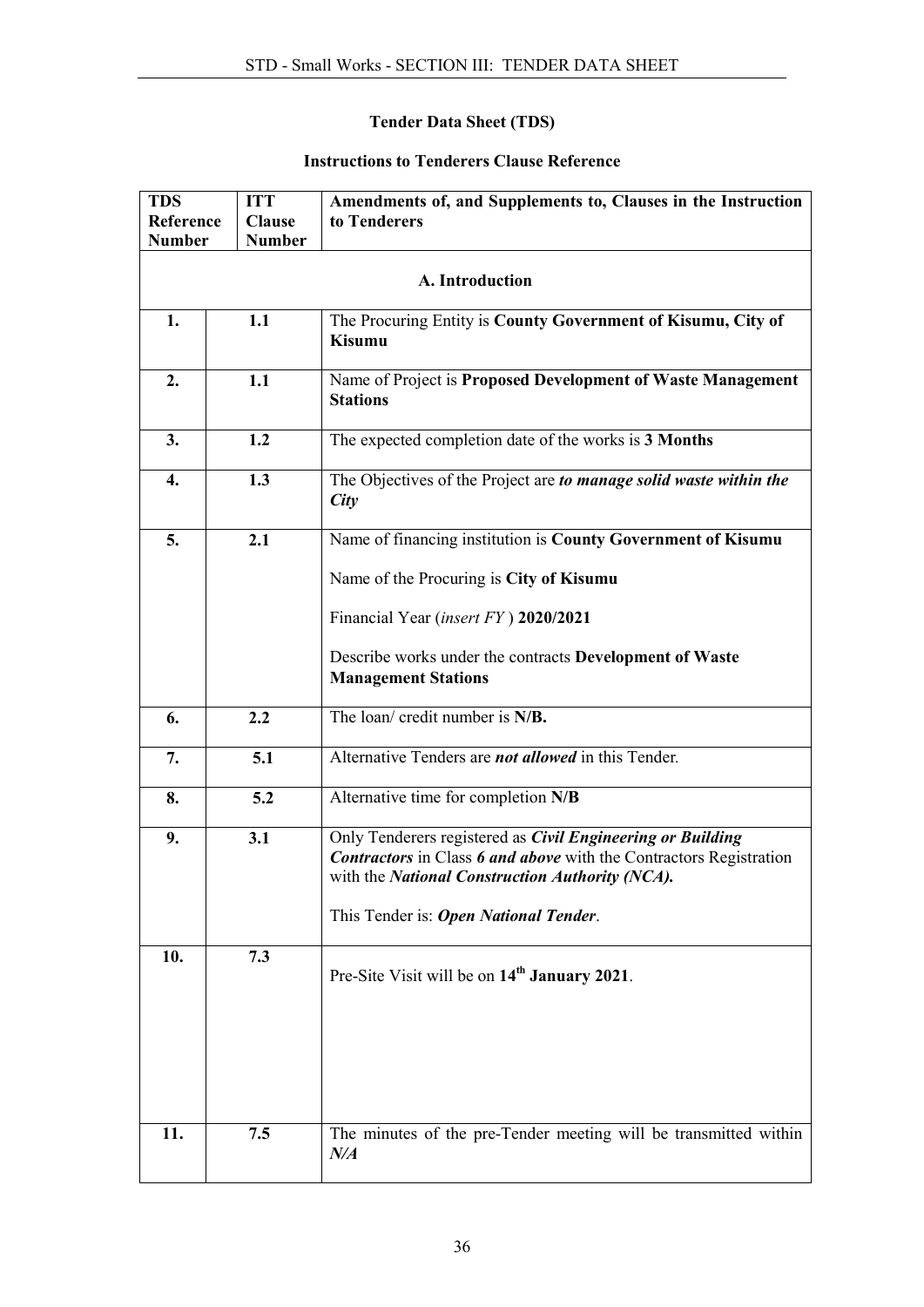|  | Non-attendance at the pre-tender meeting will not result in<br>disqualification |
|--|---------------------------------------------------------------------------------|
|  |                                                                                 |

| <b>B. Tendering Documents</b> |                                                                                      |                                                                                                                                                                                             |  |  |
|-------------------------------|--------------------------------------------------------------------------------------|---------------------------------------------------------------------------------------------------------------------------------------------------------------------------------------------|--|--|
| 12.                           | 8.2<br>Tender to be completed and returned/ submitted both online and<br>hard copies |                                                                                                                                                                                             |  |  |
| 13.                           | 8.1                                                                                  | Address for clarification of Tendering Document is<br><b>City Manager, City of Kisumu</b><br>$P. O. Box 105 - 40100$<br>Kisumu                                                              |  |  |
| 14.                           | 8.2                                                                                  | Period to Respond to request for clarification by the Procuring Entity<br>[2 days]<br>Period Prior to deadline for submission of Tenders for Tenderers to<br>request clarification [2 days] |  |  |

| <b>C. Preparation of Tenders</b> |      |                                                                                                                                                                                                                                                                                                                                                                                                                                                                                                                                                                                                                                                                       |  |  |
|----------------------------------|------|-----------------------------------------------------------------------------------------------------------------------------------------------------------------------------------------------------------------------------------------------------------------------------------------------------------------------------------------------------------------------------------------------------------------------------------------------------------------------------------------------------------------------------------------------------------------------------------------------------------------------------------------------------------------------|--|--|
| 15.                              | 11.1 | Language of Tender and all correspondence shall be <i>English</i>                                                                                                                                                                                                                                                                                                                                                                                                                                                                                                                                                                                                     |  |  |
| 16.                              | 13.3 | Other information or materials required to be completed and submitted by<br>Tenderers:                                                                                                                                                                                                                                                                                                                                                                                                                                                                                                                                                                                |  |  |
|                                  |      | <b>Preliminary Evaluation</b>                                                                                                                                                                                                                                                                                                                                                                                                                                                                                                                                                                                                                                         |  |  |
|                                  |      | Only bidder (s) who meets the mandatory requirements shall proceed to<br>technical evaluation.                                                                                                                                                                                                                                                                                                                                                                                                                                                                                                                                                                        |  |  |
|                                  |      | Mandatory Requirements;<br>a)<br>> Certificate of Registration/Incorporation<br>$\triangleright$ Valid Tax Compliance certificate<br>$\triangleright$ Current CR 12<br>Single Business Permit preferably from Kisumu County<br>≻<br>$\triangleright$ Written power of attorney authorizes the signatory of the<br>Tender to commit the Tenderer.<br>Submission of confidential Business Questionnaire fully<br>≻<br>filled (form C)<br>Submission of Tender Form duly filled, signed and stamped<br>≻<br>(form A)<br>Submission of fully filled Tender Security Declaration<br>(form B)<br>$\triangleright$ Submission of fully filled Integrity Declaration (form D) |  |  |
|                                  |      | <b>Technical Requirements;</b>                                                                                                                                                                                                                                                                                                                                                                                                                                                                                                                                                                                                                                        |  |  |
|                                  |      | Only bidder (s) whose total score is 60 points and above shall be<br>considered for further evaluation                                                                                                                                                                                                                                                                                                                                                                                                                                                                                                                                                                |  |  |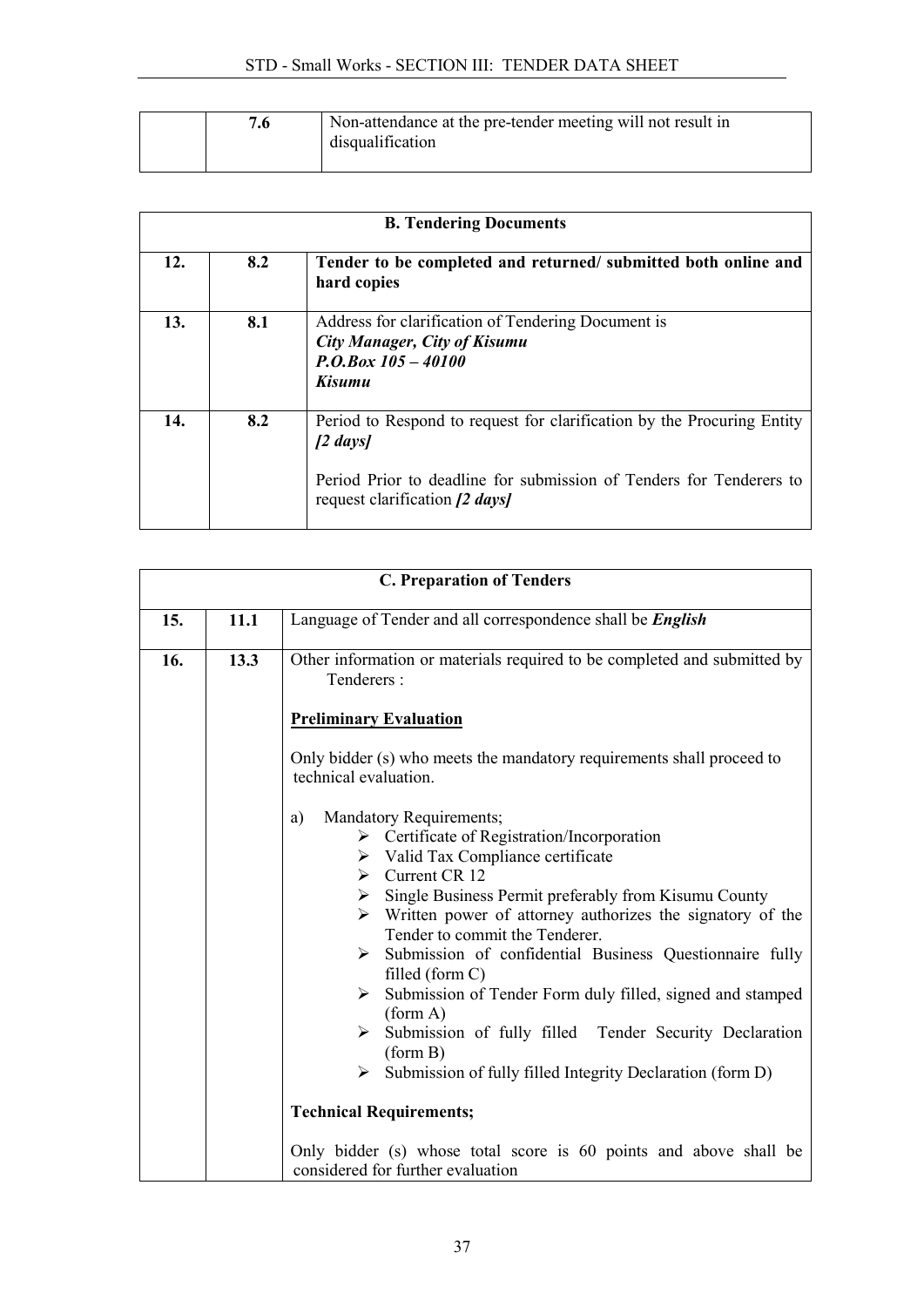|     |              | Financial Situation (30 pts)<br>b)                                                                                                                                                                  |  |  |  |
|-----|--------------|-----------------------------------------------------------------------------------------------------------------------------------------------------------------------------------------------------|--|--|--|
|     |              | Experience as prime $(30pts)$<br>$\mathbf{c})$                                                                                                                                                      |  |  |  |
|     |              | Key Personnel (25pts)<br>$\mathbf{d}$                                                                                                                                                               |  |  |  |
|     |              | Key equipments (15pts)<br>e)                                                                                                                                                                        |  |  |  |
|     |              | Pass mark 60                                                                                                                                                                                        |  |  |  |
| 17. | 13.4         | In the case of joint venture each partner shall submit information required<br>under Clause ITT Clause 13.4. In addition the Tenderer shall furnish the<br>following,<br>a) Joint Venture Agreement |  |  |  |
|     |              |                                                                                                                                                                                                     |  |  |  |
| 18. | 16.4         | The price shall be "fixed"<br>Information to be submitted with the Tender are: (state if any).                                                                                                      |  |  |  |
| 19. | 17.1         | The currency in which the prices shall be quoted shall be: <b>Kenyan</b><br><b>Shilling</b>                                                                                                         |  |  |  |
| 20. | 17.2<br>30.2 | The authority for establishing the rates of exchange shall be Central Bank<br>of Kenya.                                                                                                             |  |  |  |
|     |              | The applicable date for exchange rates for tendering and evaluation<br>purposes is 28 days earlier than the final deadline for the submission of<br>tenders.                                        |  |  |  |
| 21. | 18.1         | The Tender validity period shall be 120 days.                                                                                                                                                       |  |  |  |
| 22. | 19.1         | The amount of Tender Security shall be KShs 100,000                                                                                                                                                 |  |  |  |
| 23. | 20.1         | In addition to submission of the original Tender online, the Tenderer<br>should submit hard copies of the Tender.                                                                                   |  |  |  |
| 24. | 20.2         | Written confirmation of authorization are;                                                                                                                                                          |  |  |  |
|     |              | a. power of attorney<br>b. information regarding litigation                                                                                                                                         |  |  |  |

| D. Submission of Tenders |         |                                                                                                                                                                                                                                          |  |  |
|--------------------------|---------|------------------------------------------------------------------------------------------------------------------------------------------------------------------------------------------------------------------------------------------|--|--|
| 25.                      | 21.2 a) | Tenders shall be submitted online and on the following address.<br><b>City of Kisumu</b><br><b>Box 105 – 40100 Kisumu</b><br><b>Building/Plot No. City Hall, Court Road</b><br>Floor/Room No. 1 <sup>st</sup> floor<br>City/Town: Kisumu |  |  |
| 26.                      | 21.2 b) | Project name: <i>Proposed Development of Waste Management Stations</i><br>Tender number: CGK/COK/W/2020/2021/04<br>Time and date for submission: <i>online submission</i>                                                                |  |  |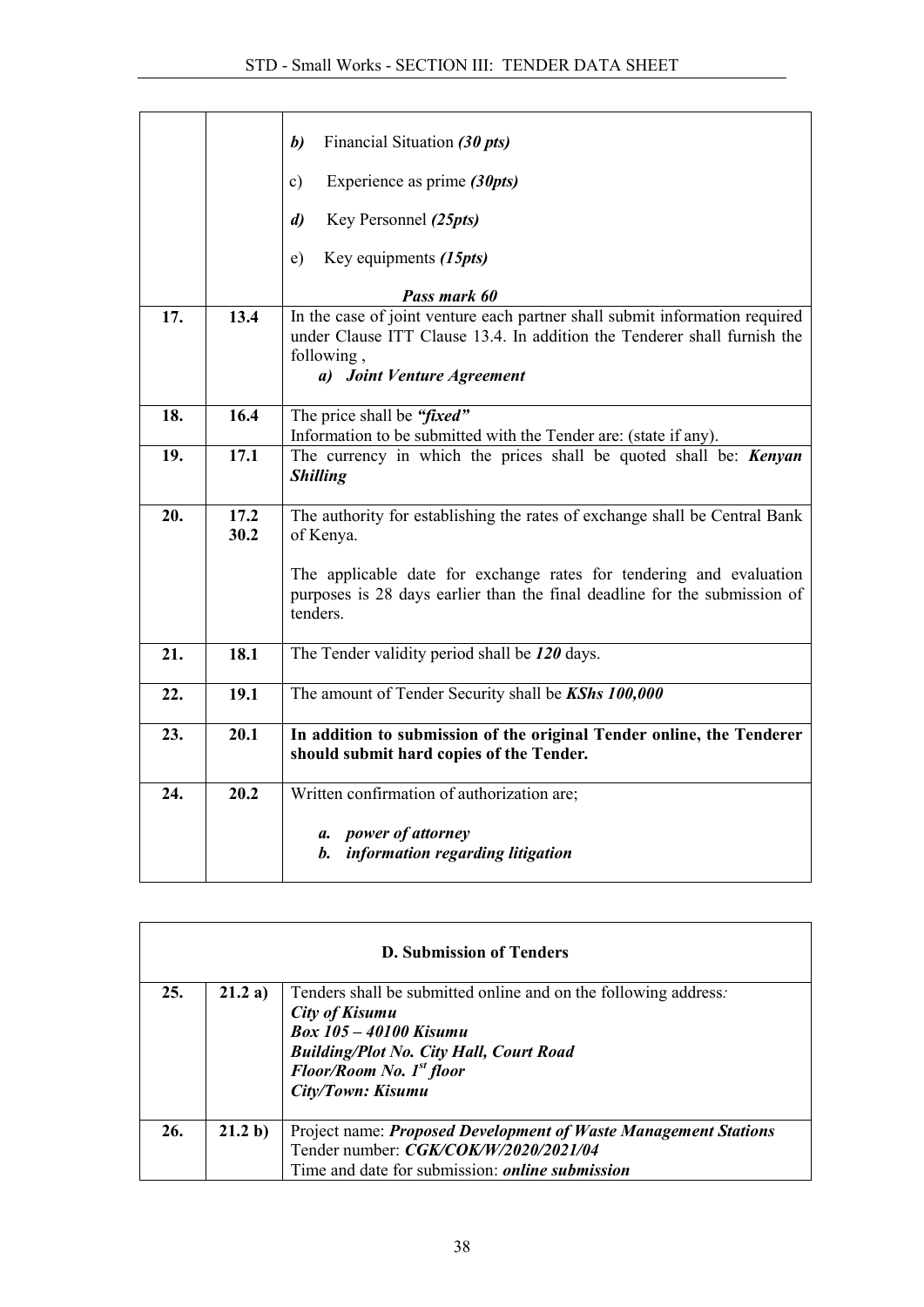| 27. | 22.1 | The deadline for Tender submission is<br>a) Day Tuesday<br>b) Date $19th$ January 2021<br>c) Time 12:00Noon                                                   |  |
|-----|------|---------------------------------------------------------------------------------------------------------------------------------------------------------------|--|
| 28. | 22.3 | The extension of the deadline for submission of Tenders shall be made not<br>normally not more than seven days] before the expiry of the original<br>deadline |  |
| 29  | 24.4 | Expiry of Tender validity is 120 days.                                                                                                                        |  |

|     | <b>E. Opening and Evaluation of Tenders</b> |                                                                                                                                                                                                                                                                                                                                                                                 |  |  |
|-----|---------------------------------------------|---------------------------------------------------------------------------------------------------------------------------------------------------------------------------------------------------------------------------------------------------------------------------------------------------------------------------------------------------------------------------------|--|--|
| 29. | 25.1                                        | The Tender opening shall take place at:<br>Street address: Box 105 - 40100 Kisumu, Court Road<br>Building/Plot No: City Hall<br>Floor/Room No. 1 <sup>st</sup> Floor<br>City/Town: Kisumu<br>Country: Kisumu County                                                                                                                                                             |  |  |
| 30. | 32.3                                        | Date 19th January 2021<br>Time 12:00Noon<br><b>Additional Preference N/A</b>                                                                                                                                                                                                                                                                                                    |  |  |
|     |                                             |                                                                                                                                                                                                                                                                                                                                                                                 |  |  |
| 31. | 34.1                                        | Post-qualification will "not be undertaken"                                                                                                                                                                                                                                                                                                                                     |  |  |
|     |                                             | <b>F. Award of Contract</b>                                                                                                                                                                                                                                                                                                                                                     |  |  |
| 33. | 41.1                                        | The amount of Performance Security shall be 10% of the contract price                                                                                                                                                                                                                                                                                                           |  |  |
| 34. | 42.1                                        | The Advance Payment shall be N/A                                                                                                                                                                                                                                                                                                                                                |  |  |
|     |                                             | <b>G. Review of Procurement Decisions</b>                                                                                                                                                                                                                                                                                                                                       |  |  |
| 37. | 46.1                                        | The address for submitting appeals to Administrative Review Board:<br>The Secretary,<br>Public Procurement Administrative Review Board,<br>The Public Procurement Oversight Authority,<br>10 <sup>th</sup> Floor , National Bank House,<br>P.O. Box 58583-00200,<br>NAIROBI, Kenya.<br>Tel: +254 (0) 20 3244000<br>Email: $info(\hat{a})$ ppoa.go.ke<br>Website: www.ppoa.go.ke |  |  |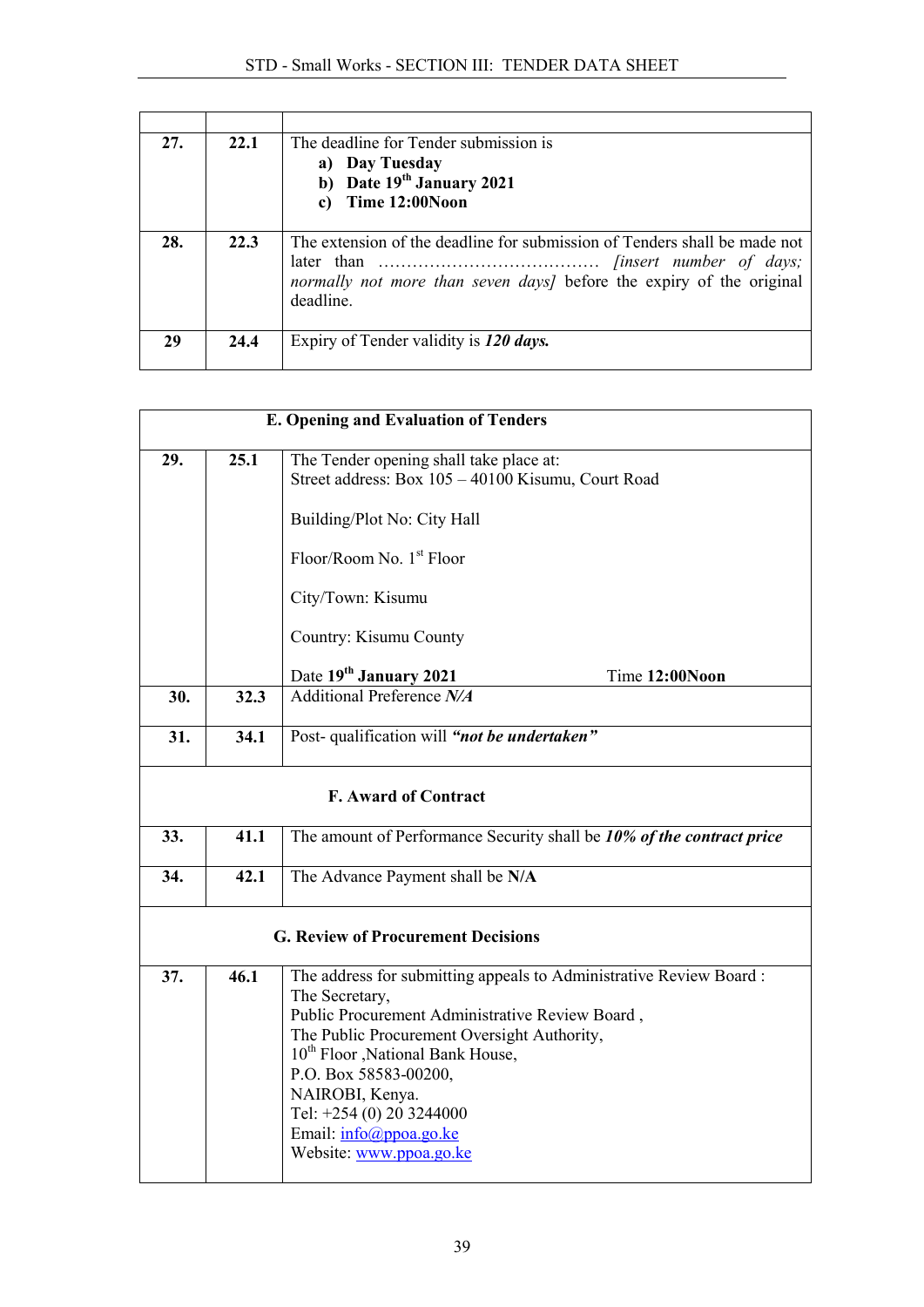## TENDER EVALUATION CRITERIA

After tender opening, the tenders will be evaluated in 3 Stages, namely:

- 1. Preliminary Evaluation &Determination of Responsiveness
- 2. Technical Evaluation
- 3. Financial Evaluation.
- 4. Determination of the Most Responsive Bidder.
- 5. Recommendation
- 1. PRELIMINARY EVALUATION&

### DETERMINATION OF RESPONSIVENESS

This stage of evaluation shall involve examination of the pre-qualification conditions as set out in the Tender Advertisement Notice or Letter of Invitation to Tender and any other conditions stated in the bid document.

|             | These conditions shall mental the following.                                                      |                                                                 |     |     |
|-------------|---------------------------------------------------------------------------------------------------|-----------------------------------------------------------------|-----|-----|
|             | <b>REQUIREMENTS</b>                                                                               |                                                                 | YES | NO. |
|             | <b>ATTACH THE</b>                                                                                 |                                                                 |     |     |
| <b>ITEM</b> | <b>FOLLOWING)</b>                                                                                 | <b>REQUIREMENT</b>                                              |     |     |
|             | <b>Statutory and General Requirements</b>                                                         |                                                                 |     |     |
| 1.          | Copy of Current CR12 Form - from<br>registrar of companies and their ID's                         | Limited companies<br>details Must attach                        |     |     |
| 2.          | Valid Copy of Tax Compliance<br>Certificate from KRA.                                             | Valid Until date of<br>opening bids                             |     |     |
| 3.          | Copy of National Construction<br>Authority Certificate (NCA 6 and<br>above) for buildings works), | Certificate and Must be<br>Valid and subject to<br>Verification |     |     |

### These conditions shall include the following:

| 4. | Single Business Permit                     | Must be Valid,      |
|----|--------------------------------------------|---------------------|
|    |                                            | <b>Stamped</b>      |
|    |                                            | and signed from any |
|    |                                            | County-Subject to   |
|    |                                            | verification        |
|    | 5. Bid security. The Bidder shall furnish  | In original,        |
|    | as part of its bid, a bid Security of KES. | unconditional       |
|    | $100,000$ from a reputable commercial      | bank guarantee or   |
|    | bank and insurance firms approved by       | banker's cheque and |
|    | <b>Public Procurement Regulatory</b>       | ln                  |
|    | <b>Authority (PPRA)ONLY</b>                | the amount and      |
|    |                                            | currency            |
|    |                                            | specified           |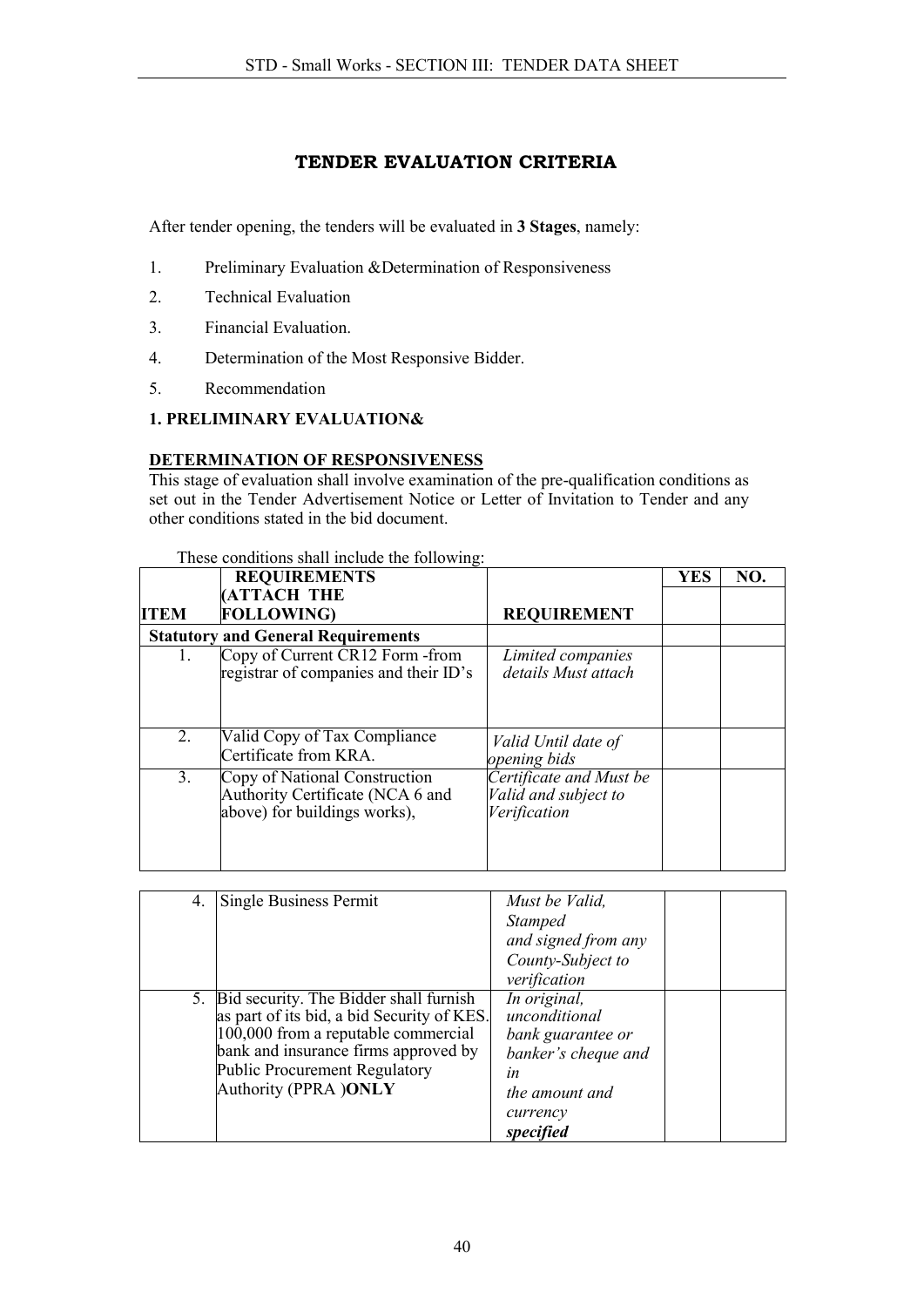| 6. | Physical address and works yard             | Must attach, Utility                          |  |
|----|---------------------------------------------|-----------------------------------------------|--|
|    |                                             | bills(water or<br>electricity                 |  |
|    |                                             | and lease                                     |  |
|    |                                             | agreement/title deed                          |  |
|    |                                             |                                               |  |
|    | copy of certificate of                      | Must attach                                   |  |
| 7  | incorporation/Registration                  |                                               |  |
|    | <b>Bidding forms and other requirements</b> |                                               |  |
|    | 12. Bid Submission Form/form of bid         | Must be filled, Signed<br>and stamped(form A) |  |
|    | 13. Power of Attorney. Written              | Letter of Authority. To                       |  |
|    | confirmation authorizing the                | be certified by a lawyer                      |  |
|    | signatory of the Bid to commit the          |                                               |  |
|    | Bidder.                                     |                                               |  |
|    | 14. Commitment                              | Must be from the bidder.                      |  |
|    |                                             | Letter of Commitment                          |  |
|    | 15. Safety Policy                           | A written policy by the                       |  |
|    |                                             | company and signed by                         |  |
|    |                                             | the director                                  |  |
|    | 16. Statement of Work Methods               | Well written and detailed                     |  |
|    |                                             | schedule explaining                           |  |
|    |                                             | work programme                                |  |
|    | 17. Tender completeness                     | The schedules, BQ and                         |  |
|    |                                             | relevant forms must be                        |  |
|    |                                             | filled and stamped                            |  |
|    | Submission of confidential Business         | Fully filled (form C),                        |  |
|    | Questionnaire                               | signed and stamped                            |  |
|    | Submission of Tender Security               | Fully filled (form B),                        |  |
|    | declaration                                 | signed and stamped                            |  |
|    | Submission of Integrity declaration         | Fully filled (form D),                        |  |
|    | form                                        | signed and stamped                            |  |
|    |                                             |                                               |  |

*NB: All bidders with all the mandatory requirements proceed to the Technical stage of evaluation*. Any bidder who fails to meet any of the above requirements shall be disqualified at this stage

# 2. TECHNICAL EVALUATION

| <b>Item</b>                 | Category                   | <b>Maximum Score</b> |
|-----------------------------|----------------------------|----------------------|
|                             | Financial Situation        | 30                   |
| $\mathcal{D}_{\mathcal{L}}$ | Experience                 | 30                   |
| 3                           | Key personnel              | 25                   |
| 4                           | Key equipment              | 15                   |
|                             | <b>TECHNICAL SCORE, Ts</b> | 100                  |

Summary of Technical Score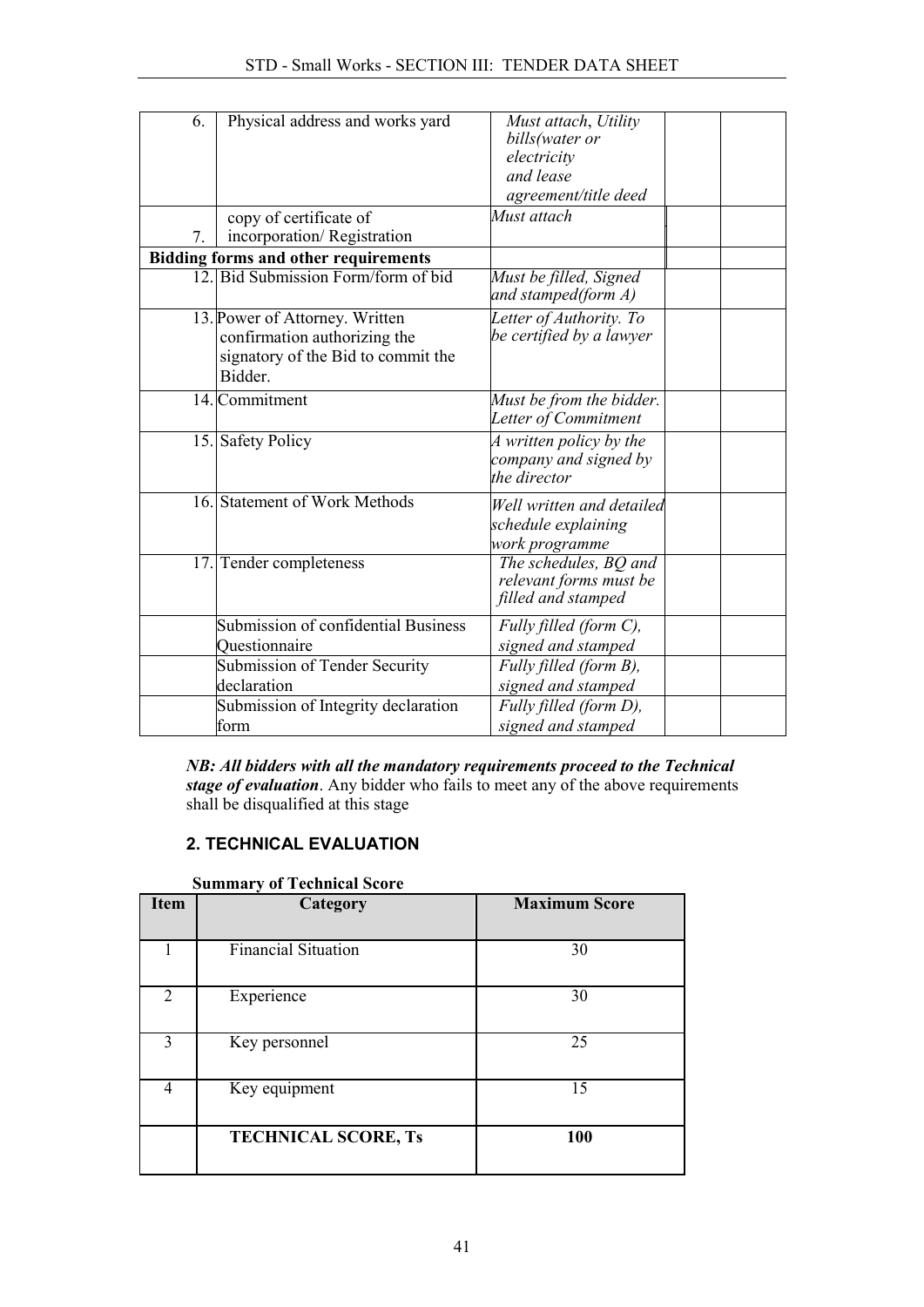| <b>Sub-Factor</b>          | Requirement                                                             | <b>Maximum</b>   | Awarded |
|----------------------------|-------------------------------------------------------------------------|------------------|---------|
| <b>Financial Situation</b> |                                                                         | score            | score   |
| Historical                 | Audited financial report for the last three (3) years: 2017, 2018, 2019 |                  |         |
| Financial                  | i. Provided Audited Reports for the three                               | 5                |         |
| Performance                |                                                                         |                  |         |
|                            | years<br>ii. Provided Audited Reports for two                           | $\overline{2}$   |         |
|                            |                                                                         |                  |         |
|                            | years<br>iii. Provided Audited Reports for One year                     | $\mathbf{1}$     |         |
|                            |                                                                         |                  |         |
|                            | iv. No Audited Financial Report attached                                | $\boldsymbol{0}$ |         |
|                            | <b>Total</b>                                                            | 5                |         |
| Average                    | Average annual turnover for the last                                    |                  |         |
| Annual                     | three (3) years: 2017, 2018, 2019                                       |                  |         |
| Turnover                   |                                                                         |                  |         |
|                            | i. Average Turnover greater or equal                                    | 15               |         |
|                            | to 5 times the cost of the project                                      |                  |         |
|                            | Average Turnover greater or equal<br>$\ddot{\mathbf{i}}$                | 10               |         |
|                            | to 3 times the cost of the project                                      |                  |         |
|                            | iii.<br>Average Turnover greater or equal                               | $\overline{7}$   |         |
|                            | to the cost of the project                                              |                  |         |
|                            | Average Turnover below the cost of<br>iv.                               | 5                |         |
|                            | the project                                                             |                  |         |
|                            | v. No average Turn                                                      | $\boldsymbol{0}$ |         |
|                            | <b>Total</b>                                                            | 15               |         |
| Financial                  | Evidence of Financial Resources (cash in hand, lines of credit, over    |                  |         |
| Resources                  | draft facility etc. evidenced with certified letter/statements from     |                  |         |
|                            | bank)                                                                   |                  |         |
|                            | i. Has financial resources equal or                                     | 10               |         |
|                            | above the cost of the project                                           |                  |         |
|                            | ii.<br>Has financial resources below the                                | 5                |         |
|                            | cost of the project                                                     |                  |         |
|                            | iii. Has not indicated sources of                                       | $\overline{0}$   |         |
|                            | financial resources                                                     |                  |         |
|                            | <b>Total</b>                                                            | 10               |         |
|                            | <b>TOTAL FOR FINANCIAL SITUATION</b>                                    | 30               |         |
|                            |                                                                         |                  |         |

The detailed scoring plan shall be as shown in table 1 below: -

| <b>Experience</b> |                                                                          |    |  |  |
|-------------------|--------------------------------------------------------------------------|----|--|--|
| Specific          | Specific Experience participating as contractor, management contractor   |    |  |  |
| Experience        | or subcontractor in at least three contracts that have been successfully |    |  |  |
|                   | and substantially completed and that are of similar nature and scope to  |    |  |  |
|                   | the proposed Works. Attach completion certificates.                      |    |  |  |
|                   | i. Five No. and above Buildings                                          | 30 |  |  |
|                   | projects each of similar nature,                                         |    |  |  |
|                   | complexity and magnitude                                                 |    |  |  |
|                   | ii. Four No. building construction                                       | 25 |  |  |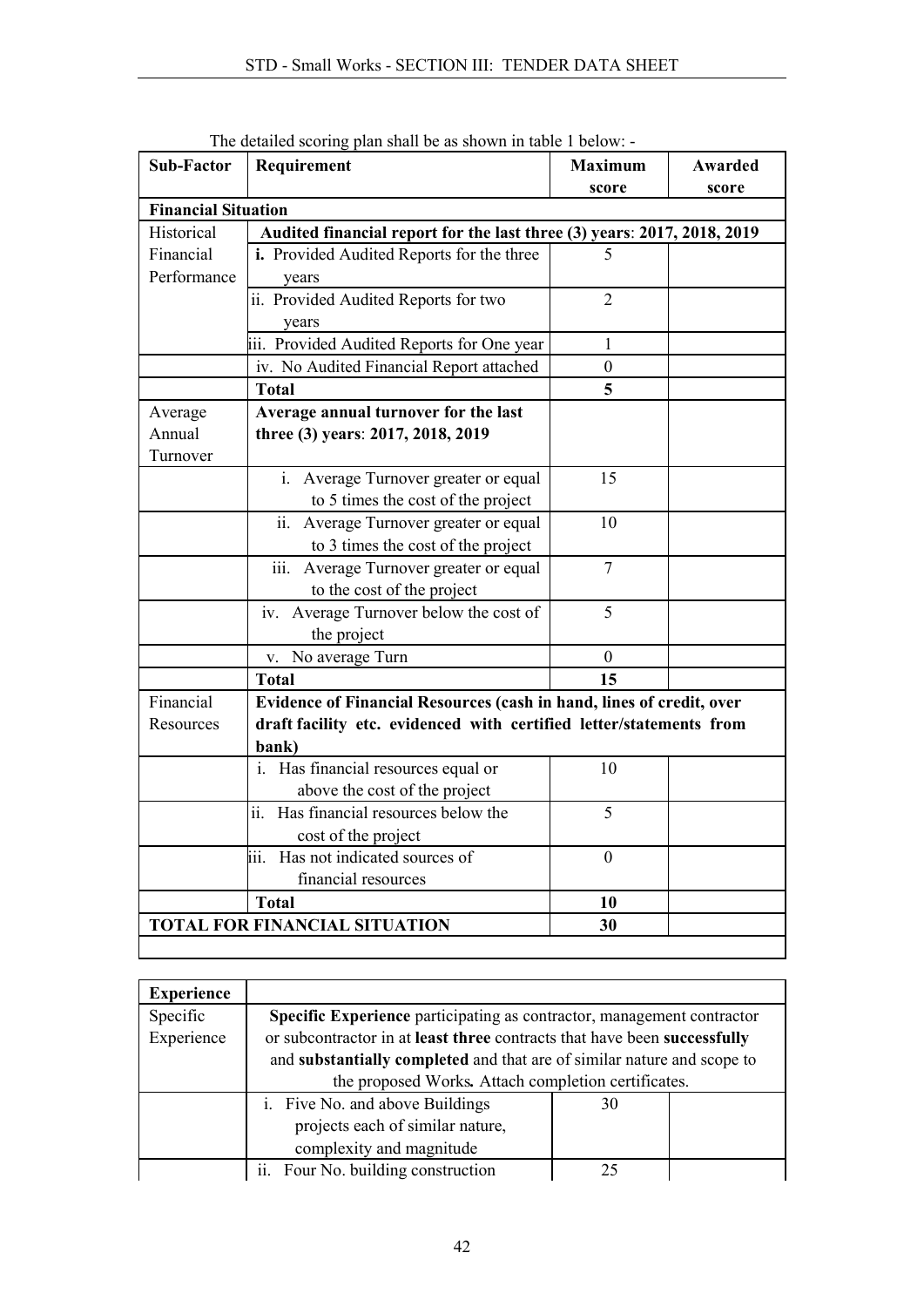|              | projects of similar nature,                                                                                   |                  |  |
|--------------|---------------------------------------------------------------------------------------------------------------|------------------|--|
|              | complexity and magnitude                                                                                      |                  |  |
|              | iii.<br>Three No. building construction                                                                       | 20               |  |
|              | projects of similar nature,                                                                                   |                  |  |
|              | complexity and magnitude                                                                                      |                  |  |
|              | iv. Two No. and below building                                                                                | 15               |  |
|              | construction projects of similar                                                                              |                  |  |
|              | nature, complexity and magnitude                                                                              |                  |  |
|              | No executed works of similar<br>V.                                                                            | $\mathbf{0}$     |  |
|              | nature, complexity and magnitude                                                                              |                  |  |
|              | <b>TOTAL FOR EXPERIENCE</b>                                                                                   | 30               |  |
|              | KEY PERSONNEL(Attach education certificate and                                                                |                  |  |
| CVs)         |                                                                                                               |                  |  |
|              | i. Holder of degree or diploma in                                                                             | 5                |  |
|              | relevant Engineering field                                                                                    |                  |  |
|              | ii. Holder of certificate in relevant                                                                         | $\overline{2}$   |  |
| Director of  |                                                                                                               |                  |  |
|              | Engineering field                                                                                             |                  |  |
| the firm     | Holder of trade test certificate in<br>111.                                                                   | 1                |  |
|              | relevant Engineering field                                                                                    |                  |  |
|              | iv.<br>No relevant certificate                                                                                | $\theta$         |  |
|              |                                                                                                               |                  |  |
|              |                                                                                                               |                  |  |
|              | At least a degree in Civil engineering or Project Management                                                  |                  |  |
|              | i), Over 5 years specific works                                                                               | 10               |  |
|              | experience and held the position                                                                              |                  |  |
|              | of project manager/ Team Leader                                                                               |                  |  |
|              | in at least three project of similar                                                                          |                  |  |
| Project      | nature and scope                                                                                              | 5                |  |
| Manager      | 3 Years and below specific works<br>$\overline{ii}$ )                                                         |                  |  |
|              | experience and held the position                                                                              |                  |  |
|              | of project manager/Team Leader                                                                                |                  |  |
|              | in at least three project of similar<br>nature and scope                                                      |                  |  |
|              | No relevant experience<br>$\overline{iii}$                                                                    | $\mathbf{0}$     |  |
|              | At least 1 No. degree/diploma holder in relevant Engineering field                                            |                  |  |
| Site         |                                                                                                               |                  |  |
|              |                                                                                                               |                  |  |
| Agent/Engin  |                                                                                                               |                  |  |
|              | Over 10 years relevant experience<br>i)                                                                       | 10               |  |
| eers/Inspect |                                                                                                               |                  |  |
|              | Below 10 years relevant experience<br>$\overline{11}$                                                         | 5                |  |
| ors          |                                                                                                               |                  |  |
|              | $\overline{iii}$<br>No relevant experience<br>At least 1 No. certificate holder in relevant Engineering field | $\boldsymbol{0}$ |  |

| Foreman | Over 10 years relevant experience         |  |
|---------|-------------------------------------------|--|
|         | Below 10 years relevant experience<br>11) |  |
|         | No relevant experience<br>111)            |  |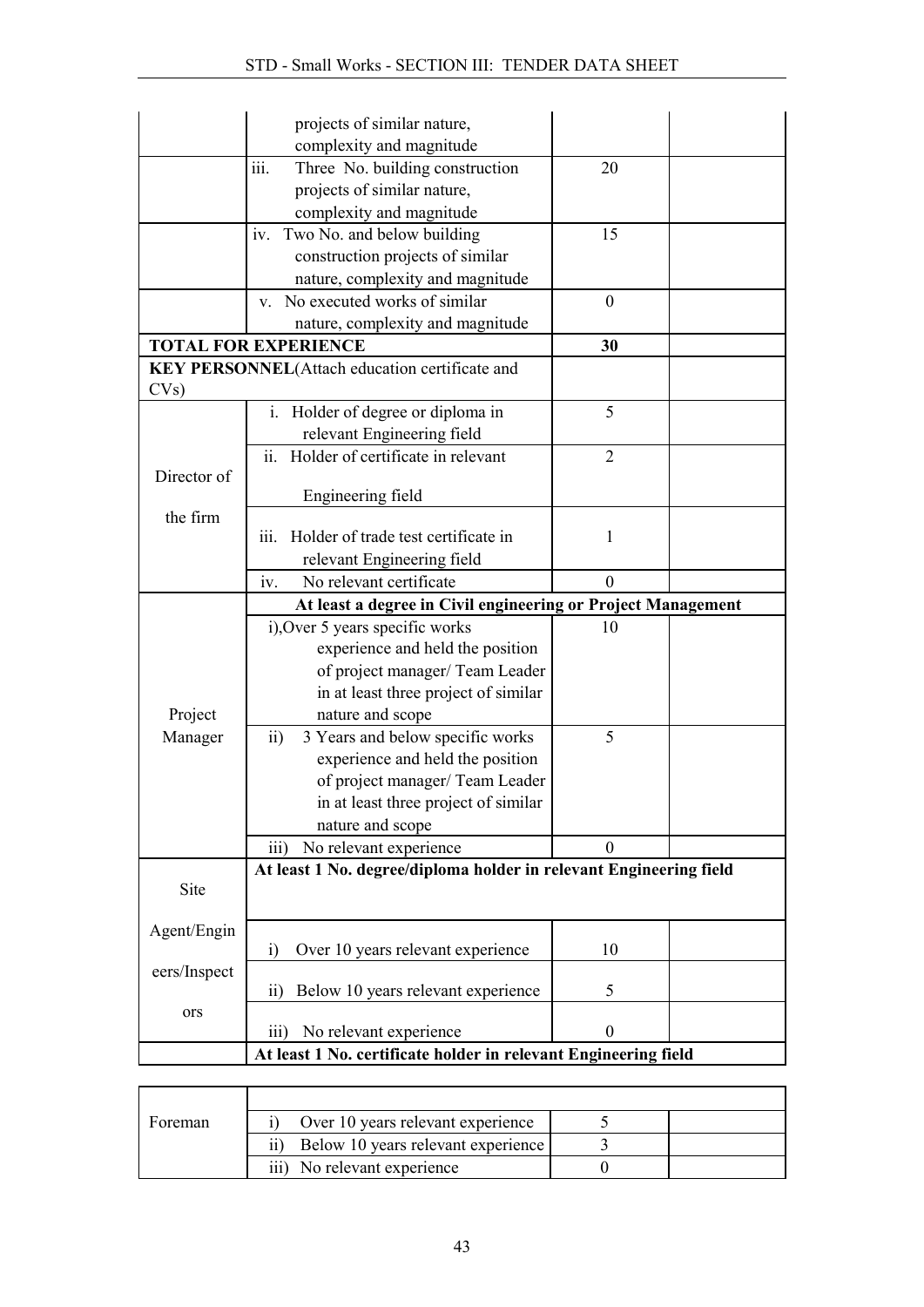|                      | <b>TOTAL FOR KEY PERSONEL</b>                      | 25             |  |
|----------------------|----------------------------------------------------|----------------|--|
| <b>KEY EQUIPMENT</b> |                                                    |                |  |
|                      |                                                    |                |  |
| Concrete             | (Attach proof or evidence of                       |                |  |
| Mixer                | ownership/lease agreement)                         |                |  |
|                      | At least one Concrete mixer<br>i.                  | 3              |  |
|                      | ii.<br>None                                        | $\theta$       |  |
| Means of             | Schedule of contractor's Vehicles                  |                |  |
| Transport            | (Attach proof or evidence of                       |                |  |
|                      | ownership/lease)                                   |                |  |
|                      | At least two vehicles<br>i.                        | $\overline{4}$ |  |
|                      | ii.<br>At most one Vehicle                         | 3              |  |
|                      | iii.<br>No Vehicle                                 | $\Omega$       |  |
| Tipper               | Schedule of contractor's Tipper (Attach            |                |  |
|                      | proof or evidence of ownership/lease)              |                |  |
|                      | At least two Tippers<br>i.                         | 4              |  |
|                      | At most one tipper<br>ii.                          | 3              |  |
|                      | No Tipper<br><i>iii.</i>                           | $\theta$       |  |
| Any other            |                                                    | $\overline{4}$ |  |
| relevant             | At least two plant and equipment<br>$\mathbf{i}$ . |                |  |
| equipment to         | ii.<br>At most one Vehicle                         | $\overline{2}$ |  |
| the works            | $\dddot{\mathbf{m}}$ .<br>No Vehicle               | $\overline{0}$ |  |
| being                |                                                    |                |  |
| tendered for         |                                                    |                |  |
|                      | <b>TOTAL SCORE FOR EQUIPMENT</b>                   | 15             |  |

### Summary of Technical Score

| <b>Item</b>    | Category                   | <b>Maximum</b><br><b>Score</b> | Awarded<br><b>Score</b> |
|----------------|----------------------------|--------------------------------|-------------------------|
|                | <b>Financial Situation</b> | 30                             |                         |
| $\mathfrak{D}$ | Experience                 | 30                             |                         |
| $\mathcal{E}$  | Key personnel              | 25                             |                         |
| 4              | Key equipment              | 15                             |                         |
|                | <b>SCORE, Ts</b>           | 100                            |                         |

### FINANCIAL EVALUATION

The evaluation team shall combine Technical, Tender Sums Comparison and Financial Score as below:

Total Score=Technical Evaluation score (TES) 50% + Tender Sums Comparison Score (TSCs)  $20\%$  + Financial score (Fs)  $30\%$  =  $100\%$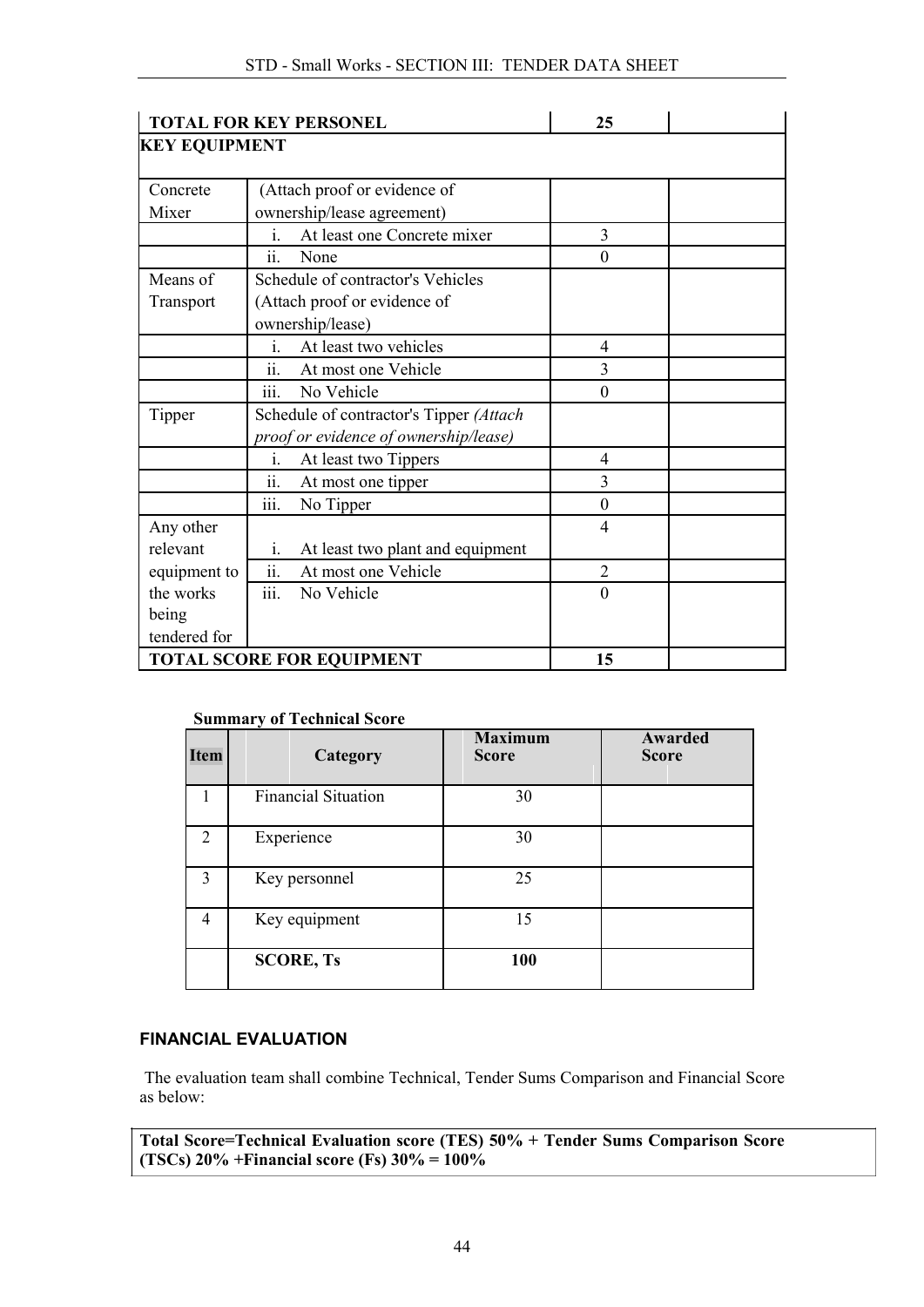## RECOMMENDATION

The evaluation committee shall recommend to the client for award the lowest evaluated bidder among those who achieve a score of 60% and above in STAGE 4 above.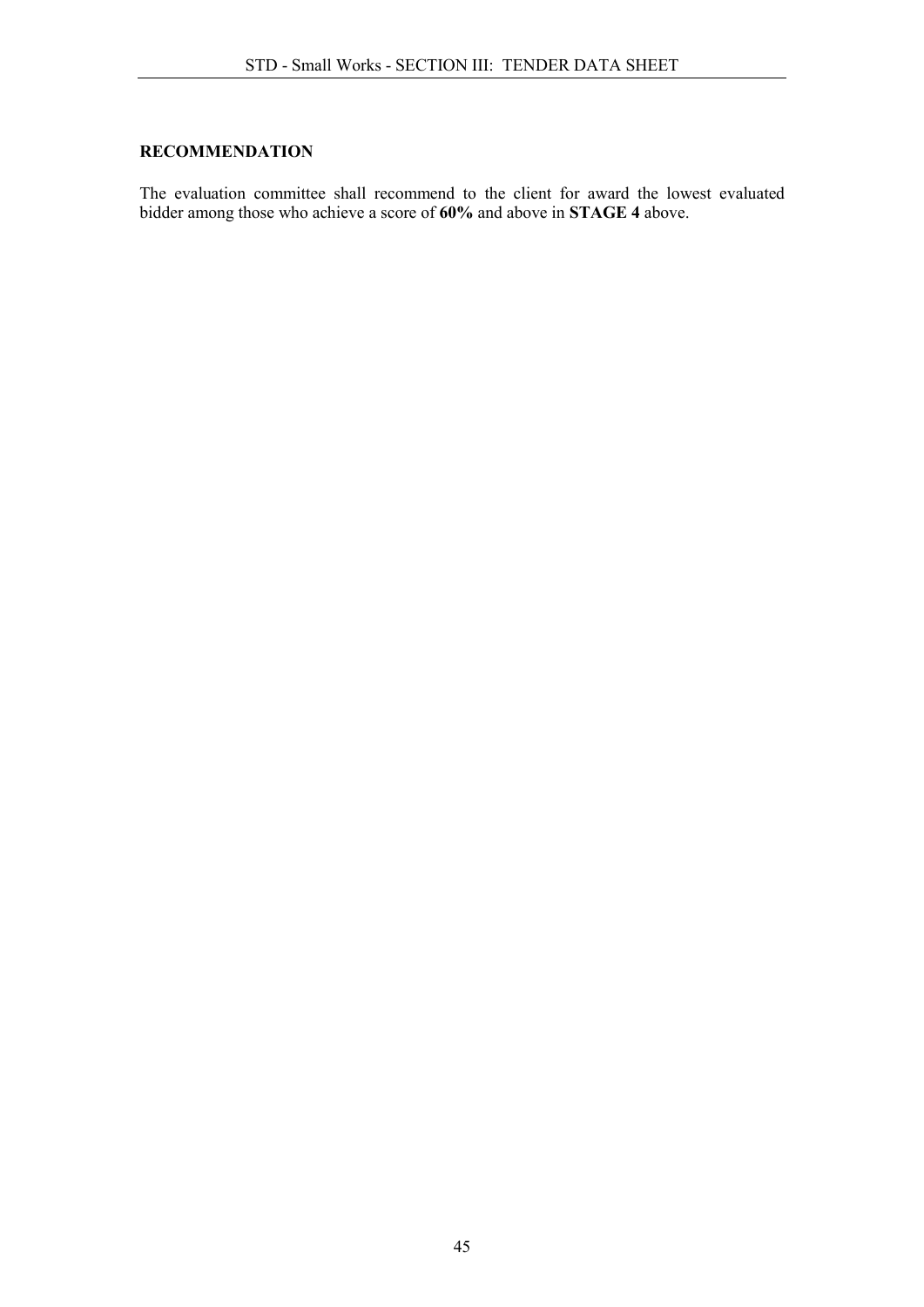# SECTION IV: GENERAL CONDITIONS OF CONTRACT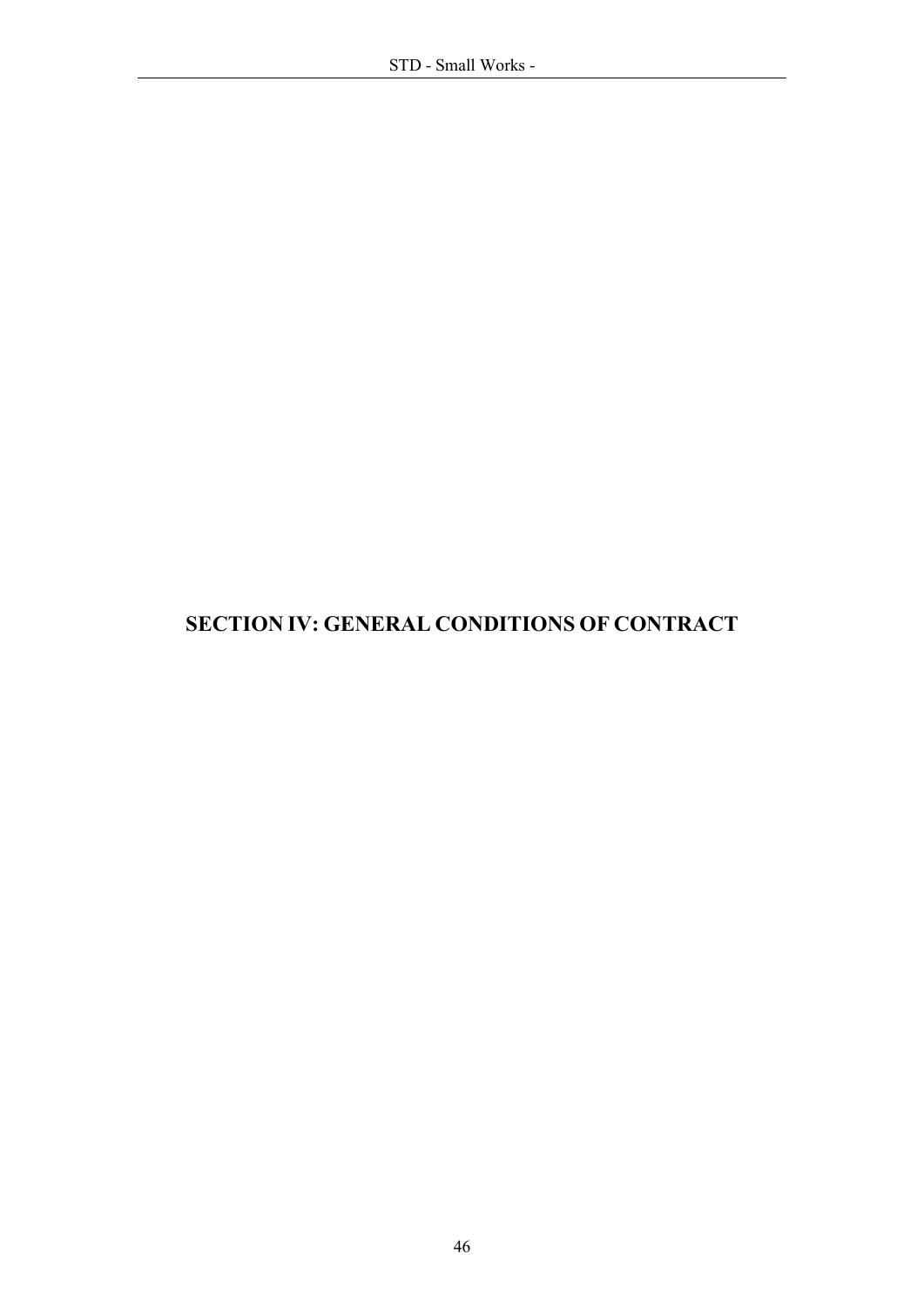### Table of Clauses

|            | 49 |
|------------|----|
| 1.         |    |
| 2.         |    |
| 3.         |    |
| 4.         |    |
| 5.         |    |
| 6.         |    |
| 7.         |    |
| 8.         |    |
| 9.         |    |
|            |    |
| 11.        |    |
| 12.        |    |
| 13.        |    |
| 14.        |    |
| 15.        |    |
| 16.        |    |
| 17.        |    |
| 18.        |    |
| 19.        |    |
| 20.        |    |
| 21.        |    |
| 22.        |    |
| 23.        |    |
| 24.        |    |
| 25.        |    |
| 26.        |    |
| 27.        |    |
| 28.        |    |
| 29.        |    |
|            | 58 |
|            |    |
| 30.        |    |
| 31.        |    |
| 32.        |    |
| 33.<br>34. |    |
|            |    |
| 35.        |    |
|            | 59 |
|            |    |
| 37.        |    |
| 38.        |    |
| 39.        |    |
|            | 60 |
| 40.        |    |
| 41.        |    |
| 42.        |    |
| 43.        |    |
| 44.        |    |
|            |    |
| 45.        |    |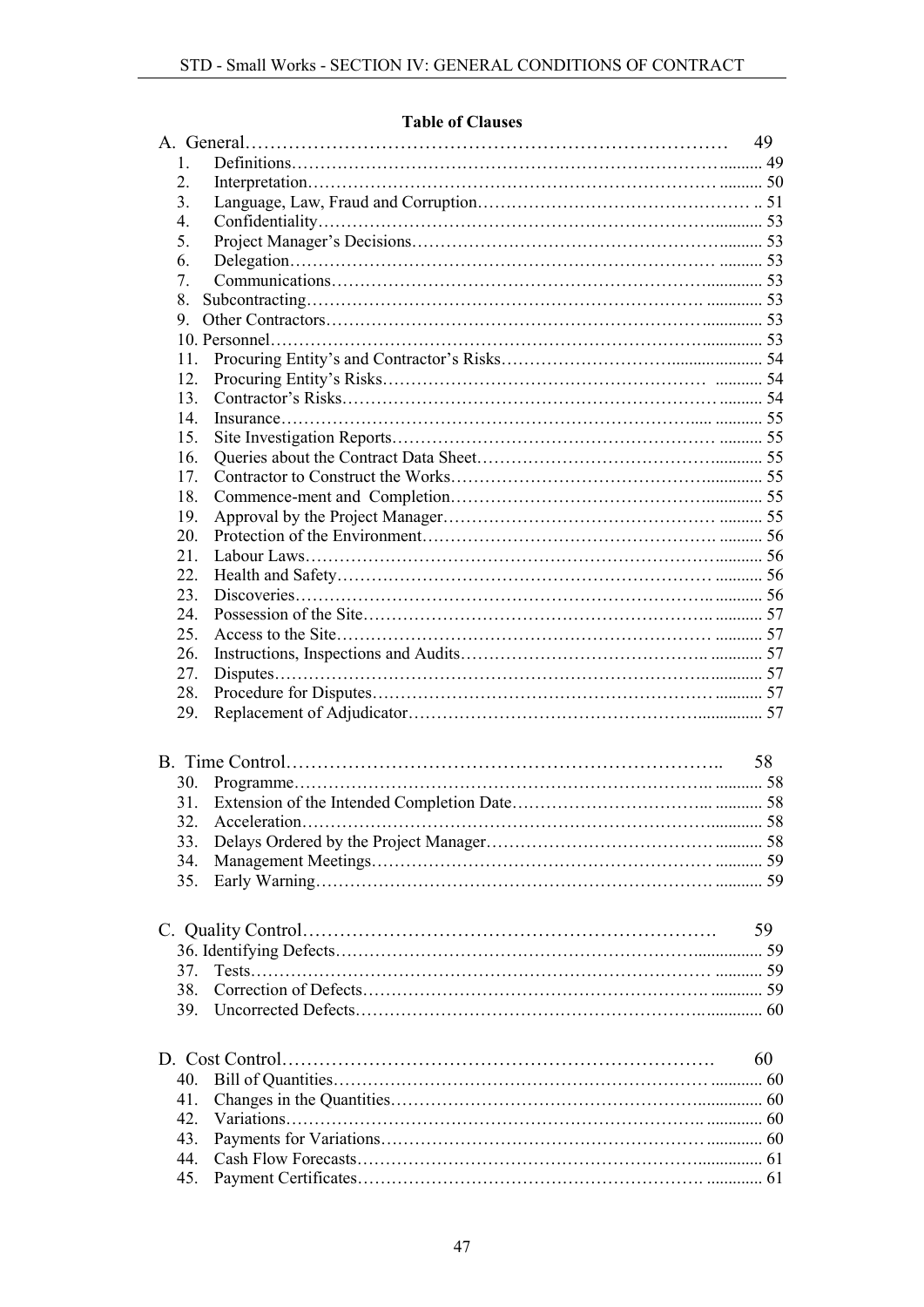| 49 |  |
|----|--|
|    |  |
|    |  |
|    |  |
|    |  |
|    |  |
|    |  |
|    |  |
|    |  |
|    |  |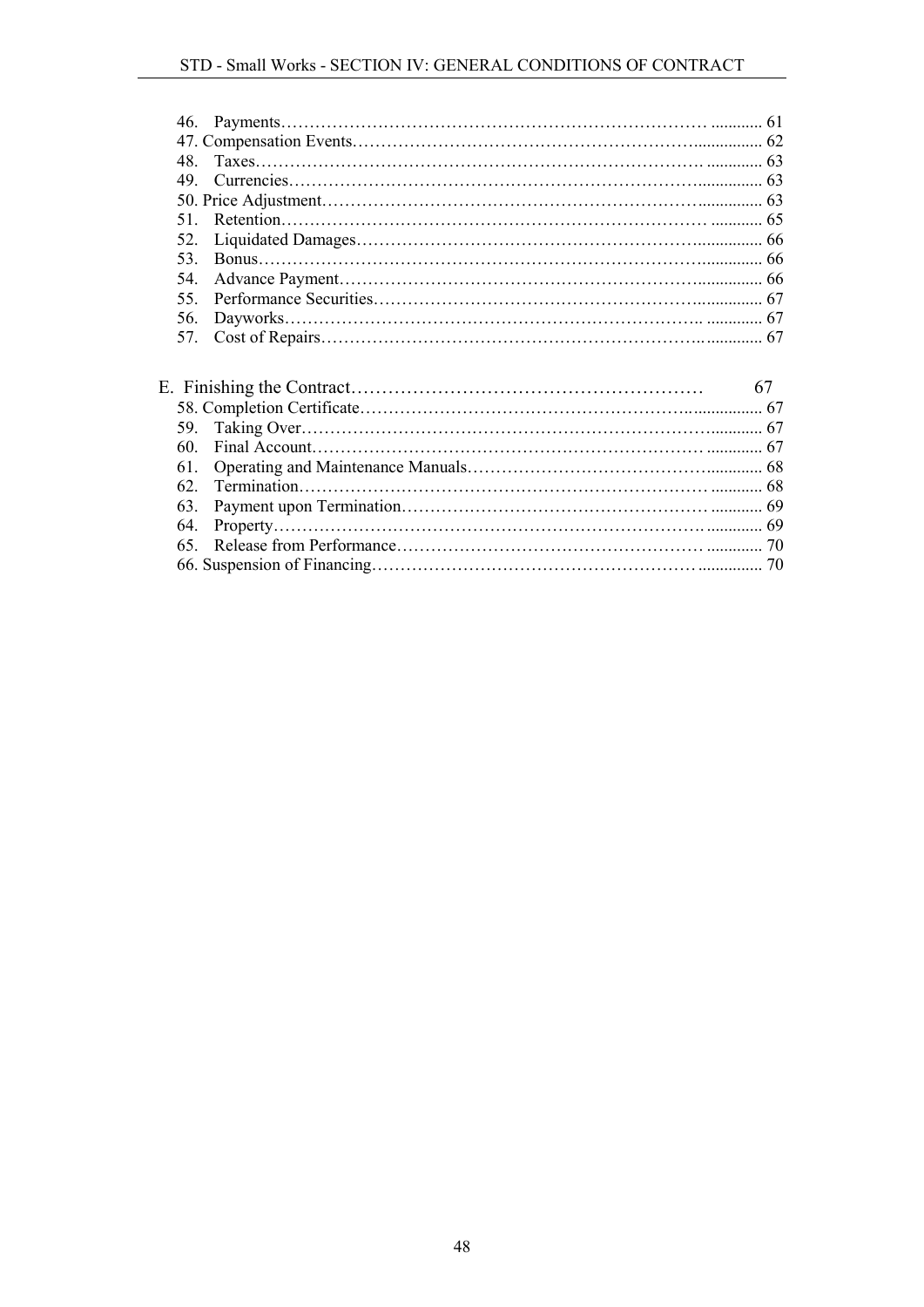### A. General

- <span id="page-48-1"></span><span id="page-48-0"></span>1. **Definitions** 1.1 Boldface type is used to identify defined terms.
	- The Adjudicator is the person appointed jointly by the Procuring Entity and the Contractor to resolve disputes in the first instance, as provided for in Clauses 27 and 28 hereunder.
	- Bill of Quantities means the priced and completed Bill of Quantities forming part of the Tender.
	- Compensation Events are those defined in Clause 47 hereunder.
	- The Completion Date is the date of completion of the Works as certified by the Project Manager, in accordance with Sub-Clause 58.1.
	- The Contract is the Contract between the Procuring Entity and the Contractor to execute, complete, and maintain the Works. It consists of the documents listed in Clause 2.3 below.
	- The Contractor is a person or corporate body whose Tender to carry out the Works has been accepted by the Procuring Entity.
	- The Contractor's Tender is the completed Tendering document submitted by the Contractor to the Procuring Entity.
	- The Contract Price is the price stated in the Letter of Acceptance and thereafter as adjusted in accordance with the provisions of the Contract.
	- Days are calendar days; months are calendar months.
	- Day works are varied work inputs subject to payment on a time basis for the Contractor's employees and Equipment, in addition to payments for associated Materials and Plant.
	- A Defect is any part of the Works not completed in accordance with the Contract.
	- The Defects Liability Certificate is the certificate issued by the Project Manager upon correction of defects by the Contractor.
	- The Defects Liability Period is the period named in the Contract Data Sheet and calculated from the Completion Date.
	- Drawings include calculations and other information provided or approved by the Project Manager for the execution of the Contract.
	- The Procuring Entity is the party who employs the Contractor to carry out the Works.
	- Equipment is the Contractor's machinery and vehicles brought temporarily to the Site to construct the Works.
	- The Initial Contract Price is the Contract Price listed in the Procuring Entity's Letter of Acceptance.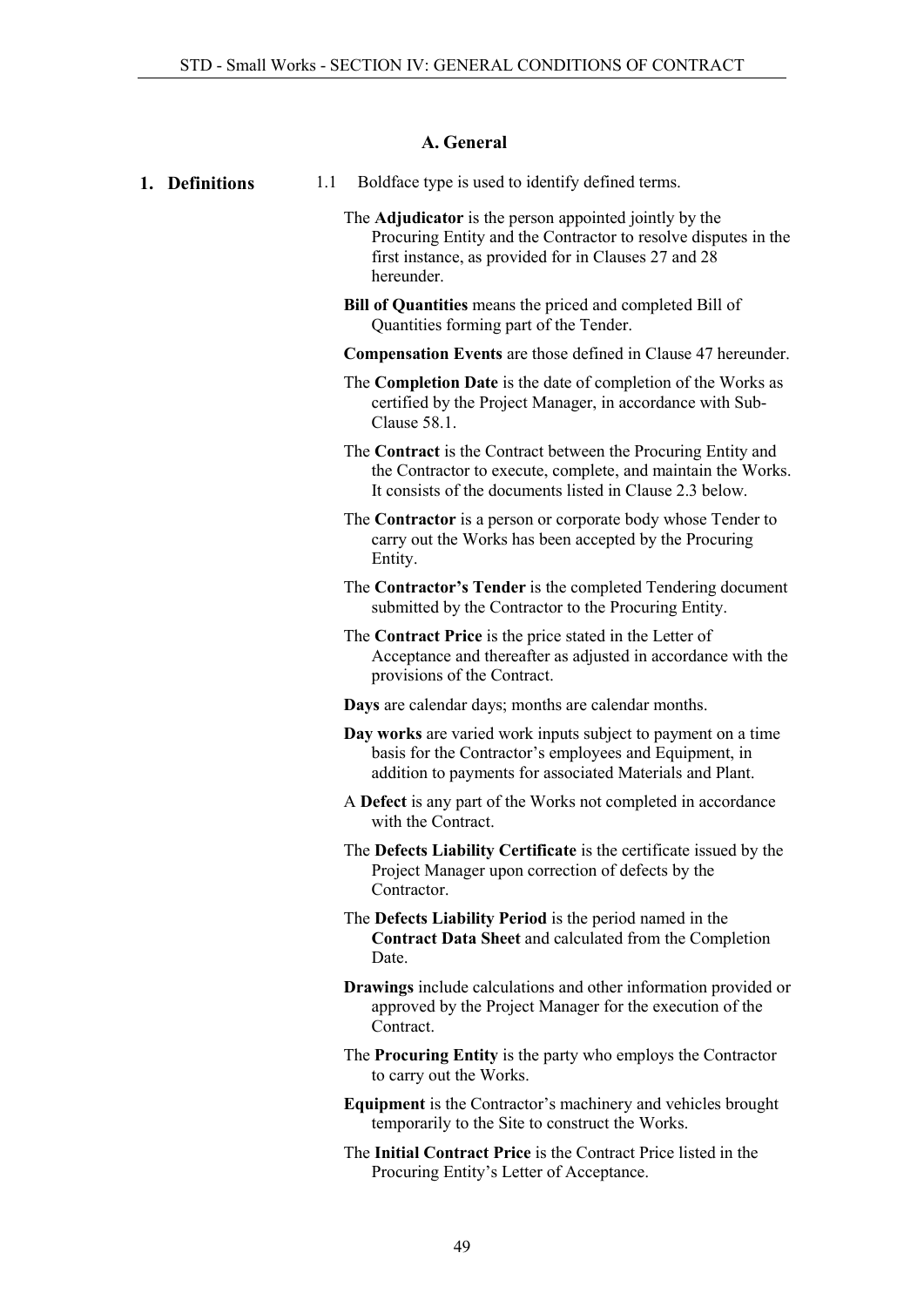- The Intended Completion Date is the date on which it is intended that the Contractor shall complete the Works. The Intended Completion Date is specified in the Contract Data Sheet. The Intended Completion Date may be revised only by the Project Manager by issuing an extension of time or an acceleration order.
- Materials are all supplies, including consumables, used by the Contractor for incorporation in the Works.
- Plant is any integral part of the Works that shall have a mechanical, electrical, chemical, or biological function.
- The Project Manager is the person named in the Contract Data Sheet (or any other competent person appointed by the Procuring Entity and notified to the Contractor, to act in replacement of the Project Manager) who is responsible for supervising the execution of the Works and administering the Contract and shall be an "Architect" or a "Quantity Surveyor" registered under the Architects and Quantity Surveyors Act Cap 525 or an "Engineer" registered under Engineers Registration Act Cap 530.

The Site is the area defined as such in the Contract Data Sheet.

- Site Investigation Reports are those that were included in the Tendering documents and are factual and interpretative reports about the surface and subsurface conditions at the Site.
- Specification means the Specification of the Works included in the Contract and any modification or addition made or approved by the Project Manager.
- The Start Date is given in the Contract Data Sheet. It is the latest date when the Contractor shall commence execution of the Works. It does not necessarily coincide with any of the Site Possession Dates.
- A Subcontractor is a person or corporate body who has a Contract with the Contractor to carry out a part of the work in the Contract, which includes work on the Site.
- Temporary Works are works designed, constructed, installed, and removed by the Contractor that are needed for construction or installation of the Works.
- A Variation is an instruction given by the Project Manager that varies the Works.
- The Works are what the Contract requires the Contractor to construct, install, and turn over to the Procuring Entity, as defined in the Contract Data Sheet.
- "Force Majeure" means an event which is beyond the reasonable control of a Party and which makes a Party's performance of its obligations under the Contract impossible or so impractical as to be considered impossible under the circumstances.
- <span id="page-49-0"></span>**2. Interpretation** 2.1 In interpreting these Conditions of Contract, singular also
	- 50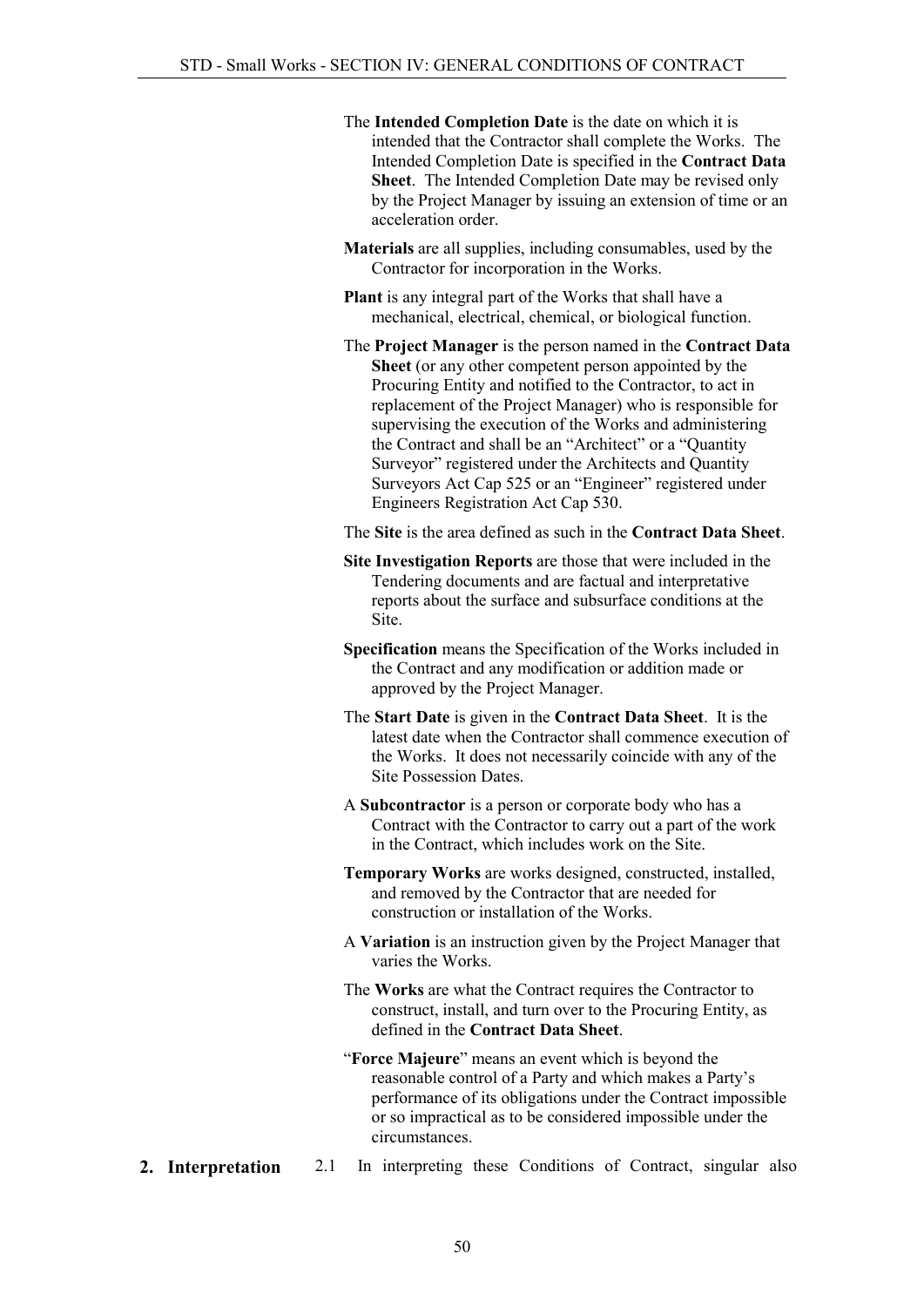means plural, male also means female or neuter, and the other way round. Headings have no significance. Words have their normal meaning under the language of the Contract unless<br>specifically defined. The Project Manager will provide The Project Manager will provide instructions clarifying queries about these Conditions of Contract.

- 2.2 If sectional completion is specified in the Contract Data Sheet, references in the Conditions of Contract to the Works, the Completion Date, and the Intended Completion Date apply to any Section of the Works (other than references to the Completion Date and Intended Completion Date for the whole of the Works).
- 2.3 The documents forming the Contract shall be interpreted in the order of priority given in the Contract Data Sheet:
	- (1) Agreement;
	- (2) Letter of Acceptance;
	- (3) Contract Data Sheet;
	- (4) Conditions of Contract;
	- (5) Technical Specifications;
	- (6) Contractor's Tender;
	- (7) Drawings;
	- (8) Bill of Quantities; and
	- (9) Any other document listed in the Contract Data Sheet as forming part of the Contract.
- <span id="page-50-0"></span>3. Language, Law, Fraud and Corruption
- 3.1 The language of the Contract and the law governing the Contract are stated in the Contract Data Sheet.
	- 3.2 The Government requires that Procuring Entities (including beneficiaries of Government funded projects) as well as Tenderers/Suppliers/Contractors under Government financed contracts, observe the highest standard of ethics during the procurement and execution of such contracts. It is the responsibility of the Procuring Entity to ensure that Tenderers, suppliers, and contractors and their subcontractors observe the highest standard of ethics during the procurement and execution of such contracts. In pursuance of this policy:
		- For the purpose of this provision, the following definitions are provided:
			- (i). "Corruption" has the meaning assigned to it in the Anti Corruption and Economic Crime Act 2003 and includes the offering, giving, receiving or soliciting of anything of value to influence the action of a public official in the procurement or disposal process or in contract execution;
			- (ii). "Fraudulent Practice" includes a misrepresentation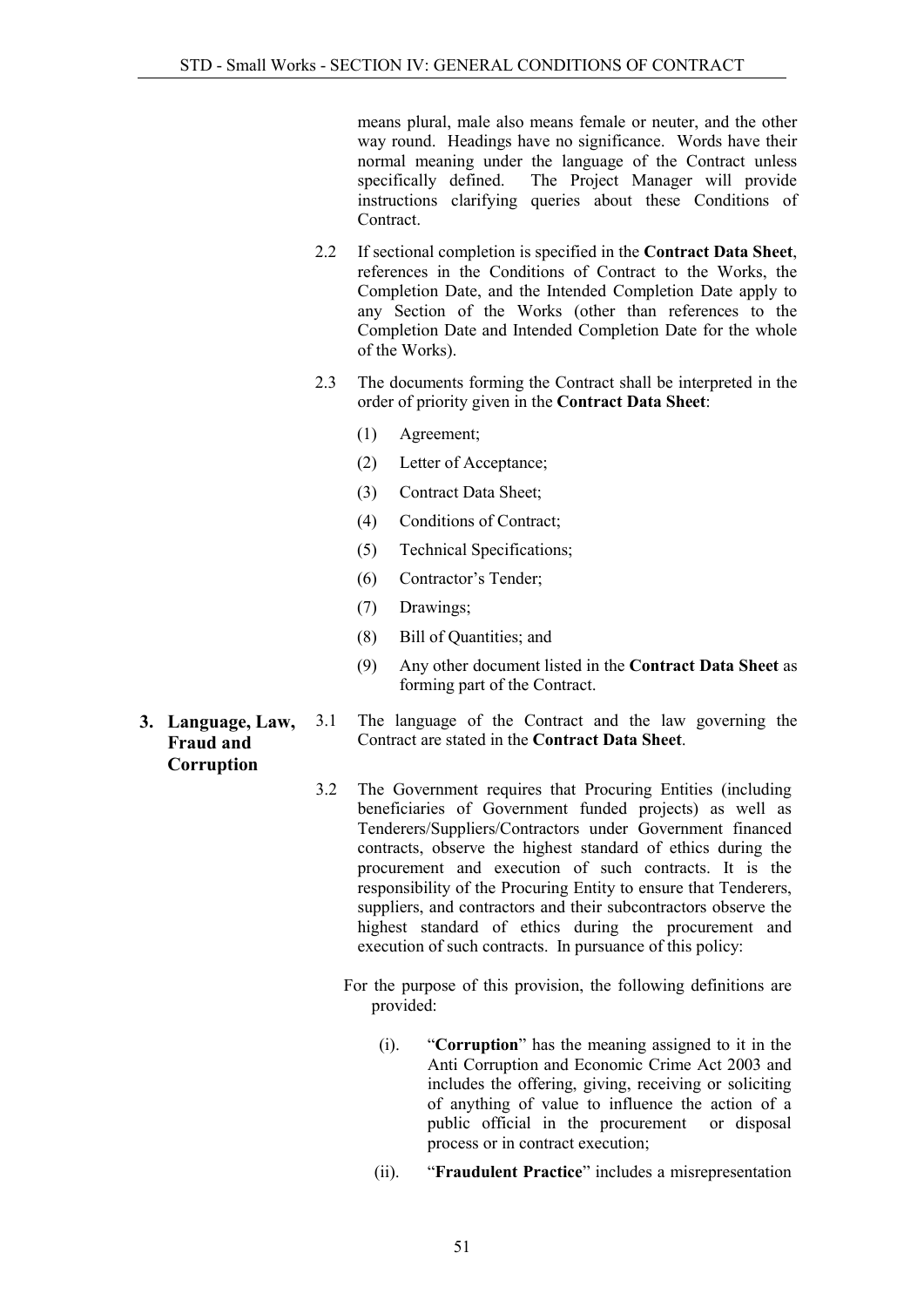of fact in order to influence a procurement or disposal process or the execution of a contract to the detriment of the Procuring Entity and includes collusive practices amongst Tenderers prior to or after Tender submission designed to establish Tender prices at artificial non competitive levels and deprive the Procuring Entity of the benefits of free and open competition;

- (iii). "Collusive Practice" means an arrangement between two or more suppliers, contractors and subcontractors designed to achieve an improper purpose, including to influence improperly the actions of the Procuring Entity prior to or after Tender submission , designed to establish Tender prices at artificial non competitive levels and to deprive the Procuring Entity of the benefit of free and open competition;
- (iv). "Coercive Practice" means impairing or harming, or threatening to impair or harm, directly or indirectly a supplier, contractor or subcontractor or the property of any of them to influence improperly the actions of a Procuring Entity;
- (v). "Obstructive Practice" means deliberately destroying, falsifying, altering or concealing of evidence material to the investigation or making false statements to investigators in order to materially impede an investigation into allegations of a corrupt, fraudulent, coercive or collusive practice; and /or threatening, harassing or intimidating any party to prevent it from disclosing its knowledge of matters relevant to the investigation or from pursuing the investigation.
- A Procuring Entity has the right to require that Tenderers, suppliers, and contractors and their subcontractors permit persons duly appointed by KACC/PPOA/KNAO to inspect their accounts and records and other documents relating to the Tender submission and contract performance;
- The Procuring Entity will reject a proposal for award if it determines that the Tenderer recommended for award has engaged in corrupt, fraudulent practices or others stated under Clause 44.1.a in competing for the contract;
- In pursuit of the policy defined in sub-Clause 44.1 the Procuring Entity will cancel the portion of the funds allocated to a contract for goods, works, or services if it at any time determines that corrupt or fraudulent practices were engaged in by representatives of the Procuring Entity or Approving Authority or of a beneficiary of the funds during the procurement or the execution of that contract;
	- In the event that the Procuring Entity or Approving Authority does not take timely and appropriate action satisfactory to the Government of Kenya to remedy the situation, then the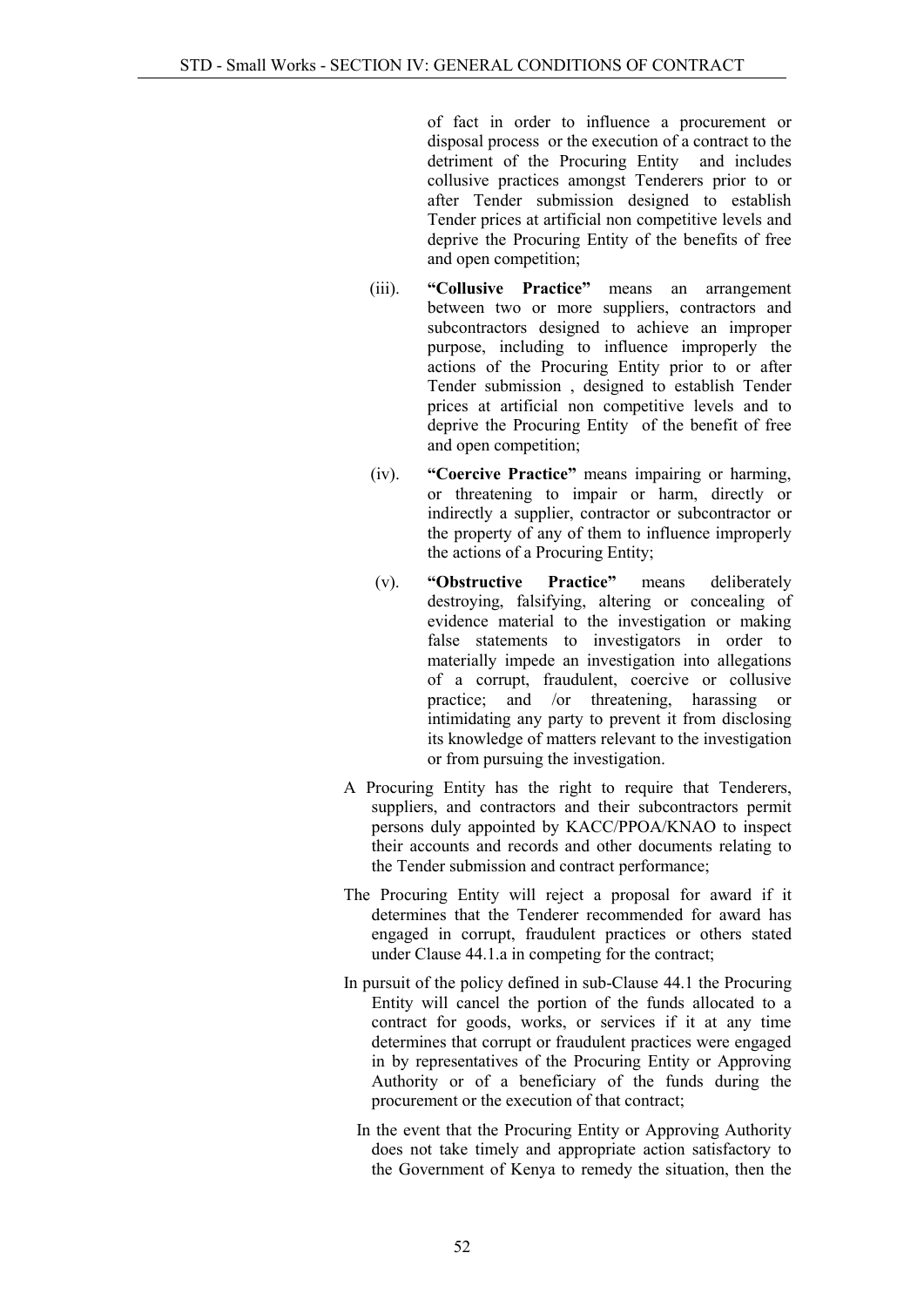Director-General may order an investigation of procurement proceedings for the purpose of determining whether there has been a breach of the Public Procurement and Disposal Act, 2005.

- 3.3 The Director-General may, on the advice of the Advisory Board, debar a person from participating in procurement proceedings on the ground that the person has committed an offence under the Public Procurement and Disposal Act, 2005. A debarment shall be for a period of time of not less than five years. Before a person is so debarred, he/she will be given an opportunity to make representations to the Director-General and may request the Review Board to review the debarment.
- 3.4 Any communication between the Tenderers and the Procuring Entity related to matters of alleged fraud or corruption must be made in writing.
- <span id="page-52-0"></span>4. Confidentiality 4.1 The Service Providers, their Subcontractors, and the Personnel of either of them shall not disclose any proprietary or confidential information relating to the Project, the Services, this Contract, or the Procuring Entity's business or operations without the prior written consent of the Procuring Entity.
- <span id="page-52-1"></span>5. Project Manager's Decisions 5.1 Except where otherwise specifically stated, the Project Manager will decide contractual matters between the Procuring Entity and the Contractor in the role representing the Procuring Entity.
- <span id="page-52-2"></span>6. Delegation 6.1 The Project Manager may delegate any of his duties and responsibilities to other people except to the Adjudicator, after notifying the Contractor, and may cancel any delegation after notifying the Contractor.
- <span id="page-52-3"></span>7. Communication s 7.1 Communications between parties that are referred to in the Conditions shall be effective only when in writing. A notice shall be effective only when it is delivered.
- <span id="page-52-4"></span>8. Subcontracting 8.1 The Contractor may subcontract with the approval of the Project Manager, but may not assign the Contract without the approval of the Procuring Entity in writing. Subcontracting shall not alter the Contractor's obligations.
- <span id="page-52-5"></span>9. Other **Contractors** 9.1 The Contractor shall cooperate and share the Site with other contractors, public authorities, utilities, and the Procuring Entity between the dates given in the Schedule of Other Contractors, as referred to in the Contract Data Sheet. The Contractor shall also provide facilities and services for them as described in the Schedule. The Procuring Entity may modify the Schedule of Other Contractors, and shall notify the Contractor of any such modification
- <span id="page-52-6"></span>10. Personnel 10.1 The Contractor shall employ the key personnel named in the Schedule of Key Personnel, as referred to in the Contract Data Sheet, who shall be appropriately qualified and registered with the appropriate bodies to carry out the functions stated in the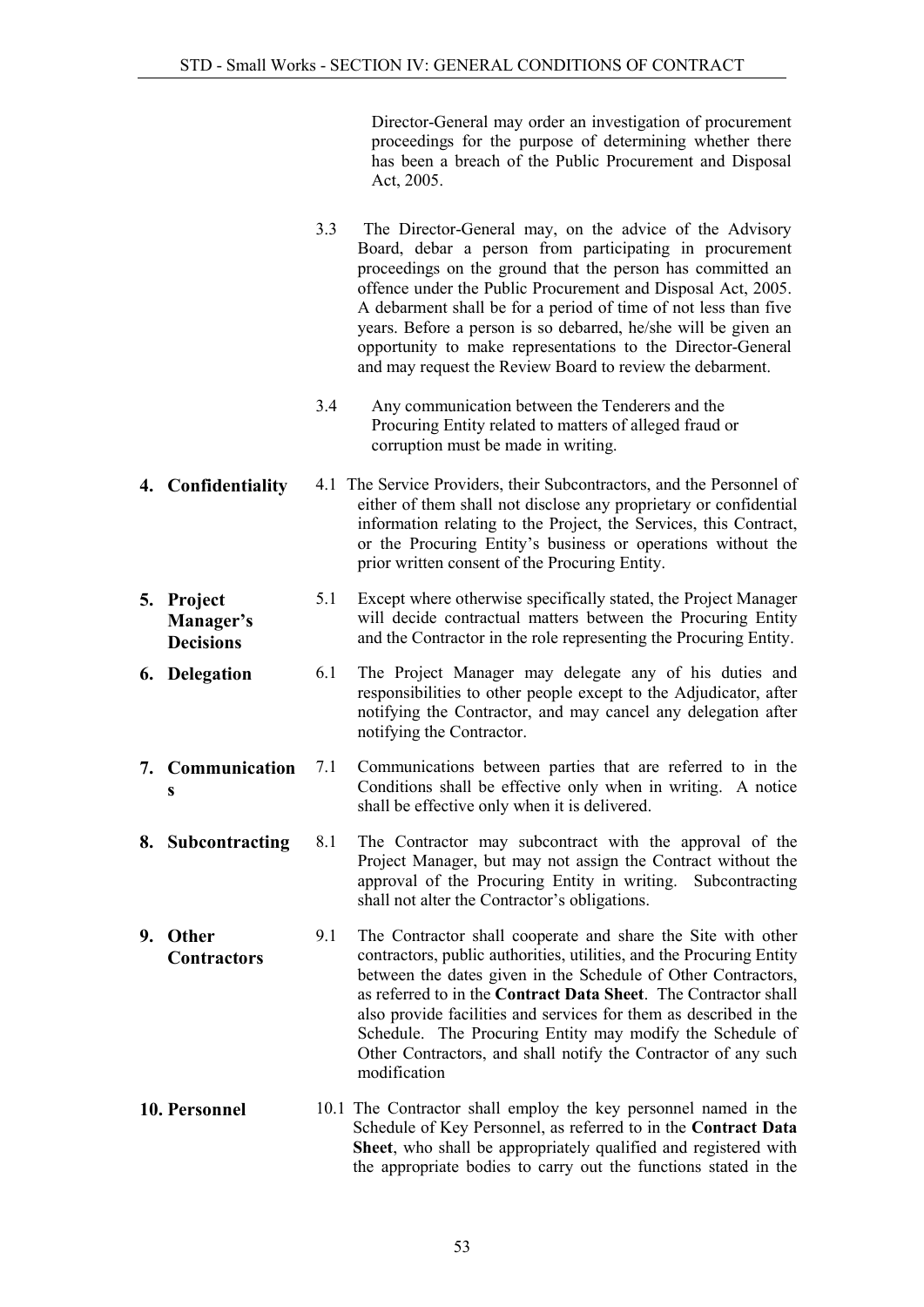Schedule or other personnel approved by the Project Manager. The Project Manager will approve any proposed replacement of key personnel only if their relevant qualifications and abilities are substantially equal to or better than those of the personnel listed in the Schedule.

- 10.2 If the Project Manager asks the Contractor to remove a person who is a member of the Contractor's staff or work force, stating the reasons, the Contractor shall ensure that the person leaves the Site within seven days and has no further connection with the work in the Contract.
- 11.1 The Procuring Entity carries the risks which this Contract states are Procuring Entity's risks, and the Contractor carries the risks which this Contract states are Contractor's risks.
	- 12.1 From the Start Date until the Defects Correction Certificate has been issued, the following are Procuring Entity's risks:
	- a) The risk of personal injury, death, or loss of or damage to property (excluding the Works, Plant, Materials, and Equipment), which are due to:
		- (i) Use or occupation of the Site by the Works or for the purpose of the Works, which is the unavoidable result of the Works; or
		- (ii) Negligence, breach of statutory duty, or interference with any legal right by the Procuring Entity or by any person employed by or contracted to him except the Contractor.
	- b) The risk of damage to the Works, Plant, Materials, and Equipment to the extent that it is due to a fault of the Procuring Entity or in the Procuring Entity's design, or due to war or radioactive contamination directly affecting the country where the Works are to be executed.
	- 12.2 From the Completion Date until the Defects Correction Certificate has been issued, the risk of loss of or damage to the Works, Plant, and Materials is an Procuring Entity's risk except loss or damage due to:
		- (a) A Defect which existed on the Completion Date;
		- (b) An event occurring before the Completion Date, which was not itself an Procuring Entity's risk; or
		- (c) The activities of the Contractor on the Site after the Completion Date.
- <span id="page-53-2"></span>13. Contractor's Risks 13.1 From the Starting Date until the Defects Correction Certificate has been issued, the risks of personal injury, death, and loss of or damage to property (including, without limitation, the Works, Plant, Materials, and Equipment) which are not Procuring Entity's risks are Contractor's risks.
- <span id="page-53-0"></span>11. Procuring Entity's and Contractor's Risks
- <span id="page-53-1"></span>12. Procuring Entity's Risks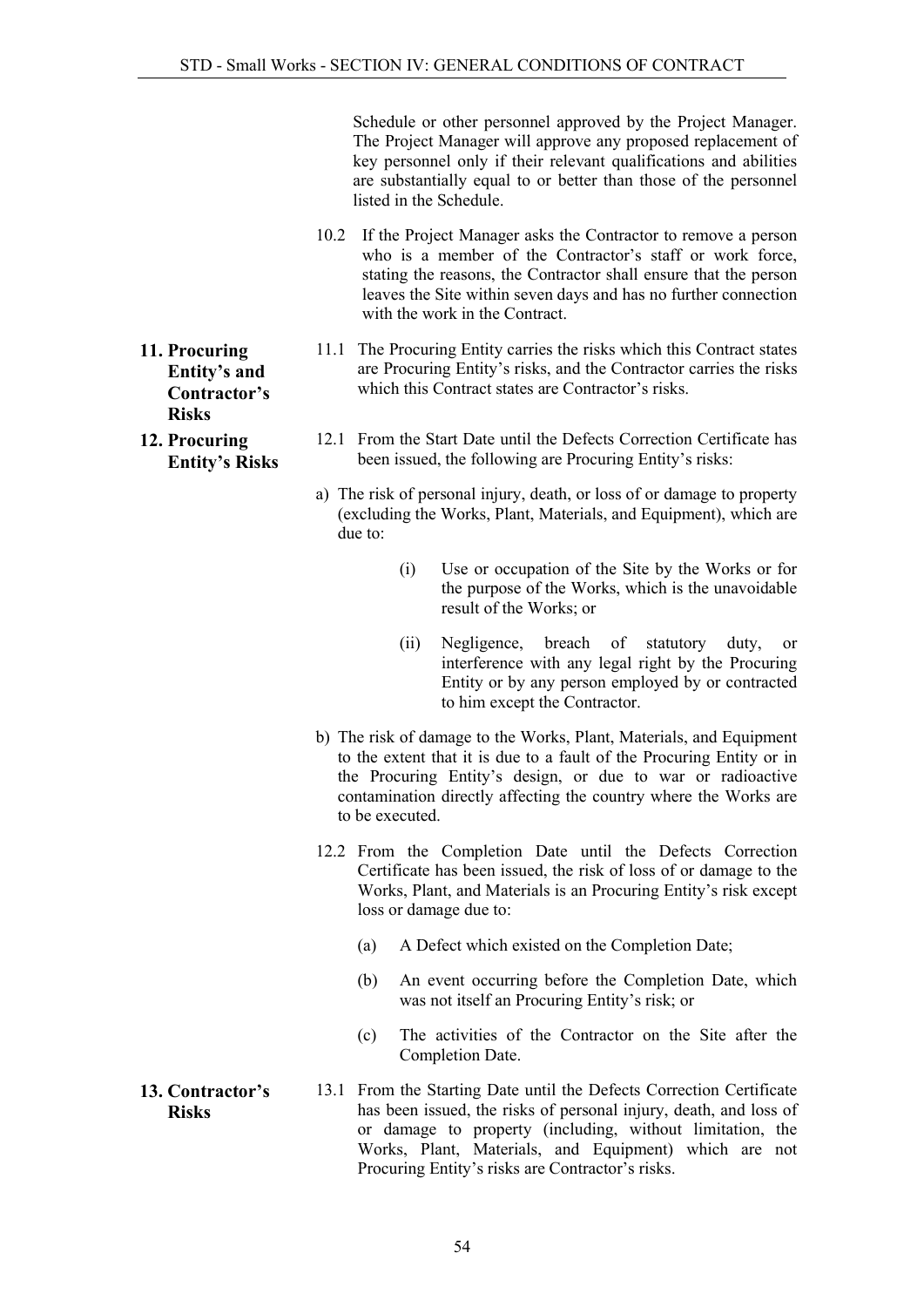<span id="page-54-5"></span><span id="page-54-4"></span><span id="page-54-3"></span><span id="page-54-2"></span><span id="page-54-1"></span><span id="page-54-0"></span>

| 14. Insurance                                             |      | 14.1 The Contractor shall provide, in the joint names of the<br>Procuring Entity and the Contractor, insurance cover from the<br>Start Date to the end of the Defects Liability Period, in the<br>amounts and deductibles stated in the Contract Data Sheet for<br>the following events which are due to the Contractor's risks:                                              |
|-----------------------------------------------------------|------|-------------------------------------------------------------------------------------------------------------------------------------------------------------------------------------------------------------------------------------------------------------------------------------------------------------------------------------------------------------------------------|
|                                                           |      | Loss of or damage to the Works, Plant, and Materials;<br>(a)                                                                                                                                                                                                                                                                                                                  |
|                                                           |      | (b)<br>Loss of or damage to Equipment;                                                                                                                                                                                                                                                                                                                                        |
|                                                           |      | (c)<br>Loss of or damage to property (except the Works, Plant,<br>Materials, and Equipment) in connection with the<br>Contract; and                                                                                                                                                                                                                                           |
|                                                           |      | (d)<br>Personal injury or death.                                                                                                                                                                                                                                                                                                                                              |
|                                                           |      | 14.2 Policies and certificates for insurance shall be delivered by the<br>Contractor to the Project Manager for the Project Manager's<br>approval before the Start Date. All such insurance shall provide<br>for compensation to be payable in the types and proportions of<br>currencies required to rectify the loss or damage incurred.                                    |
|                                                           |      | 14.3 If the Contractor does not provide any of the policies and<br>certificates required, the Procuring Entity may effect the<br>insurance which the Contractor should have provided and<br>recover the premiums the Procuring Entity has paid from<br>payments otherwise due to the Contractor or, if no payment is<br>due, the payment of the premiums shall be a debt due. |
|                                                           |      | 14.4 Alterations to the terms of insurance shall not be made without<br>the approval of the Project Manager.                                                                                                                                                                                                                                                                  |
|                                                           |      | 14.5 Both parties shall comply with any conditions of the insurance<br>policies.                                                                                                                                                                                                                                                                                              |
| <b>15. Site</b><br>Investigation<br><b>Reports</b>        |      | 15.1 The Contractor, in preparing the Tender, shall rely on any Site<br>Investigation Reports referred to in the Contract Data Sheet,<br>supplemented by any information available to the Tenderers.                                                                                                                                                                          |
| 16. Queries about<br>the Contract<br><b>Data Sheet</b>    |      | 16.1 The Project Manager will clarify queries on the Contract Data<br>Sheet.                                                                                                                                                                                                                                                                                                  |
| 17. Contractor to<br><b>Construct the</b><br><b>Works</b> | 17.1 | The Contractor shall construct and install the Works in<br>accordance with the Specifications and Drawings.                                                                                                                                                                                                                                                                   |
| 18. Commencement<br>and Completion                        | 18.1 | The Contractor may commence execution of the Works on the<br>Start Date and shall carry out the Works in accordance with the<br>Programme submitted by the Contractor, as updated with the<br>approval of the Project Manager, and complete them by the<br>Intended Completion Date.                                                                                          |
| 19. Approval by the<br>Project<br><b>Manager</b>          | 19.1 | The Contractor shall submit Specifications and Drawings<br>showing the proposed Temporary Works to the Project<br>Manager, who is to approve them if they comply with the<br>Specifications and Drawings.                                                                                                                                                                     |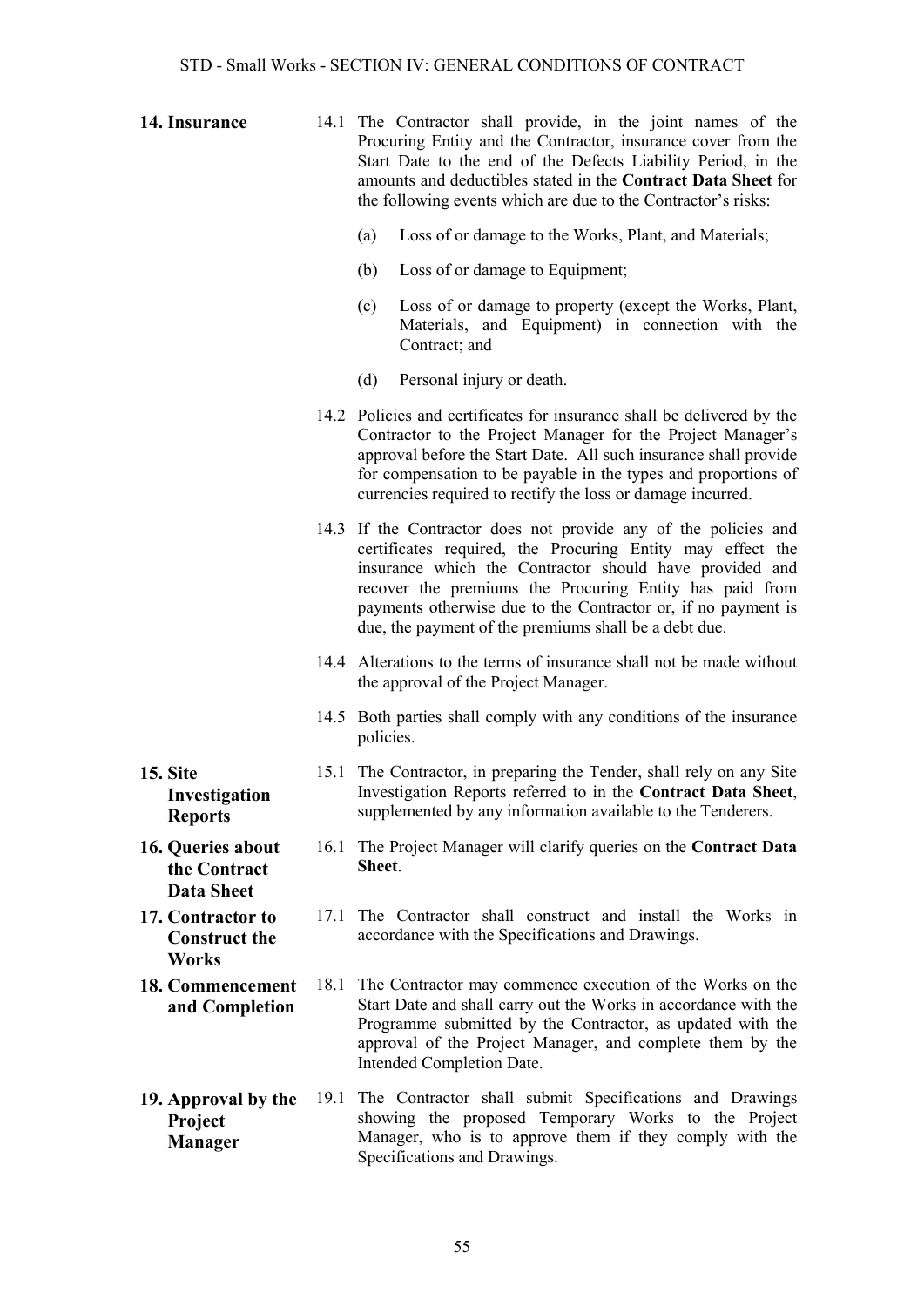<span id="page-55-3"></span><span id="page-55-2"></span><span id="page-55-1"></span><span id="page-55-0"></span>

|                                                |      | 19.2 The Contractor shall be responsible for the design of<br>Temporary Works.                                                                                                                                                                                                                                               |
|------------------------------------------------|------|------------------------------------------------------------------------------------------------------------------------------------------------------------------------------------------------------------------------------------------------------------------------------------------------------------------------------|
|                                                |      | 19.3 The Project Manager's approval shall not alter the Contractor's<br>responsibility for design of the Temporary Works.                                                                                                                                                                                                    |
|                                                |      | 19.4 The Contractor shall obtain approval of third parties to the<br>design of the Temporary Works, where required.                                                                                                                                                                                                          |
|                                                |      | 19.5 All Drawings prepared by the Contractor for the execution of<br>the temporary or permanent Works, are subject to prior<br>approval by the Project Manager before their use.                                                                                                                                             |
| 20. Protection of<br>the<br><b>Environment</b> |      | 20.1 The Contractors shall take all reasonable steps to protect the<br>environment and to limit damage and nuisance to people and<br>property resulting from pollution, noise and other results of his<br>operations.                                                                                                        |
|                                                |      | 20.2 The Contractors shall ensure that emissions, surface discharges<br>and effluent from his activities shall not exceed prescribed<br>values in the environmental laws.                                                                                                                                                    |
| 21. Labour Laws                                |      | 21.2 The Contractor shall comply with all the relevant labour laws<br>applicable in the Country, including laws relating to workers<br>employment, working hours, health, safety, welfare, and<br>immigration, and shall allow them all their legal rights.                                                                  |
|                                                | 21.2 | The Contractor shall require his employees to obey all<br>applicable laws, including those concerning safety at work.                                                                                                                                                                                                        |
| 22. Health and<br><b>Safety</b>                |      | 22.1 The Contractor shall at all times take all reasonable precautions<br>to maintain the health and safety of his personnel.                                                                                                                                                                                                |
|                                                |      | 22.2 The Contractor shall ensure that first aid facilities are available<br>at all times at the site and that suitable arrangements are made<br>for all necessary welfare and hygiene requirements and for the<br>prevention of epidemics.                                                                                   |
|                                                |      | 22.3 The Contractor shall notify the Procuring Entity details of any<br>accident as soon as practicable after its occurrence. The<br>Contractor shall maintain records and make reports concerning<br>health, safety, and welfare of persons, and damage to the<br>property, as the Procuring Entity may reasonably require. |
|                                                |      | 22.4 The Contractor shall conduct an HIV-Aids<br>awareness<br>programme, and shall take other such measures as specified in<br>the Contract Data Sheet to reduce the risk of transfer of HIV<br>virus between and among Contractor personnel, the Procuring<br>Entity's Staff and the surrounding community.                 |
| 23. Discoveries                                | 23.1 | Anything of historical or other interest or of significant value<br>unexpectedly discovered on the Site shall be the property of the<br>Procuring Entity. The Contractor shall notify the Project<br>Manager of such discoveries and carry out the Project<br>Manager's instructions for dealing with them.                  |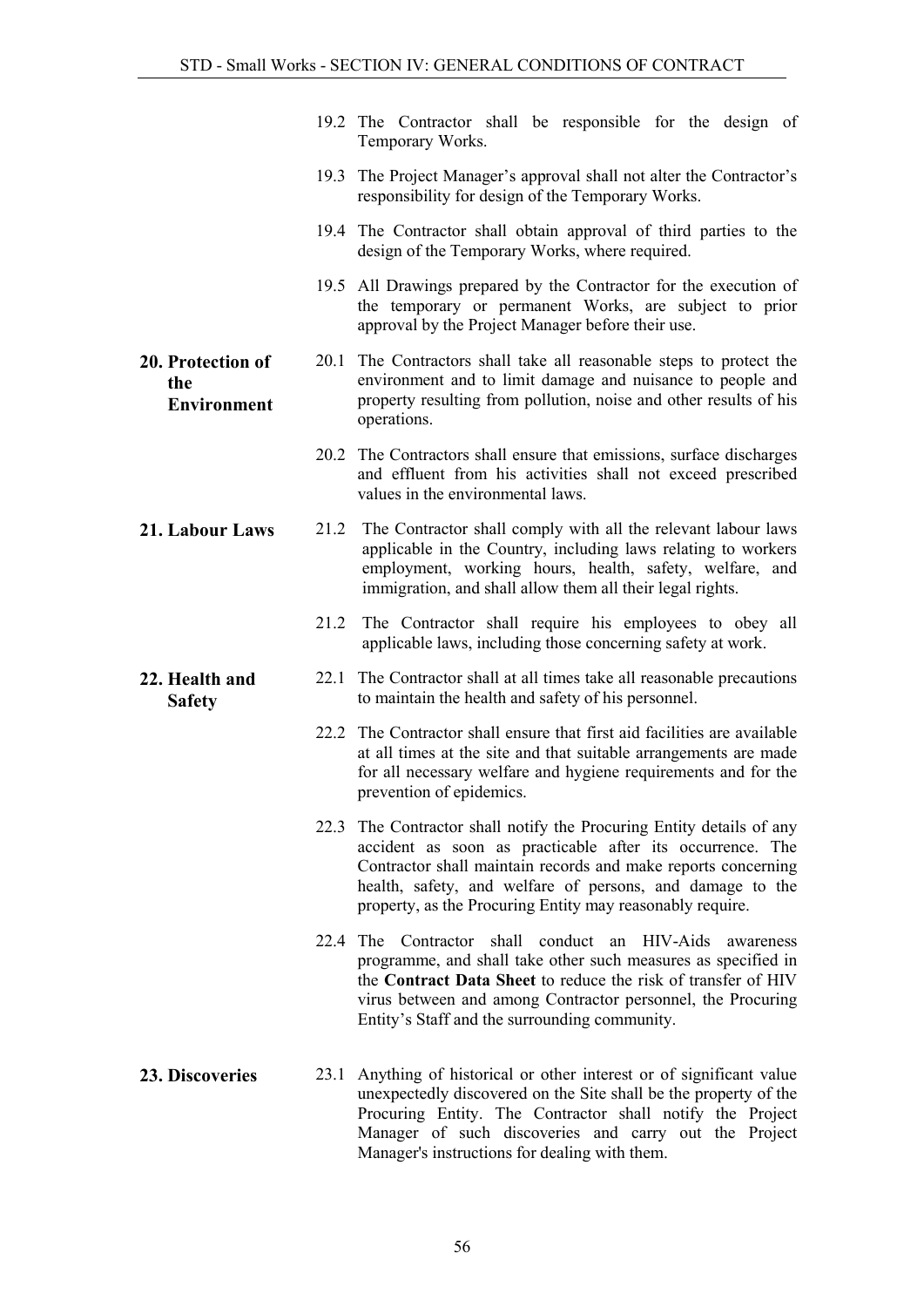<span id="page-56-5"></span><span id="page-56-4"></span><span id="page-56-3"></span><span id="page-56-2"></span><span id="page-56-1"></span><span id="page-56-0"></span>

| 24. Possession of<br>the Site                                |      | 24.1 The Procuring Entity shall give possession of all parts of the<br>Site to the Contractor. If possession of a part is not given by<br>the date stated in the Contract Data Sheet, the Procuring<br>Entity will be deemed to have delayed the start of the relevant<br>activities, and this will be a Compensation Event.                                                                                                                                                                                                                                                                                                                          |
|--------------------------------------------------------------|------|-------------------------------------------------------------------------------------------------------------------------------------------------------------------------------------------------------------------------------------------------------------------------------------------------------------------------------------------------------------------------------------------------------------------------------------------------------------------------------------------------------------------------------------------------------------------------------------------------------------------------------------------------------|
| 25. Access to the<br><b>Site</b>                             | 25.1 | The Contractor shall allow the Project Manager and any person<br>authorized by the Project Manager access to the Site and to any<br>place where work in connection with the Contract is being<br>carried out or is intended to be carried out.                                                                                                                                                                                                                                                                                                                                                                                                        |
| 26. Instructions,<br><b>Inspections and</b><br><b>Audits</b> |      | 26.1 The Contractor shall carry out all instructions of the Project<br>Manager which comply with the applicable laws where the Site<br>is located.                                                                                                                                                                                                                                                                                                                                                                                                                                                                                                    |
|                                                              |      | 26.2 The Contractor shall permit the Kenya Government to inspect<br>the Contractor's accounts and records relating to the<br>performance of the Contractor and to have them audited by<br>auditors appointed by the Kenya Government, if so required by<br>the Kenya Government                                                                                                                                                                                                                                                                                                                                                                       |
| 27. Disputes                                                 |      | 27. 1 If the Contractor believes that a decision taken by the Project<br>Manager was either outside the authority given to the Project<br>Manager by the Contract or that the decision was wrongly<br>taken, the decision shall be referred to the Adjudicator within<br>14 days of the notification of the Project Manager's decision.                                                                                                                                                                                                                                                                                                               |
| 28. Procedure for<br><b>Disputes</b>                         |      | 28.1 The Adjudicator shall give a decision in writing within 28 days<br>of receipt of a notification of a dispute.                                                                                                                                                                                                                                                                                                                                                                                                                                                                                                                                    |
|                                                              |      | 28.2 The Adjudicator shall be paid by the hour at the rate specified<br>in the Tender Data Sheet and Contract Data Sheet, together<br>with reimbursable expenses of the types specified in the<br>Contract Data Sheet, and the cost shall be divided equally<br>between the Procuring Entity and the Contractor, whatever<br>decision is reached by the Adjudicator. Either party may refer a<br>decision of the Adjudicator to an Arbitrator within 28 days of<br>the Adjudicator's written decision. If neither party refers the<br>arbitration within the above 28 days,<br>dispute to<br>the<br>Adjudicator's decision will be final and binding. |
|                                                              |      | 28.3 The arbitration shall be conducted in accordance with the<br>arbitration procedure published by the institution named and in<br>the place shown in the Contract Data Sheet.                                                                                                                                                                                                                                                                                                                                                                                                                                                                      |
| 29. Replacement of<br>Adjudicator                            |      | 29.1 Should the Adjudicator resign or die, or should the Procuring<br>Entity and the Contractor agree that the Adjudicator is not<br>functioning in accordance with the provisions of the Contract, a<br>new Adjudicator will be jointly appointed by the Procuring<br>Entity and the Contractor. In case of disagreement between the<br>Procuring Entity and the Contractor, within 30 days, the<br>Adjudicator shall be designated by the Appointing Authority<br>designated in the Contract Data Sheet at the request of either<br>party, within 14 days of receipt of such request.                                                               |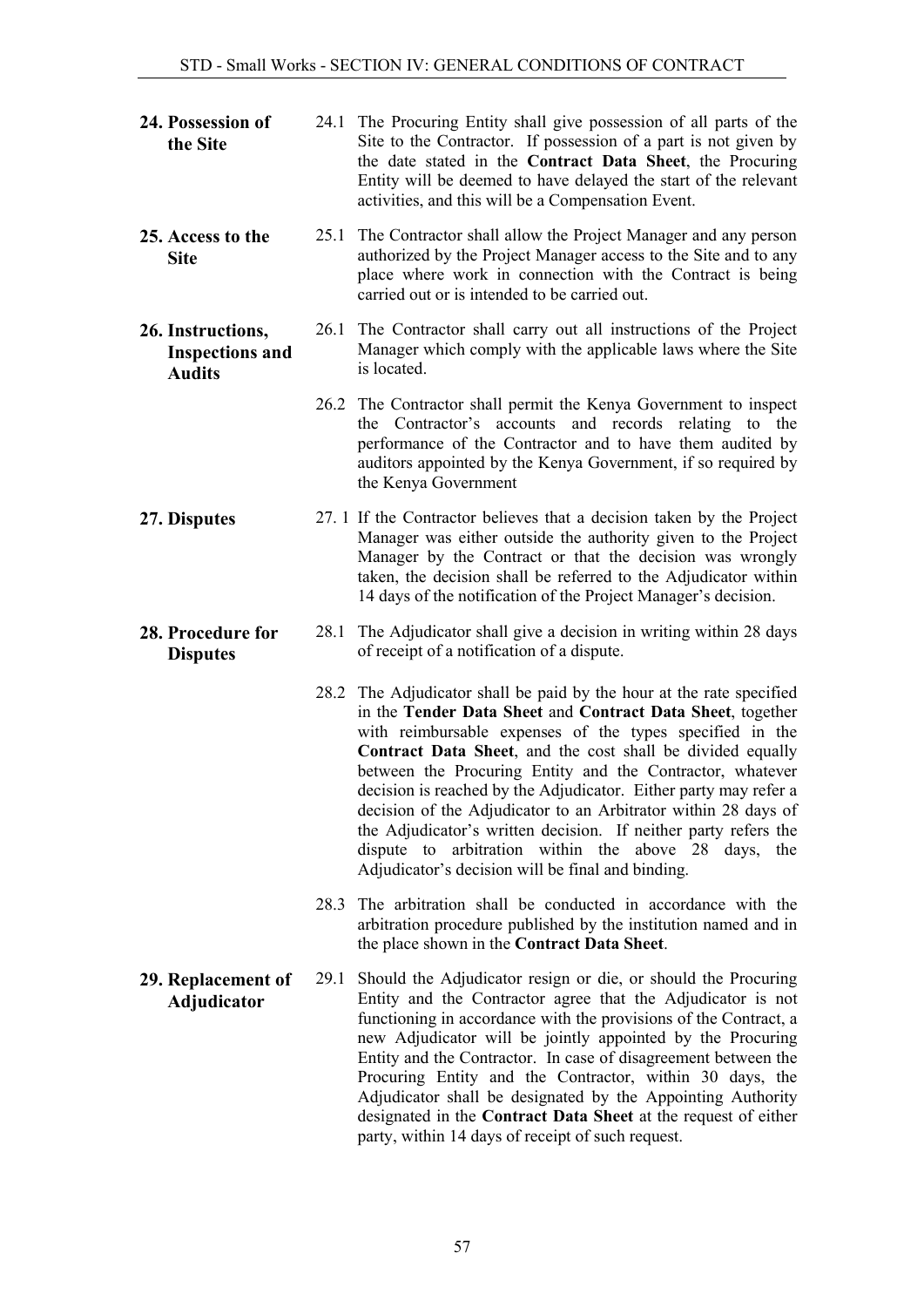### B. Time Control

- <span id="page-57-1"></span><span id="page-57-0"></span>30. Programme 30.1 Within the time stated in the Contract Data Sheet, the Contractor shall submit to the Project Manager for approval a Programme showing the general methods, arrangements, order, and timing for all the activities in the Works.
	- 30.2 An update of the Programme shall be a programme showing the actual progress achieved on each activity and the effect of the progress achieved on the timing of the remaining work, including any changes to the sequence of the activities.
	- 30.3 The Contractor shall submit to the Project Manager for approval an updated Programme at intervals no longer than the period stated in the Contract Data Sheet. If the Contractor does not submit an updated Programme within this period, the Project Manager may withhold the amount stated in the Contract Data Sheet from the next payment certificate and continue to withhold this amount until the next payment after the date on which the overdue Programme has been submitted.
	- 30.4 The Project Manager's approval of the Programme shall not alter the Contractor's obligations. The Contractor may revise the Programme and submit it to the Project Manager again at any time. A revised Programme shall show the effect of Variations and Compensation Events
- 31. Extension of the Intended Completion Date 31.1 The Project Manager shall extend the Intended Completion Date if a Compensation Event occurs or a Variation is issued which makes it impossible for Completion to be achieved by the Intended Completion Date without the Contractor taking steps to accelerate the remaining work, which would cause the Contractor to incur additional cost.
	- 31.2 The Project Manager shall decide whether and by how much to extend the Intended Completion Date within 21 days of the Contractor asking the Project Manager for a decision upon the effect of a Compensation Event or Variation and submitting full supporting information. If the Contractor has failed to give early warning of a delay or has failed to cooperate in dealing with a delay, the delay by this failure shall not be considered in assessing the new Intended Completion Date.
- <span id="page-57-3"></span>32. Acceleration 32.1 When the Procuring Entity wants the Contractor to finish before the Intended Completion Date, the Project Manager will obtain priced proposals for achieving the necessary acceleration from the Contractor. If the Procuring Entity accepts these proposals, the Intended Completion Date will be adjusted accordingly and confirmed by both the Procuring Entity and the Contractor.
	- 32.2 If the Contractor's priced proposals for acceleration are accepted by the Procuring Entity, they shall be incorporated in the Contract Price and treated as a Variation.
- 33. Delays 33.1 The Project Manager may instruct the Contractor to delay the start

<span id="page-57-2"></span>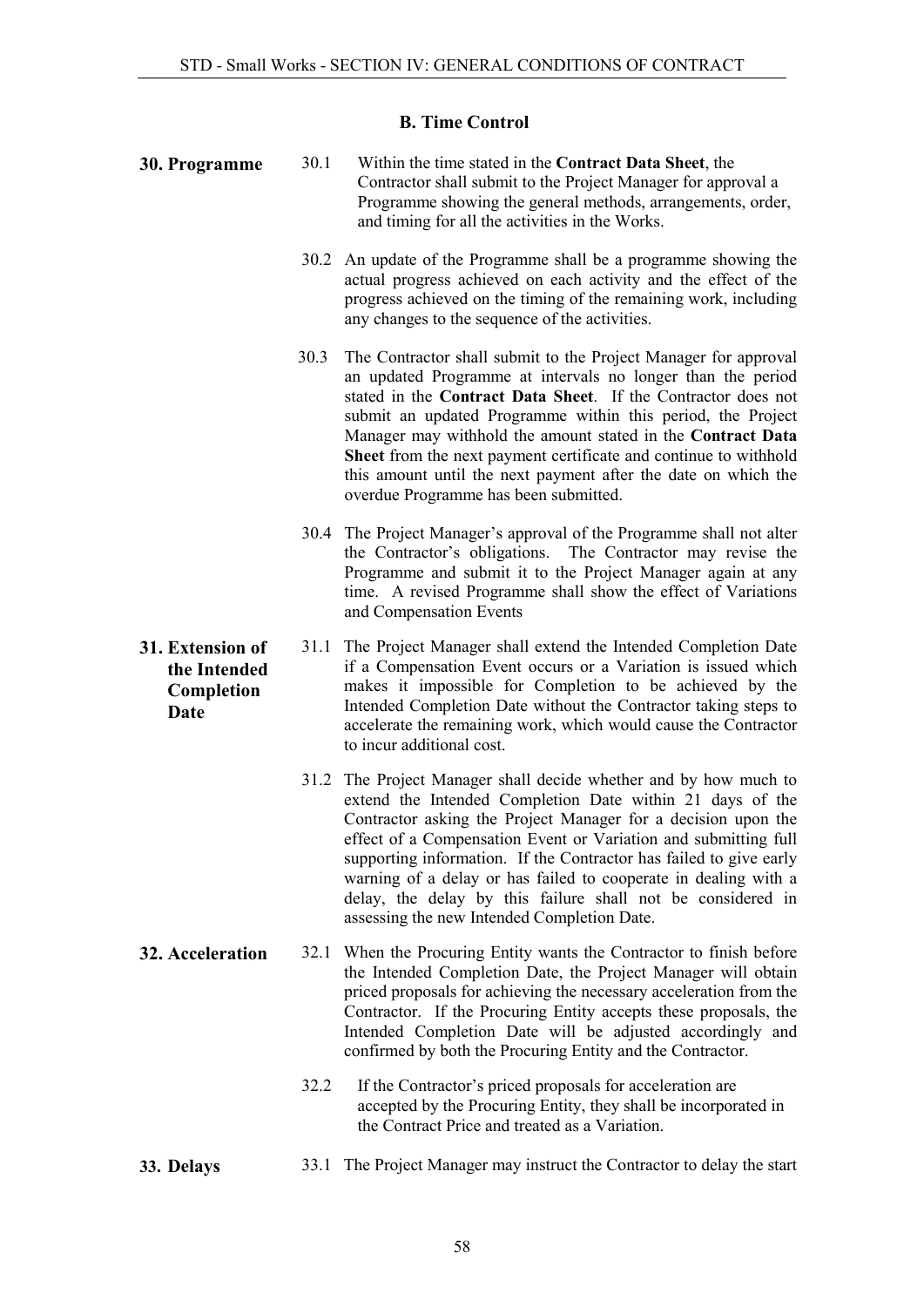or progress of any activity within the Works.

# the Project Manager

Ordered by

- <span id="page-58-1"></span>34. Management **Meetings** 34.1 Either the Project Manager or the Contractor may require the other to attend a management meeting. The business of a management meeting shall be to review the plans for remaining work and to deal with matters raised in accordance with the early warning procedure.
	- 34.2 The Project Manager shall record the business of management meetings and provide copies of the record to those attending the meeting and to the Procuring Entity. The responsibility of the parties for actions to be taken shall be decided by the Project Manager either at the management meeting or after the management meeting and stated in writing to all who attended the meeting.
- <span id="page-58-2"></span>35. Early Warning 35.1 The Contractor shall warn the Project Manager at the earliest opportunity of specific likely future events or circumstances that may adversely affect the quality of the work, increase the Contract Price or delay the execution of the Works. The Project Manager may require the Contractor to provide an estimate of the expected effect of the future event or circumstance on the Contract Price and Completion Date. The estimate shall be provided by the Contractor as soon as reasonably possible.
	- 35.2 The Contractor shall cooperate with the Project Manager in making and considering proposals for how the effect of such an event or circumstance can be avoided or reduced by anyone involved in the work and in carrying out any resulting instruction of the Project Manager.

## C. Quality Control

- <span id="page-58-4"></span><span id="page-58-3"></span>36. Identifying **Defects** 36.1 The Project Manager shall check the Contractor's work and notify the Contractor of any Defects that are found. Such checking shall not affect the Contractor's responsibilities. The Project Manager may instruct the Contractor to search for a Defect and to uncover and test any work that the Project Manager considers may have a Defect.
- <span id="page-58-5"></span>37. Tests 37.1 If the Project Manager instructs the Contractor to carry out a test not specified in the Specification to check whether any work has a Defect and the test shows that it does, the Contractor shall pay for the test and any samples. If there is no Defect, the test shall be a Compensation Event.
- <span id="page-58-6"></span><span id="page-58-0"></span>38. Correction of **Defects** 38.1 The Project Manager shall give notice to the Contractor of any Defects before the end of the Defects Liability Period, which begins at Completion, and is defined in the Contract Data Sheet. The Defects Liability Period shall be extended for as long as Defects remain to be corrected.
	- 38.2 Every time notice of a Defect is given, the Contractor shall correct the notified Defect within the length of time specified by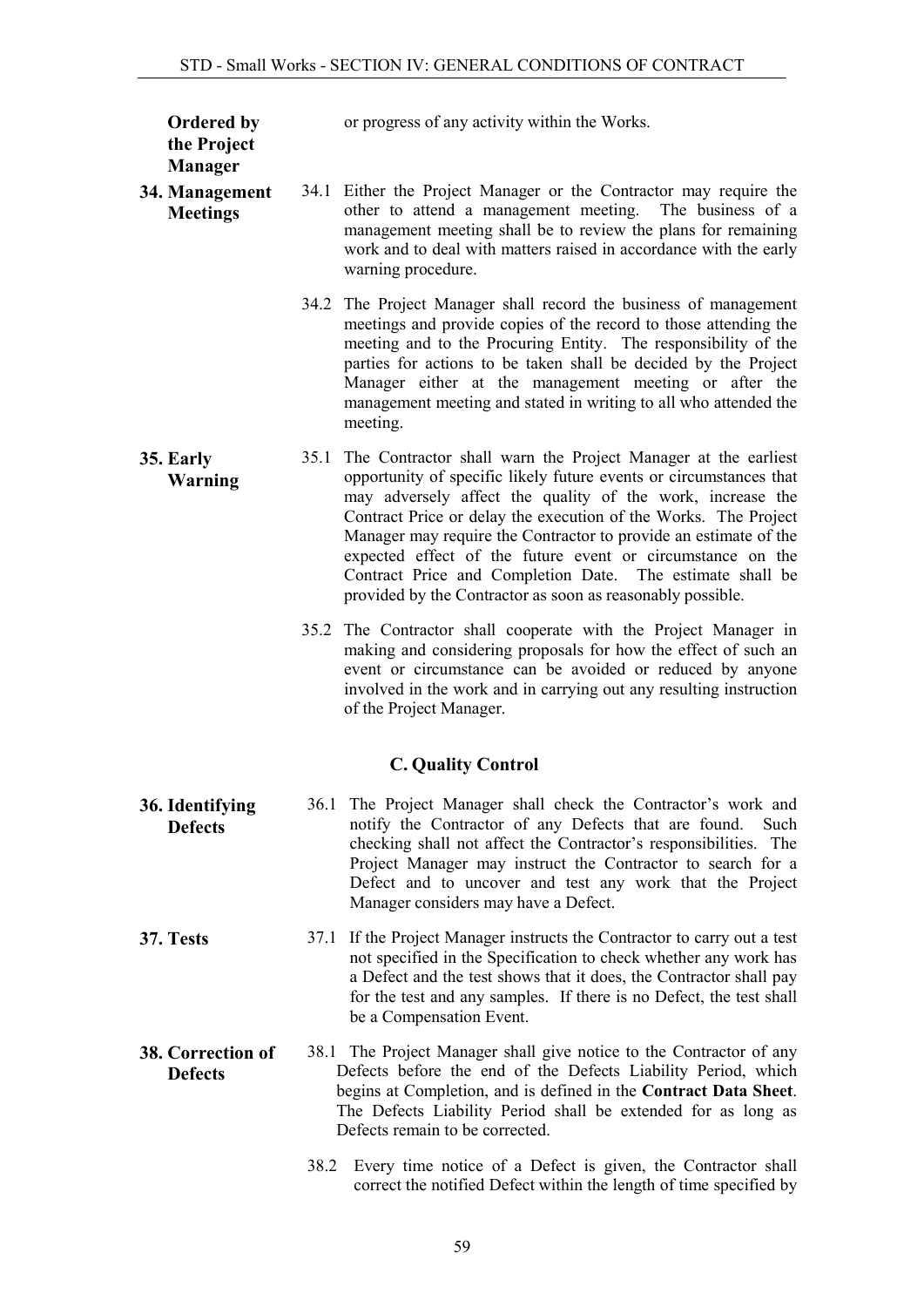the Project Manager's notice.

| 38.3 If the Contractor has not corrected a defect within the time |
|-------------------------------------------------------------------|
| specified in the Procuring Entity's notice, a penalty for lack of |
| performance will be paid by the Contractor. The amount to be      |
| paid will be calculated as a percentage of the cost of having the |
| defect correct, assessed as described in Clause 39.               |

<span id="page-59-0"></span>39. Uncorrected **Defects** 39.1 If the Contractor has not corrected a Defect within the time specified in the Project Manager's notice, the Project Manager will assess the cost of having the Defect corrected, and the Contractor will pay this amount.

### D. Cost Control

- <span id="page-59-2"></span><span id="page-59-1"></span>40. Bill of **Ouantities** 40.1 The Bill of Quantities shall contain items for the construction, installation, testing, and commissioning work to be done by the Contractor.
	- 40.2 The Bill of Quantities is used to calculate the Contract Price. The Contractor shall be paid for the quantity of the work done at the rate in the Bill of Quantities for each item.
- <span id="page-59-3"></span>41. Changes in the **Ouantities** 41.1 If the final quantity of the work done differs from the quantity in the Bill of Quantities for the particular item by more than 25 percent, provided the change exceeds 1 percent of the Initial Contract Price, the Project Manager shall adjust the rate to allow for the change.
	- 41.2 The Project Manager shall not adjust rates from changes in quantities if thereby the Initial Contract Price is exceeded by more than 15 percent, except with the prior approval of the Procuring Entity.
	- 41.3 If requested by the Project Manager, the Contractor shall provide the Project Manager with a detailed cost breakdown of any rate in the Bill of Quantities.
- <span id="page-59-4"></span>42. Variations 42.1 All Variations shall be included in the updated Programmes produced by the Contractor.
- <span id="page-59-5"></span>43. Payments for Variations 43.1 The Contractor shall provide the Project Manager with a quotation for carrying out the Variation when requested to do so by the Project Manager. The Project Manager shall assess the quotation, which shall be given within seven days of the request or within any longer period stated by the Project Manager and before the Variation is ordered.
	- 43.2 If the work in the Variation corresponds with an item description in the Bill of Quantities and if, in the opinion of the Project Manager, the quantity of work is above the limit stated in Sub-Clause 41.1 or the timing of its execution do not cause the cost per unit of quantity to change, the rate in the Bill of Quantities shall be used to calculate the value of the Variation. If the cost per unit of quantity changes, or if the nature or timing of the work in the Variation does not correspond with items in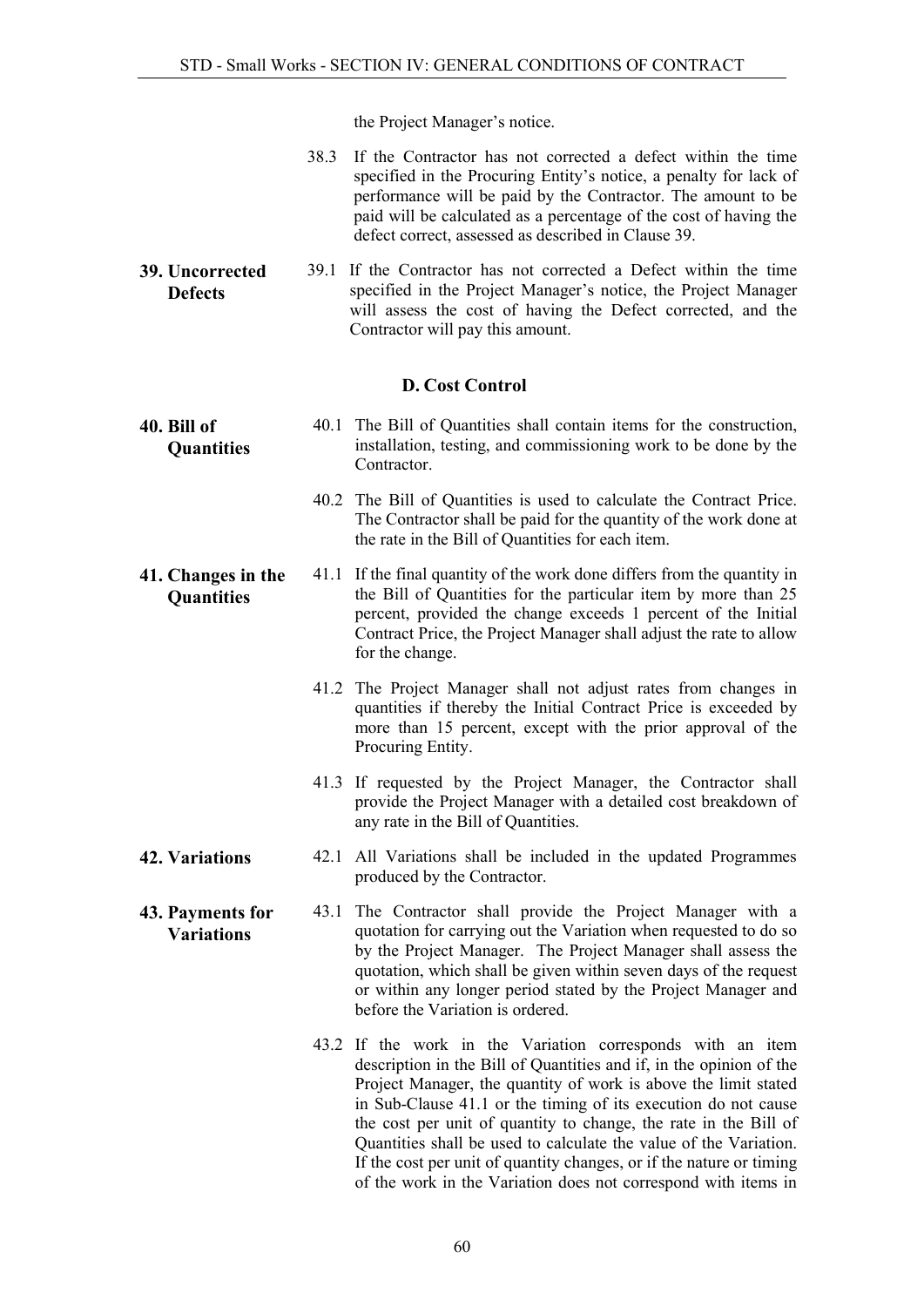the Bill of Quantities, the quotation by the Contractor shall be in the form of new rates for the relevant items of work.

- 43.3 If the Contractor's quotation is unreasonable, the Project Manager may order the Variation and make a change to the Contract Price, which shall be based on the Project Manager's own forecast of the effects of the Variation on the Contractor's costs.
- 43.4 If the Project Manager decides that the urgency of varying the work would prevent a quotation being given and considered without delaying the work, no quotation shall be given and the Variation shall be treated as a Compensation Event.
- 43.5 The Contractor shall not be entitled to additional payment for costs that could have been avoided by giving early warning.
- <span id="page-60-0"></span>44. Cash Flow **Forecasts** 44.1 When the Programme is updated, the Contractor shall provide the Project Manager with an updated cash flow forecast. The cash flow forecast shall include different currencies, as defined in the Contract, converted as necessary using the Contract exchange rates.
- <span id="page-60-1"></span>45. Payment **Certificates** 45.1 The Contractor shall submit to the Project Manager monthly statements of the estimated value of the work executed less the cumulative amount certified previously.
	- 45.2 The Project Manager shall check the Contractor's monthly statement and certify the amount to be paid to the Contractor within twenty eight 28 days of receipt of the certificate from the contractor.
	- 45.3 The value of work executed shall be determined by the Project Manager.
	- 45.4 The value of work executed shall comprise the value of the quantities of the items in the Bill of Quantities completed.
	- 45.5 The value of work executed shall include the valuation of Variations and Compensation Events.
	- 45.6 The Project Manager may exclude any item certified in a previous certificate or reduce the proportion of any item previously certified in any certificate in the light of later information.
	- 45.7 The Project Manager shall not be bound to certify any payment, if the net amount, after all retentions and deductions would be less than minimum amount of Interim Payment Certificate stated in the Contract Data Sheet.
- <span id="page-60-2"></span>46. Payments 46.1 Payments shall be adjusted for deductions for advance payments and retention. The Procuring Entity shall pay the Contractor the amounts certified by the Project Manager within 28 days of the date of each certificate. If the Procuring Entity makes a late payment, the Contractor shall be paid interest on the late payment in the next payment Interest shall be calculated from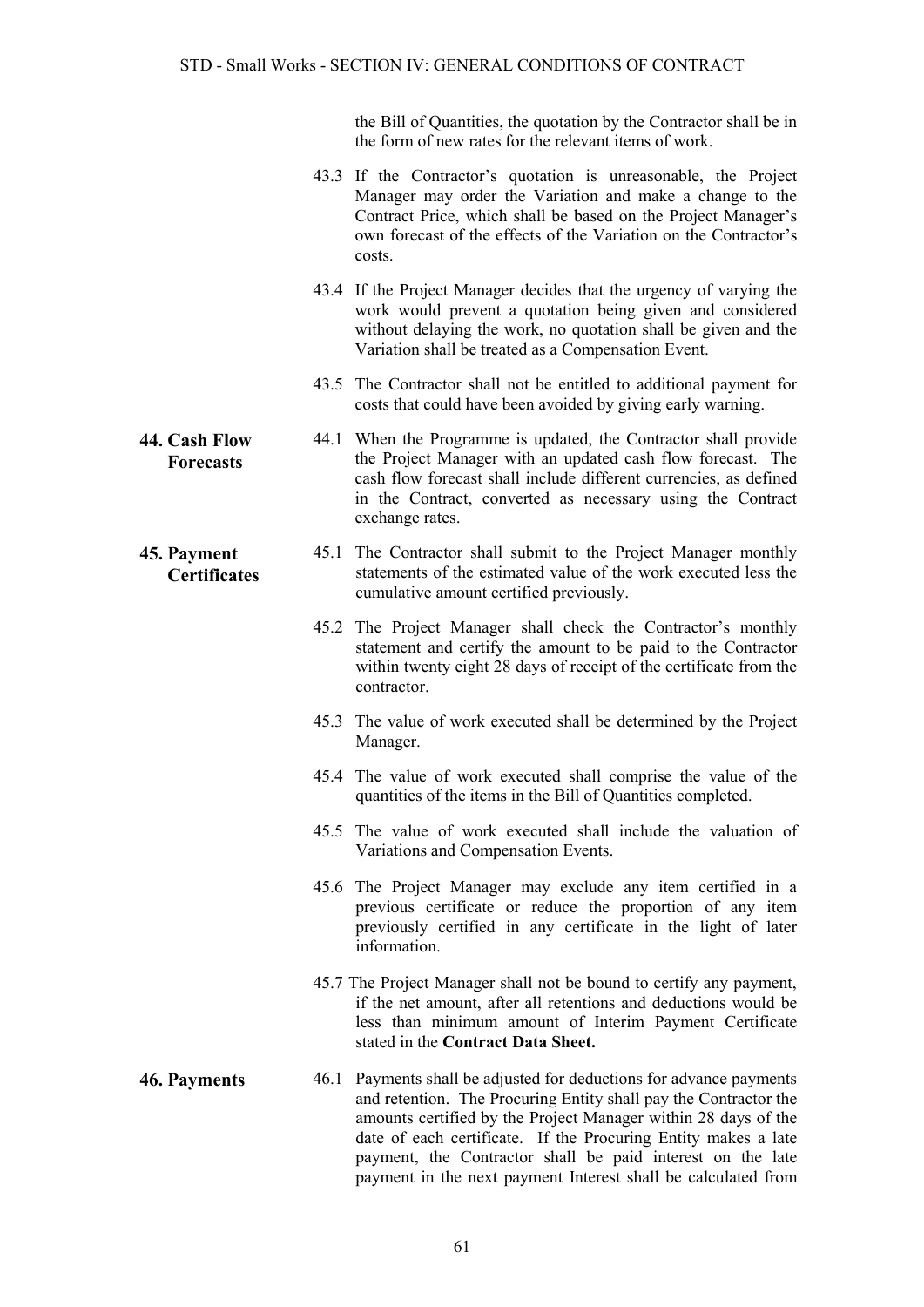the date by which the payment should have been made up to the date when the late payment is made at the prevailing rate of interest for commercial borrowing for each of the currencies in which payments are made as indicated in the Contract Data Sheet..

- 46.2 If an amount certified is increased in a later certificate or as a result of an award by the Adjudicator or an Arbitrator, the Contractor shall be paid interest upon the delayed payment as set out in this clause. Interest shall be calculated from the date upon which the increased amount would have been certified in the absence of dispute.
- 46.3 Unless otherwise stated, all payments and deductions will be paid or charged in the proportions of currencies comprising the Contract Price.
- 46.4 Items of the Works for which no rate or price has been entered in will not be paid for by the Procuring Entity and shall be deemed covered by other rates and prices in the Contract.
- 47.1 The following shall be Compensation Events:
	- (a) The Procuring Entity does not give access to a part of the Site by the Site Possession Date stated in the Contract Data Sheet.
	- (b) The Procuring Entity modifies the Schedule of Other Contractors in a way that affects the work of the Contractor under the Contract.
	- (c) The Project Manager orders a delay or does not issue Drawings, Specifications, or instructions required for execution of the Works on time.
	- (d) The Project Manager instructs the Contractor to uncover or to carry out additional tests upon work, which is then found to have no Defects.
	- (e) The Project Manager unreasonably does not approve a subcontract to be let.
	- (f) Ground conditions are substantially more adverse than could reasonably have been assumed before issuance of the Letter of Acceptance from the information issued to Tenderers (including the Site Investigation Reports), from information available publicly and from a visual inspection of the Site.
	- (g) The Project Manager gives an instruction for dealing with an unforeseen condition, caused by the Procuring Entity, or additional work required for safety or other reasons.
	- (h) Other contractors, public authorities, utilities, or the Procuring Entity does not work within the dates and other constraints stated in the Contract, and they cause delay or

### <span id="page-61-0"></span>47. Compensation Events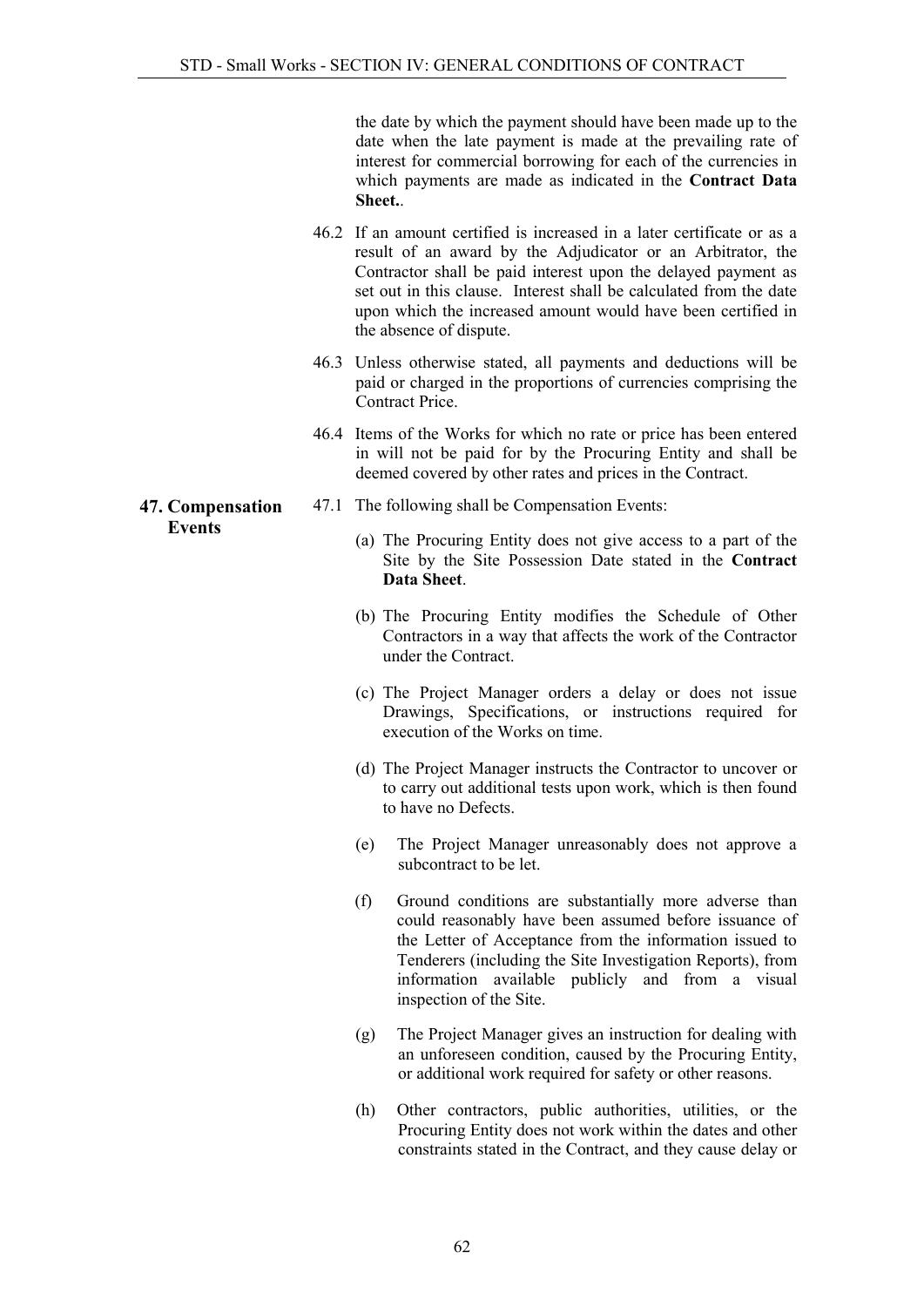extra cost to the Contractor.

- (i) The advance payment is delayed.
- (j) The effects on the Contractor of any of the Procuring Entity's Risks.
- (k) The Project Manager unreasonably delays issuing a Certificate of Completion.
- (l) Other Compensation Events described in the Contract or determined by the Project Manager shall apply.
- 47.2 If a Compensation Event would cause additional cost or would prevent the work being completed before the Intended Completion Date, the Contract Price shall be increased and/or the Intended Completion Date shall be extended. The Project Manager shall decide whether and by how much the Contract Price shall be increased and whether and by how much the Intended Completion Date shall be extended.
- 47.3 As soon as information demonstrating the effect of each Compensation Event upon the Contractor's forecast cost has been provided by the Contractor, it shall be assessed by the Project Manager, and the Contract Price shall be adjusted accordingly. If the Contractor's forecast is deemed unreasonable, the Project Manager shall adjust the Contract Price based on the Project Manager's own forecast. The Project Manager will assume that the Contractor will react competently and promptly to the event.
- 47.4 The Contractor shall not be entitled to compensation to the extent that the Procuring Entity's interests are adversely affected by the Contractor's not having given early warning or not having cooperated with the Project Manager.
- <span id="page-62-0"></span>48. Taxes 48.1 The Project Manager shall adjust the Contract Price if taxes, duties, and other levies are changed between the date 28 days before the submission of Tenders for the Contract and the date of the last Completion certificate. The adjustment shall be the change in the amount of tax payable by the Contractor, provided such changes are not already reflected in the Contract Price or are a result of Clause 50.
- <span id="page-62-1"></span>49. Currencies 49.1 Where payments are made in currencies other than the Kenya Shillings, the exchange rates used for calculating the amounts to be paid shall be the exchange rates stated in the Contractor's Tender.
- <span id="page-62-3"></span><span id="page-62-2"></span>50. Price Adjustment 50.1 The amounts payable to the Contractor, in various currencies pursuant to Sub-Clause 45.1, shall be adjusted in respect of the rise or fall in the cost of labour, Contractor's Equipment, Plant, materials, and other inputs to the Works, by applying to such amounts the formulae prescribed in this clause based on the prevailing consumer price index obtained from the Central Bureau of Statistics or the monthly inflation rate issued by the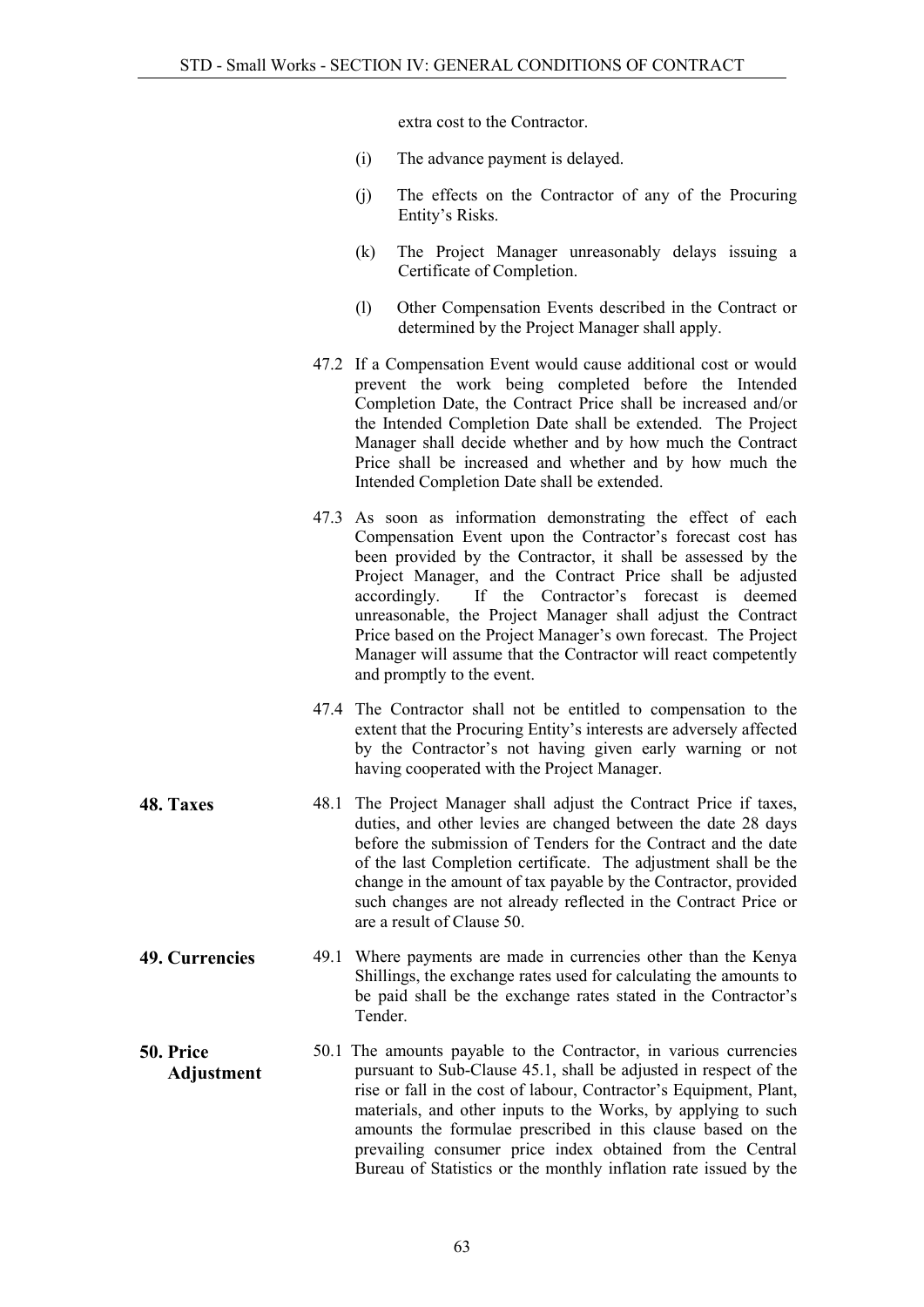Central Bank of Kenya.

- 50.2 To the extent that full compensation for any rise or fall in costs to the Contractor is not covered by the provisions of this or other clauses in the Contract, the unit rates and prices included in the Contract shall be deemed to include amounts to cover the contingency of such other rise or fall of costs.
- 50.3 The adjustment to be applied to amount payable to the Contractor as certified in Payment Certificates shall be determined formulae for each of the currencies in which the Contract Price is payable. No adjustment is to be applied to work valued on the basis of Cost or current prices. The formulae shall be as follows;

$$
Pn = a + b\frac{Ln - Lo}{Lo} + c\frac{Mn - Mo}{Mo} + d\frac{En - Eo}{Eo} + etc.
$$

where;

Pn is a price adjustment factor to be applied to the amount in each specific currency for the payment of the work carried out in the subject month, where such variations and daywork are not otherwise subject to adjustment;

a is a constant, specified in the Appendix to Tender, representing the nonadjustable portion in contractual payments;

b, c, d, etc., are weightings or coefficients representing the estimated proportion of each cost element (labour, materials, equipment usage, etc.) in the Works or sections thereof, net of Provisional Sums, as specified in the Appendix to Tender; the sum of a, b, c, d, etc., shall be one;

Ln, Mn, En, etc., are the current cost indices or reference prices of the cost elements in the specific currency of origin for month "n," determined pursuant to Sub-Clause 50.5, applicable to each cost element; and

Lo, Mo, Eo, etc., are the base cost indices or reference prices corresponding to the above cost elements at the date specified in Sub-Clause 50.5

The value of net work done, certified by the Project Manager, in any monthly Interim or Final Certificate as payable by the Procuring Entity to the Contractor before deduction of any retention money shall be increased or decreased by an amount of 'F'.

$$
F = PnxPc
$$

where;

The effective value Pc of work done which is to be subjected to increase or decrease shall be the difference between: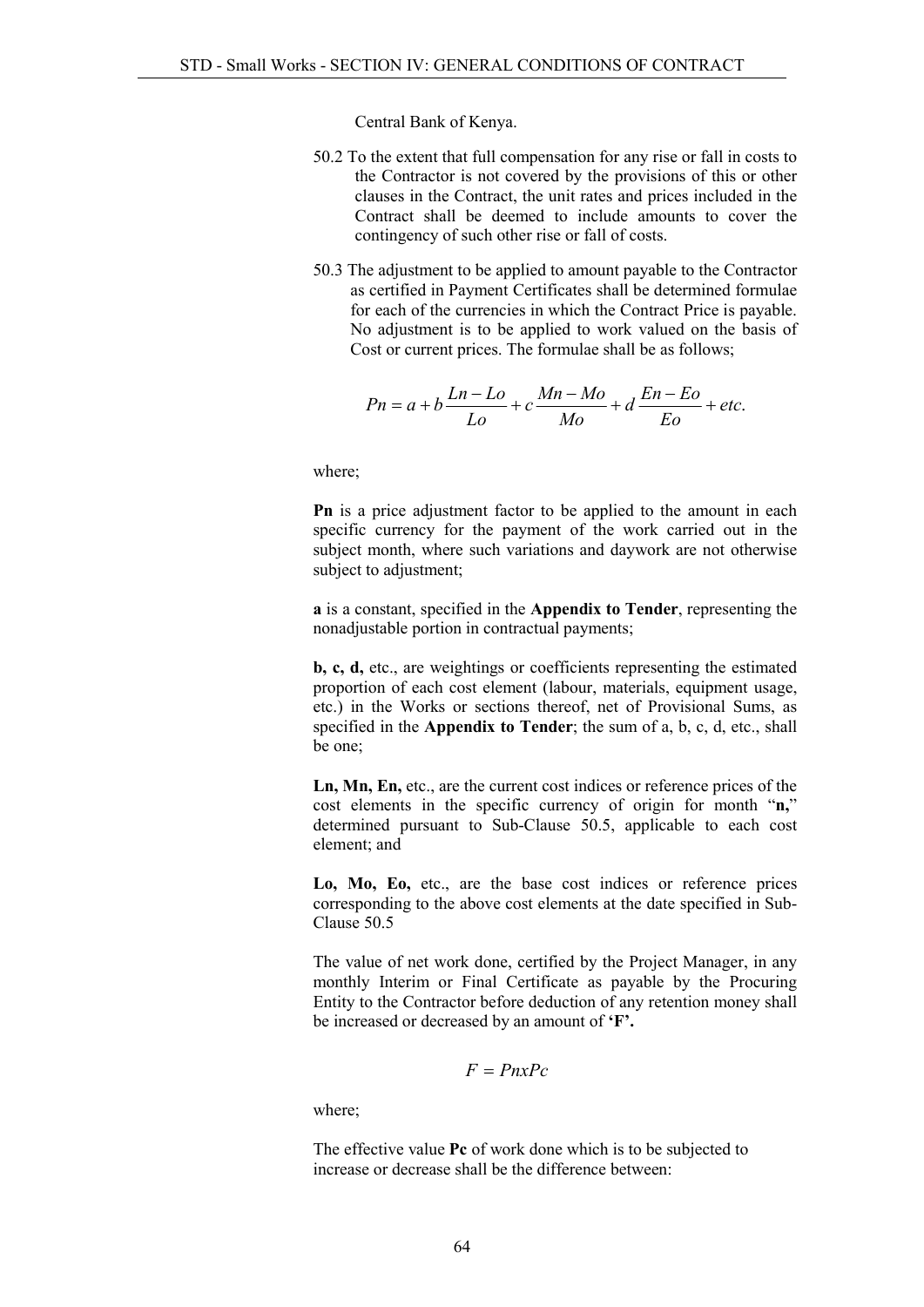- (i) the amount which, in the opinion of the Project Manager, is due to the Contractor under Clause 45 (before deduction of retention money and before deducting sums previously paid on account) less:
	- any amount for payment or repayment of any advance payment;
	- any amount for materials on site (if any);
	- any amounts for nominated sub-contractors (if any)
	- any amounts for any other items based on actual cost or current prices; or
	- any sums for increase or decreases in the Contract Price paid under this Sub-Clause

and

- (ii) the amount calculated in accordance with (i) above of this Sub-clause and included in the last preceding statement.
- 50.4 The sources of indices shall be those listed in the Appendix to Tender, as approved by the Engineer. Indices shall be appropriate for their purpose and shall relate to the Contractor's proposed source of supply of inputs on the basis of which his Contract Price and expected foreign currency requirements shall have been computed. As the proposed basis for price adjustment, the Contractor shall have submitted with his Tender the tabulation of Weightings and Source of Indices in the Appendix to Tender, which shall be subject to approval by the Engineer.
- 50.5 The base cost indices or prices shall be those prevailing on the day 28 days prior to the latest date for submission of Tenders. Current indices or prices shall be those prevailing on the day 28 days prior to the last day of the period to which a particular Interim Payment Certificate is related. If at any time the current indices are not available, provisional indices as determined by the Engineer will be used, subject to subsequent correction of the amounts paid to the Contractor when the current indices become available.
- 50.6 If the Contractor fails to complete the Works within the time for completion prescribed under Clause 58 adjustment of prices thereafter until the date of completion of the Works shall be made using either the indices or prices relating to the prescribed time for completion, or the current indices or prices, whichever is more favourable to the Procuring Entity, provided that if an extension of time is granted pursuant to Clause 28, the above provision shall apply only to adjustments made after the expiry of such extension of time.
- 50.7 The weightings for each of the factors of cost given in the Appendix to Tender shall be adjusted if, in the opinion of the Engineer, they have been rendered unreasonable, unbalanced, or inapplicable as a result of varied or additional work already executed or instructed under Clause 43 or for any other reason.
- <span id="page-64-0"></span>51. Retention 51.1 The Procuring Entity shall retain from each payment due to the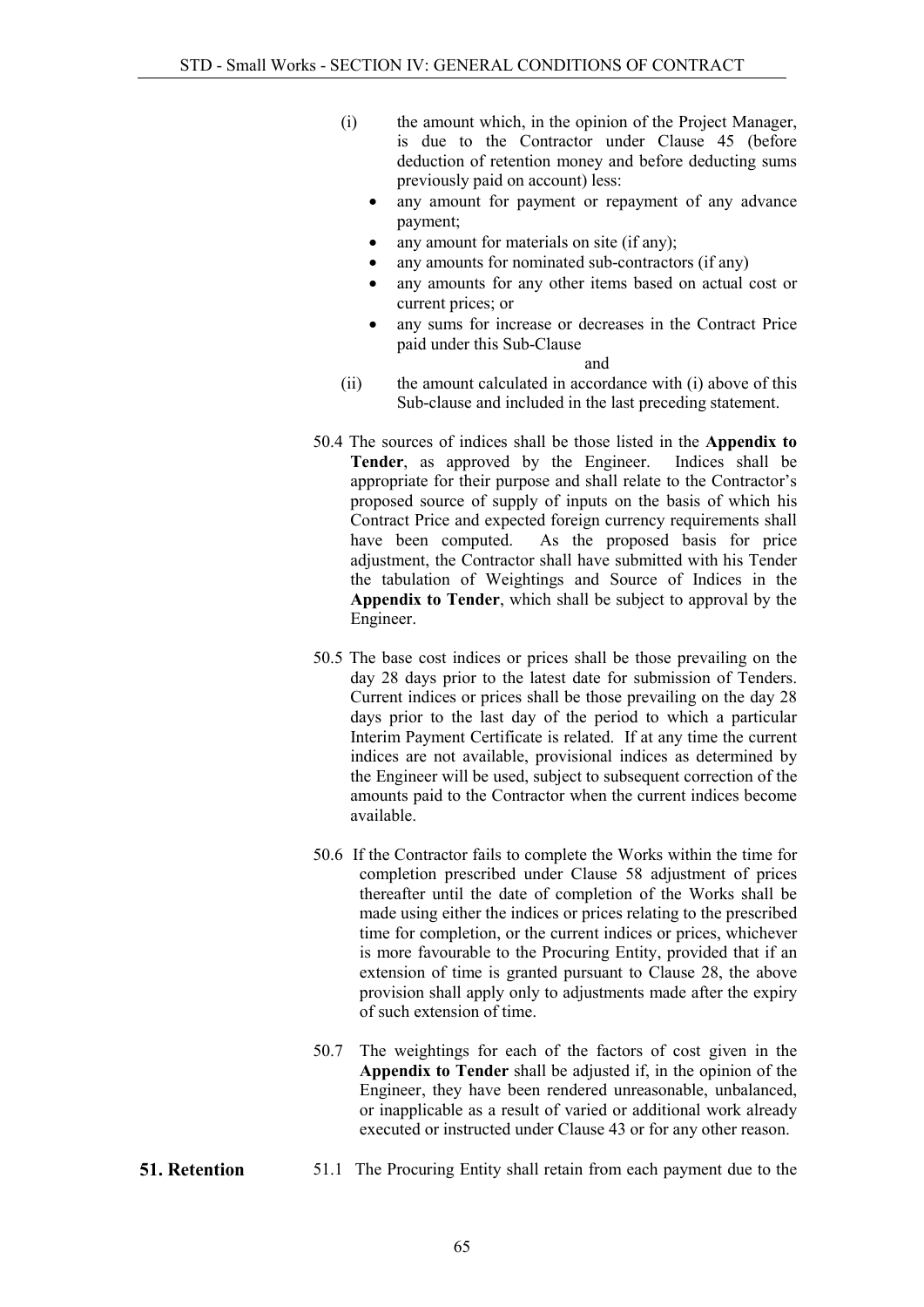Contractor the proportion stated in the Contract Data Sheet until Completion of the whole of the Works.

- 51.2 On completion of the whole of the Works, half the total amount retained shall be repaid to the Contractor and the other half when the Defects Liability Period has passed and the Project Manager has certified that all Defects notified by the Project Manager to the Contractor before the end of this period have been corrected.
- 51.3 On completion of the whole Works, the Contractor may substitute retention money with an "on demand" Bank guarantee.
- <span id="page-65-0"></span>52. Liquidated Damages 52.1 The Contractor shall pay liquidated damages to the Procuring Entity at the rate per day stated in the Contract Data Sheet for each day that the Completion Date is later than the Intended Completion Date. The total amount of liquidated damages shall not exceed the amount defined in the Contract Data Sheet. The Procuring Entity may deduct liquidated damages from payments due to the Contractor. Payment of liquidated damages shall not affect the Contractor's liabilities.
	- 52.2 If the Intended Completion Date is extended after liquidated damages have been paid, the Project Manager shall correct any overpayment of liquidated damages by the Contractor by adjusting the next payment certificate. The Contractor shall be paid interest on the overpayment, calculated from the date of payment to the date of repayment, at the rates specified in Sub-Clause 46.1
	- 52.3 If the Contractor has not corrected a defects within the time specified in the Procuring Entity's notice, the Procuring Entity will assess the cost of having the defect corrected, the Contractor will pay this amount, and a penalty for lack of performance calculated as described in Clause 38.
- <span id="page-65-1"></span>53. Bonus 53.1 The Contractor shall be paid a Bonus calculated at the rate per calendar day stated in the Contract Data Sheet for each day (less any days for which the Contractor is paid for acceleration) that the Completion is earlier than the Intended Completion Date. The Project Manager shall certify that the Works are complete, although they may not be due to be complete.
	- 54.1 The Procuring Entity shall make advance payment to the Contractor of the amounts stated in the Contract Data Sheet by the date stated in the Contract Data Sheet, against provision by the Contractor of an Unconditional Bank Guarantee in a form and by a bank acceptable to the Procuring Entity in amounts and currencies equal to the advance payment. The Guarantee shall remain effective until the advance payment has been repaid, but the amount of the Guarantee shall be progressively reduced by the amounts repaid by the Contractor. Interest will not be charged on the advance payment.
		- 54.2 The Contractor is to use the advance payment only to pay for

<span id="page-65-2"></span>54. Advance Payment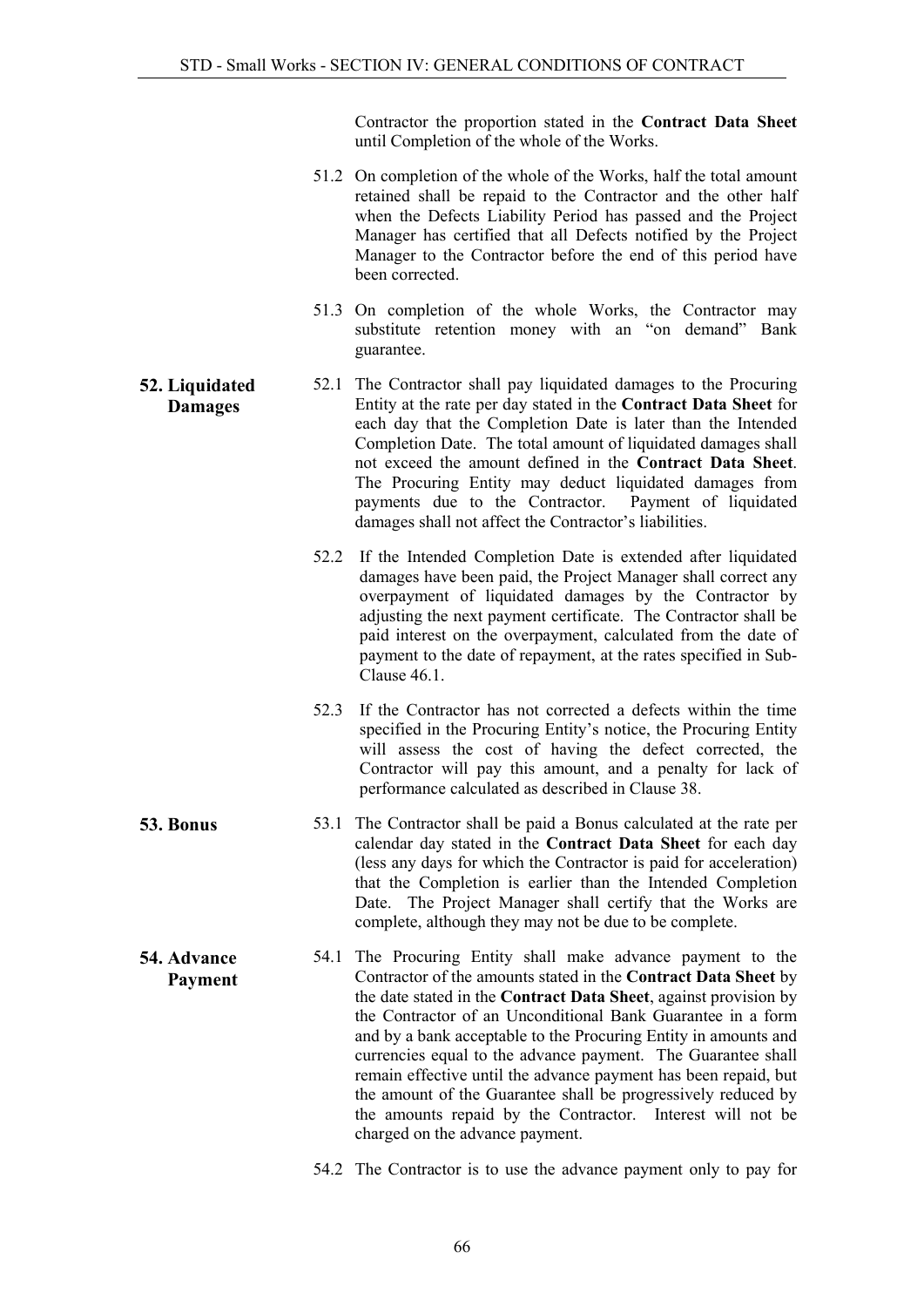Equipment, Plant, Materials, and mobilization expenses required specifically for execution of the Contract. The Contractor shall demonstrate that advance payment has been used in this way by supplying copies of invoices or other documents to the Project Manager.

- 54.3 The advance payment shall be repaid by deducting proportionate amounts from payments otherwise due to the Contractor, following the schedule of completed percentages of the Works on a payment basis. No account shall be taken of the advance payment or its repayment in assessing valuations of work done, Variations, price adjustments, Compensation Events, Bonuses, or Liquidated Damages.
- <span id="page-66-0"></span>55. Performance **Securities** 55.1 The Performance Security shall be provided to the Procuring Entity no later than the date specified in the Letter of Acceptance and shall be issued in an amount and form and by a bank or surety acceptable to the Procuring Entity, and denominated in the types and proportions of the currencies in which the Contract Price is payable. The Performance Security shall be valid until a date 28 days from the date of issue of the Certificate of Completion in the case of a Bank Guarantee, and until one year from the date of issue of the Completion Certificate in the case of a Performance Bond.
- <span id="page-66-1"></span>56. Dayworks 56.1 If applicable, the Dayworks rates in the Contractor's Tender shall be used for small additional amounts of work only when the Project Manager has given written instructions in advance for additional work to be paid for in that way.
	- 56.2 All work to be paid for as Dayworks shall be recorded by the Contractor on forms approved by the Project Manager. Each completed form shall be verified and signed by the Project Manager within two days of the work being done.
	- 56.3 The Contractor shall be paid for Dayworks subject to obtaining signed Dayworks forms.
- <span id="page-66-2"></span>57. Cost of Repairs 57.1 Loss or damage to the Works or Materials to be incorporated in the Works between the Start Date and the end of the Defects Correction periods shall be remedied by the Contractor at the Contractor's cost if the loss or damage arises from the Contractor's acts or omissions.

## E. Finishing the Contract

- <span id="page-66-4"></span><span id="page-66-3"></span>58. Completion **Certificate** 58.1 The Contractor shall request the Project Manager to issue a certificate of Completion of the Works, and the Project Manager will do so upon deciding that the work is completed.
- <span id="page-66-5"></span>59. Taking Over 59.1 The Procuring Entity shall take over the Site and the Works within seven days of the Project Manager's issuing a certificate of Completion.
- <span id="page-66-6"></span>60. Final Account 60.1 The Contractor shall supply the Project Manager with a detailed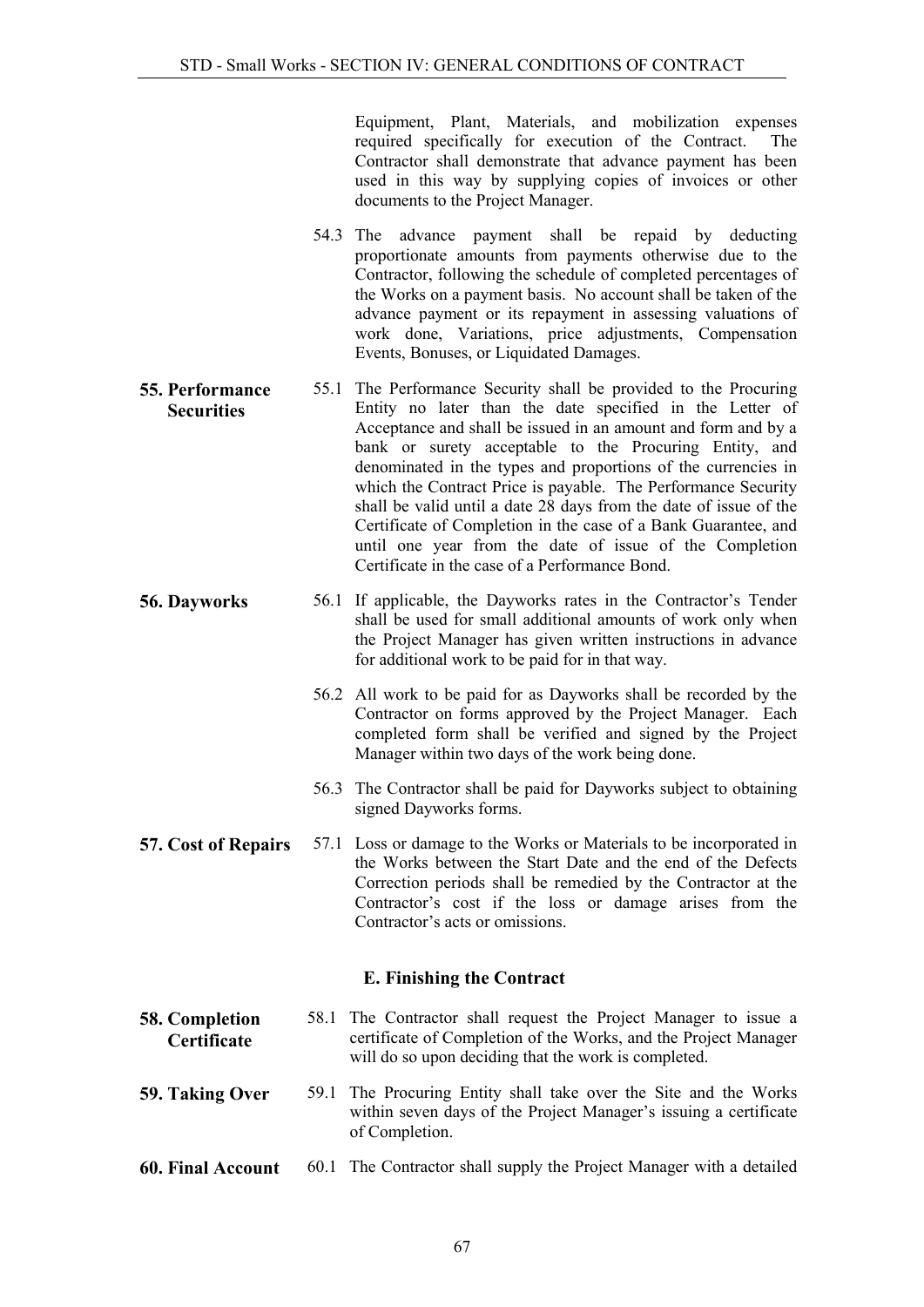account of the total amount that the Contractor considers payable under the Contract before the end of the Defects Liability Period. The Project Manager shall issue a Defects Liability Certificate and certify any final payment that is due to the Contractor within 56 days of receiving the Contractor's account if it is correct and complete. If it is not, the Project Manager shall issue within 56 days a schedule that states the scope of the corrections or additions that are necessary. If the Final Account is still unsatisfactory after it has been resubmitted, the Project Manager shall decide on the amount payable to the Contractor and issue a payment certificate.

- Maintenance Manuals 61.1 If "as built" Drawings and/or operating and maintenance manuals are required, the Contractor shall supply them by the dates stated in the Contract Data Sheet.
	- 61.2 If the Contractor does not supply the Drawings and/or manuals by the dates stated in the Contract Data Sheet, or they do not receive the Project Manager's approval, the Project Manager shall withhold the amount stated in the Contract Data Sheet from payments due to the Contractor.
- <span id="page-67-1"></span>62. Termination 62.1 The Procuring Entity or the Contractor may terminate the Contract if the other party causes a fundamental breach of the **Contract.** 
	- 62.2 Fundamental breaches of Contract shall include, but shall not be limited to, the following:
		- (a) The Contractor stops work for 28 days when no stoppage of work is shown on the current Programme and the stoppage has not been authorized by the Project Manager;
		- (b) The Project Manager instructs the Contractor to delay the progress of the Works, and the instruction is not withdrawn within 28 days;
		- (c) The Procuring Entity or the Contractor is made bankrupt or goes into liquidation other than for a reconstruction or amalgamation;
		- (d) A payment certified by the Project Manager is not paid by the Procuring Entity to the Contractor within 84 days of the date of the Project Manager's certificate;
		- (e) The Project Manager gives Notice that failure to correct a particular Defect is a fundamental breach of Contract and the Contractor fails to correct it within a reasonable period of time determined by the Project Manager;
		- (f) The Contractor does not maintain a Security, which is required; and
		- (g) The Contractor has delayed the completion of the Works by the number of days for which the maximum amount of liquidated damages can be paid, as defined in the Contract Data Sheet.

<span id="page-67-0"></span>61. Operating and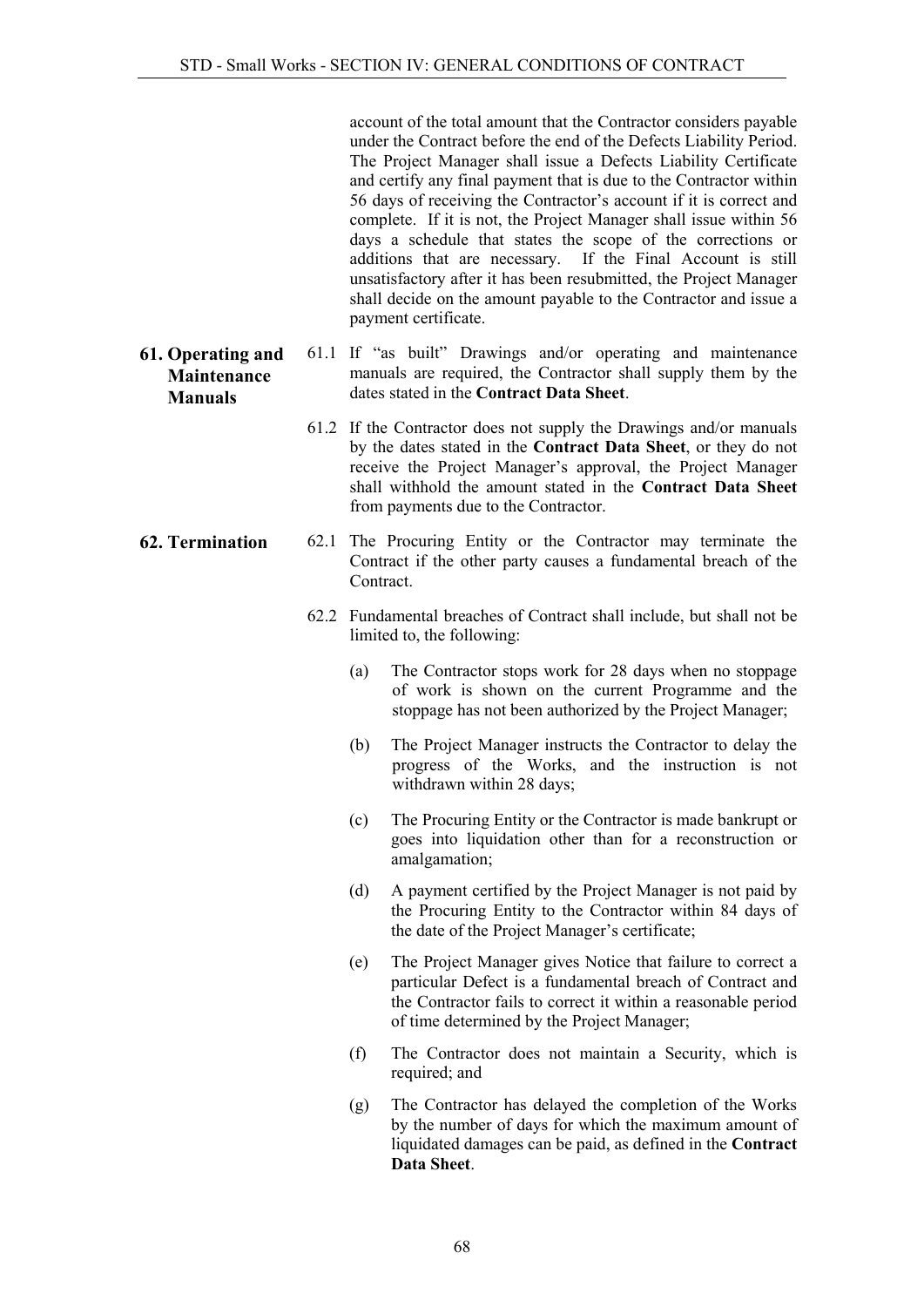(h) If the Contractor, in the judgment of the Procuring Entity has engaged in corrupt or fraudulent practices in competing for or in executing the Contract.

For the purpose of this paragraph:

"corrupt practice" means the offering, giving, receiving or soliciting of anything of value to influence the action of a public official in the procurement process or in contract execution and includes inter alia, bribery and extortion or coercion which involves threats of injury to person ,property or reputation, and.

"fraudulent practice" means a misrepresentation of facts in order to influence a procurement process or the execution of a contract to the detriment of the Procuring Entity, and includes collusive practice among Tenderers (prior to or after Tender submission) designed to establish Tender prices at artificial non-competitive levels and to deprive the Procuring Entity of the benefits of free and open competition.

- 62.3 When either party to the Contract gives notice of a breach of Contract to the Project Manager for a cause other than those listed under Sub-Clause 62.2 above, the Project Manager shall decide whether the breach is fundamental or not.
- 62.4 Notwithstanding the above, the Procuring Entity may terminate the Contract for convenience.
- 62.5 If the Contract is terminated, the Contractor shall stop work immediately, make the Site safe and secure, and leave the Site as soon as reasonably possible.
- <span id="page-68-0"></span>63. Payment upon **Termination** 63.1 If the Contract is terminated because of a fundamental breach of Contract by the Contractor, the Project Manager shall issue a certificate for the value of the work done and Materials ordered less advance payments received up to the date of the issue of the certificate and less the percentage to apply to the value of the work not completed, as indicated in the Contract Data Sheet. Additional Liquidated Damages shall not apply. If the total amount due to the Procuring Entity exceeds any payment due to the Contractor, the difference shall be a debt payable to the Procuring Entity.
	- 63.2 If the Contract is terminated for the Procuring Entity's convenience or because of a fundamental breach of Contract by the Procuring Entity, the Project Manager shall issue a certificate for the value of the work done, Materials ordered, the reasonable cost of removal of Equipment, repatriation of the Contractor's personnel employed solely on the Works, and the Contractor's costs of protecting and securing the Works, and less advance payments received up to the date of the certificate.
- <span id="page-68-1"></span>64. Property 64.1 All Materials on the Site, Plant, Equipment, Temporary Works, and Works shall be deemed to be the property of the Procuring Entity if the Contract is terminated because of the Contractor's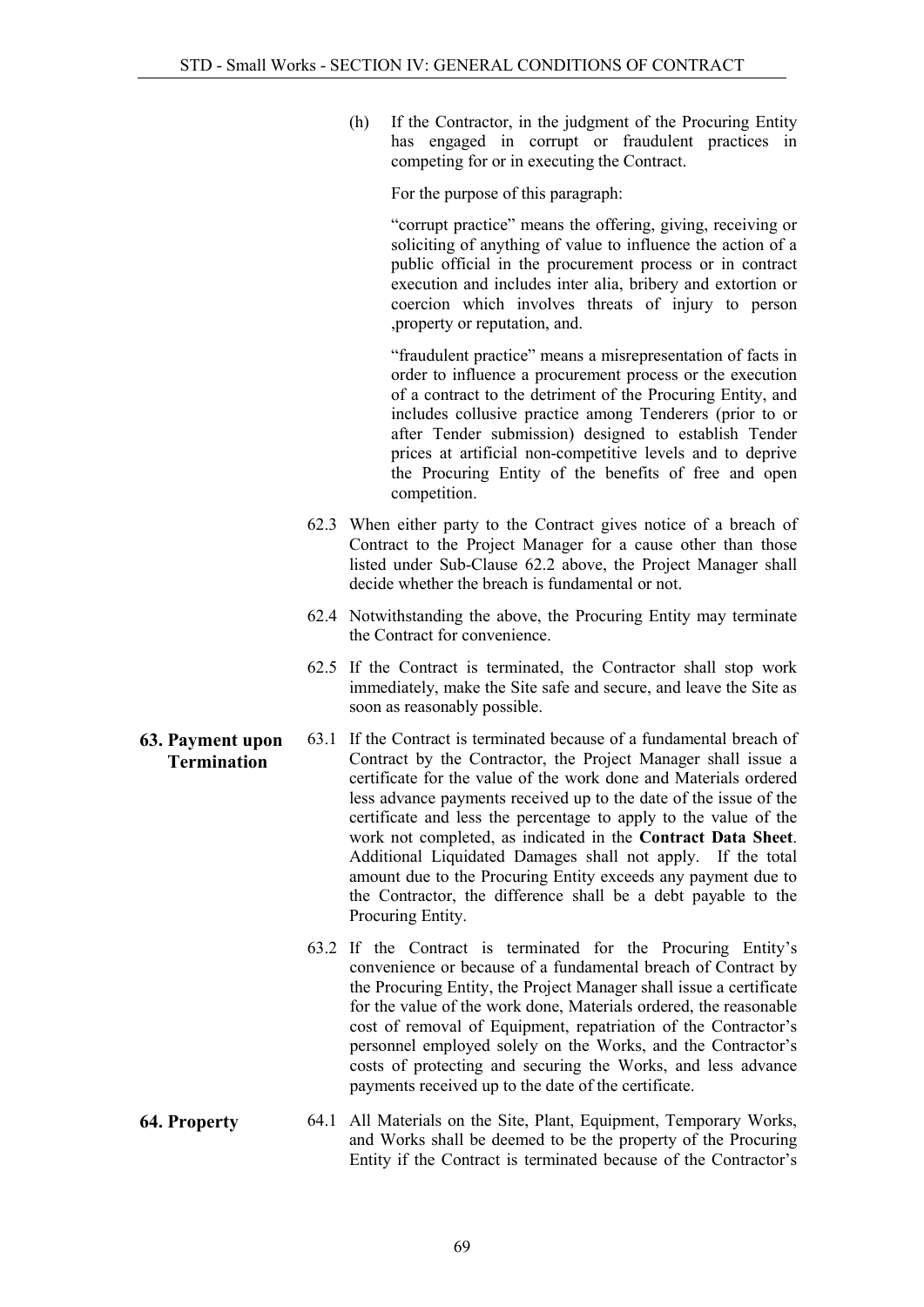default.

- <span id="page-69-0"></span>65. Release from Performance 65.1 If the Contract is frustrated by the outbreak of war or by any other event entirely outside the control of either the Procuring Entity or the Contractor, the Project Manager shall certify that the Contract has been frustrated. The Contractor shall make the Site safe and stop work as quickly as possible after receiving this certificate and shall be paid for all work carried out before receiving it and for any work carried out afterwards to which a commitment was made.
- <span id="page-69-1"></span>66. Suspension of Financing 66.1 In the event that the source of financing is suspended to the Procuring Entity, from which part of the payments to the Contractor are being made:
	- (a) The Procuring Entity is obligated to notify the Contractor of such suspension within 7 days of having received the financing agency's suspension notice.
	- (b) If the Contractor has not received sums due it within the 28 days for payment provided for in Sub-Clause 46.1, the Contractor may immediately issue a 14-day termination notice.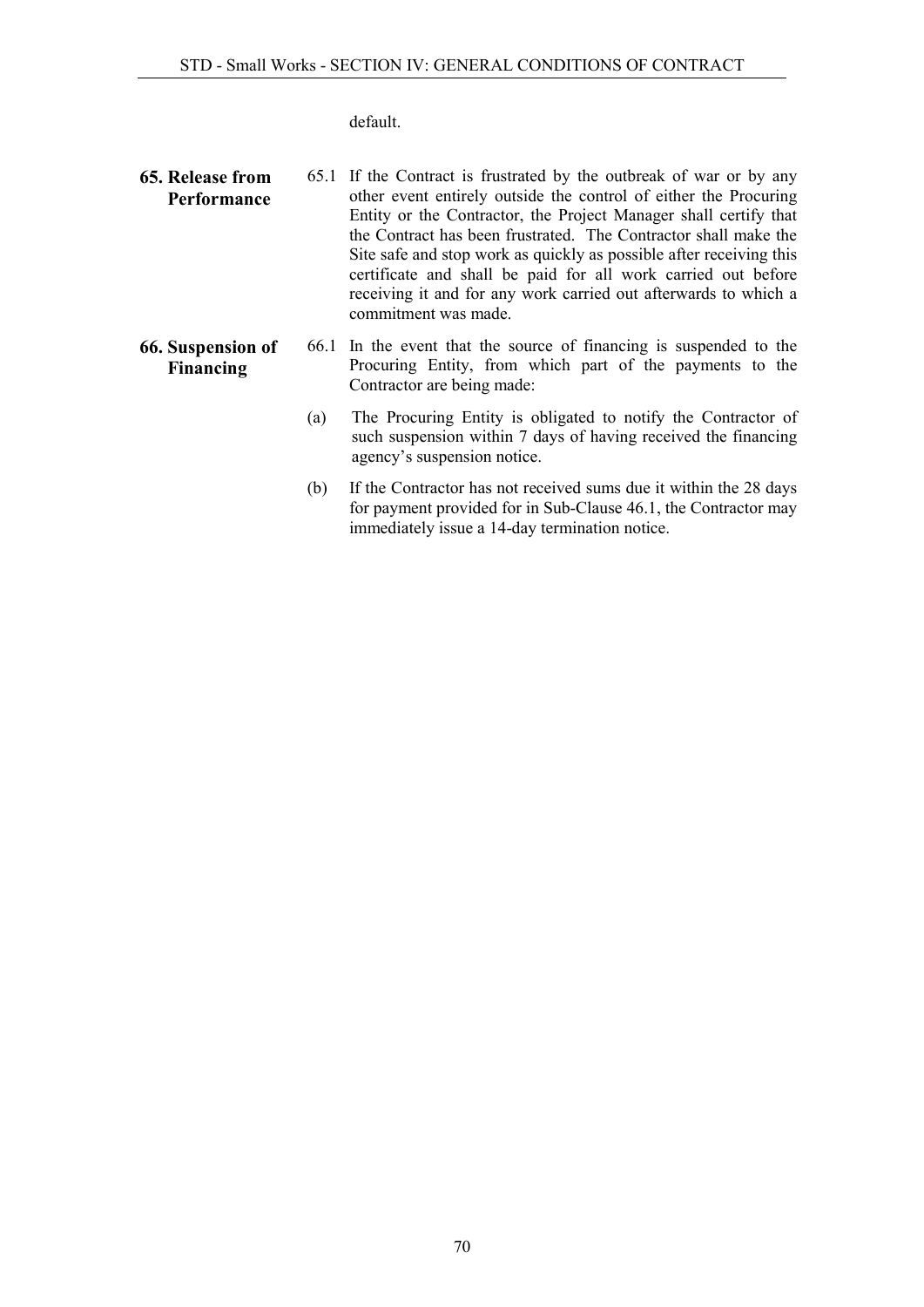# SECTION V: CONTRACT DATA SHEET (CDS)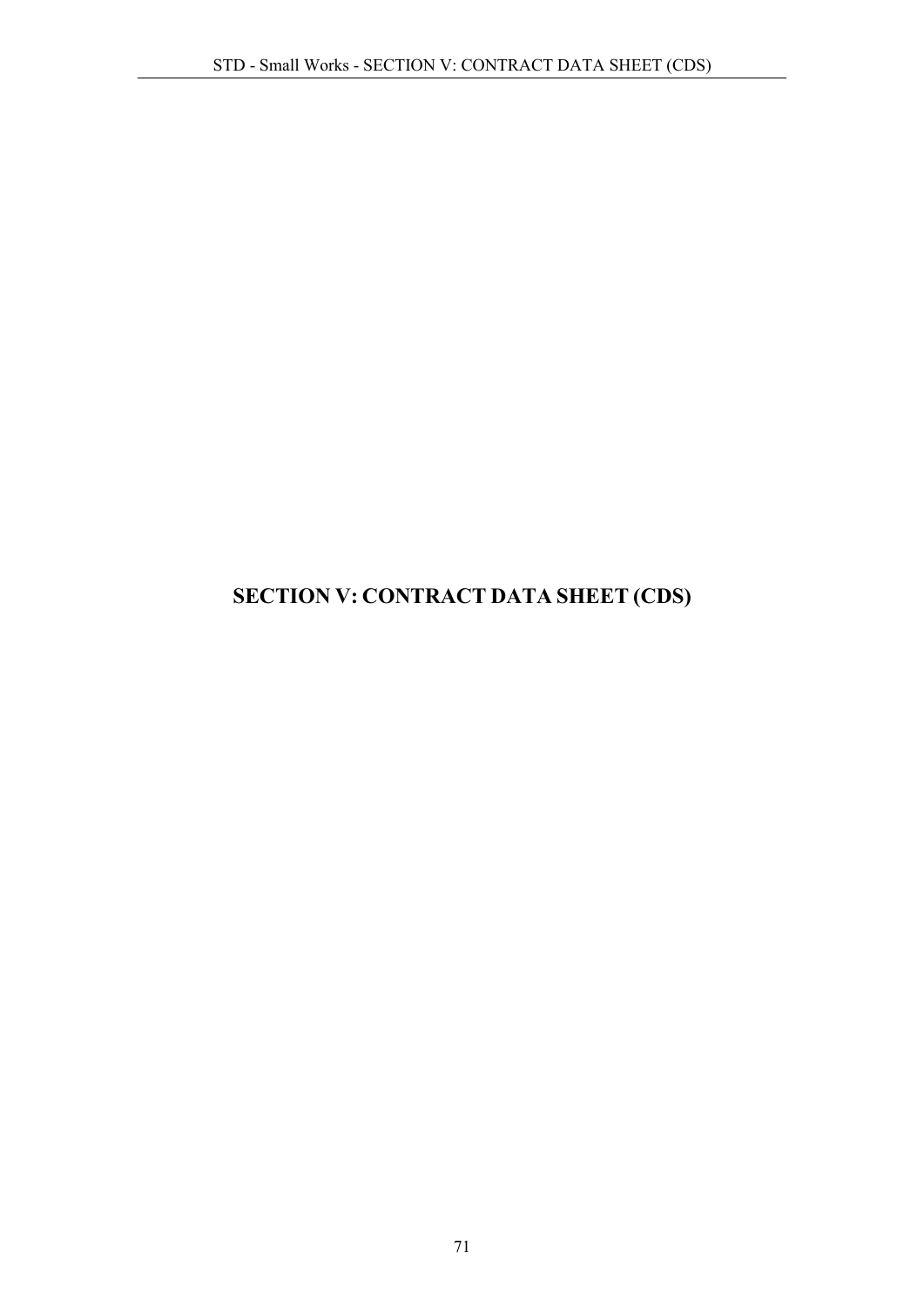## Contract Data Sheet

# Instructions for completing the Contract Data Sheet

| <b>CDS</b>    | GCC           | <b>Description</b>                                                                                                                                                           |
|---------------|---------------|------------------------------------------------------------------------------------------------------------------------------------------------------------------------------|
| <b>Clause</b> | <b>Clause</b> |                                                                                                                                                                              |
|               |               | A. General                                                                                                                                                                   |
| 1             | 1.1           | (Itemise Definitions to take the same numbering as per the<br><b>General Conditions)</b>                                                                                     |
|               |               | The Procuring Entity is <i>City of Kisumu</i> , <i>City Manager</i> .                                                                                                        |
|               |               | The Adjudicator is <i>Public Procurement Administrative Review</i><br><b>Board, The Public Procurement Oversight Authority.</b>                                              |
|               |               | The Defects Liability Period is 180 days.                                                                                                                                    |
|               |               | The Project Manager is <i>City Engineer</i> .                                                                                                                                |
|               |               | The name and identification number of the Contract is <b>Proposed</b><br>Development of Waste Management Stations, Contract No.<br>CGK/COK/W/2020/2021/04.                   |
|               |               | The Works consist of <i>Development of Waste Management Stations</i> .                                                                                                       |
|               |               | The objectives of the contract are to control solid waste within the<br><b>City</b> which is mandatory requirements that override any detail which<br>may be provided below. |
|               |               | The Start Date shall be <i>immediately after contract signing</i> .                                                                                                          |
|               |               | The Intended Completion Date for the whole of the Works shall be 3<br>months                                                                                                 |
|               |               | The following documents also form part of the Contract: [list<br>documents]                                                                                                  |
|               |               | The Site is located at Kibuye Market, Maendeleo Site and Obunga<br>Market and is defined in drawings No: (attached).                                                         |
| 2.            | 2.2           | Indicate whether there is sectional completion <i>not specified</i> .                                                                                                        |
| 3.            | 2.3(9)        | List other documents that form part of the contract if any:                                                                                                                  |
|               |               |                                                                                                                                                                              |
|               |               | $c)$ .                                                                                                                                                                       |
| 4.            | 3.1           | The language of the Contract documents is <i>English</i> .                                                                                                                   |
|               |               | The law that applies to the Contract is the Kenyan Law.                                                                                                                      |
| 5.            | 9.1           | Include the Schedule of Other Contractors, if any.N/A                                                                                                                        |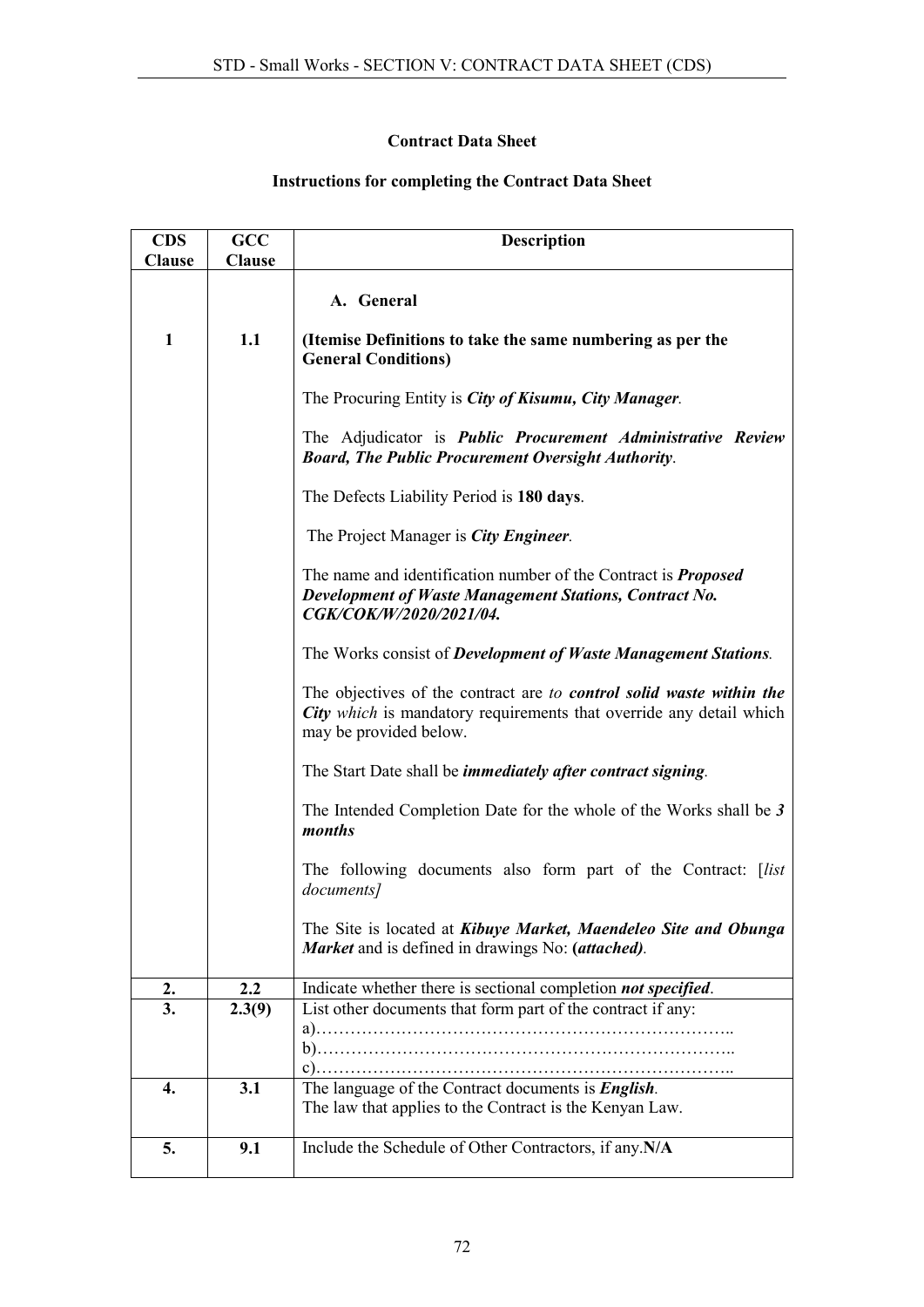| 9.  | 22.4      | The other measures include:<br>a. Minimising the number of migrant workers employed on the<br>project and household in the site camp                                                 |  |  |  |
|-----|-----------|--------------------------------------------------------------------------------------------------------------------------------------------------------------------------------------|--|--|--|
|     |           | b. Providing access to voluntary counselling and testing (VCT)                                                                                                                       |  |  |  |
|     |           | c. Providing psychological support and health care including<br>prevention and treatment of opportunistic infections for<br>workers infected and affected, as well as their families |  |  |  |
|     |           | d. Providing condoms (male and female) to workers                                                                                                                                    |  |  |  |
| 10. | 24.1 $\&$ | The Site Possession Date shall be <i>immediately after contract signing</i> .                                                                                                        |  |  |  |
|     | 47.1      |                                                                                                                                                                                      |  |  |  |

| 12. | 28.3                                              | Arbitration will take place at <b>Kisumu</b> in accordance with rules and<br>regulations published by <b>PPRA</b> |  |  |  |  |  |
|-----|---------------------------------------------------|-------------------------------------------------------------------------------------------------------------------|--|--|--|--|--|
|     |                                                   |                                                                                                                   |  |  |  |  |  |
| 13. | 29.1                                              | Appointing Authority for the Adjudicator: PPRA                                                                    |  |  |  |  |  |
|     |                                                   |                                                                                                                   |  |  |  |  |  |
|     |                                                   |                                                                                                                   |  |  |  |  |  |
|     |                                                   | <b>B.</b> Time Control                                                                                            |  |  |  |  |  |
|     |                                                   |                                                                                                                   |  |  |  |  |  |
| 14. | 30.1                                              | The Contractor shall Submit a Programme for the Works within 3                                                    |  |  |  |  |  |
|     | days of delivery of the Letter of Acceptance.     |                                                                                                                   |  |  |  |  |  |
|     |                                                   |                                                                                                                   |  |  |  |  |  |
| 15. | 30.3                                              | The period between Programme updates is $30 \, days$ .                                                            |  |  |  |  |  |
|     |                                                   |                                                                                                                   |  |  |  |  |  |
| 16. | 30.3                                              | The amount to be withheld by the Project Manager in the case the                                                  |  |  |  |  |  |
|     |                                                   |                                                                                                                   |  |  |  |  |  |
|     |                                                   | contractor does not submit an updated programme is: N/A.                                                          |  |  |  |  |  |
|     |                                                   |                                                                                                                   |  |  |  |  |  |
|     |                                                   | C. Quality Control                                                                                                |  |  |  |  |  |
|     |                                                   |                                                                                                                   |  |  |  |  |  |
| 17. | 38.1<br>The Defects Liability Period is 180 days. |                                                                                                                   |  |  |  |  |  |
|     |                                                   |                                                                                                                   |  |  |  |  |  |
|     |                                                   | D. Cost Control                                                                                                   |  |  |  |  |  |
|     |                                                   |                                                                                                                   |  |  |  |  |  |
| 18. | 45.7                                              | Minimum Amount of Interim Payment Certificate will be Full                                                        |  |  |  |  |  |
|     |                                                   | payment upon completion and acceptance of works                                                                   |  |  |  |  |  |
| 20. | 47.1(a)                                           | The Site Possession Date shall be <i>immediately after contract signing</i> .                                     |  |  |  |  |  |
| 21. | 50                                                | The contract " is not" subject to price adjustment in accordance with                                             |  |  |  |  |  |
|     |                                                   | Clause 50 of the General Conditions of Contract.                                                                  |  |  |  |  |  |
| 22. | 51.1                                              | The amount of retention is $10\%$ of value of works of Interim Payment                                            |  |  |  |  |  |
|     |                                                   |                                                                                                                   |  |  |  |  |  |
|     |                                                   | Certificate'.                                                                                                     |  |  |  |  |  |
|     |                                                   | Limit of retention will be 10% of contract price.                                                                 |  |  |  |  |  |
| 23. | 52.1                                              | The rate of liquidated damages is 0.1%                                                                            |  |  |  |  |  |
|     | 52.1                                              | The maximum amount of liquidated damages is 5%                                                                    |  |  |  |  |  |
|     |                                                   |                                                                                                                   |  |  |  |  |  |
|     | 62.2(g)                                           |                                                                                                                   |  |  |  |  |  |
| 24. | 53.1                                              | The bonus for early completion is $N/A$ .                                                                         |  |  |  |  |  |
|     |                                                   |                                                                                                                   |  |  |  |  |  |
| 25. | 54.1                                              | The amount of advance payment shall be $N/A$ per cent of the contract                                             |  |  |  |  |  |
|     |                                                   |                                                                                                                   |  |  |  |  |  |
|     |                                                   |                                                                                                                   |  |  |  |  |  |
|     |                                                   | Monthly Recovery of Advance Payment: N/A percent of amount of                                                     |  |  |  |  |  |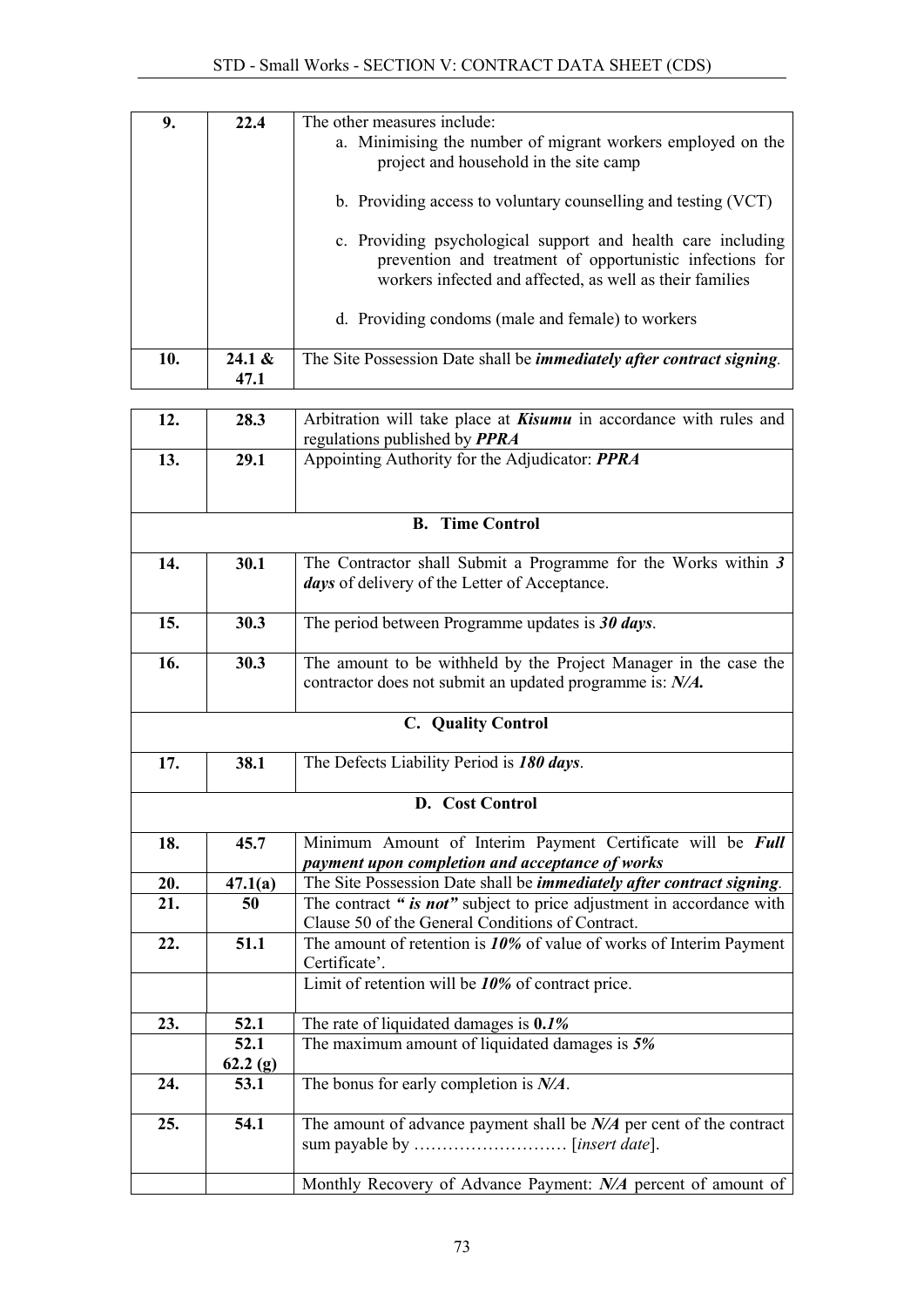|     |      | Interim Payment Certificate.                                                                                              |
|-----|------|---------------------------------------------------------------------------------------------------------------------------|
| 26. | 55.1 | The Performance Security shall be N/A                                                                                     |
|     |      | E. Finishing the Contract                                                                                                 |
| 28. | 61.2 | The amount to be withheld by the Project Manager in the case the<br>contractor does not submit as built drawings is: N/A. |
|     |      | The amount to be withheld by the Project Manager in the case the<br>contractor does not submit operating manual is: N/A.  |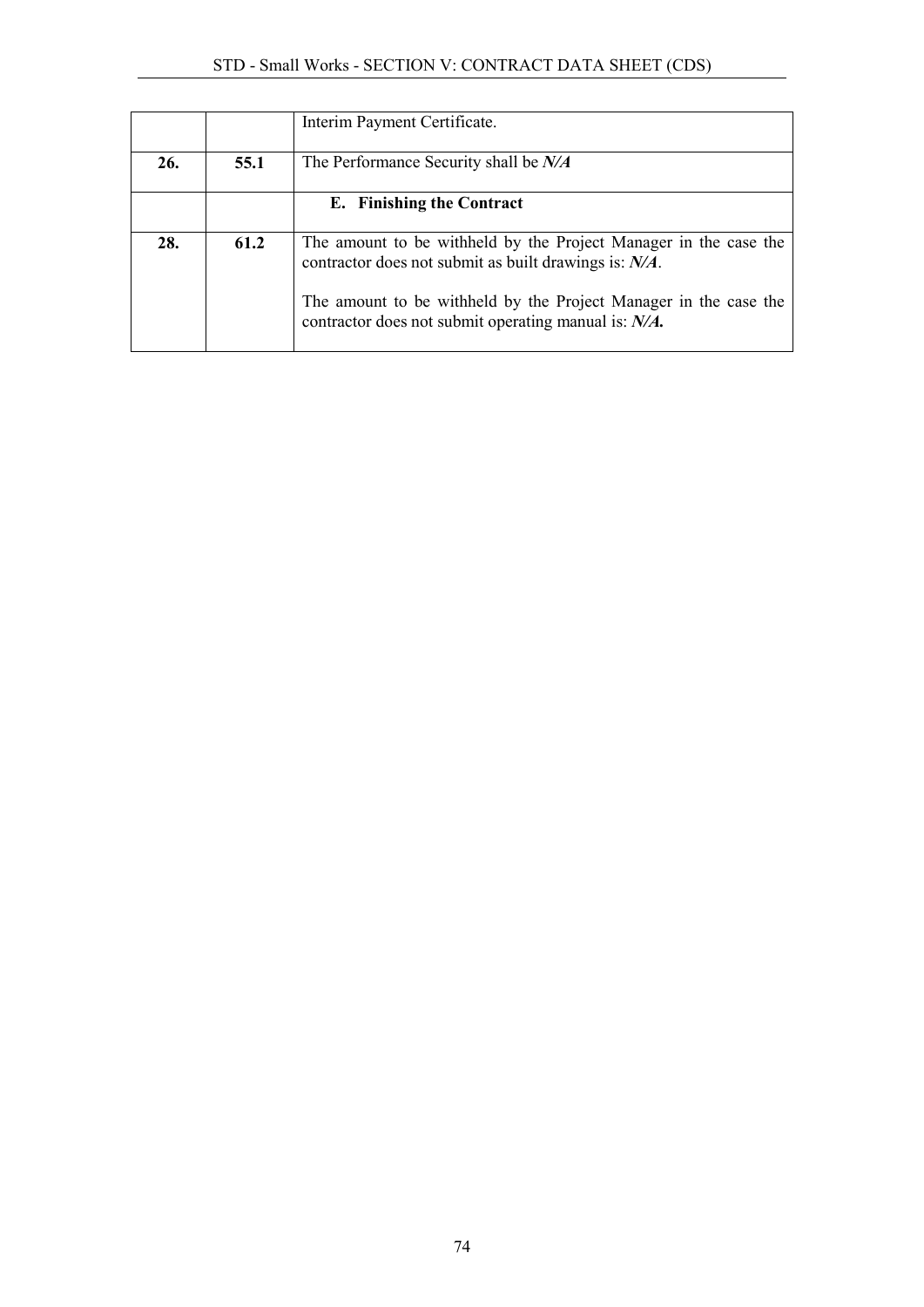## SECTION VI: TECHNICAL SPECIFICATIONS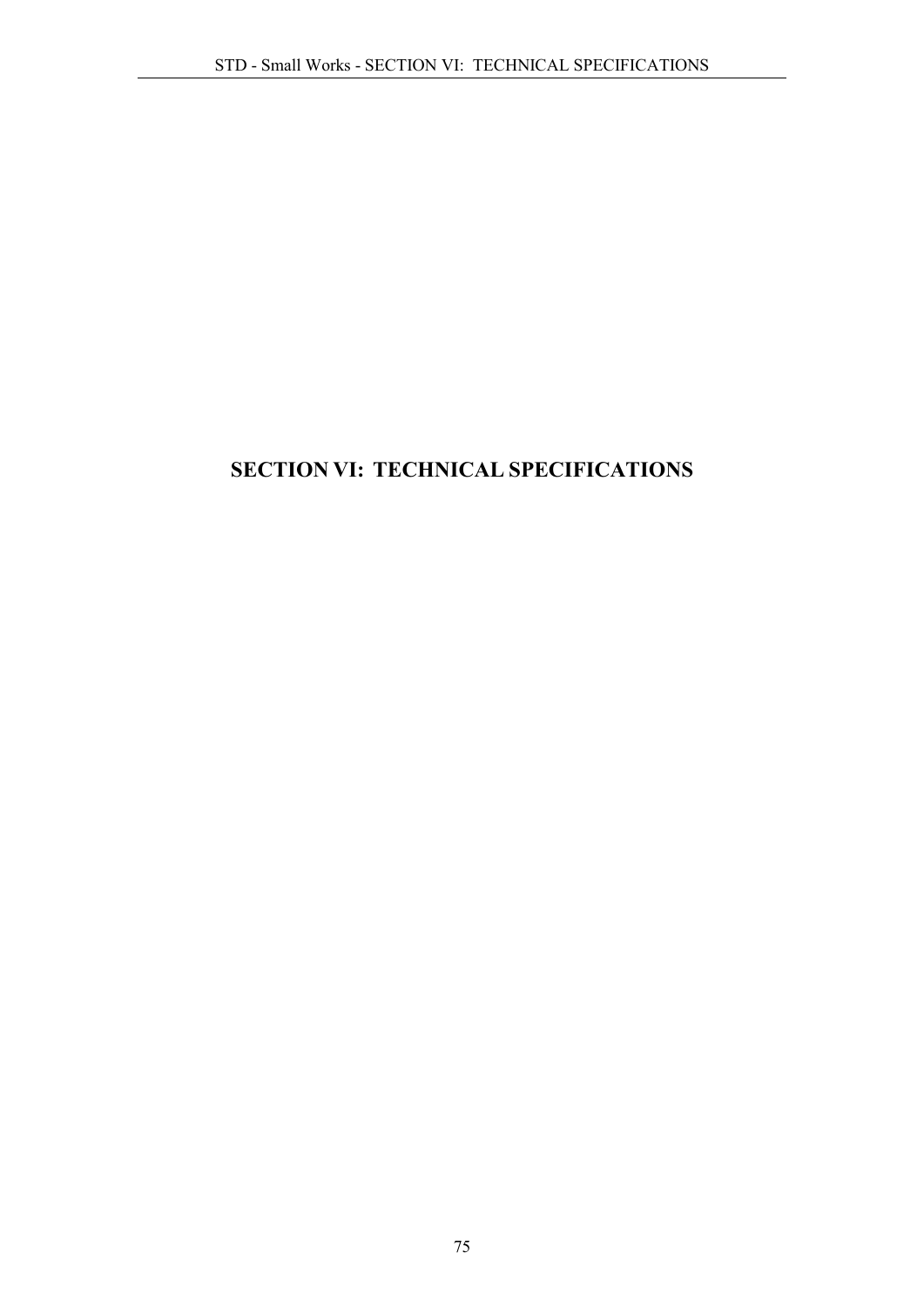*Attached in the drawings*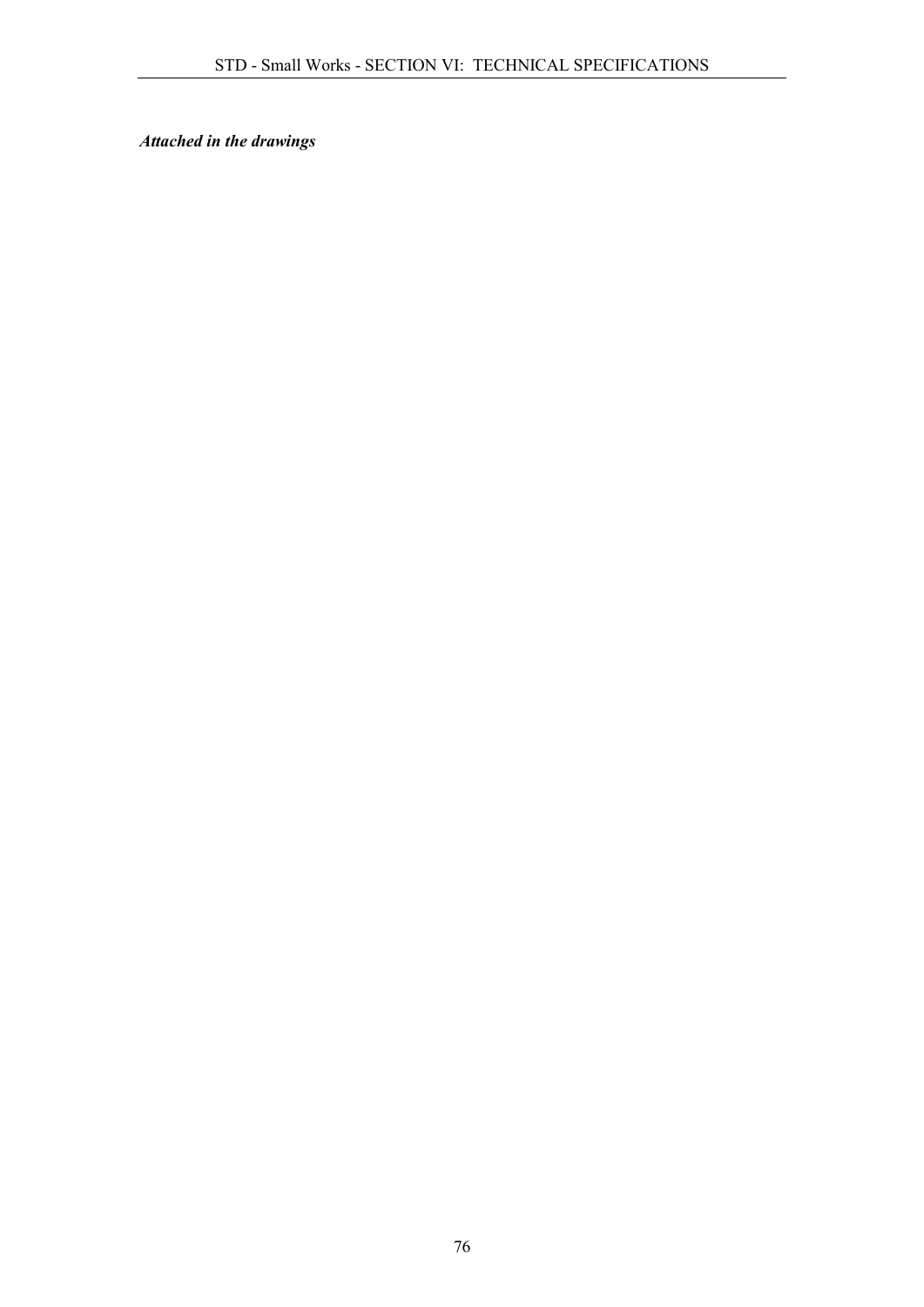# SECTION VII: DRAWINGS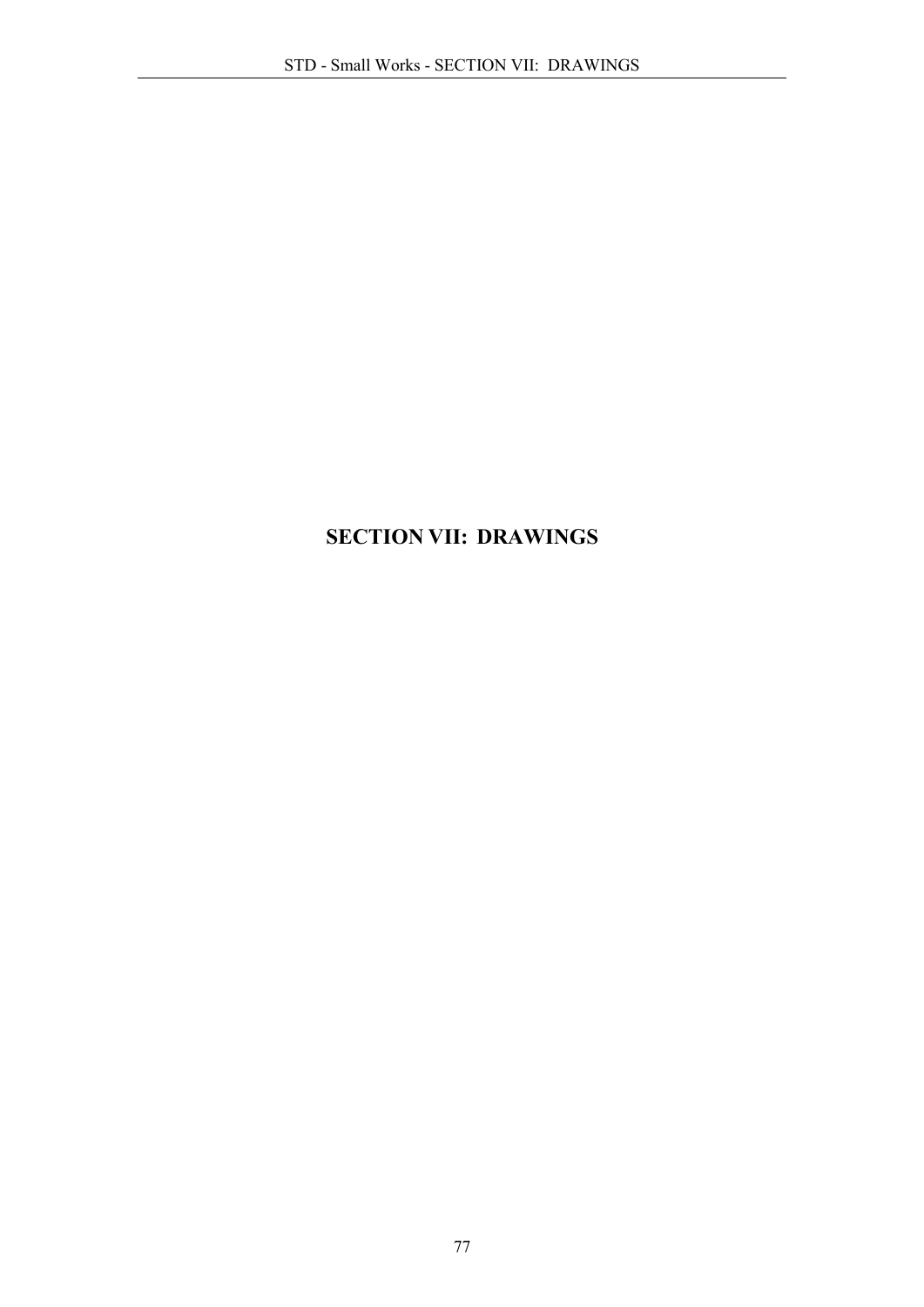*Attached*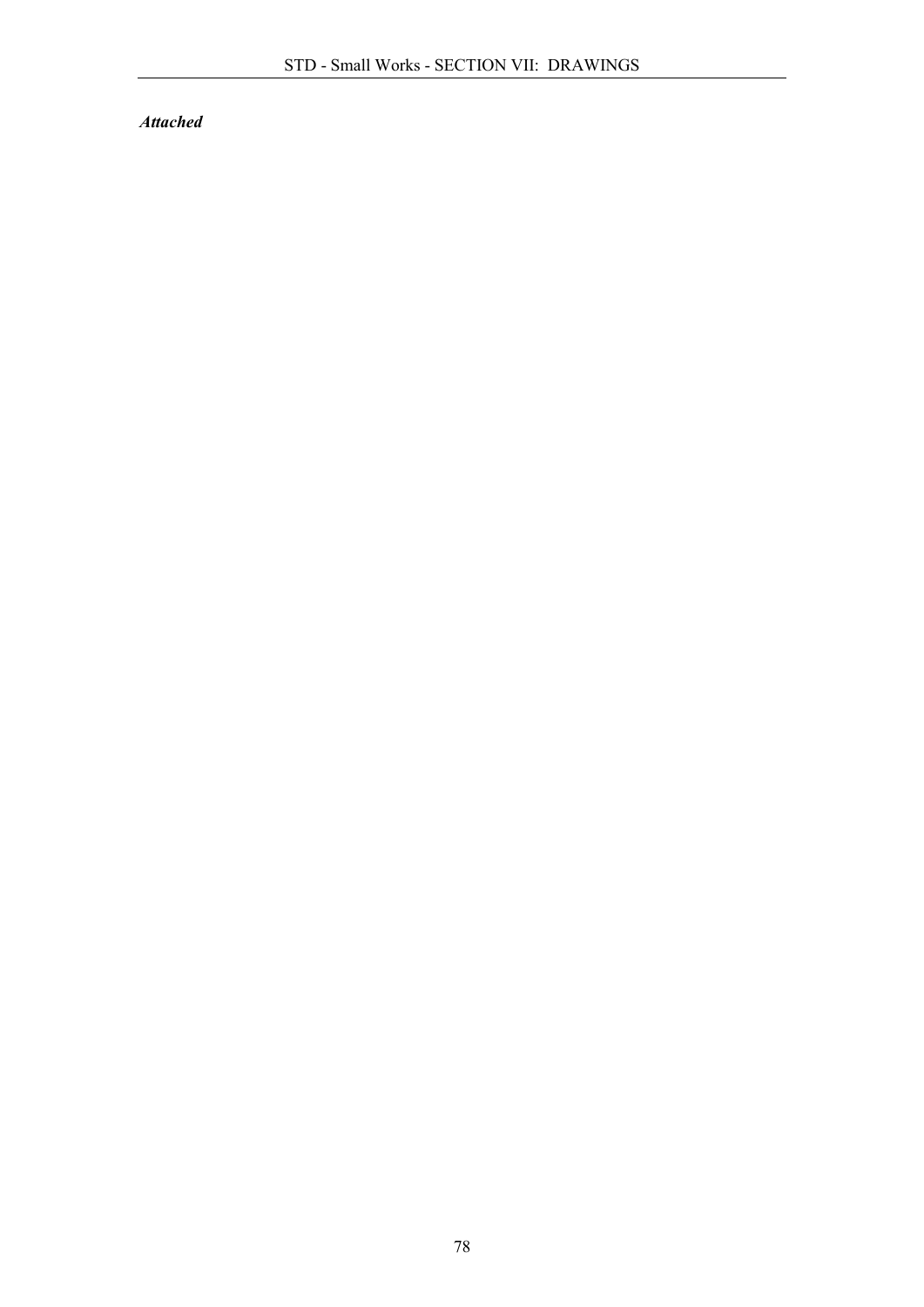# SECTION VIII: BILL OF QUANTITIES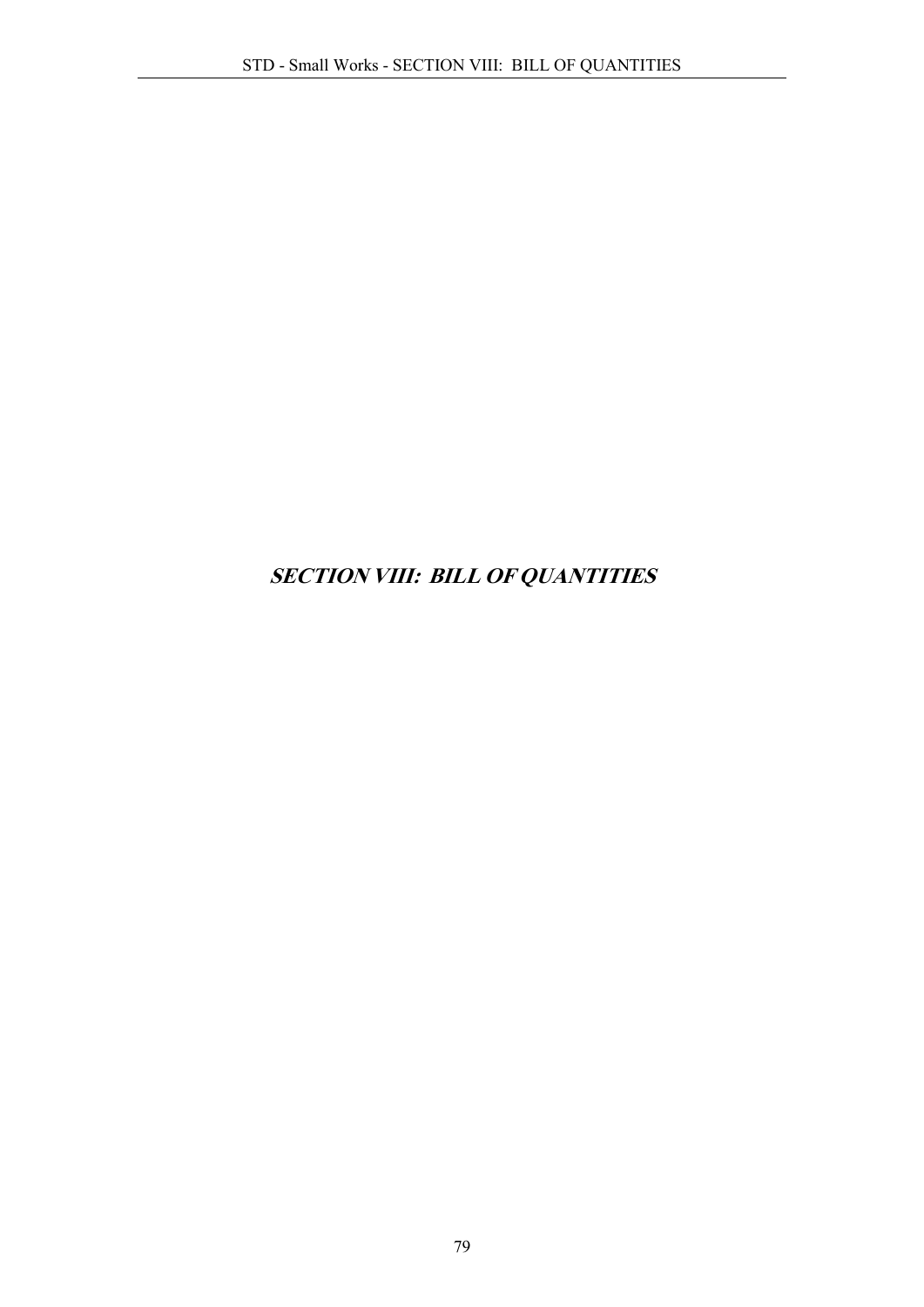Annexed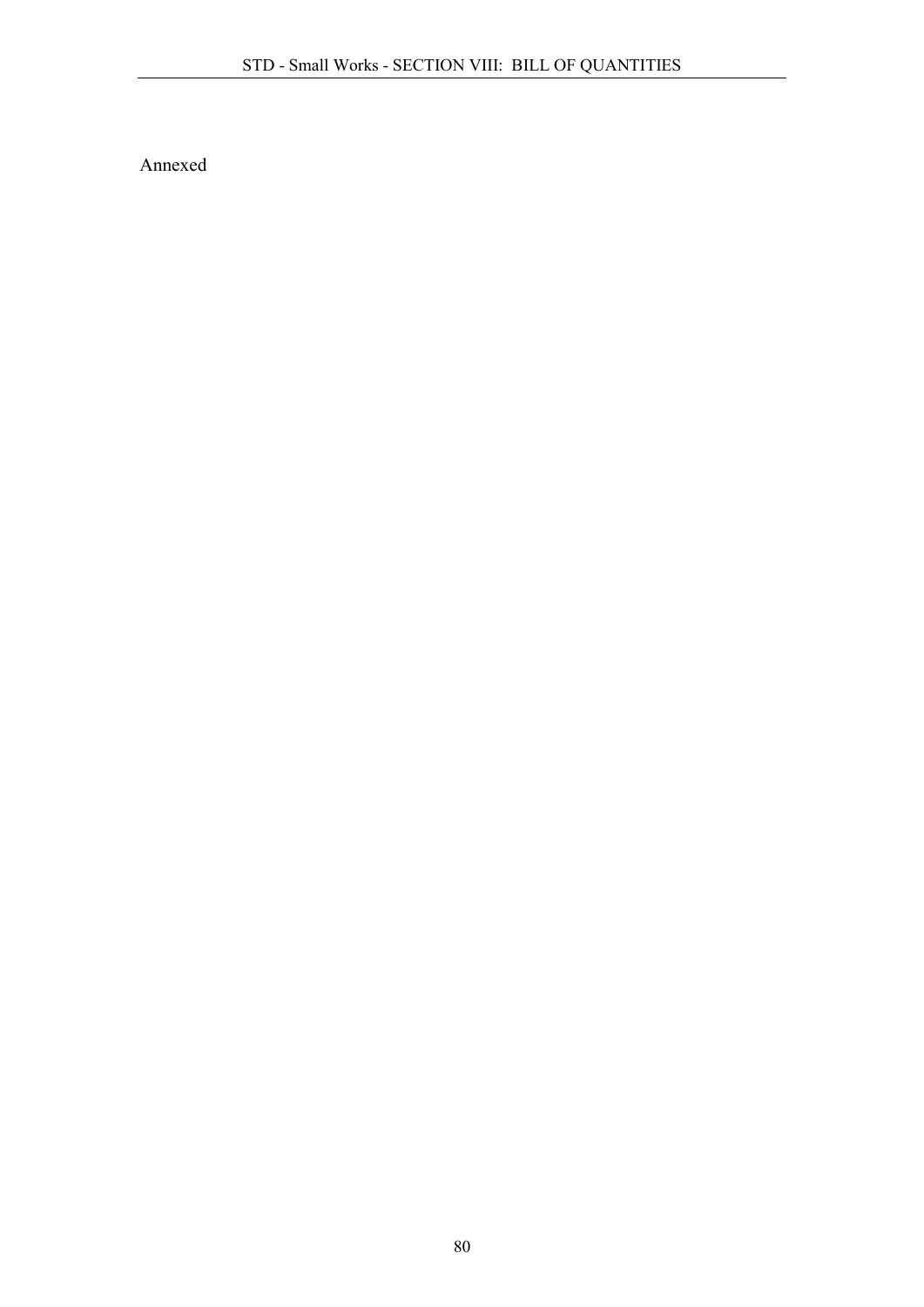# SECTION IX: TENDER FORMS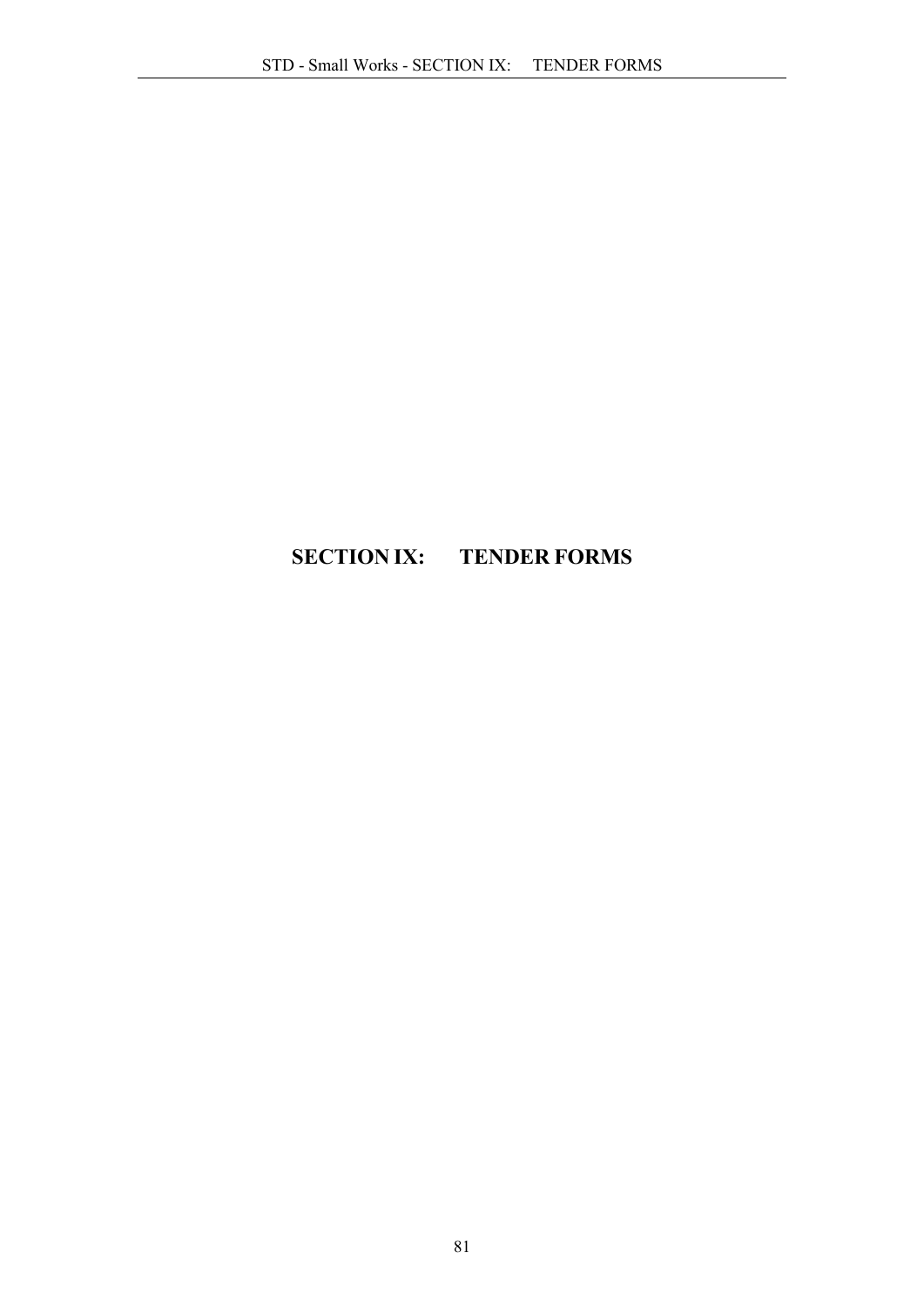## A. Form of Tender

*[date]*

#### To: *[name and address of Procuring Entity*]

We offer to execute the [*name and identification number of contract]* in accordance with the Conditions of Contract accompanying this Tender for the Contract Price of *[amount in numbers], [amount in words] [name of currency].*

The Contract shall be paid in the following currencies:

| <b>Currency</b> | Percentage<br>payable in<br>currency | Rate of exchange: one<br>foreign equals [insert<br>local] | Inputs for which foreign<br>currency is required |
|-----------------|--------------------------------------|-----------------------------------------------------------|--------------------------------------------------|
| 'a)             |                                      |                                                           |                                                  |
|                 |                                      |                                                           |                                                  |

The advance payment required is:-

| Amount | Currency |
|--------|----------|
| a'     |          |
| b,     |          |

We accept the appointment of [*name proposed in Tender Data Sheet] as the* adjudicator. *or*

We do not accept the appointment of [*name proposed in* Tender Data Sheet*]* as the Adjudicator, and propose instead that [*name*] be appointed as Adjudicator, whose daily fees and biographical data are attached.

We are not participating, as Tenders, in more than one Tender in this Tendering process other than alternative Tenders in accordance with the Tendering documents.

Our firm, its affiliates or subsidiaries, including any subcontractors or suppliers for any part of the contract has not been declared ineligible by the Kenya Government under Kenya's laws or any other official regulations.

This Tender and your written acceptance of it shall constitute a binding Contract between us.

We understand that you are not bound to accept the lowest or any Tender you receive.

We hereby confirm that this Tender complies with the Tender validity and Tender Security required by the Tendering documents and specified in the Tender Data Sheet.

Authorized Signature: Name and Title of Signatory: \_\_\_\_\_\_\_ Name of Tenderer: Address: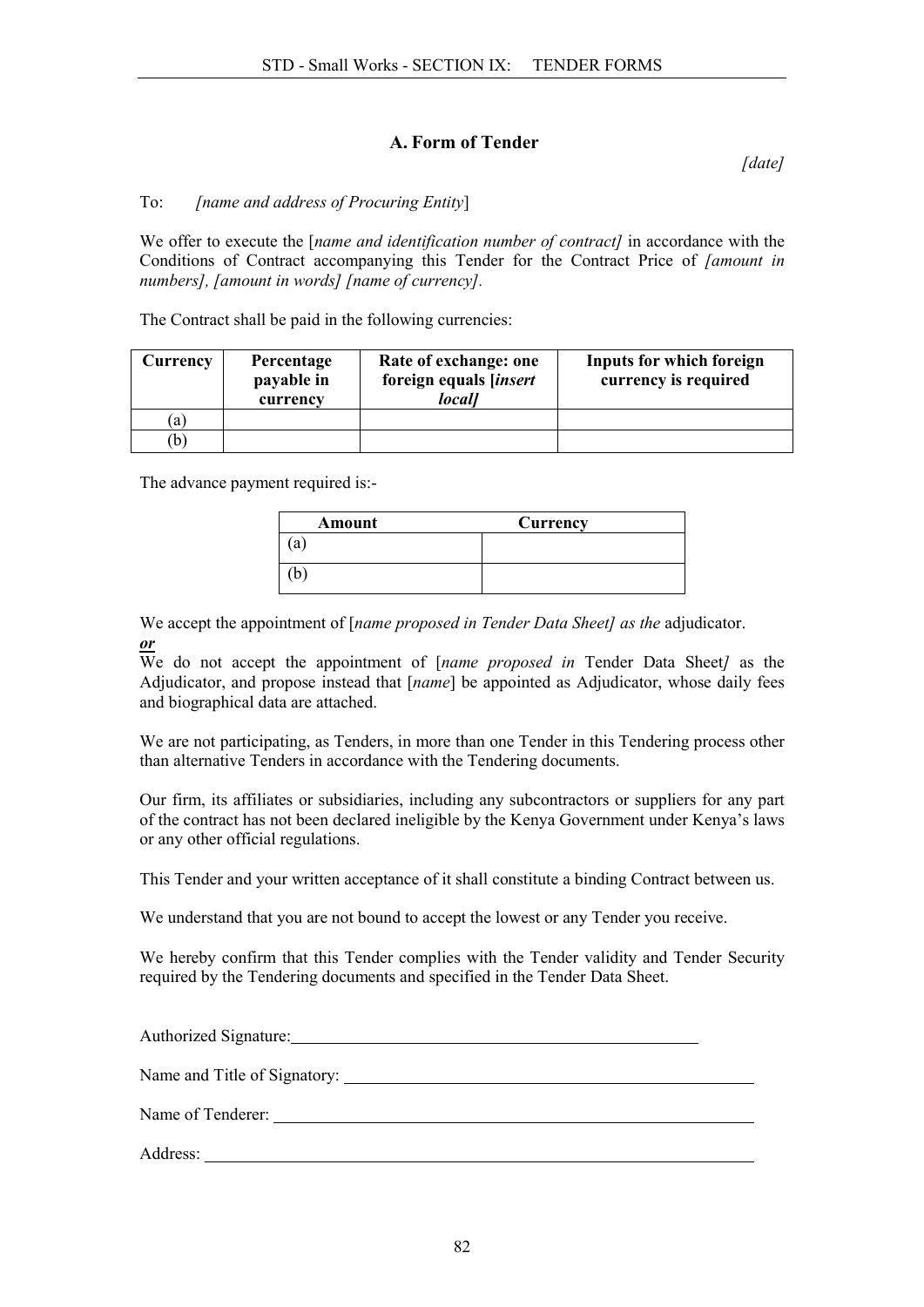#### Appendix to Tender

#### Schedule of Adjustment Data

[In Tables A, B, and C, below, the Tenderer shall (a) indicate its amount of local currency payment, (b) indicate its proposed source and base values of indices for the different foreign currency elements of cost, (c) derive its proposed weightings for local and foreign currency payment, and (d) list the exchange rates used in the currency conversion. In the case of very large and/or complex works contracts, it may be necessary to specify several families of price adjustment formulae corresponding to the different works involved.]

| <b>Index</b><br>code | Index<br>description | <b>Source</b><br>of index | <b>Base</b><br>value<br>and date | Tenderer'<br>s related<br>currency | Range of<br>weighting<br>Proposed by the | Tenderer's<br>proposed<br>weighting |
|----------------------|----------------------|---------------------------|----------------------------------|------------------------------------|------------------------------------------|-------------------------------------|
|                      |                      |                           |                                  | amount                             | <b>Procuring Entity</b>                  |                                     |
|                      | Nonadju-<br>stable   |                           |                                  |                                    | $\ast$<br>a:                             | $\star$<br>a:                       |
|                      |                      |                           |                                  |                                    | $b:$ ------ to --------<br>÷             | $\mathbf{b}$ :                      |
|                      |                      |                           |                                  |                                    | $c:$ ------- to --                       | c:                                  |
|                      |                      |                           |                                  |                                    | $\star$                                  | d:                                  |
|                      |                      |                           |                                  |                                    | $d:$ ------- to -------<br>÷             | e:                                  |
|                      |                      |                           |                                  |                                    | $e:$ ------- to -------<br>$\star$       | etc.                                |
|                      |                      |                           |                                  |                                    |                                          |                                     |
|                      |                      |                           |                                  |                                    |                                          |                                     |
|                      |                      |                           |                                  |                                    | etc.                                     |                                     |
|                      | 1.00                 |                           |                                  |                                    |                                          |                                     |

|  |  | <b>Table A. Local Currency</b> |
|--|--|--------------------------------|
|--|--|--------------------------------|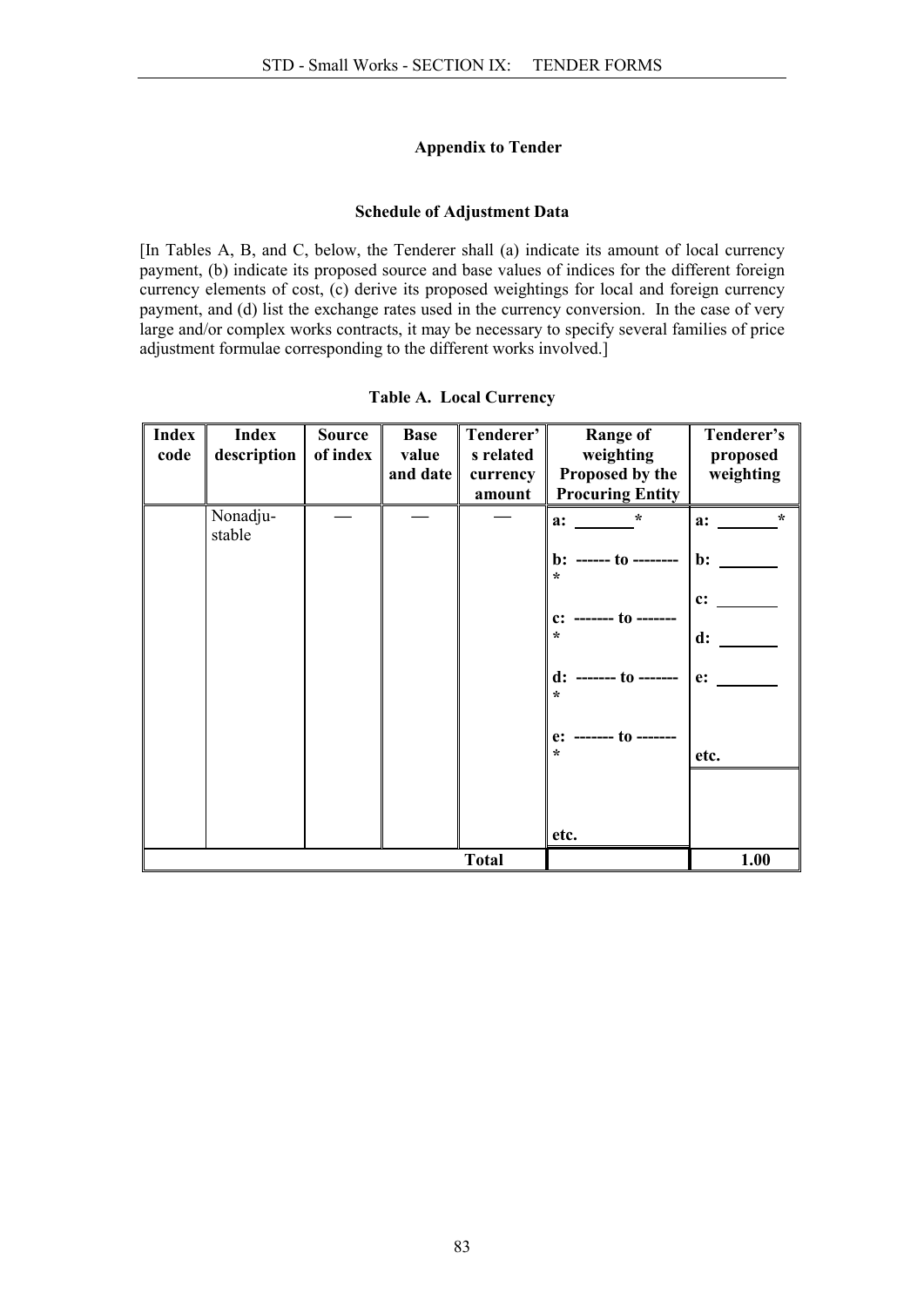## Table B. Foreign Currency

State type: ....................... [If the Tenderer wishes to quote in more than one foreign currency, this table should be repeated for each foreign currency.]

| <b>Index</b><br>code | <b>Index</b><br>description | <b>Source</b><br>of<br>index | <b>Base</b><br>value<br>and<br>date | Tenderer's   Equivalen   <br>related<br>source<br>currency in $\ $<br>type/<br>amount | t in<br>Foreign<br>Currency<br>1 | <b>Range of</b><br>weighting<br>Proposed by<br>the<br>Procuring<br><b>Entity</b>                                                                                            | Tenderer'<br>proposed<br>weighting    |
|----------------------|-----------------------------|------------------------------|-------------------------------------|---------------------------------------------------------------------------------------|----------------------------------|-----------------------------------------------------------------------------------------------------------------------------------------------------------------------------|---------------------------------------|
|                      | Nonadju-<br>stable          |                              |                                     |                                                                                       |                                  | $\star$<br>a:<br><b>b</b> : ------ to ---    <b>b</b> :<br>$---*$<br>c: ------- to --<br>$---*$<br>d: ------- to --    e:<br>$---*$<br>$e:$ ------- to --<br>-----*<br>etc. | a:<br>$c$ :<br>$\mathbf{d}$ :<br>etc. |
| <b>Total</b>         |                             |                              |                                     |                                                                                       |                                  |                                                                                                                                                                             | 1.00                                  |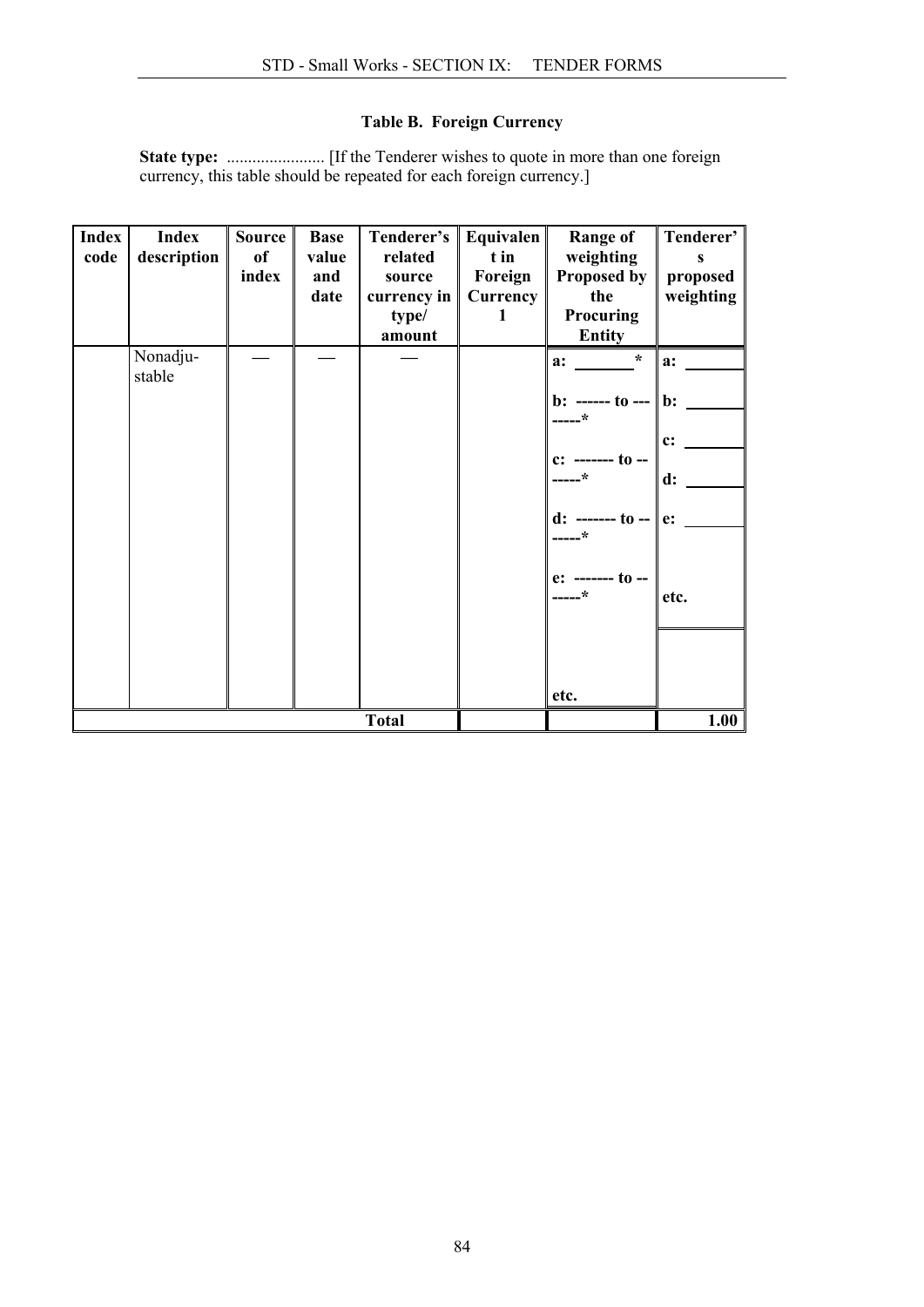#### Table C. Summary of Payment Currencies

For ………………………..[insert name of Section of the Works]

[Separate tables may be required if the various sections of the Works (or of the Bill of Quantities) will have substantially different foreign and local currency requirements. The Procuring Entity should insert the names of each Section of the Works.]

| Name of<br>payment<br>currency                               | $\mathbf{A}$<br><b>Amount</b><br>of<br>currency | $\bf{B}$<br>Rate of<br>exchange<br>(local currency<br>per unit of<br>foreign) | $\mathbf C$<br>Local currency<br>equivalent<br>$\overline{C} = A \times B$ | D<br>Percentage of<br><b>Net Tender Price (NBP)</b><br>100xC<br><b>NBP</b> |
|--------------------------------------------------------------|-------------------------------------------------|-------------------------------------------------------------------------------|----------------------------------------------------------------------------|----------------------------------------------------------------------------|
| Local<br>currency                                            |                                                 | 1.00                                                                          |                                                                            |                                                                            |
| Foreign<br>currency #1                                       |                                                 |                                                                               |                                                                            |                                                                            |
| Foreign<br>currency #2                                       |                                                 |                                                                               |                                                                            |                                                                            |
| Foreign<br>currency#                                         |                                                 |                                                                               |                                                                            |                                                                            |
| <b>Net Tender</b><br>Price                                   |                                                 |                                                                               |                                                                            | 100.00                                                                     |
| <b>Provisional</b><br>sums<br>expressed in<br>local currency | $\star$                                         | $\star$                                                                       | *                                                                          |                                                                            |
| <b>TENDER</b><br><b>PRICE</b>                                |                                                 |                                                                               |                                                                            |                                                                            |

Authorized Signature: 1986 and 2008 and 2008 and 2008 and 2008 and 2008 and 2008 and 2008 and 2008 and 2008 and 2008 and 2008 and 2008 and 2008 and 2008 and 2008 and 2008 and 2008 and 2008 and 2008 and 2008 and 2008 and 20

Name and Title of Signatory: 2002. The Summary of School and Title of Signatory:

Name of Tenderer: Name of Tenderer:

Address: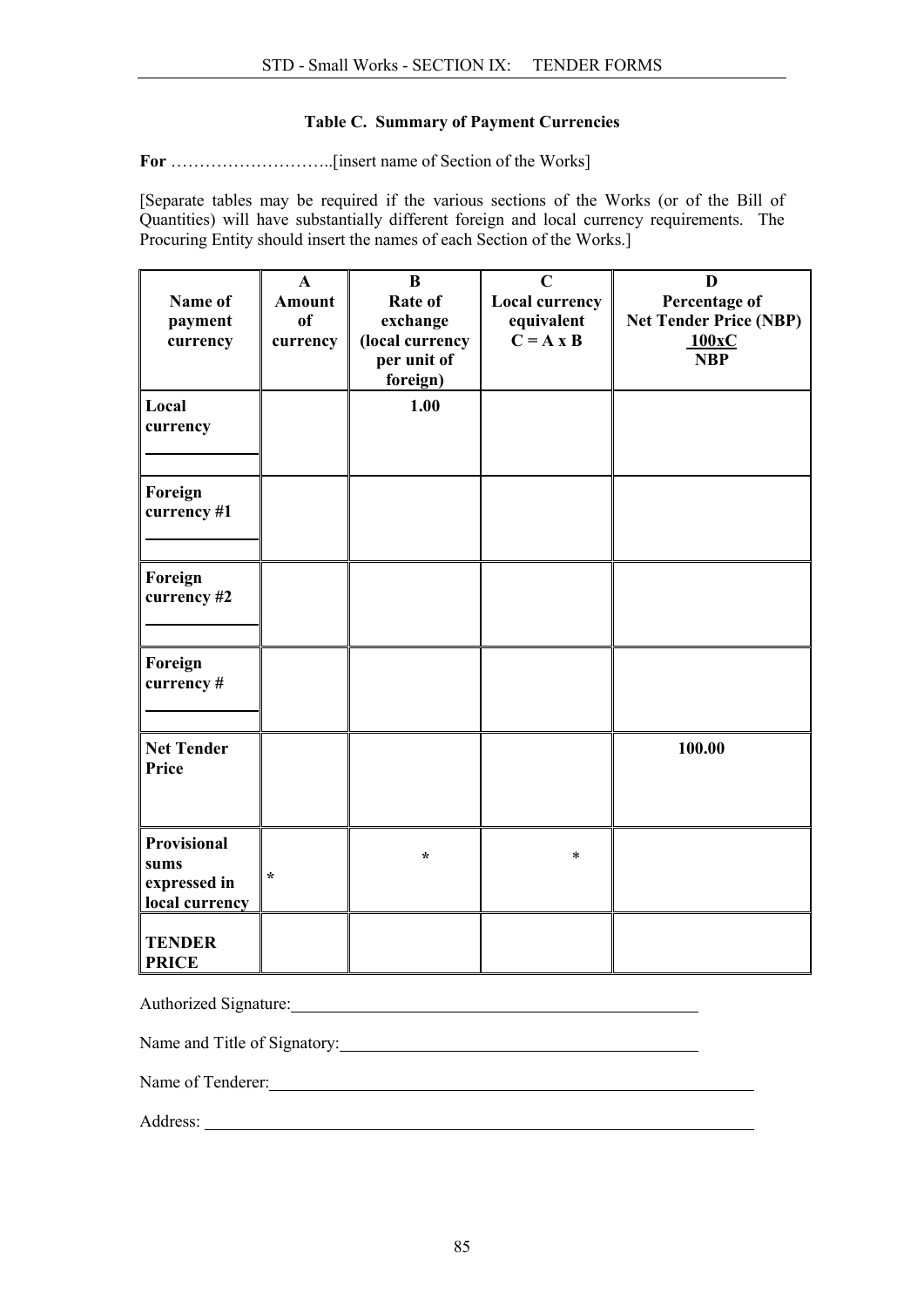## B. Tender-Securing Declaration (Mandatory)

Date: *[insert date (as day, month and year)]*

Tender No.: *[insert number of Tendering process]*

Alternative No.: *[insert identification No if this is a Tender for an alternative]*

#### To: *[insert complete name of Procuring Entity]*

We, the undersigned, declare that:

We understand that, according to your conditions, Tenders must be supported by a Tender-Securing Declaration.

We accept that we will automatically be suspended from being eligible for Tendering in any contract with the Procuring Entity for the period of time of *[insert number of months or years]* starting on *[insert date],* if we are in breach of our obligation(s) under the Tender conditions, because we;

- a) Have withdrawn our Tender during the period of Tender validity specified in the Form of Tender; or
- b) Having been notified of the acceptance of our Tender by the Procuring Entity during the period of Tender validity,
	- (i). Fail or refuse to execute the Contract, if required, or
	- (ii). Fail or refuse to furnish the Performance Security, in accordance with the ITT.

We understand this Tender Securing Declaration shall expire if we are not the successful Tenderer, upon the earlier of;

- 1) Our receipt of your notification to us of the name of the successful Tenderer; or
- 2) Thirty days after the expiration of our Tender.

Signed: *[insert signature of person whose name and capacity are shown]* In the capacity of *[insert legal capacity of person signing the Tender Securing Declaration]*

Name: *[insert complete name of person signing the Tender Securing Declaration]*

Duly authorized to sign the Tender for and on behalf of: *[insert complete name of Tenderer]*

Dated on \_\_\_\_\_\_\_\_\_\_\_\_ day of \_\_\_\_\_\_\_\_\_\_\_\_\_\_\_\_\_\_, \_\_\_\_\_\_\_\_ *[insert date of signing]* 

Corporate Seal (where appropriate)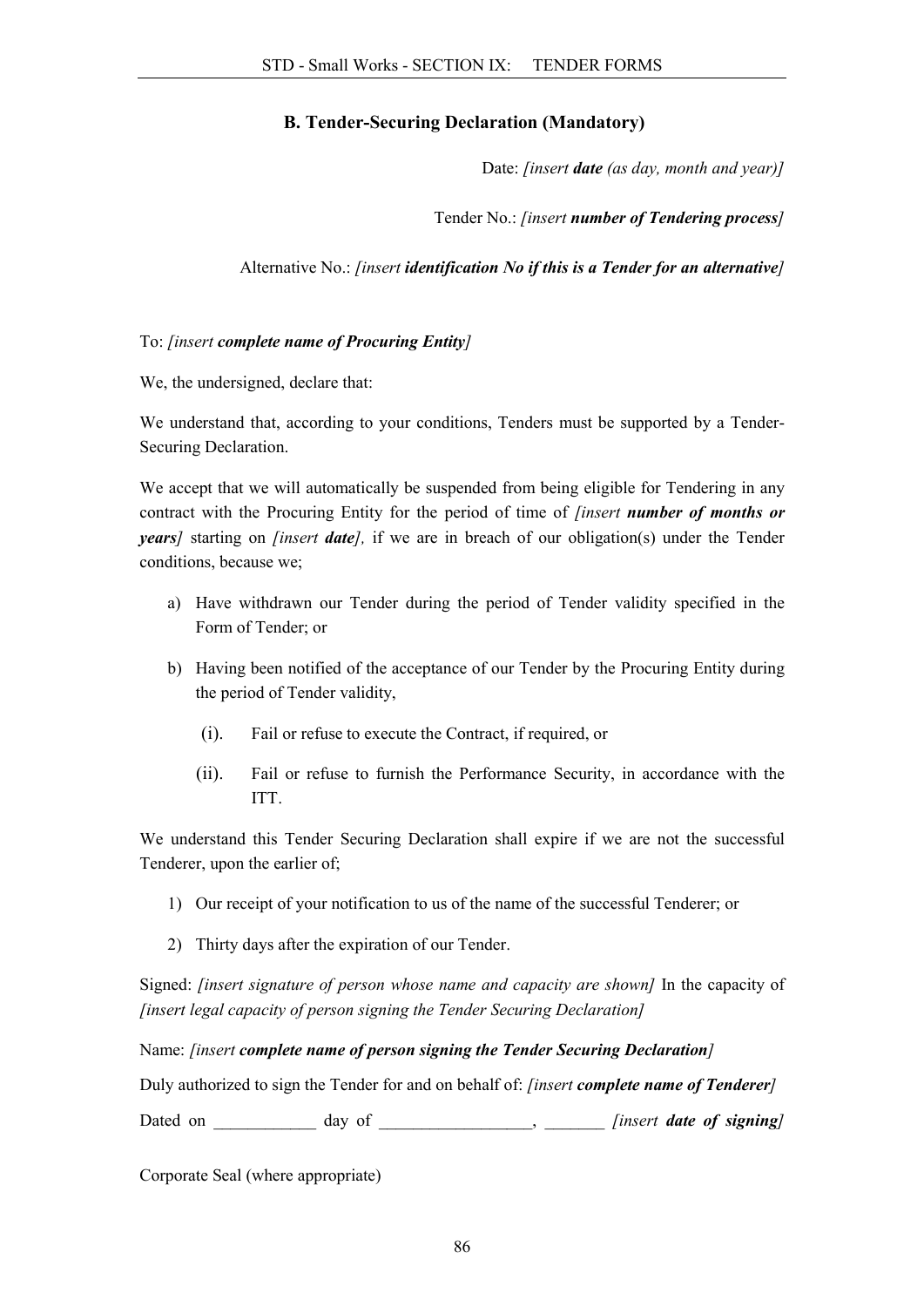### C. Confidential Business Questionnaire

| $\mathbf{1}$ | Individual<br><b>Tenderer or</b>       | 1.1 | Constitution or legal status of Tenderer: [attach copy]                                                                                                                                                                                                             |
|--------------|----------------------------------------|-----|---------------------------------------------------------------------------------------------------------------------------------------------------------------------------------------------------------------------------------------------------------------------|
|              | <b>Individual</b><br><b>Members of</b> |     | Place of registration: [insert]                                                                                                                                                                                                                                     |
|              | joint Ventures                         |     | Principal place of business: <i>[insert]</i>                                                                                                                                                                                                                        |
|              |                                        |     | Power of attorney of signatory of Tender: [attach]                                                                                                                                                                                                                  |
|              |                                        |     | Registration certificate [attach] current Business License<br>[attach]                                                                                                                                                                                              |
|              |                                        | 1.2 | Total annual volume of construction work performed in<br>two years, in Kenyan shillings as specified in the Tender<br>Data Sheet; [insert]                                                                                                                          |
|              |                                        | 1.3 | Work performed as prime Contractor on works of a similar<br>nature and volume over the last two years or as specified in<br>the Tender Data Sheet in Kenyan Shillings. Also list<br>details of work under way or committed, including<br>expected completion dates. |

| Project name<br>and country | Name of client<br>and contact<br>person | <b>Contractors</b><br>Participation | Type of work<br>performed and year<br>of completion | Value of<br>contract |
|-----------------------------|-----------------------------------------|-------------------------------------|-----------------------------------------------------|----------------------|
| (a)                         |                                         |                                     |                                                     |                      |
| (b)                         |                                         |                                     |                                                     |                      |

1.4 Major items of Contractor's Equipment proposed for carrying out the works. List all information requested below. Refer also to sub-Clause 12.3 of the Instructions to Tenderers.

| Item of equipment | Description, make,<br>and age (years) | Condition (new,<br>good, Poor) and<br>number available | Owned, leased<br>(from whom?) or to<br>be purchased (from<br>whom?) |
|-------------------|---------------------------------------|--------------------------------------------------------|---------------------------------------------------------------------|
| (a)               |                                       |                                                        |                                                                     |
| (b)               |                                       |                                                        |                                                                     |
| (c)               |                                       |                                                        |                                                                     |
| (d)               |                                       |                                                        |                                                                     |

1.5 Qualifications and experience of key personnel proposed for administration and execution of the Contract. Attache<br>biographical data. Refer also to sub-Clause 12.3 of the biographical data. Refer also to Instructions to Tenderers and Sub- Clause 10.1 of the General Conditions of Contract.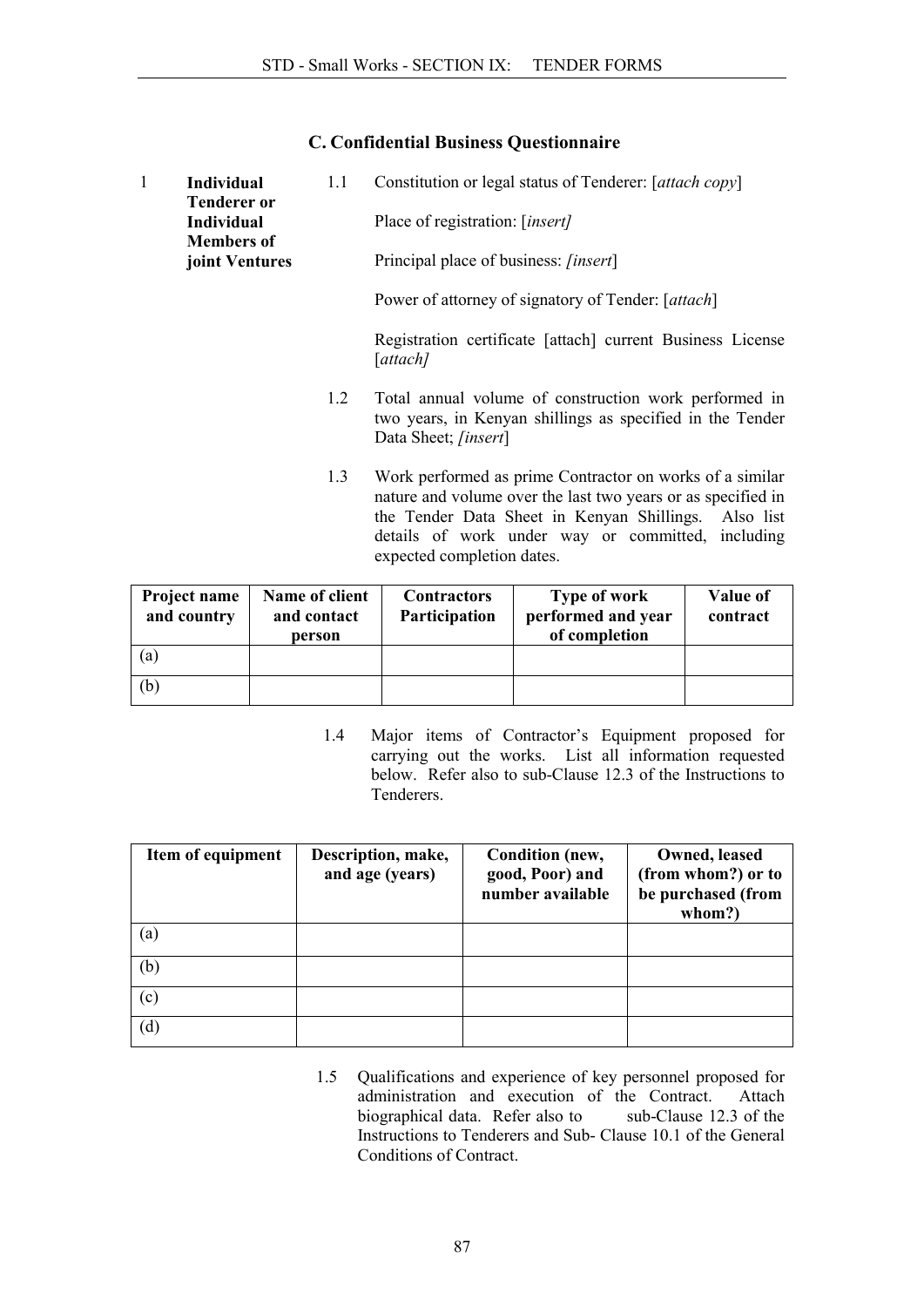| <b>Position</b> | Name | <b>Years of Experience</b><br>(general) | <b>Years of experience</b><br>in proposed position |
|-----------------|------|-----------------------------------------|----------------------------------------------------|
| a               |      |                                         |                                                    |
| b               |      |                                         |                                                    |

1.6 Proposed sub-contractor and firms involved. Refer to Clause 7 of General Conditions of Contract.

| Sections of the<br>Works | Value of<br>subcontract | Subcontractor<br>(name and address) | <b>Experience in</b><br>similar work |
|--------------------------|-------------------------|-------------------------------------|--------------------------------------|
| (a)                      |                         |                                     |                                      |
| (b)                      |                         |                                     |                                      |

- 1.7 Financial reports for the number of years specified in the Tender Data Sheet.
- 1.8 Evidence of access to financial resources to meet the qualification requirements: cash in hand, lines of credit, etc. List below and attach copies of support documents.
- 1.9 Name, address, and telephone, e-mail address, and facsimile numbers of banks that may provide references if contracted by the Procuring Entity.
- 1.10 Information on current litigation in which the Tenderer is involved.

| Other party(ies) | <b>Cause of dispute</b> | <b>Amount involved</b> |
|------------------|-------------------------|------------------------|
| (a)              |                         |                        |
|                  |                         |                        |
|                  |                         |                        |
| (b               |                         |                        |
|                  |                         |                        |

- 1.11 Statement of compliance with the requirements of sub-Clause 3.2 of the Instructions to Tenderers.
- 1.12 Proposed Program (work method and schedule). Descriptions, drawings, and charts, as necessary, to comply with the requirements of the Tendering documents.
- 2. **Joint Ventures** 2.1 The information listed in  $1.1 1.11$  above shall be provided for each partner of the joint venture.
	- 2.2 The information in 1.12 above shall be provided for the joint venture.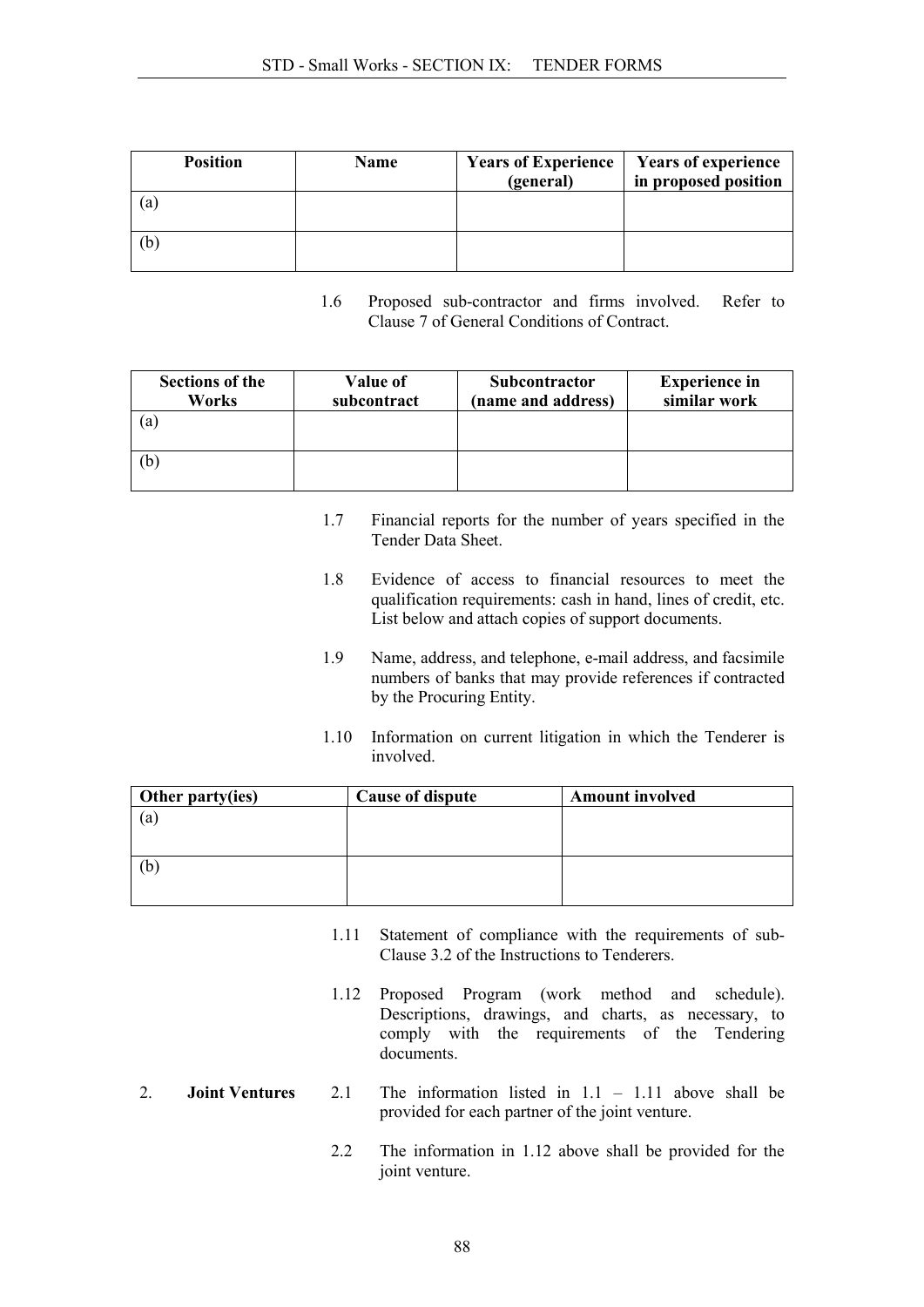- 2.3 Attach the power of attorney of the signatory (ies) of the Tender authorizing signature of the Tender on behalf of the joint venture.
- 2.4 Attach the Agreement among all partners of the joint venture (and which is legally binding on all partners), which shows that:
	- (a) all partners shall be jointly and severally liable for the execution of the Contract in accordance with the Contract terms:
	- (b) one of the partners will be nominated as being in charge, authorized to incur liabilities, and receive instructions for and on behalf of any and all partners of the joint venture; and
	- (c) the execution of the entire Contract, including payment, shall be done exclusively with the partner in charge.
- 3. Additional **Requirements** 3.1 Tenderers should provide any additional information required in the Tender Data Sheet or to fulfil the requirements of sub-Clauses 12.1 of the Instructions to Tenderers, if applicable.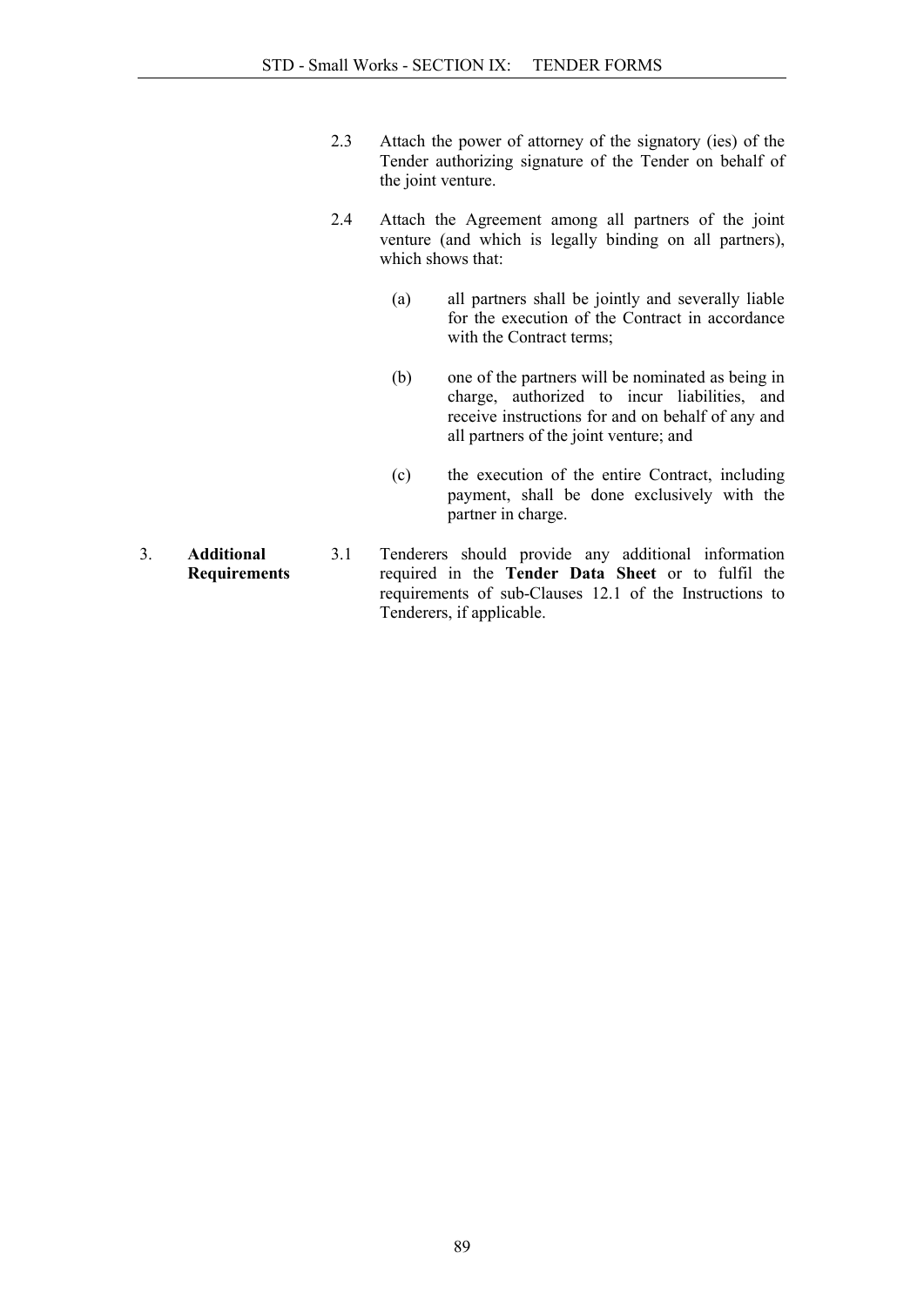## D. Integrity Declaration

#### UNDERTAKING BY TENDERER ON ANTI – BRIBERY POLICY / CODE OF CONDUCT AND COMPLIANCE PROGRAMME

- 1. Each Tenderer must submit a statement, as part of the Tender documents, in either of the two given formats which must be signed personally by the Chief Executive Officer or other appropriate senior corporate officer of the Tendering company and, where relevant, of its subsidiary in the Kenya. If a Tender is submitted by a subsidiary, a statement to this effect will also be required of the parent company, signed by its Chief Executive Officer or other appropriate senior corporate officer.
- 2. Tenderers will also be required to submit similar No-bribery commitments from their subcontractors and consortium partners; the Tenderer may cover the subcontractors and consortium partners in its own statement, provided the Tenderer assumes full responsibility.
- 3.
- a) Payment to agents and other third parties shall be limited to appropriate compensation for legitimate services.
- b) Each Tenderer will make full disclosure in the Tender documentation of the beneficiaries and amounts of all payments made, or intended to be made, to agents or other third parties (including political parties or electoral candidates) relating to the Tender and, if successful, the implementation of the contract.
- c) The successful Tenderer will also make full disclosure [quarterly or semiannually] of all payments to agents and other third parties during the execution of the contract.
- d) Within six months of the completion of the performance of the contract, the successful Tenderer will formally certify that no bribes or other illicit commissions have been paid. The final accounting shall include brief details of the goods and services provided that they are sufficient to establish the legitimacy of the payments made.
- e) Statements required according to subparagraphs (b) and (d) of this paragraph will have to be certified by the company's Chief Executive Officer, or other appropriate senior corporate officer.
- 4. Tenders which do not conform to these requirements shall not be considered.
- 5. If the successful Tenderer fails to comply with its No-bribery commitment, significant sanctions will apply. The sanctions may include all or any of the following:
	- a) Cancellation of the contract;
	- b) Liability for damages to the public authority and/or the unsuccessful competitors in the Tendering possibly in the form of a lump sum representing a pre-set percentage of the contract value (liquidated).
- 6. Tenderers shall make available, as part of their Tender, copies of their anti-Bribery Policy/Code of Conduct, if any, and of their-general or project - specific - Compliance Program.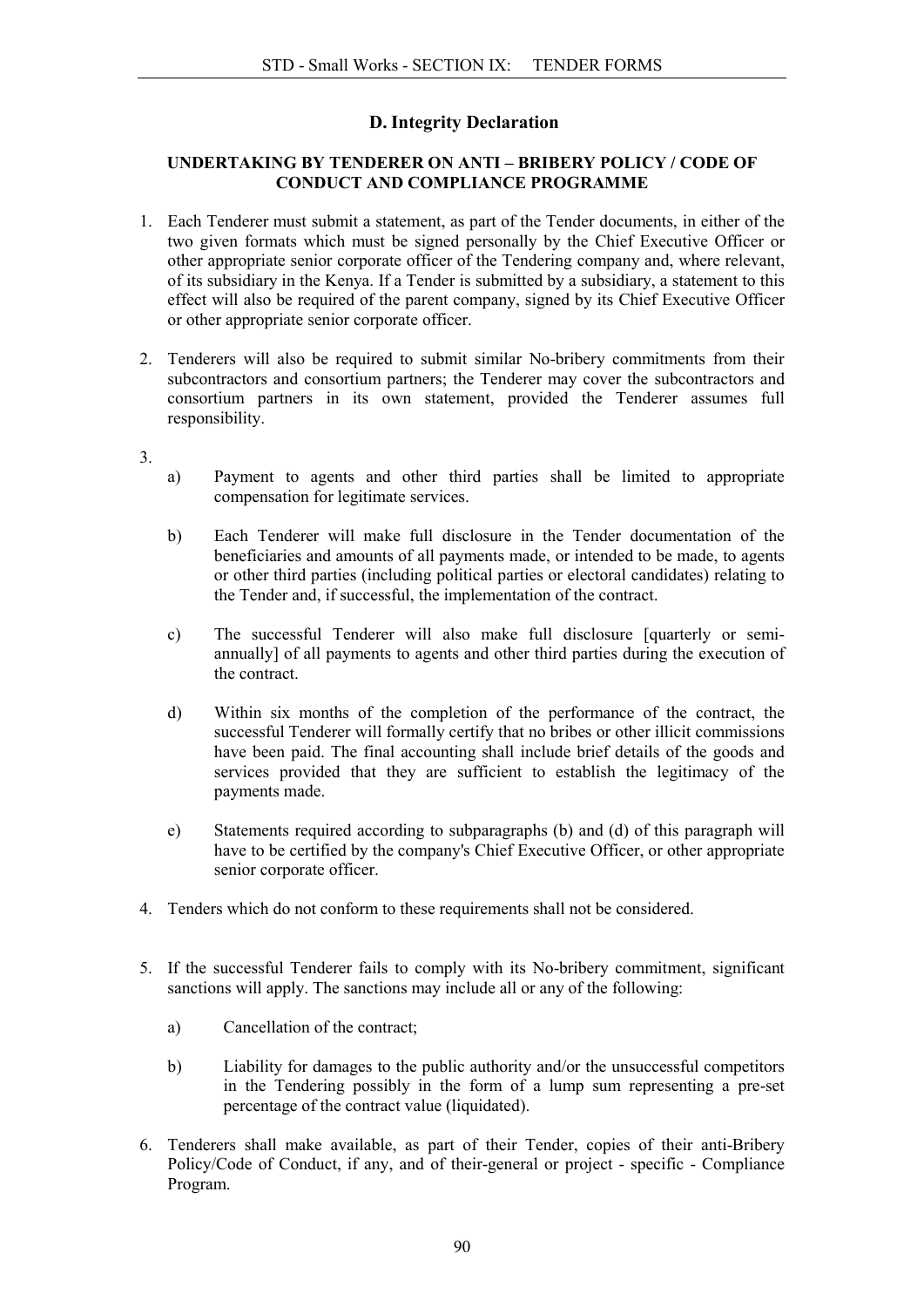7. The Government of Kenya has made special arrangements for adequate oversight of the procurement process and the execution of the contract, and has invited civil society and other competent Government Departments to participate in the oversight. Those charged with the oversight responsibility will have full access to all documentation submitted by Tenderers for this contract, and to which in turn all Tenderers and other parties involved or affected by the project shall have full access (provided, however, that no proprietary information concerning a Tenderer may be disclosed to another Tenderer or to the public).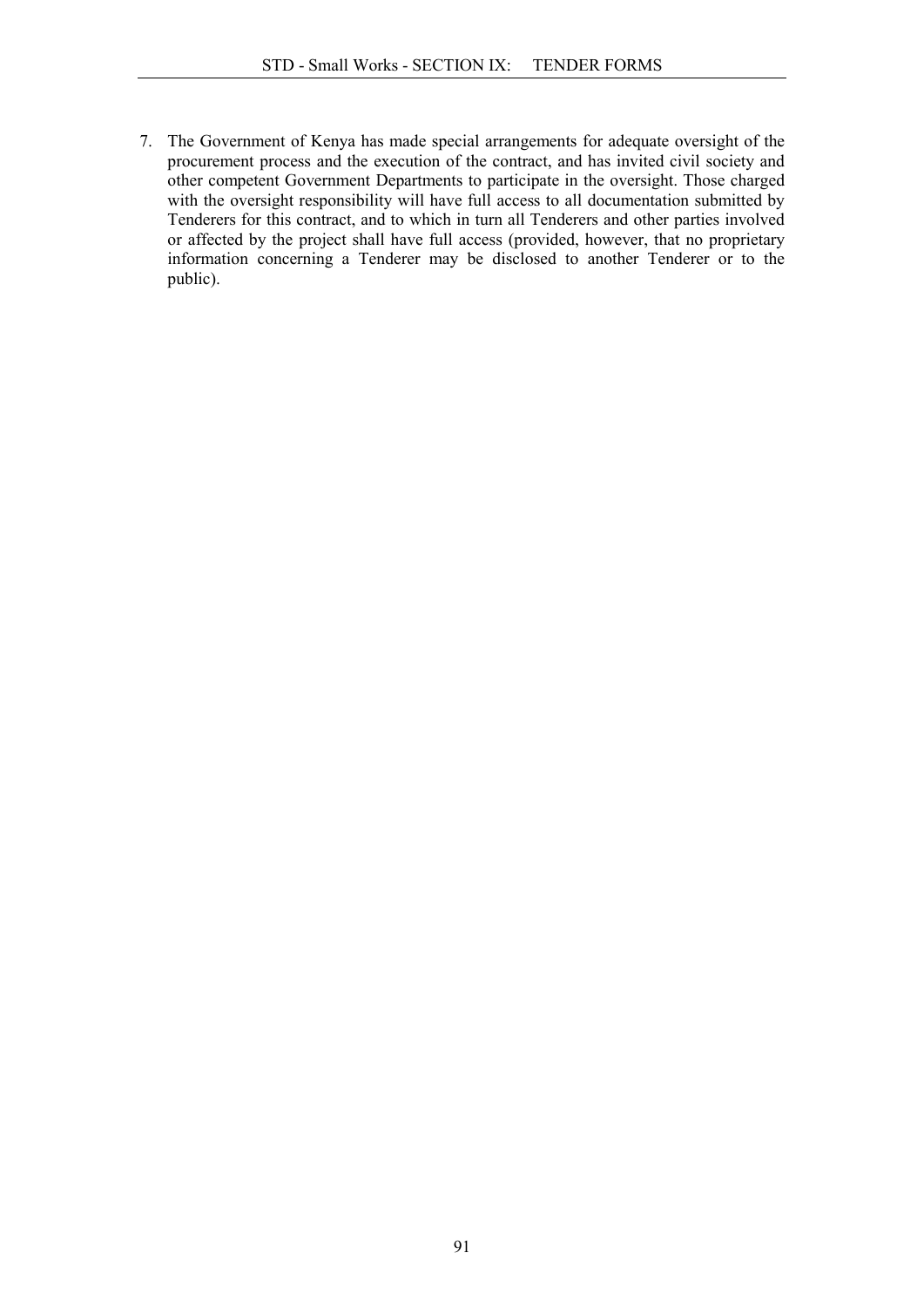## ANTI-CORRUPTION DECLARATION COMITMENT/ PLEDGE

| (Sections39, 40,41,42,43 & of the PPD Act, 2005)                                                                                                                                      |
|---------------------------------------------------------------------------------------------------------------------------------------------------------------------------------------|
|                                                                                                                                                                                       |
|                                                                                                                                                                                       |
|                                                                                                                                                                                       |
|                                                                                                                                                                                       |
| declare that Public Procurement is based on a free and fair competitive Tendering process<br>which should not be open to abuse.                                                       |
|                                                                                                                                                                                       |
| declare that I/We will not offer or facilitate, directly or indirectly, any inducement or reward<br>to any public officer, their relations or business associates, in connection with |
|                                                                                                                                                                                       |
| for or in the subsequent performance of the contract if I/We am/are successful.                                                                                                       |
|                                                                                                                                                                                       |
|                                                                                                                                                                                       |
|                                                                                                                                                                                       |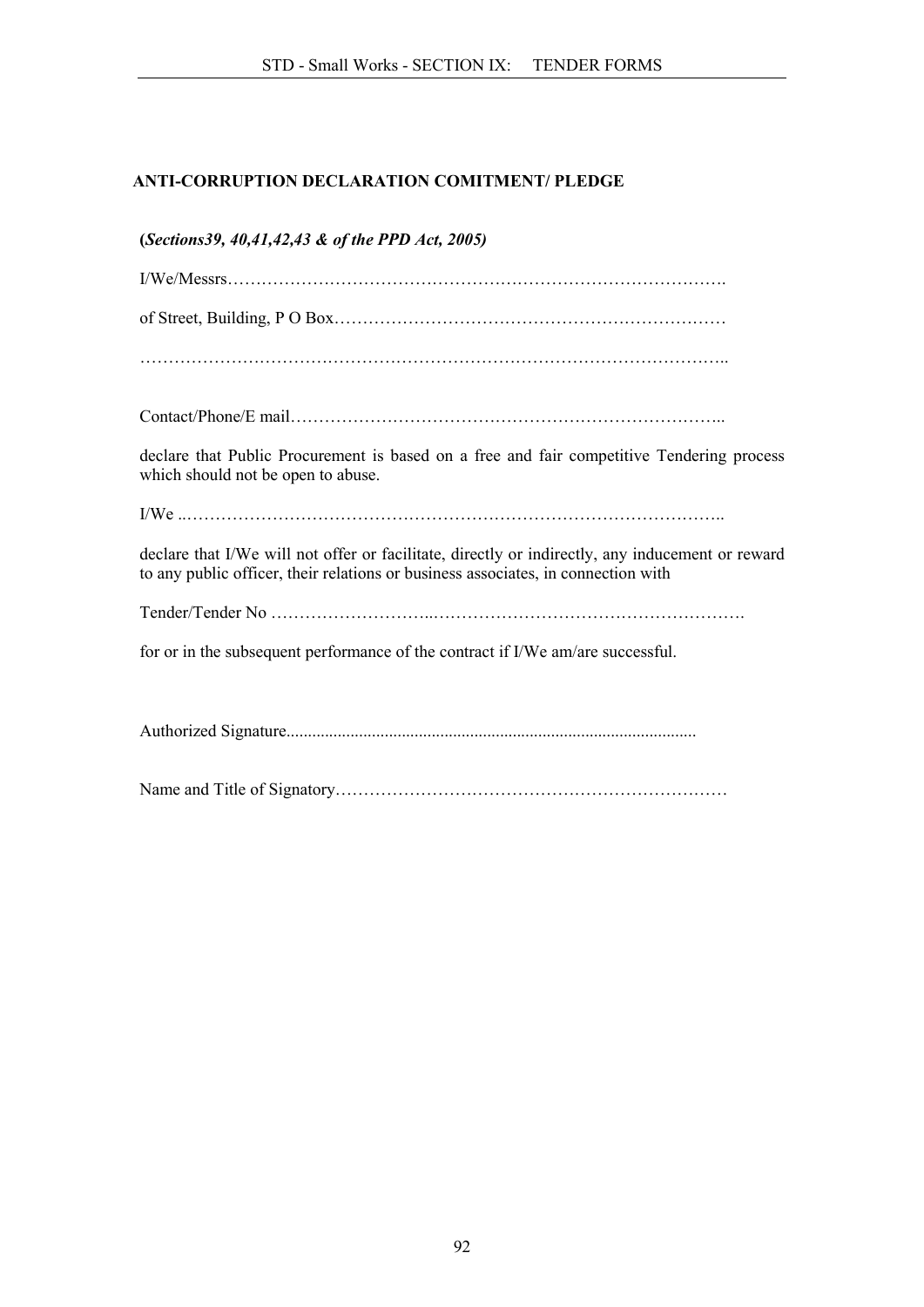## E. Letter of Acceptance

#### *[Letter head paper of the Procuring Entity]*

[*date*]

#### To: *[name and address of the Contractor]*

This is to notify you that your Tender dated [*date*] for execution of the [*name of the Contract and identification number, as given in the Contract Data Sheet*] for the Contract Price of the equivalent of [*amount in numbers and works*] [*name of currency*], as corrected and modified in accordance with the Instructions to Tenderers is hereby accepted by us.

We confirm that [*insert name proposed by the procuring entity]* to be the Adjudicator.

We accept that [*name proposed by Tenderer*] be appointed as Adjudicator.

Or

We do not accept that [*name proposed by Tenderer*] be appointed as adjudicator, and by sending a copy of this letter of acceptance to [*insert the name of the Appointing Authority*], we are hereby requesting [*name*], the Appointing Authority, to appoint the adjudicator in accordance with Clause 44.1 of the Instructions to Tenderers.

You are hereby instructed to proceed with the execution of the said works in accordance with the Contract documents.

Please return the contract dully signed.

Authorized Signature:

Name and Title of Signatory:

Name of Agency:

Attachment: Form of Contract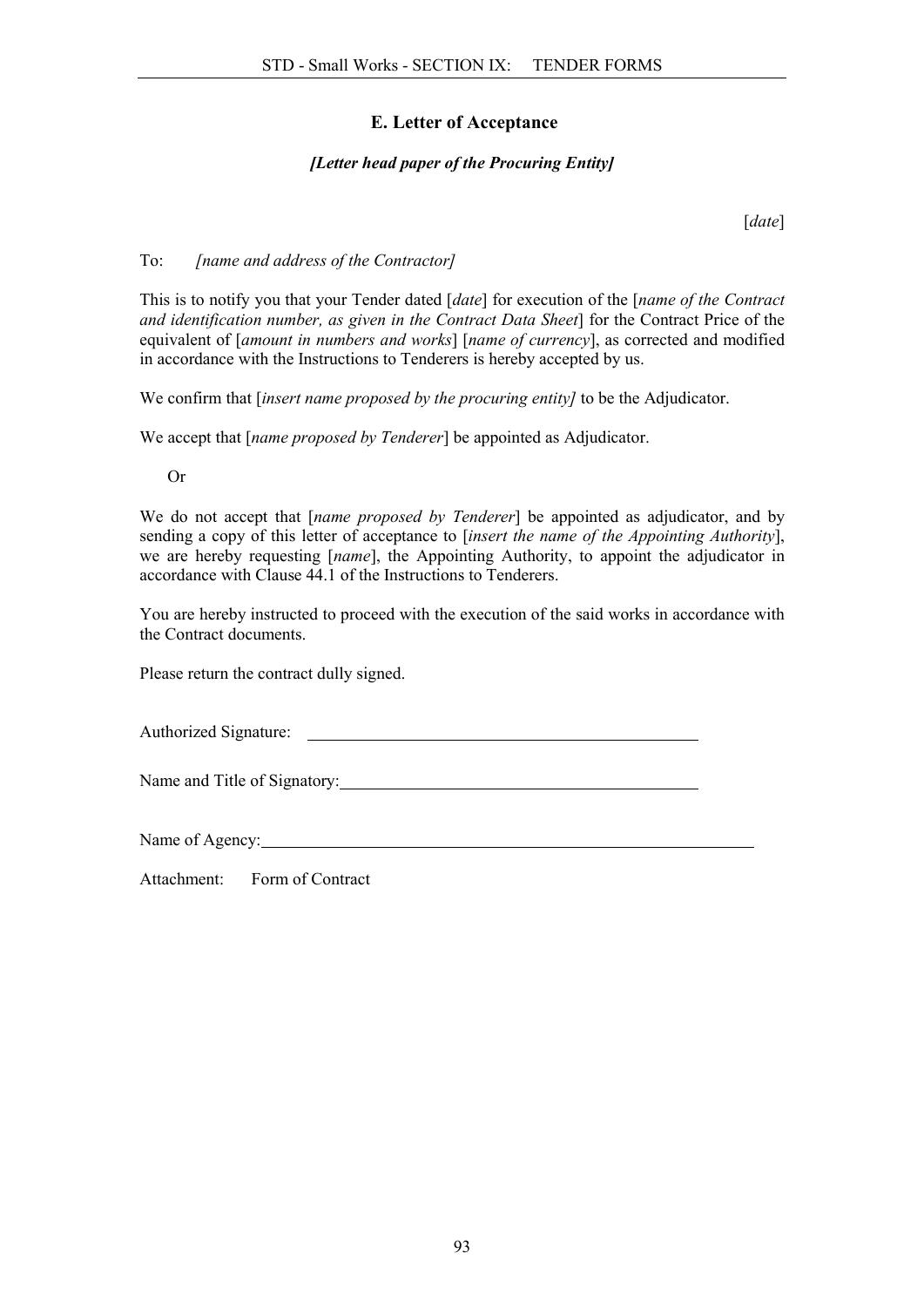### F. Form of Contract Agreement

This Agreement, made the [*day*] day of [*month*], [*year*] between [*name and address of Procuring Entity*] (hereinafter called "the Procuring Entity") and [*name and address of Contractor*] (hereinafter called "the Contractor") of the other part.

Whereas the Procuring Entity is desirous that the Contractor execute [*name and identification number of contract*] (hereinafter called "the Works") with the objectives of *[insert functional objectives of the works]* and the Procuring Entity has accepted the Tender by the Contractor for the execution and completion of such works and the remedying of any defects therein in the sum of *[contract price in words and figures]* (hereinafter called "Contract Price").

#### NOW THIS AGREEMENT WITNESSES AS FOLLOWS:

- 1. In this Agreement, words and expressions shall have the same meanings as are respectively assigned to them in the Conditions of Contract hereinafter referred to, and they shall be deemed to form and be read and construed as pert of this Agreement;
- 2. In consideration of the payments to be made by the Procuring Entity to the Contractor as hereinafter mentioned, the Contractor hereby covenants with the Procuring Entity to execute and complete the Works and remedy any defects therein in conformity in all respects with the provisions of the Contract;
- 3. The Procuring Entity hereby covenants to pay the Contractor in consideration of the execution and completion of the Works and the remedying of defects wherein the Contract Price or such other sum as may become payable under the provisions of the Contract at the times and in the manner prescribed by the Contract.

In Witness whereof the parties thereto have caused this Agreement to be executed the day and year first before written.

| In the presence of:                     |  |
|-----------------------------------------|--|
| Tendering Signature of Procuring Entity |  |
|                                         |  |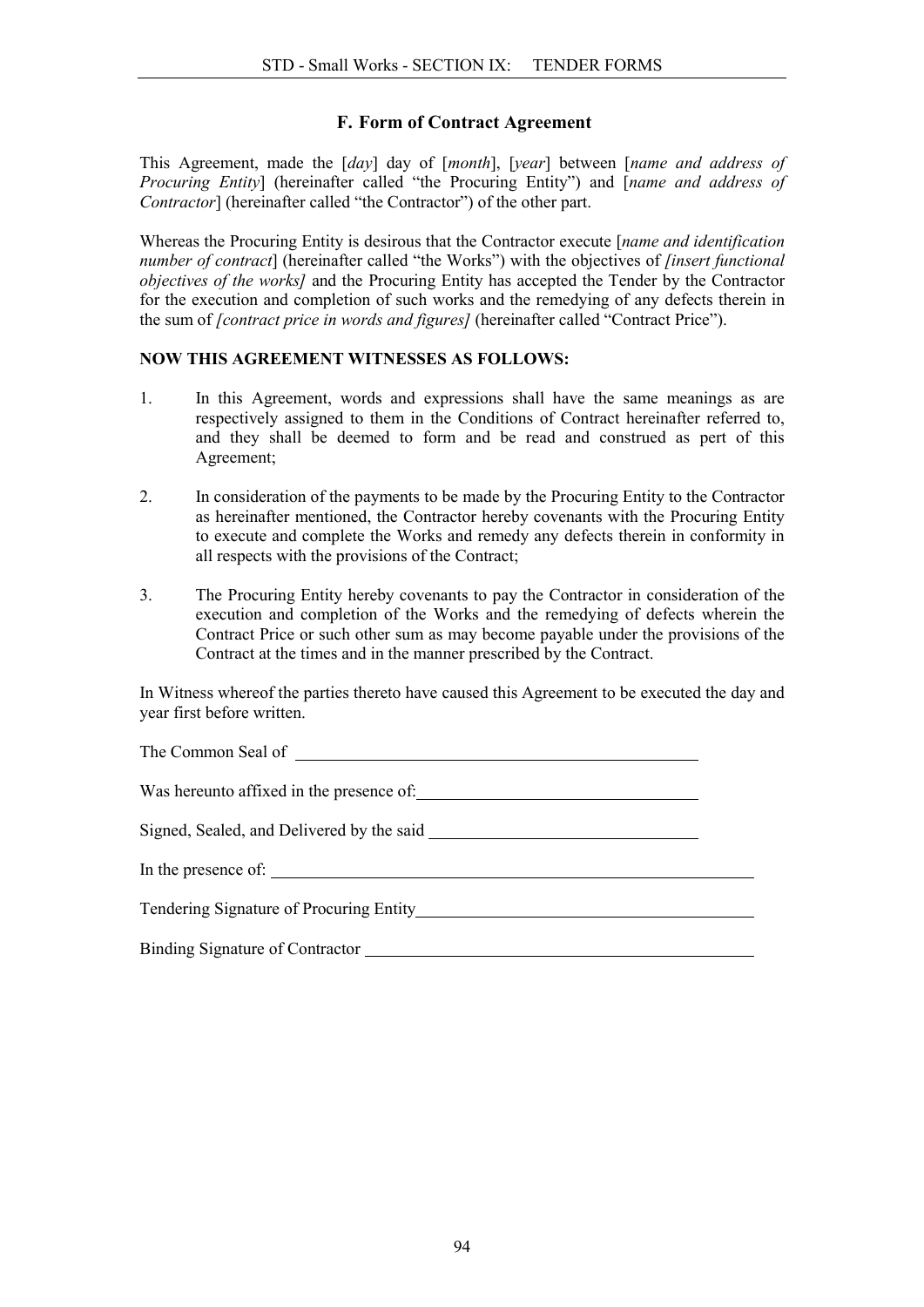# SECTION X: FORMS OF SECURITY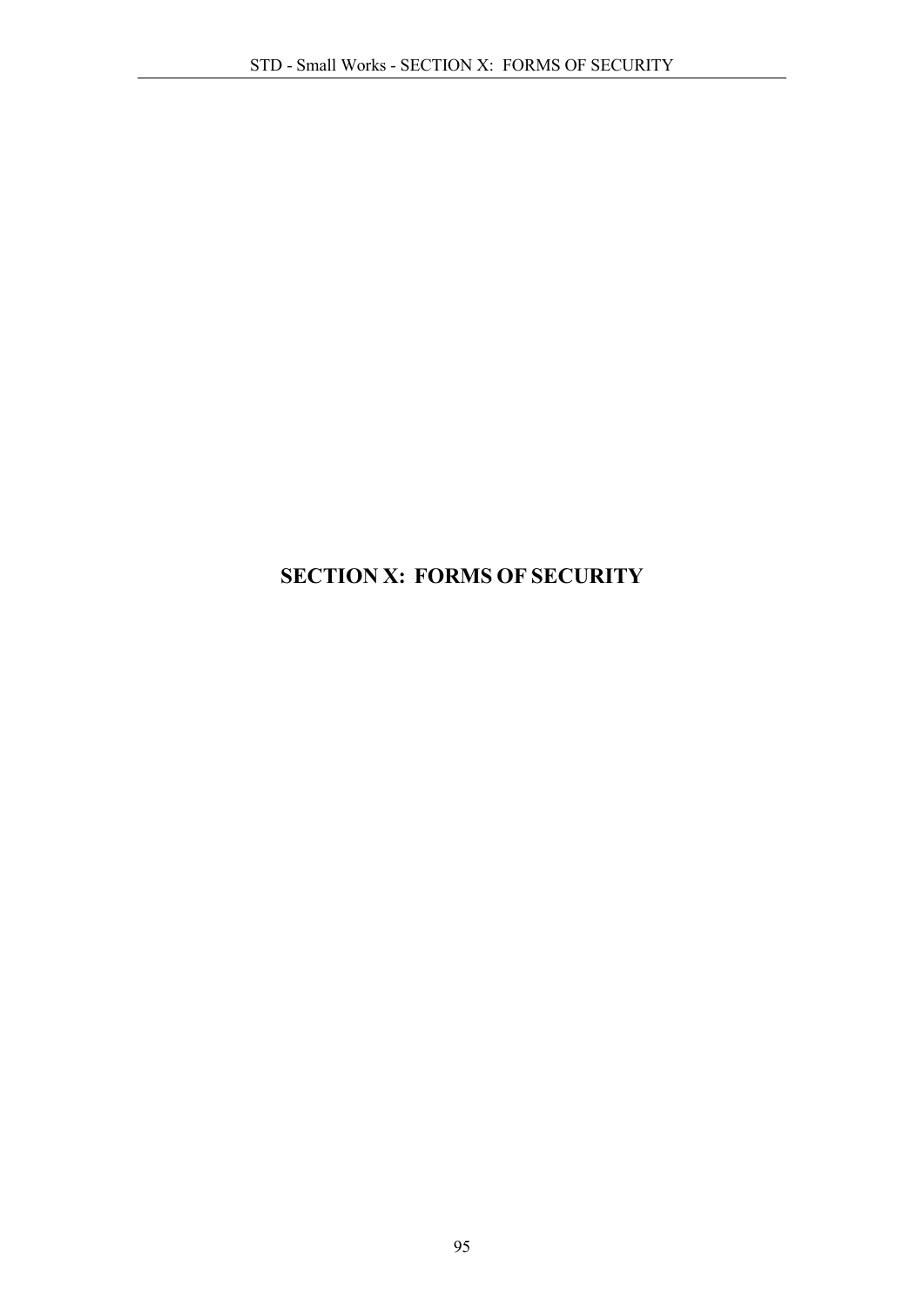## A. Tender Security (Bank or Insurance Guarantee) (Optional)

*[If required, the Bank or Insurance Company/Tenderer shall fill in this Guarantee form in accordance with the instructions indicated in brackets.]*

*[insert bank's or insurance company's name, and address of issuing branch or office]*

Beneficiary: *[insert name and address of Procuring Entity]*

Date: *[insert date]*

### TENDER GUARANTEE No.: *[insert number]*

We have been informed that *[insert name of the Tenderer; if a joint venture, list complete legal names of partners]* (hereinafter called "the Tenderer") has submitted to you its Tender dated *[insert date]* (hereinafter called "the Tender") for the execution of *[insert name of Contract]* under Invitation for Tenders No. *[insert IFT number]* ("the IFT").

Furthermore, we understand that, according to your conditions, Tenders must be supported by a Tender Guarantee.

At the request of the Tenderer, we *[insert name of bank or insurance company]* hereby irrevocably undertake to pay you any sum or sums not exceeding in total an amount of *[insert amount in figures expressed in the currency of the Purchaser's Country or the equivalent amount in an international freely convertible currency]* (*[insert amount in words]*) upon receipt by us of your first demand in writing accompanied by a written statement stating that the Tenderer is in breach of its obligation(s) under the Tender conditions, because the Tenderer;

- a) Has withdrawn its Tender during the period of Tender validity specified by the Tenderer in the Form of Tender; or
- b) Does not accept the correction of errors in accordance with the Instructions to Tenderers (hereinafter "the ITT") of the IFT; or
- c) Having been notified of the acceptance of its Tender by the Procuring Entity during the period of Tender validity;
	- (i). Fails or refuses to execute the Contract Form, if required, or
	- (ii). Fails or refuses to furnish the Performance Security, in accordance with the ITT.

This Guarantee shall expire;

- a) If the Tenderer is the successful Tenderer, upon our receipt of copies of the Contract signed by the Tenderer and of the Performance Security issued to you by the Tenderer; or
- b) If the Tenderer is not the successful Tenderer, upon the earlier of;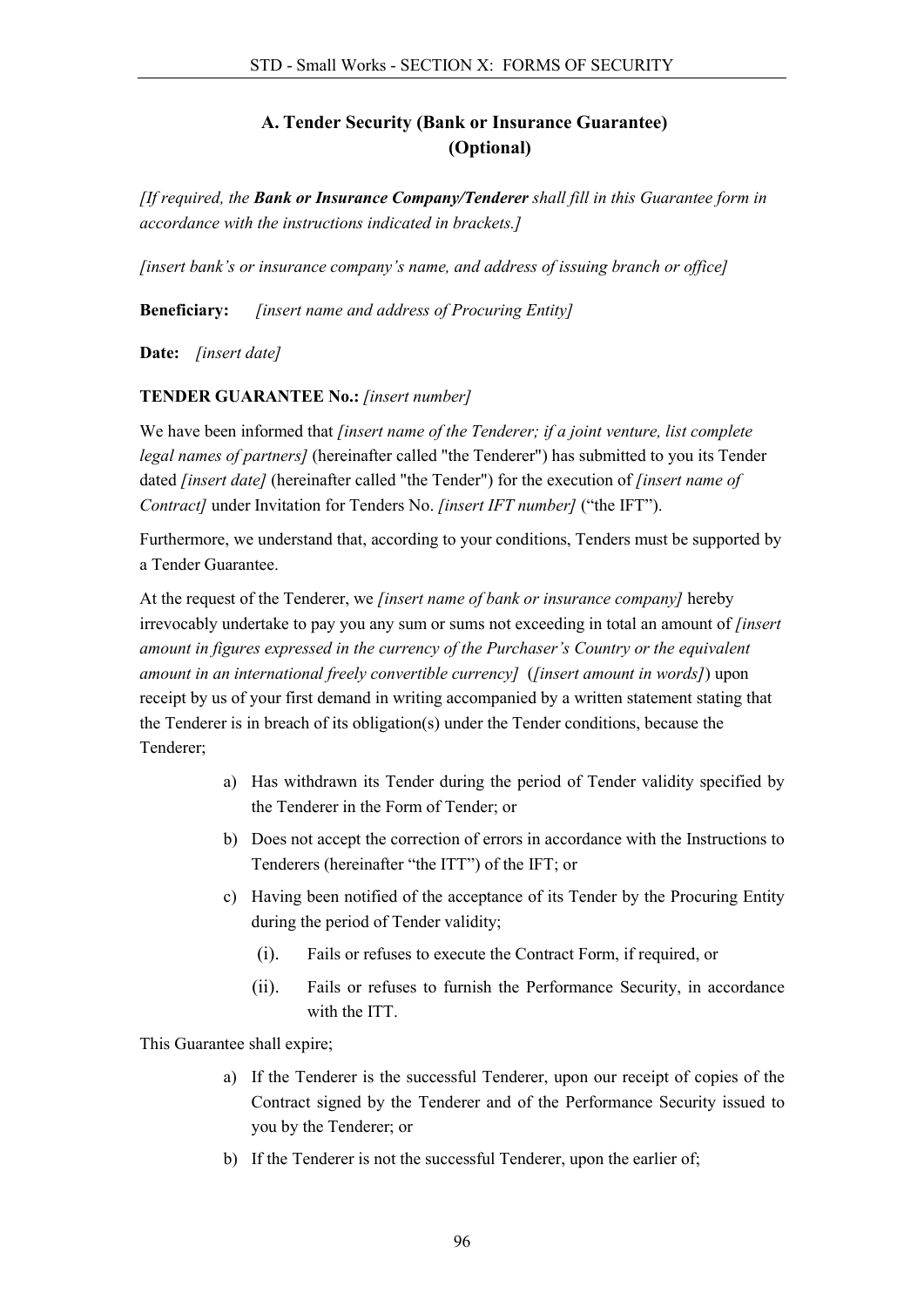- (i) Our receipt of a copy of your notification to the Tenderer that the Tenderer was unsuccessful, or
- (ii) Thirty days after the expiration of the Tenderer's Tender.

Consequently, any demand for payment under this Guarantee must be received by us at the office on or before that date.

\_\_\_\_\_\_\_\_\_\_\_\_\_\_\_\_\_\_\_\_\_\_\_\_\_\_\_\_\_ *[signature(s) of authorized representative(s) ]*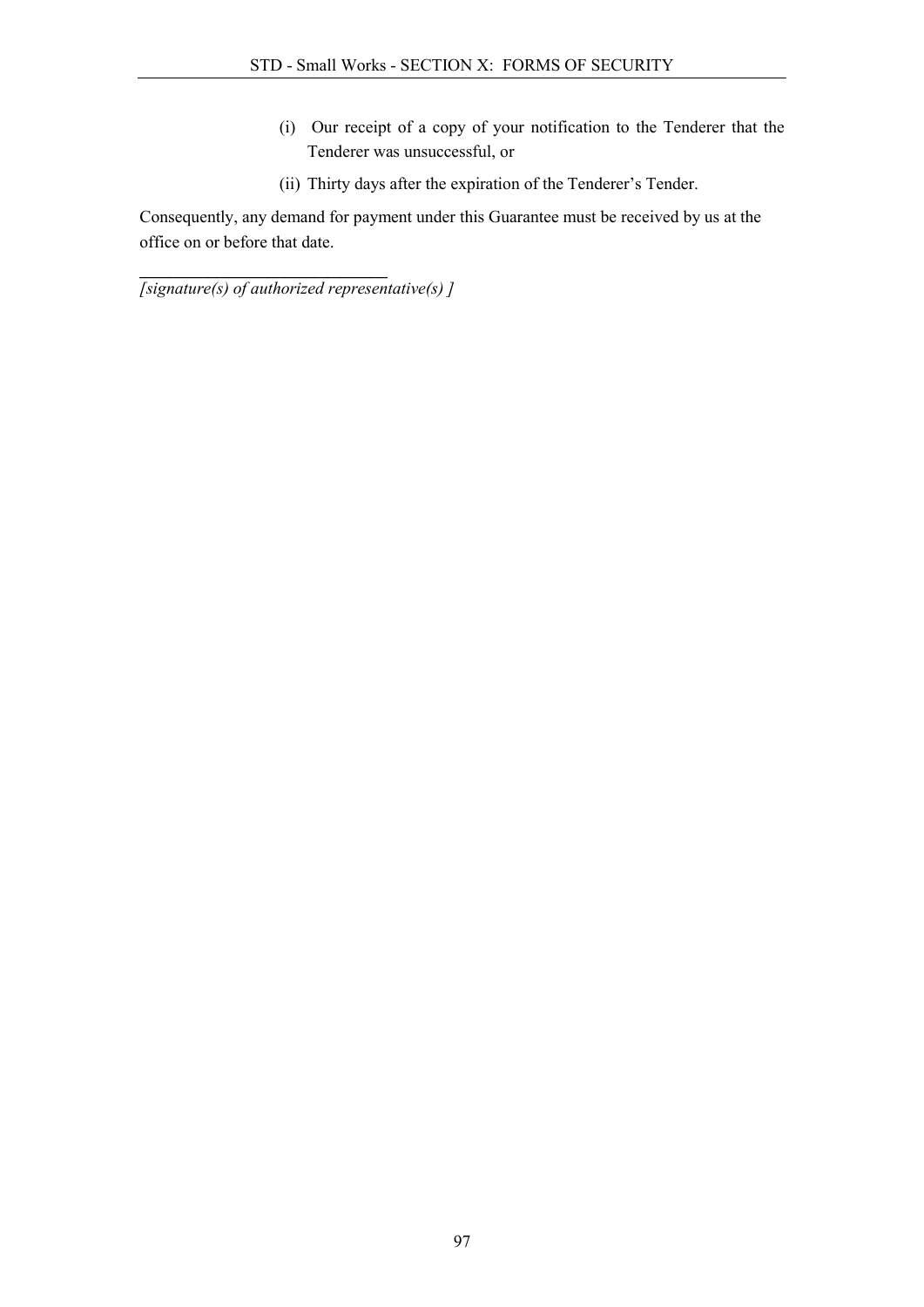## B. Performance Bank or Insurance Guarantee [Unconditional]

[The Bank or Insurance Company/successful Tenderer providing the Guarantee shall fill in this form in accordance with the instructions indicated in brackets, if the Procuring Entity requires this type of security.]

*[insert bank's or insurance company's name, and address of issuing branch or office]*

Beneficiary: *[insert name and address of Procuring Entity]*

Date: *[insert date]*

PERFORMANCE GUARANTEE No.: *[insert Performance Guarantee number]* We have been informed that *[insert name of Contractor]* (hereinafter called "the Contractor") has entered into Contract No. *[insert reference number of the Contract]* dated with you, for the execution of *[insert name of Contract and brief description of Works]* (hereinafter called "the Contract").

Furthermore, we understand that, according to the conditions of the Contract, a Performance Guarantee is required.

At the request of the Contractor, we *[insert name of Bank or Insurance Company]* hereby irrevocably undertake to pay you any sum or sums not exceeding in total an amount of *[insert amount in figures]* (*[insert amount in words])*, such sum being payable in the types and proportions of currencies in which the Contract Price is payable, upon receipt by us of your first demand in writing accompanied by a written statement stating that the Contractor is in breach of its obligation(s) under the Contract, without your needing to prove or to show grounds for your demand or the sum specified therein.

We hereby waive the necessity of your demanding the said debt from the Contractor before presenting us with the demand.

We further agree that no change, addition or other modification of the terms of the Contract or of the Works to be performed there under or of any of the Contract documents which may be made between you and the Contractor shall in any way release us from any liability under this Guarantee, and we hereby waive notice of any change, addition, or modification.

This guarantee shall expire not later than thirty days from the date of issuance of the Taking-Over Certificate.

*[signature(s) of an authorized representative(s) of the Bank or Insurance Company]*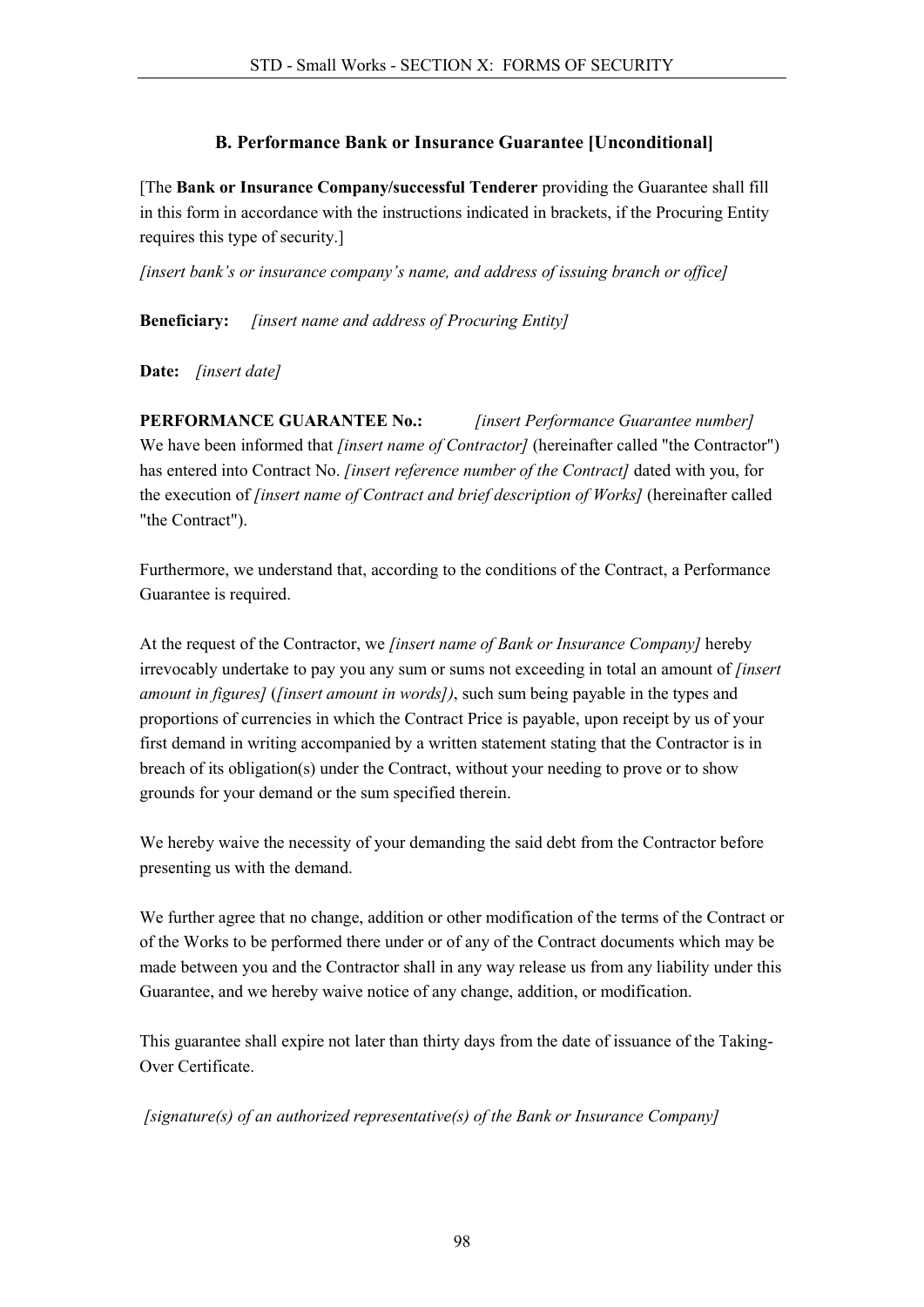## C. Bank or Insurance Guarantee for Advance Payment

*[Bank's or Insurance Company's Name and Address of Issuing Branch or Office]*

**Beneficiary:**  $\qquad \qquad$  *[Name and Address of Procuring Entity]* 

Date:

#### ADVANCE PAYMENT GUARANTEE No.:

We have been informed that *[name of Contractor]* (hereinafter called "the Contractor") has entered into Contract No. *[reference number of the contract]* dated with you, for the execution of [*name of contract and brief description of Works]* (hereinafter called "the Contract").

Furthermore, we understand that, according to the conditions of the Contract, an advance payment in the sum *[amount in figures]* ( ) *[amount in words]* is to be made against an advance payment guarantee.

At the request of the Contractor, we *[name of Bank or Insurance Company]* hereby irrevocably undertake to pay you any sum or sums not exceeding in total an amount of *[amount in figures]* ( ) *[amount in words]* upon receipt by us of your first demand in writing accompanied by a written statement stating that the Contractor is in breach of its obligation under the Contract because the Contractor used the advance payment for purposes other than the costs of mobilization in respect of the Works.

We further agree that no change or addition to or other modification of the terms of the Contract or of the Works to be performed thereunder or of any of the Contract documents which may be made between  $[name of Procurring Entity]$  and the Contractor, shall in any way release us from any liability under this guarantee, and we hereby waive notice of any such change, addition or modification.

No drawing may be made by you under this guarantee until we have received notice in writing from you that an advance payment of the amount listed above has been paid to the Contractor pursuant to the Contract.

The maximum amount of this guarantee shall be progressively reduced by the amount of the advance payment repaid by the Contractor as indicated in copies of interim statements or payment certificates which shall be presented to us. This guarantee shall expire, at the latest, upon our receipt of a copy of the interim payment certificate indicating that eighty (80) percent of the Contract Price has been certified for payment, or on the day of  $\qquad$ , 2<sup>th</sup>, whichever is earlier. Consequently, any demand for payment under this guarantee must be received by us at this office on or before that date.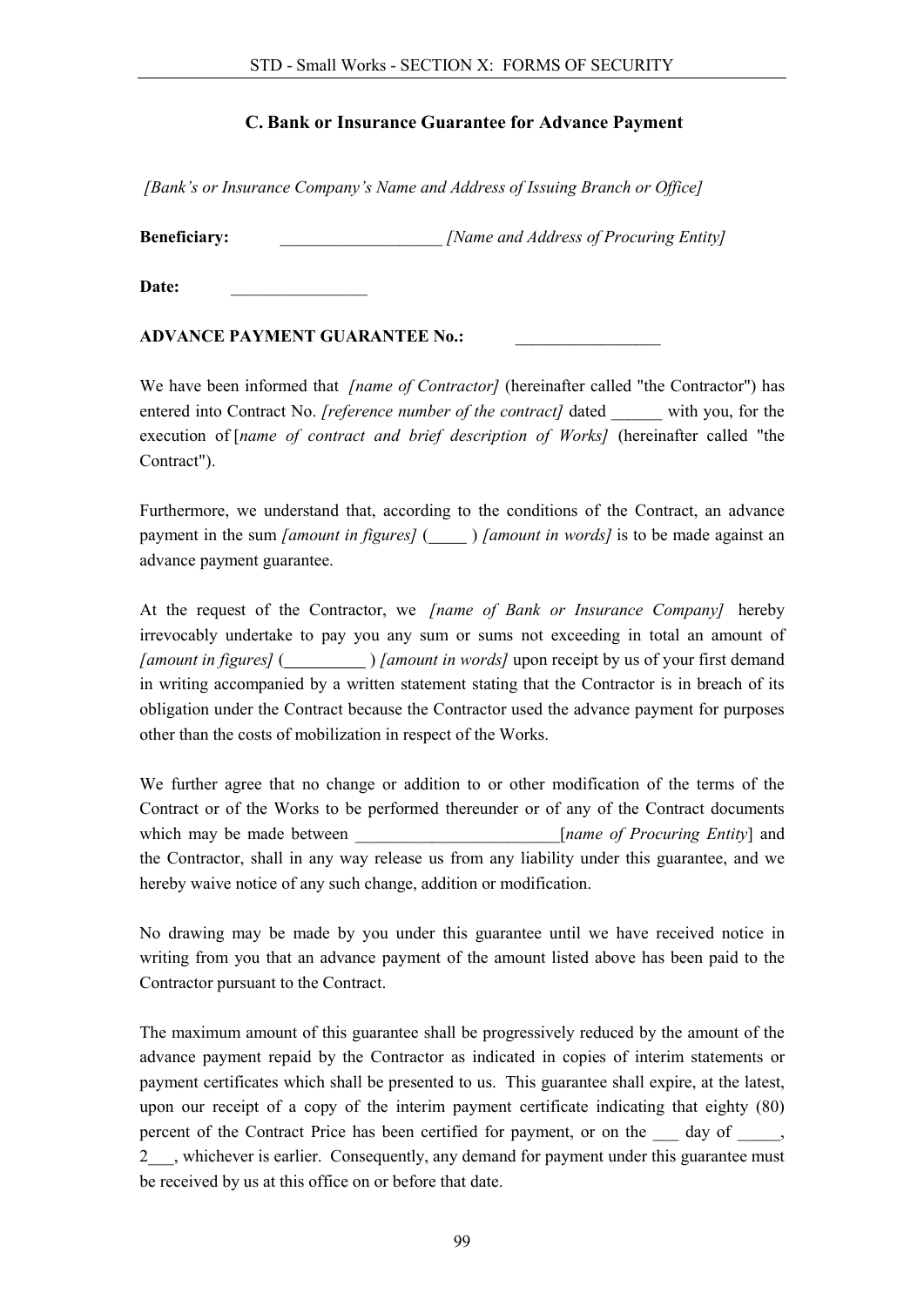| Yours truly,                                      |  |
|---------------------------------------------------|--|
| Signature and seal: <u>supplementary and seal</u> |  |
|                                                   |  |
|                                                   |  |
| Date:                                             |  |
|                                                   |  |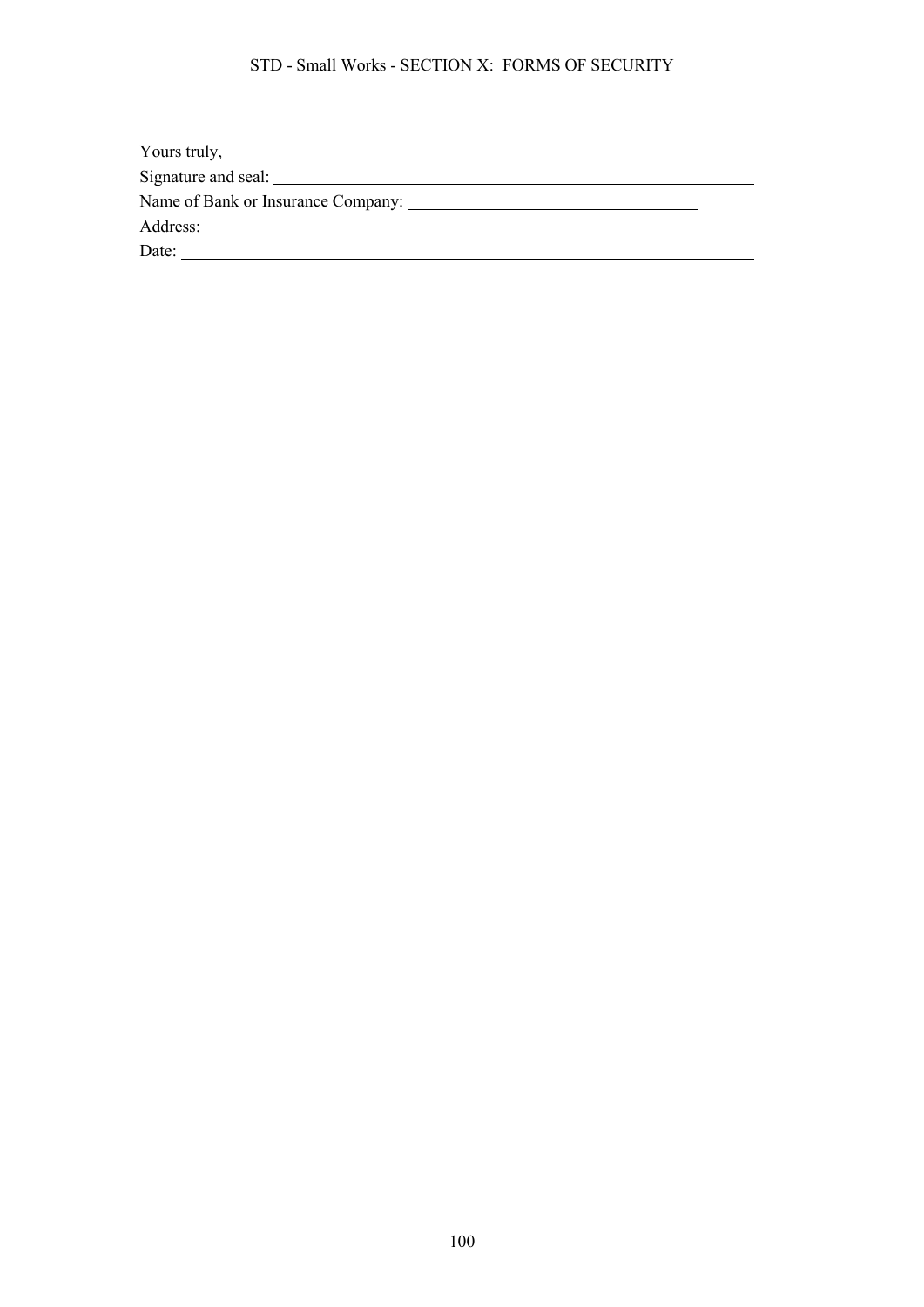## SECTION XI: APPLICATION TO PUBLIC PROCUREMENT ADMINISTRATIVE REVIEW BOARD